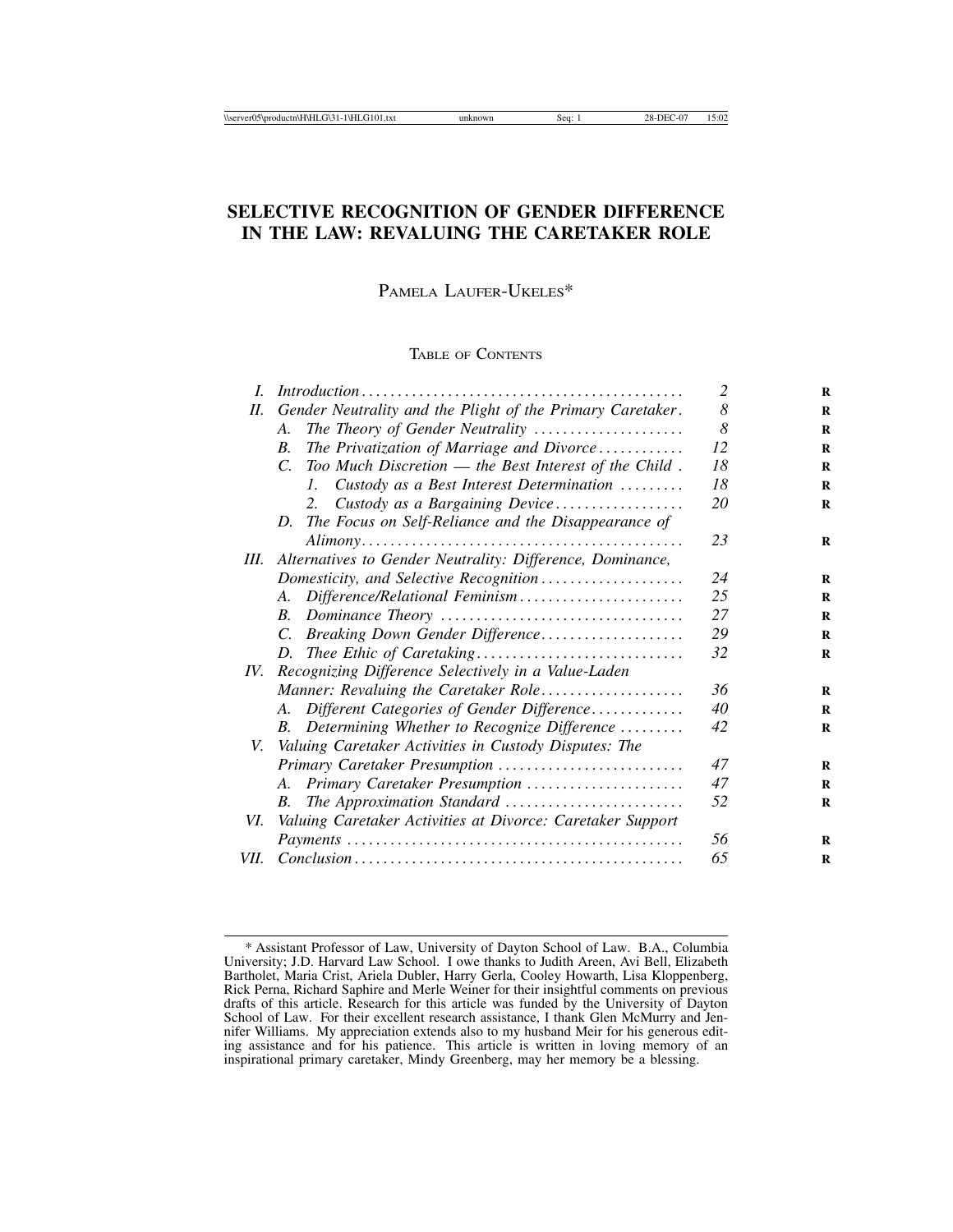#### I. INTRODUCTION

Biology is not destiny.<sup>1</sup> But for the substantial majority of married couples, caretaking is. Approximately 72 percent of marriages produce children.2 In the typical family comprising a married couple and children, one spouse modifies her potential for income in the workplace in order to care for those children, either partially or entirely, by leaving the workplace altogether.3 In the vast majority of cases, that parent is the mother.4 Despite

<sup>3</sup> See Donald R. Williams, *Women's Part-Time Employment: A Gross Flows Analysis*, MONTHLY LABOR REV. 36 (Apr. 1995) (most married mothers still work primarily parttime); DAPHNE SPAIN & SUZANNE M. BIANCHI BALANCING ACT: MOTHERHOOD, MARRIAGE AND EMPLOYMENT AMONG AMERICAN WOMEN 146–48 (1996) (indicating that only 28 percent of women with young children work full-time outside of the home, while an additional 40 percent work from home and/or part-time); CATHARINE MACKINNON, *Difference and Dominance*, *in* FEMINISM UNMODIFIED: DISCOURSES IN LIFE AND LAW 37 (1987) ("Most jobs in fact require that the person, gender neutral, who is qualified for them will be someone who is not the primary caretaker of a preschool child.") (citing Phillips v. Martin-Mariette, 400 U.S. 542 (1971)); Joan Williams, *It's Snowing Down South: How to Help Mothers and Avoid Recycling the Sameness/Difference Debate,* 102 COLUM. L. REV. 812, 828–30 (2002) ("Today, two out of three mothers are employed less than forty hours a week during the key years of career advancement—and eighty-five percent of women become mothers."); *see also* Robert Pear, *Married and Single Parents Spending More Time with Children, Study Funds*, N.Y. TIMES, October 16, 2006, at A1 (documenting an increase in time spent by both parents with children and a decrease in time spent doing housework, but indicating that women still do twice as much housework and child work than men, as women average twenty-three hours of paid work per week, thirteen hours of child care and nineteen hours of house work, whereas men average thirty-seven hours of paid work per week). Jobs requiring extensive overtime exclude virtually all mothers— 93 percent of mothers to be precise. *See WILLIAMS, supra* note 2, at 2 (93 percent of mothers work forty-nine hours per week or less).

<sup>4</sup> The November 2004 U.S. Bureau of Statistics Report, *supra* note 2, indicates that approximately 30 percent of mothers stay out of the workforce full-time to care for children, compared with approximately 5 percent of fathers; Kemba J. Dunham, *Stay at Home Dads Fight Stigma*, WALL ST. J., Aug. 26, 2003, at B1 ("According to the U.S. Census Bureau's March 2002 Current Population Survey, among two-parent households, there were 189,000 with stay-at-home dads [compared with] 11 million children with stay-at-home moms . . . ."); *see also* ARLIE HOCHSCHILD & ANNE MACHUNG, THE SECOND SHIFT: WORKING PARENTS AND THE REVOLUTION AT HOME (1989) (documenting the phenomena of the second-shift wherein working mothers retain significant domestic labors:

<sup>&</sup>lt;sup>1</sup> The fight against the labeling of "biology is destiny" is a major theme of liberal feminist jurisprudence. *See* MARTHA CHAMALLAS, INTRODUCTION TO FEMINIST LEGAL THEORY 39-41 (1999).

<sup>&</sup>lt;sup>2</sup> Census 2000, analyzed by the Social Science Data Analysis Network, reports that approximately 28 percent of married couples did not have children. U.S. CENSUS BU-REAU, *House and Family Structure: Household Type 1990-2000*, CENSUS (2000), *available at* http://www.censusscope.org/us/chart\_house.html (last visited Jan. 14, 2007). The U.S. Bureau of Statistics issued a Report in November 2004 entitled "American Families and Living Arrangements" indicating that in 2003, 66 percent of married men from the ages of 25–54 had children under the age of eighteen and 63 percent of married women from the ages of 25–54 had children under the age of eighteen. *See* http:// www.census.gov/population/www/socdemo/hh-fam.html (last visited Jan. 11, 2007). Clearly a larger percentage of overall married persons have children as these percentages do not take into account married couples with children over eighteen. *See also* JOAN WILLIAMS, UNBENDING GENDER: WHY FAMILY AND WORK CONFLICT AND WHAT TO DO ABOUT IT 2-10 (2002).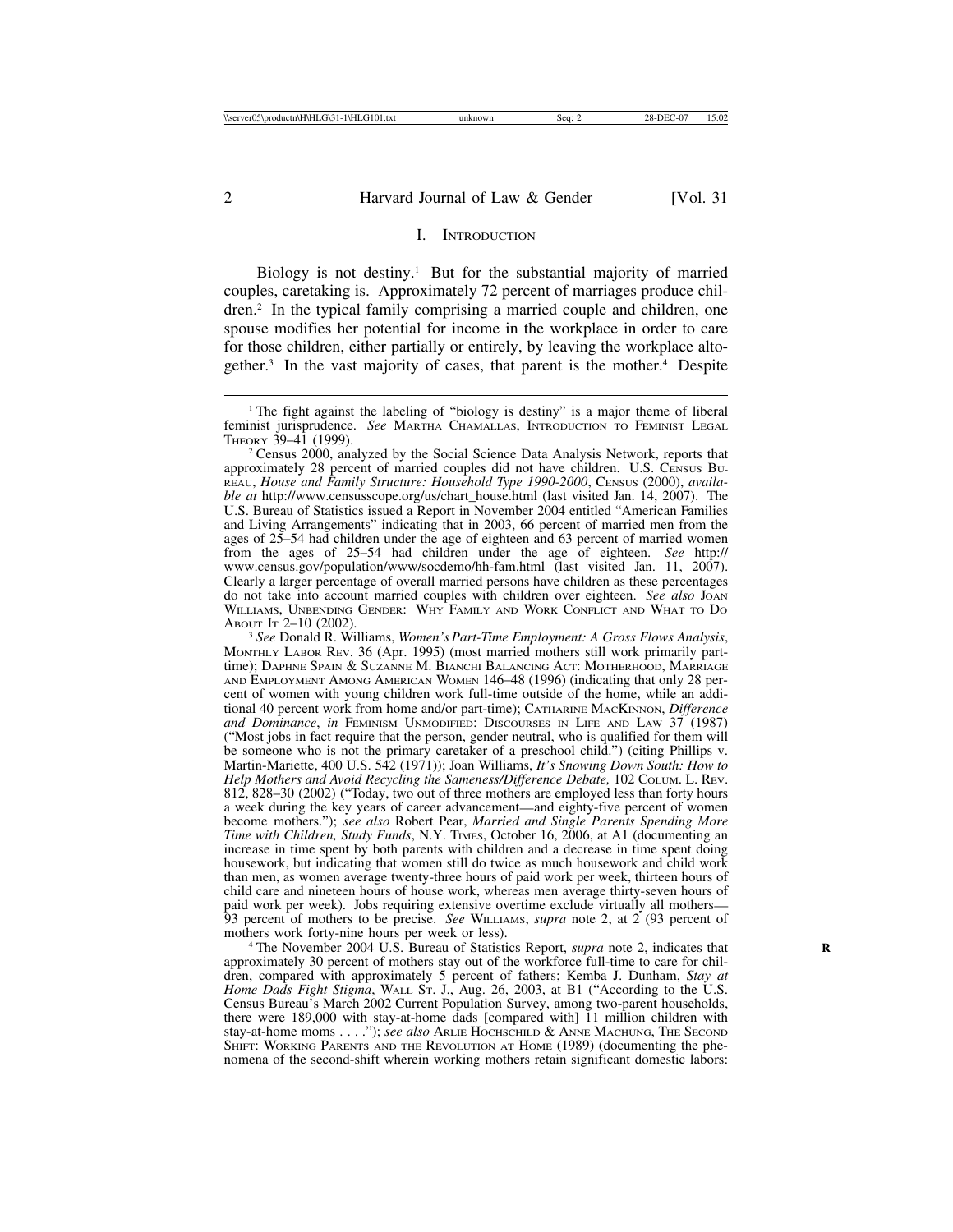recent reports that she is now in the workforce, the proverbial mother lives on and she continues to care for her children.5

How should such gender differences between men and women (mothers and fathers, primary caretakers and primary earners) be treated in the law?6 There are a number of possibilities: the law can ignore such differences, aim to be rid of difference, acknowledge and even support difference. The traditional view in our legal system was that gender made all the difference. Gender was the basis for excluding women from voting rights, for workplace discrimination, and for denying women property rights, among many other rights, privileges and responsibilities.7 In parallel with such exclusions came elevated protection and concern for women's welfare.8 The women's

<sup>5</sup> Mothers are undoubtedly increasingly in the work force. *See* SPAIN & BIANCHI, *supra* note 3, at 152 ("In 1970, 44% of married women with young children worked **R** during the year and only 10% worked full-time, year round. By 1990, 68% of married women with young children worked outside the home and 28% worked full-time, year round. By 1990, most married mothers of young children had some involvement in market work, although they typically were employed part-time."). But the fact is that mothers are not in the work force in the same manner as men: they usually work a modified schedule—part-time, flex-time, in the home, or they choose professions or jobs that although full-time, allow them to be in the home more than a traditional "male" job. Furthermore, it should be noted that women who work outside the home have fewer children. *See* WILLIAMS, *supra* note 2, at 13–39, 124 ("Prior chapters have contested the **R** accepted wisdom that it used to be 'a man's world' but that 'men and women are equal now.<sup>7</sup> A more accurate description is that our system has shifted from one where (middle-class) men were breadwinners and (middle-class) women were housewives to one where men are ideal workers and their wives (or ex-wives) are workers marginalized by caregiving.").

 $\frac{1}{6}$  This discussion is integrally related to the sameness/difference debate; however, it is not an analysis of whether men and women are the same or different—they are obviously different. The question is how those differences should be treated in the law. *Cf.* WILLIAMS, *supra* note 2, at 226–27 (arguing that the sameness/difference debate is really about maternalists versus equal parenting advocates).

See ELEANOR FLEXNER, CENTURY OF STRUGGLE 142–55 (1959); Christine Littleton, *Restructuring Sexual Equality*, 75 Cal. L. Rev. 1279, 1304–08 (1987); Catharine MacKinnon, *Feminism, Marxism Methods and the State: An Agenda for Theory*, 7 SIGNS 515, 516 (1982).

<sup>8</sup> See Muller v. Oregon, 208 U.S. 412 (1908). In *Muller*, the Court upheld maximum hour legislation for women similar to that rejected by Lochner v. New York, 198 U.S. 345 (1908), because of the perceived frailty and need for protection inherent in women.

<sup>&</sup>quot;The women [ ] interviewed seemed to be far more deeply torn between the demands of work and family than their husbands . . . . They felt the second shift was their issue and most of their husbands agreed."); Ira Mark Ellman, *Divorce Rates, Marriage Rates, and the Problematic Persistence of Traditional Martial Roles*, 34 FAM. L.Q. 1, 19–31 (2000) (the proportion of women who are the primary breadwinners in U.S. families has stayed constant at about 5 percent from 1978–1998; the number of full-time non-working wives decreased from 32 percent to 20 percent; however, when a husband's income is above \$75,000 the vast majority of married mothers do not work full-time). *See* Joan Williams, *Gender Wars: Selfless Women in the Republic of Choice*, 66 N.Y.U. L. REV. 1559, 2236 (1991) ("The dominant family ecology has three basic elements: the gendered structure of wage labor, a gendered sense of the extent to which child care can be delegated, and gender pressures on men to structure their identities around work."). In 2003, 39 percent of women with children under age six were not employed in the market at all, an increase over 2002 figures. *See* BUREAU OF LABOR STATISTICS, U.S. DEP'T OF LABOR, EMPLOY-MENT CHARACTERISTICS OF FAMILIES IN 2003, tbl. 4 (2004). *See also supra* note 3 and accompanying text.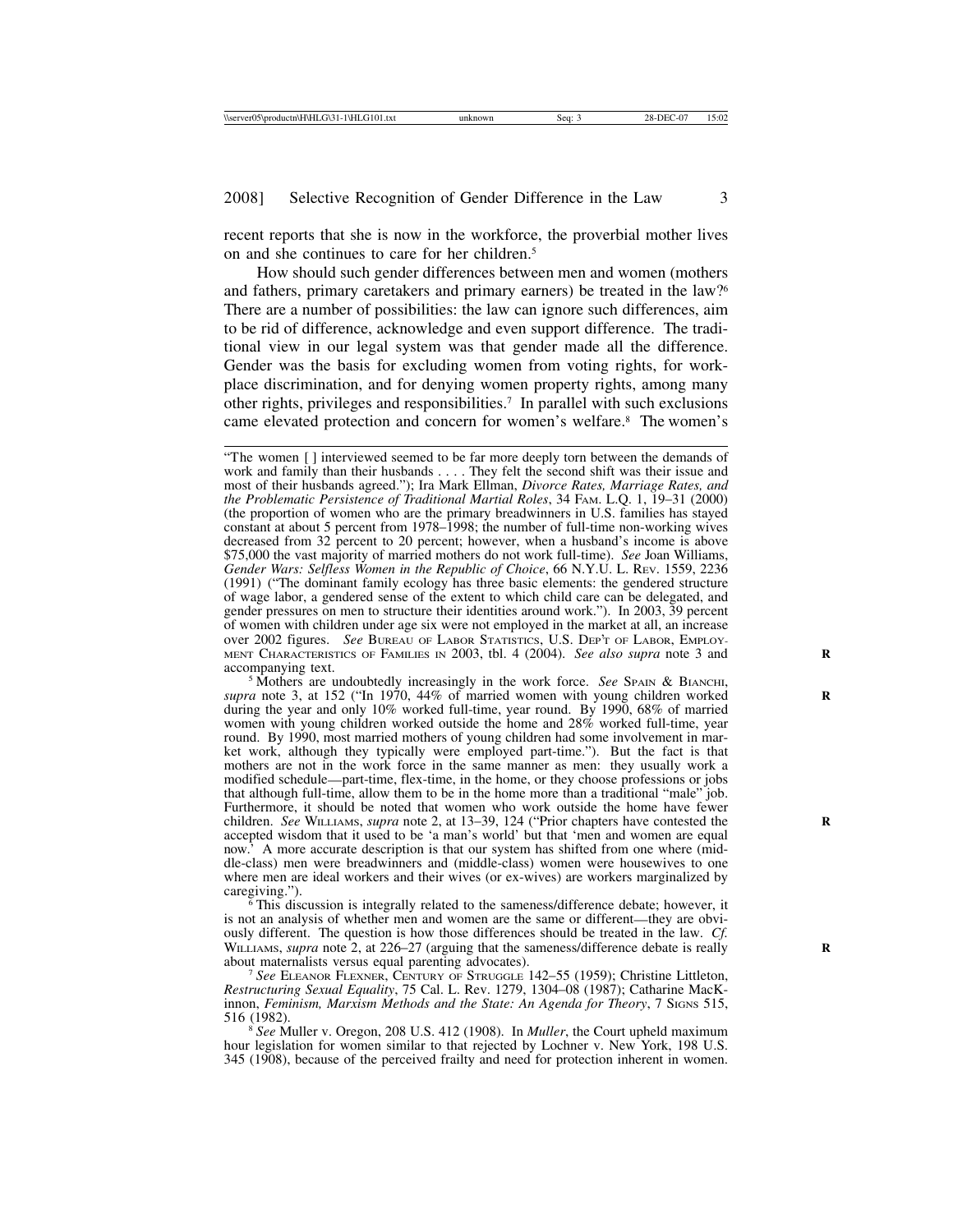rights movement that began in the 1960s developed a second answer: that gender does not matter, at least not for purposes of the law.<sup>9</sup> The women's rights movement sought to analogize gender difference to racial difference and include gender in equal protection jurisprudence.10 From this perspective, women should be treated the same as men whenever possible in order to avoid the perpetuation of discrimination against women grounded in inaccurate stereotypes. A third answer is that in the context of many aspects of family law, the emphasis should be on the child or the family more generally. Thus issues of gender difference are deferred to the best interest of the child analysis. The best interest standard has become dominant in the field of family law where children are involved.11 A fourth answer is a reprisal of the belief that gender does matter; however, in the modern version, it is presented in a feminist cloak with the goal of advancing and protecting feminine interests, needs and characteristics.12 In this article, I present a fifth possibility: gender difference should be recognized, but only when recognition of such difference promotes important societal interests, such as caretaking.

Gender neutrality continues to dominate the legal arena. Recognition of difference is deemed suspect based on the fear of reinforcing problematic and hierarchal stereotypes, thereby undermining headway in women's equality. Moreover, the normative appreciation in our legal system for sameness of treatment as a proxy for equality makes recognizing difference unpalatable. Though essentially valid, these concerns have become overwrought, and are used to justify avoiding the recognition of gender difference even when such recognition is essential to alleviating hardships that women face. Ignoring difference ignores those particular attributes of biological and gender role difference that are valuable to society, such as caretaking. In di-

Justice Brewer explained that a "woman's physical structure" placed her "at a disadvantage in the struggle for subsistence," and that "as healthy mothers are essential to vigorous offspring, the physical well-being of woman becomes an object of public interest ... " Muller, 208 U.S. at 421.

<sup>. . . .&</sup>quot; *Muller*, 208 U.S. at 421. <sup>9</sup> *See, e.g.*, Ruth Bader Ginsburg, *Gender and the Constitution*, 44 CIN. L. REV. 1 (1975); MACKINNON, *supra* note 3, at 32–40; Littleton, *supra* note 7, at 1304–08; Joseph **R** Tussman & Jacobus tenBroek, *The Equal Protection of the Laws*, 37 CAL. L. REV. 341,

<sup>&</sup>lt;sup>10</sup> See, e.g., Craig v. Boren, 429 U.S. 190 (1976) ("[C]lassifications by gender must serve important governmental objectives and must be substantially related to achievement of those objectives.").

<sup>&</sup>lt;sup>11</sup> See, e.g., JOSEPH GOLDSTEIN, ANNA FREUD, ALBERT SOLNIT & SONJA GOLDSTEIN, IN THE BEST INTERESTS OF THE CHILD (1986); Paul R. Amato, *Good Enough Marriages: Parental Discord, Divorce, and Children's Long-Term Well-Being, 9 VA. J. Soc. Poly &* L. 71, 92–94 (2001); JOSEPH GOLDSTEIN ET AL., THE BEST INTERESTS OF THE CHILD: THE LEAST DETRIMENTAL ALTERNATIVE (1998). *See also* MODEL MARRIAGE AND DIVORCE ACT § 402 (2003); *infra* notes 75–88 and accompanying text.<br><sup>12</sup> *See, e.g.*, Mary Becker, *Patriarchy and Inequality: Towards a Substantive Femi-*

*nism*, 1999 U. CHI. LEGAL F. 21, 41–42 (1999); Littleton, *supra* note 7, at 1304–08; **R** CAROL GILLIGAN, IN A DIFFERENT VOICE: PSYCHOLOGICAL THEORY AND WOMEN'S DEVEL-OPMENT (1993); Robin West, *The Difference in Women's Hedonic Lives: A Phenomenological Critique of Feminist Legal Theory*, 3 WIS. WOMEN'S L.J. 81, 87 (1987).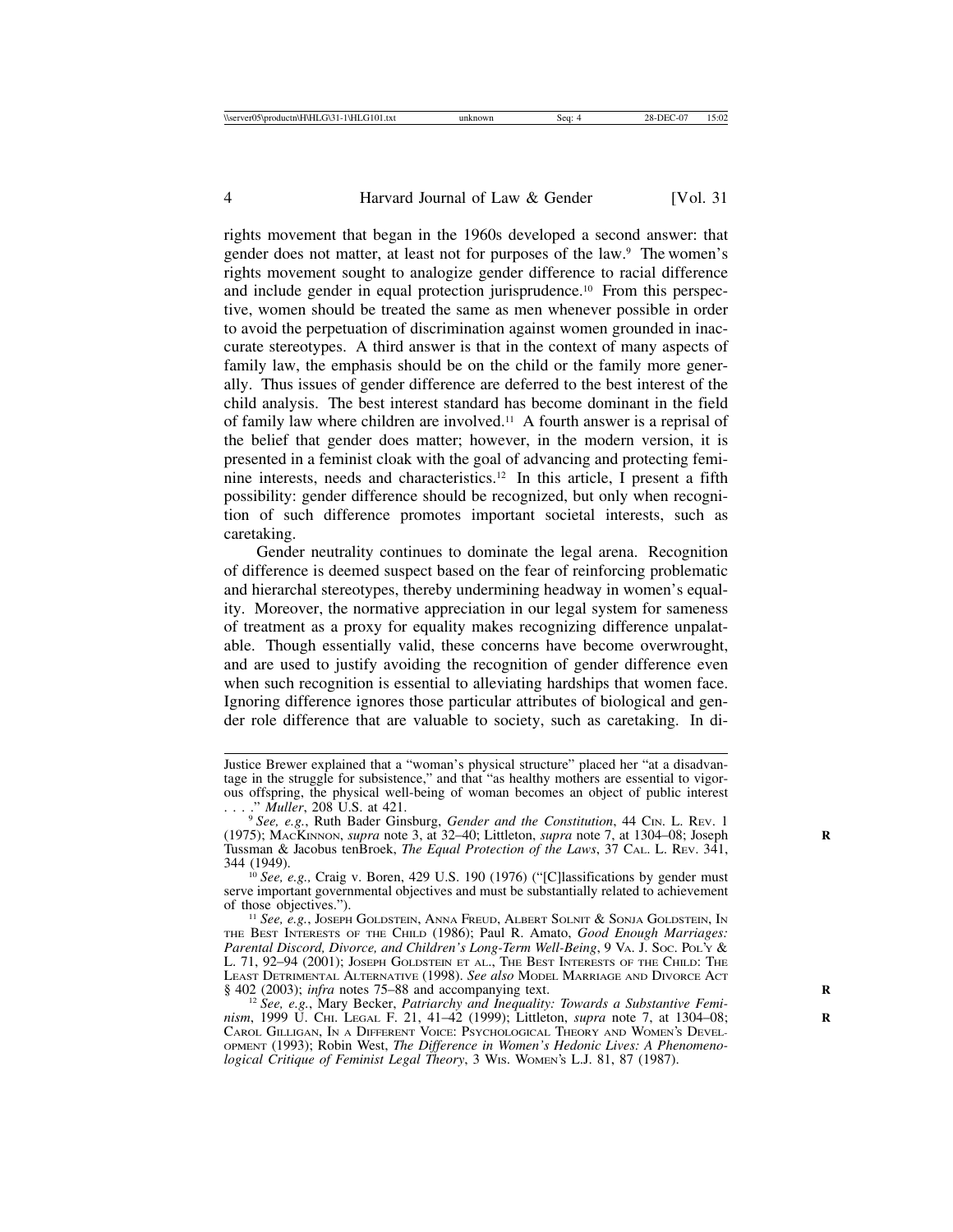vorce law, ignoring the different roles that the caretaker and primary earner perform during marriage ignores the particular burdens and benefits of caretaking, leaving those caretakers in distress at the time of divorce, as documented by Lenore Weitzman, among others.<sup>13</sup> Modern divorce law, in its pursuit of gender neutrality, does not sufficiently address such differences or try to correct for the dire effects of divorce on women.14 The traditional caretaker role must be affirmatively recognized and revalued to give caretakers the dignity they deserve commensurate with the important societal contributions they provide. Caretaking provides an important and needed contribution to society by supporting dependents, a job which would otherwise fall to the state, and by helping to raise valuable and respectful coinhabitants and citizens.15 Revaluing nurture work does not mean that wo-

<sup>4</sup> Many recent studies establish that no-fault divorce and the corresponding laws governing the financial and custodial incidents of divorce result in severe economic dislocation for many women and children. *See, e.g.*, WEITZMAN, THE DIVORCE REVOLUTION, *supra* note 13; Rosalyn B. Bell, *Alimony and the Financially Dependent Spouse in Mont-* **R** *gomery County, Maryland,* 22 FAM. L.Q. 225, 284 (1988); Robert E. McGraw et al., *A Case Study in Divorce Law Reform and Its Aftermath*, 20 J.FAM. L. 443 (1981–1982); James B. McLindon, *Separate But Unequal: The Economic Disaster of Divorce For Women and Children*, 21 FAM. L.Q. 351 (1987); Barbara R. Rowe & Jean M. Lown, *The Economics of Divorce and Remarriage for Rural Utah Families*, 16 J. CONTEMP. L. 301 (1990); Charles E. Welch III & Sharon Price-Bonham, *A Decade of No-fault Divorce Revisited: California, Georgia, and Washington,* 45 J. MARRIAGE & FAM. 411 (1983); Heather R. Wishik, *Economics of Divorce: An Exploratory Study*, 20 FAM. L.Q. 79 (1986). While it is questionable whether women fared better economically under the old fault-based divorce system, it is clear that the current no-fault system does not adequately or equitably meet their needs. *See generally* Jana B. Singer, *Divorce Reform and Gender Justice,* 67 N.C. L. REV. 1103 (1989). *Cf*. Stephen D. Sugarman, *Dividing Financial Interests at Divorce, in* DIVORCE REFORM AT THE CROSSROADS 130–65 (Stephen D. Sugarman & Herma H. Kay eds., 1990) (questioning whether women are notably worse off under California's no-fault system than they were under the prior fault regime, but acknowledging that divorced women fare considerably worse than men under both

<sup>15</sup> See Estin, *infra* note 35, at 787–802; Laura T. Kessler, *The Attachment Gap: Employment Discrimination Law, Women's Cultural Caregiving, and the Limits of Economic and Liberal Theory,* 34 U. MICH. J.L. REFORM 371 (2001) (arguing that the importance of caregiving should be considered in shaping and interpreting the law of employment discrimination); Mary Becker, *Care and Feminists*, 17 WIS. WOMEN'S L.J. 57, 61 (2002)

<sup>&</sup>lt;sup>13</sup> Lenore Weitzman has claimed that data from a sample of divorced California families showed that one year after divorce men experienced a 42 percent improvement in their post-divorce standard of living, as a whole, women experienced a 73 percent loss. *See* LENORE WEITZMAN, THE DIVORCE REVOLUTION 337–43 (1985); Lenore Weitzman, *The Economics of Divorce: Social and Economics Consequences of Property, Alimony and Child Support Awards*, 28 UCLA L. REV. 1181, 1249–53 (1981). *But see* Greg J. Duncan & Saul D. Hoffman, *A Reconsideration of the Economic Consequences of Divorce*, 22 DEMOGRAPHY 485 (1985) (wives' post-divorce decline in living standard was about 30 percent, rather than the 73 percent Weitzman claimed). *See also* Robert S. Weiss, *The Impact of Marital Dissolution on Income and Consumption in Single-Parent Households*, 46 J. MARRIAGE & FAMILY 115 (1984); Cynthia Starnes, *Divorce and Displaced Homemaker: A Discourse on Playing with Dolls, Partnership Buyouts and Dissociation Under No-Fault*, 60 U. CHI. L. REV. 67, 78–85 (1993); WILLIAMS, *supra* note 2, at **R** 3 ("Although the impoverishment of women upon divorce is a well-known phenomenon, commentators rarely link it with domesticity's system of providing for children's care by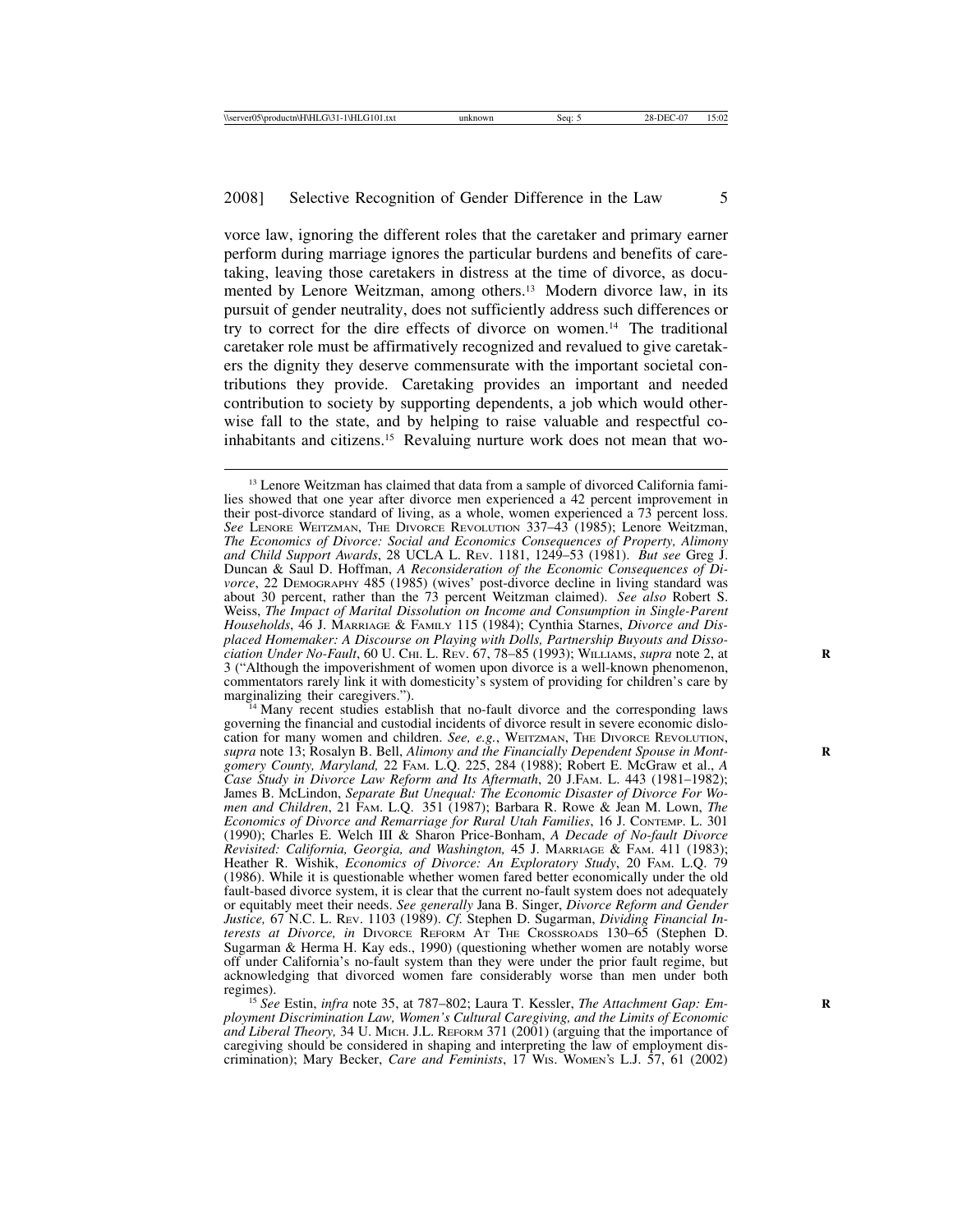men must or should perform such work; rather, it is in the interest of society that such work be given proper accord. Gender makes a difference, and ignoring that difference creates unfairness. This unfairness must be addressed. An alternative to the gender neutral paradigm of divorce law must be identified.

Extrapolating from the insight gained from the fate of caregivers under the gender neutral paradigm in divorce law, I argue that gender difference should be recognized in the law neither as a means to exclude and protect women nor as a means to advocate or promote women's difference in all its manifestations, but in order to recognize traditionally female characteristics or gender roles that provide value to society. Some gender differences should be recognized and others ignored. Such a distinction must be made in the context of determining valid societal interests and objectives.

Gender differences in the roles of men and women come in three varieties. First, there are biological differences based on a woman's different biological makeup and her ability to become pregnant, gestate and breastfeed. In order to avoid attributing difference to women where it does not exist, speculative or subjective biological differences should not be recognized. For instance, women's alleged biological affinity towards caretaking or women's perceived tendency for relational as opposed to analytical thinking should not be deemed biological difference. Second, gender difference may be recognized where biological difference has created sociological difference over time. Examples include differences in women's sexuality and women's greater likelihood of taking/desiring leave after a baby is born (beyond disability leave). Third are social differences, derived in some measure from biology but nonessential in their link to sex. Traditionally-predetermined gender roles persist and find expression through social pressure, cultural expectations and societal frameworks. Examples of this third category of difference are the expectation and reality that women are almost always the primary caretakers, that women are more likely to choose to work flexible and part-time hours and that certain professions are still dominated by one sex or the other.16

This article primarily considers the gender difference embodied in women's dominance in the caretaking role. However, the theory can be applied more broadly. Allowing societal judgments to govern the recognition of important and sensitive gender issues in the law may seem utopian and elusive,

<sup>(&</sup>quot;We need to elevate care to this level of importance [a core value] for the basic reason that it is essential to human health and balanced development."); Findley, *infra* note 200, at 1176 ("Employers should bear the costs of [childbearing] responsibilities because childbearing and rearing are crucially important social functions that are connected to and have major impacts on the work world."). *But see* Katherine M. Franke, *Theorizing Yes: An Essay on Feminism, Law and Desire*, 101 COLUM. L. REV. 181, 186–87, 208 (2001) (arguing that children are not, in fact, a public good, but rather a personal choice and that population can be replenished by immigration). For a poignant critique of Franke's argu-<br>ment, see Becker, supra, at  $73-75$ .

 $\frac{16}{16}$  *See supra* notes 3–5 and accompanying text.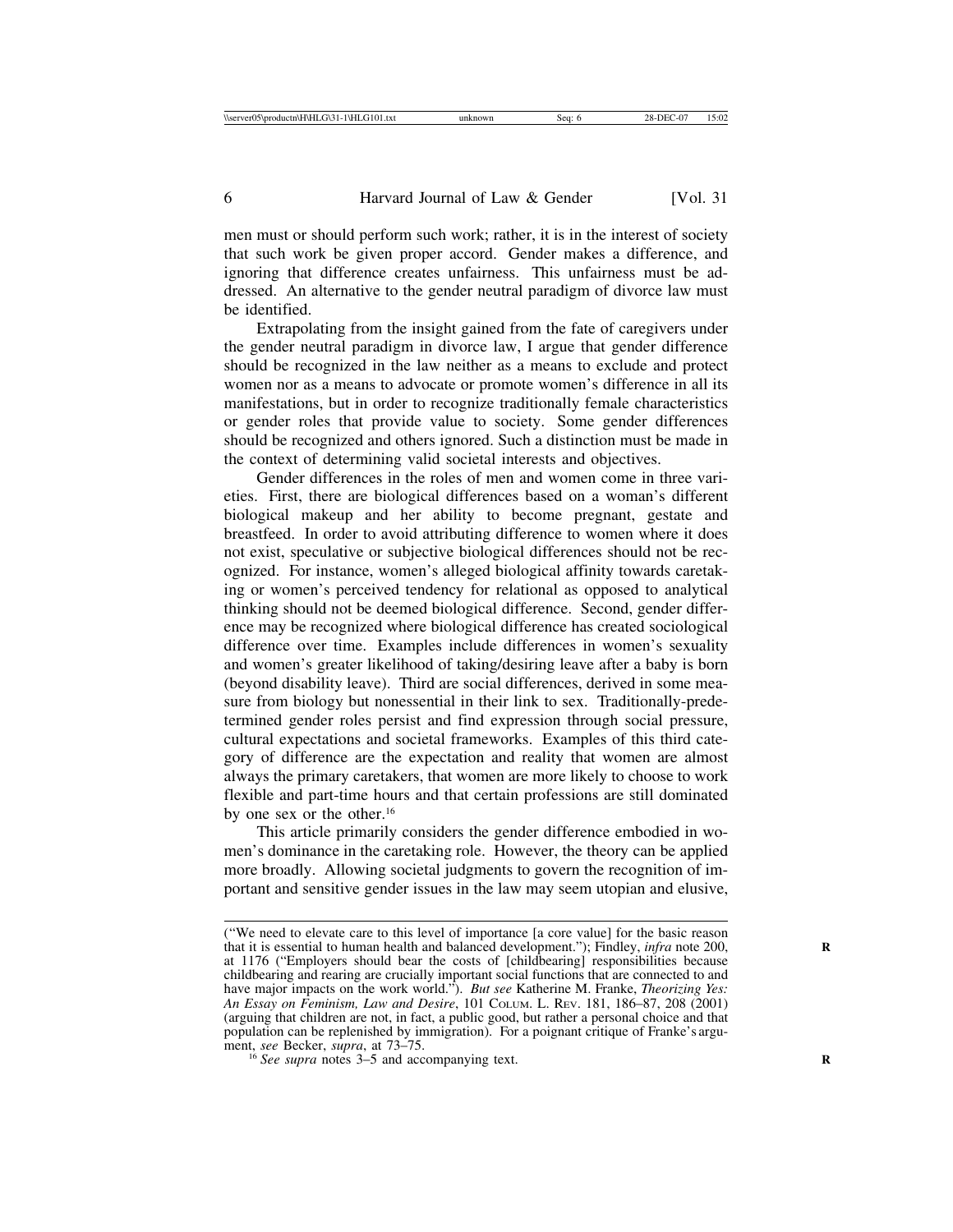and threaten to cause a reversion to gender hierarchy. But the alternative, continuing the trend towards ignoring difference, is even more dangerous. The law must jump into the murky waters of difference in order to recognize important female contributions to society and promote the values and goals society deems important. Women need to have it both ways, just as men always have.17

Gender difference in the context of divorce should be recognized by advocating support for the different and important contribution of caretaking. Such recognition will begin to address the hardships caretakers face at divorce. Primary caretakers should have the presumption of custody at divorce, so as to be freed from the need to bargain for custody in fear of the uncertainty of the discretionary best interest standard. Equally as important, I argue that primary caretakers should be financially supported through alimony or "caretaker support" payments after divorce. I posit that while different family contributions during marriage should be recognized as such, different contributions should result in different, but livable and dignified, consequences upon the dissolution of the marriage.

In part II, I explore in depth the theory of gender neutrality and the effect this theory has had on divorce law. I discuss how gender neutrality has had a devastating affect on primary caretakers who suffer from equal treatment at divorce because they act differently during marriage to care for dependent children.

In part III, I look to alternate theories of how gender difference should be treated in the law to replace the influence of gender neutrality. I consider alternatives to gender neutrality that have been proposed by legal scholars. I discuss the benefits and weaknesses of these approaches, and demonstrate how my own theoretical approach for the legal treatment of gender difference synthesizes and builds upon these approaches. In part IV, I present my own approach and argue that the importance to society of caretaking necessitates that the gendered primary caretaker role be recognized in divorce law. I also argue that this insight into the need to recognize gender difference when the care of children is at stake can be applied more broadly to the need to recognize other biological or socio-cultural gender differences when important societal objectives are at stake.

In the remainder of this article, I apply the focus on valuing gender difference to the law of marital dissolution by emphasizing the need to recognize affirmatively the positive contributions made by primary caretakers. In part V, I argue for instituting the primary caretaker presumption in contested custody proceedings. In part VI, I argue for revamping the alimony system to provide real support to caretakers upon the dissolution of marriage by establishing future-oriented caretaker support. Finally, I explain how recognition of gender difference can alleviate significant hardships women face at divorce by affirmatively recognizing the caretaker role.

<sup>&</sup>lt;sup>17</sup> See MACKINNNON, *supra* note 3, at 39.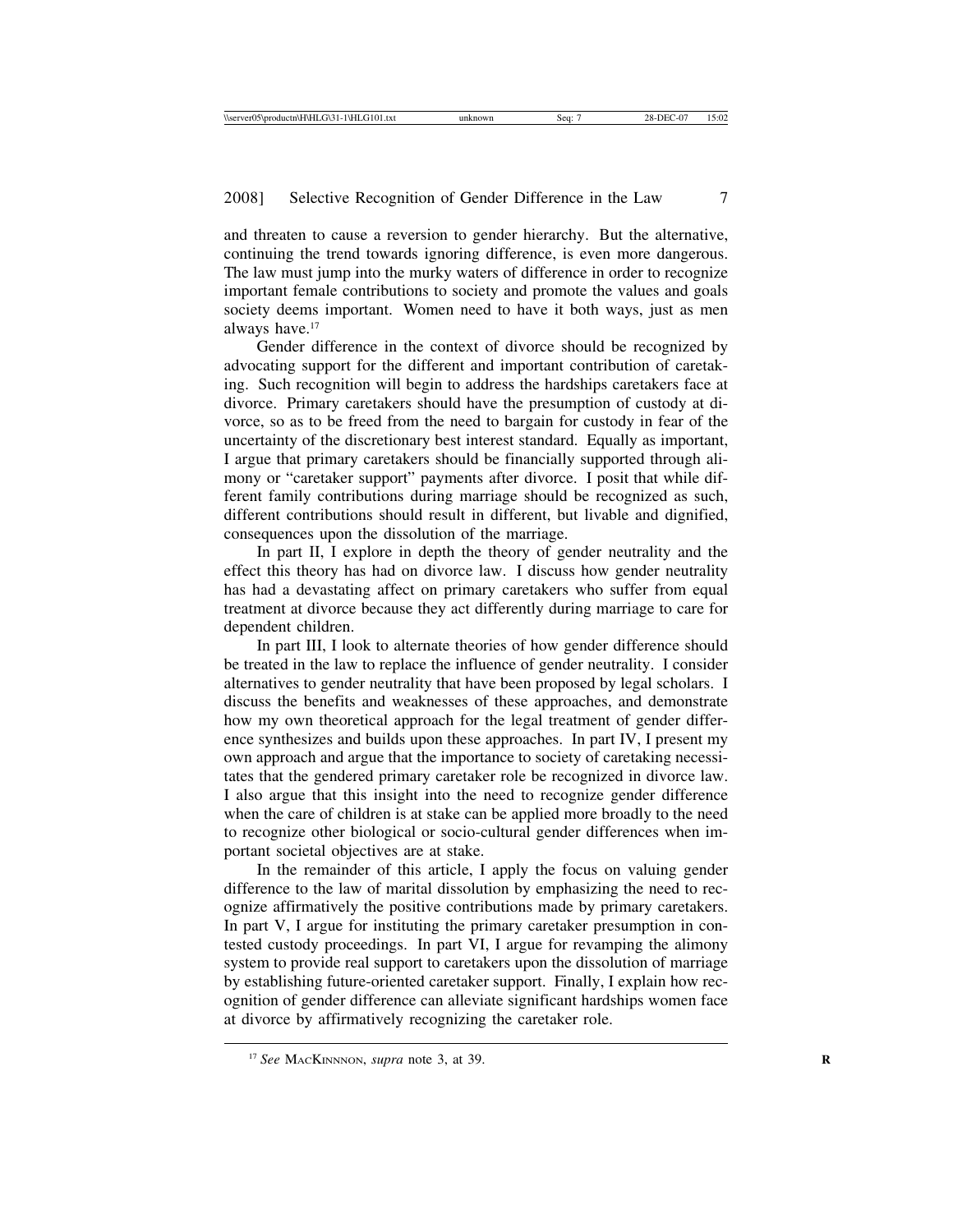#### II. GENDER NEUTRALITY AND THE PLIGHT OF THE PRIMARY CARETAKER

# *A. The Theory of Gender Neutrality*

Liberal feminist theory developed by such theorists as Herma Hill Kay, Marjorie Schultz and Ruth Bader Ginsburg advocates gender neutrality for achieving sex equality.18 According to the theory of gender neutrality, differences between men and women should be ignored in the law because equality means being treated the "same as" men regardless of gender difference.19 However, liberal feminist theorists seek to neutralize gender to various degrees; some recognize only biological differences while others advocate gender neutrality even in the face of pregnancy.20

In a classic exposition of the liberal feminist perspective on family law, Kay advocates for an "episodic approach" to dealing with gender difference, which allows for some gender consideration based strictly on biology, i.e., pregnancy.21 She encourages providing some maternity leave in consideration of the pregnancy.<sup>22</sup> However, after maternity leave, the episode of difference ends and gender neutrality should be the norm.23 Kay admits that "many couples still choose to follow the traditional allocation of family functions by sex."24 However, Kay argues that while such a setup may work for the period of the marriage, it is fundamentally disabling.<sup>25</sup> She contends that a woman's decision to devote her time to raising children while allowing her husband to develop his career accounts for the poverty women face post-

<sup>18</sup> *See* Herma Hill Kay, *Equality and Difference: A Perspective on No-Fault Divorce and Its Aftermath*, 56 U. CIN. L. REV. 1, 78 (1987); Marjorie Maguire Shultz, *Contractual Ordering of Marriage: A New Model for State Policy*, 70 CAL. L. REV. 204 (1982); Ginsburg, supra note 9; see also Vicki Schultz, Life's Work, 100 COLUM. L. REV. 1881 (2000).<br><sup>19</sup> See MACKINNON, supra note 3, at 36.<br><sup>20</sup> Depending on the level of difference they are willing to tolerate, there have been

different liberal feminist responses to the case of Geduldig v. Aiello, 417 U.S. 484, 497 (1974) (holding that the exclusion of pregnancy-related disabilities from a state administered disability insurance plan did not constitute sex-based discrimination in violation of the equal protection clause) and California Fed. Sav. & Loan Ass'n v. Guerra, 479 U.S. 484, 497 (1974) (deciding whether Title VII of the Civil Rights Act of 1964 as amended by the Pregnancy Discrimination Act violated the equal protection clause by treating pregnancy more favorably than other disabilities). Some liberal feminists supported the decision in *Geduldig* for its sex neutrality while others railed against it for treating pregnancy as a deviant condition; they wanted pregnancy to be treated as a regular "disability" as opposed to receiving any special treatment. Even the American Civil Liberties Union filed an amicus brief in *Guerra* in support of the gender neutral position that pregnancy should be treated like any other disability. *See* Wendy Williams, *Equality's Riddle: Pregnancy and the Equal Treatment/Special Treatment Debate*, 13 N.Y.U. REV. L. & SOC. CHANGE 324, 345–46 (1984); Linda J. Krieger & Patricia N. Cooney, *The Miller-Wohl Controversy: Equal Treatment, Positive Action and the Meaning of Women's Equality*, 13 GOLDEN GATE U.L. REV. 513, 533–39 (1983).<br>
<sup>21</sup> Kay, *supra* note 18, at 77–78.<br>
<sup>22</sup> *Id.* <sup>24</sup> *Id.* at 78.<br>
<sup>25</sup> *Id.*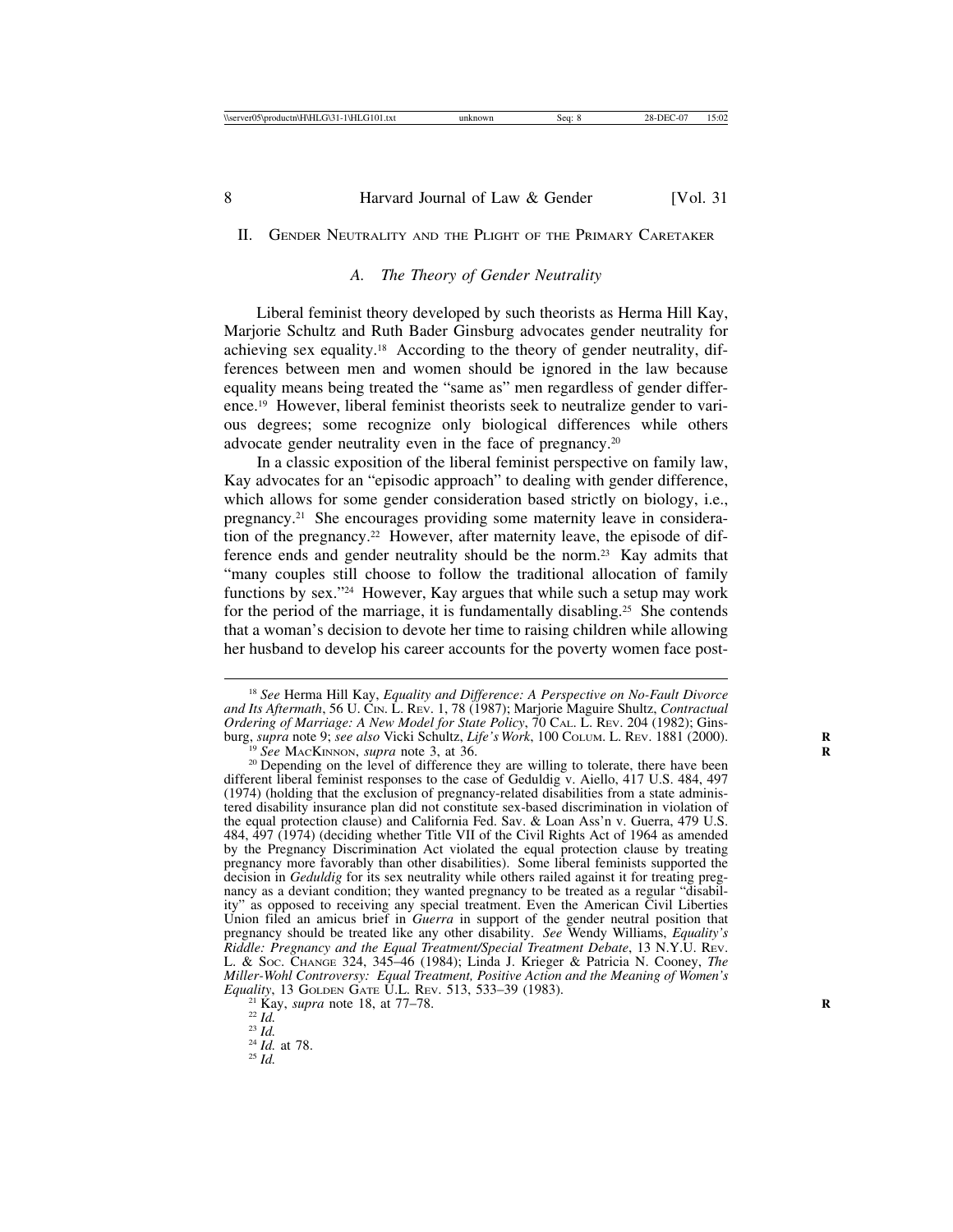divorce, as carefully documented by Lenore Weitzman.<sup>26</sup> While Kay admits that in the short-run some attention must be paid to the plight of women suffering from divorce, she argues that in the long-run women must not be encouraged to be dependent on their husbands (other than accommodations for pregnancy and childbirth).<sup>27</sup> Therefore, although she has since modified her position on this issue to contend with the reality of divorced women's poverty,28 Kay's classic argument in favor of gender neutrality rejects *alimony* in order to avoid dependency and differentiation, advocates that both parents remain in the workplace, and advocates that both parents share responsibility for raising any children of the marriage.<sup>29</sup> Kay even goes so far as to discourage breastfeeding in order to better equalize the intimacy between parent and child: "Episodic analysis offers such a strategy by permitting mothers to recognize that their unique role in reproduction ends with childbirth."30 Men and women should share equally all childcare responsibilities, and therefore dependency and the corresponding vulnerability postdivorce would not be a consequence of motherhood.

Apart from the practical problem of the poverty experienced in a persistently gender- differentiated world, acknowledged by Kay herself, there are three additional problems presented by this gender neutrality norm for family law. The first problem is that the gender neutrality norm idealizes the male norm of the worker at the expense of the female norm of the caretaker in an effort to avoid dependency.<sup>31</sup> As Catharine MacKinnon argues, "what the sameness standard fails to notice is that men's differences from women are equal to women's differences from men."32 Thus, the problem is that men and women are different and that society values men's characteristics and occupations so much more than it values those of women.<sup>33</sup>

Kay assumes that economic dependency is the fundamental cause of women's poverty at divorce.<sup>34</sup> However, lack of support after divorce causes

<sup>32</sup> See MACKINNON, *supra* note 3, at 37.<br><sup>33</sup> See MACKINNON, *supra* note 3, at 32–45, 37 ("I mean, can you imagine elevating one half of a population and denigrating the other half and producing a population in

<sup>34</sup> Kay, *supra* note 18, at 78–79.

<sup>&</sup>lt;sup>26</sup> Kay, *supra* note 18, at 78–79. For a discussion of Lenore Weitzman's research, *see supra* note 13 and accompanying text.

<sup>&</sup>lt;sup>27</sup> Kay, *supra* note 18, at 79–80.<br><sup>28</sup> See HERMA HILL KAY, *Beyond No-Fault: New Directions in Divorce Reform, in* DIVORCE REFORM AT THE CROSSROADS 6, 34 (Stephen D. Sugarman & Herma Hill Kay eds., 1990) (arguing for reforms to methods of calculating "reimbursement alimony" so

<sup>&</sup>lt;sup>29</sup> Kay, *supra* note 18, at 78–79. **R**<br><sup>30</sup> Id. at 85. **R** 31 *See* MARTHA FINEMAN, NEUTERED MOTHER, THE SEXUAL FAMILY AND OTHER TWEN-TIETH CENTURY TRAGEDIES 70 (1995) ("Gender neutrality has substantive implications and signals a change in orientation in which caretaking is devalued and biological and economic connection are deemed of paramount importance. There are no longer formally different expectations for, or responses to, mothers and fathers in family law. However, it is my contention that in practice the egalitarian rhetoric of modern reforms results in unrealistic, punitive responses that are harmful to mothers and children.").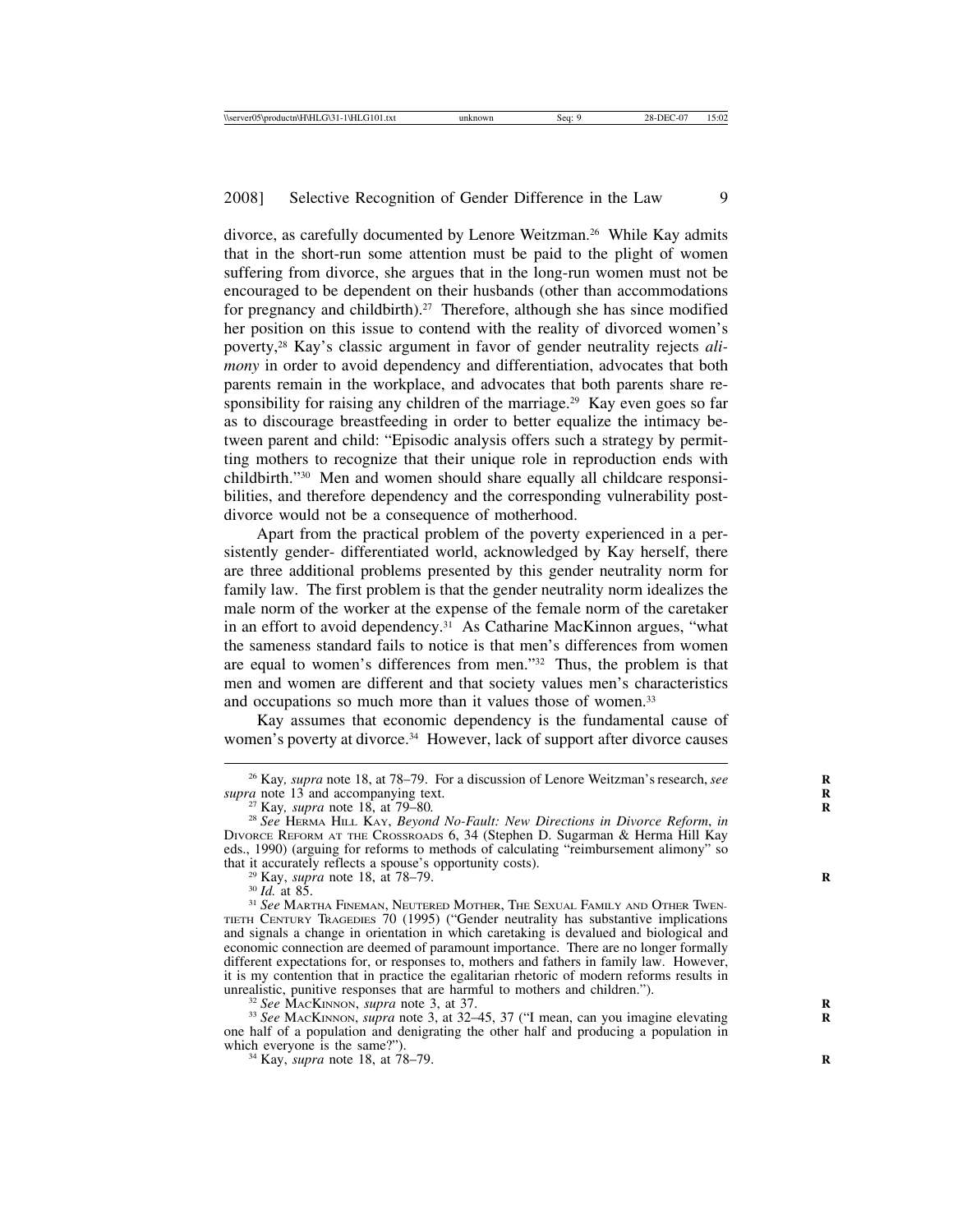that poverty just as much as dependency, which, given the inherent dependency of children, cannot be completely avoided. Kay espouses self-reliance.35 Since, to date, taking care of one's own children is not directly compensated during the marriage, self-reliance means earning money through market work.36 Moreover, Kay's emphasis on independence focuses only on financial independence, not on independence in raising children, for which Kay implicitly advocates daycare or other means of outsourcing the traditional female role. Although financial independence is a laudable pursuit, raising children also provides a service of great consequence to society and deserves familial and societal recognition and investment.37

The second problem is that the market-work/caretaking structure Kay outlines is not realistic. Especially for middle-class educated women, most jobs in modern society necessitate so much time out of the house that what Kay actually suggests is not really shared responsibilities so much as outsourcing such responsibilities altogether.<sup>38</sup> Unless one or both of the two spouses has a flexible career and/or outsources child-care responsibility, a full-time, two-income, family is not possible (particularly with preschool children). Outsourcing child care is an option that should be made available, but it should not be deemed mandatory for all families to the extent that Kay espouses.39 In the vast majority of families with children, when both spouses work, one parent compromises to some extent in order to care for the children, creating varying degrees of dependency. If equality and independence for women translates into a society that so devalues the caretaking of its children that outsourcing such nurture is deemed the only rational choice, that society has an insecure future and an unrealistic view of itself.40 Children must be cared for and raised to foster a strong society and to teach the next generation of citizens.<sup>41</sup> While paying for such care from third parties can assist parents, it can not replace them. The balance between parental

<sup>35</sup> *See* Ann Laquer Estin, *Maintenance, Alimony, and the Rehabilitation of Family Care*, 71 N.C. L. REv. 721, 728–39 (1992–1993) (discussing the tension between family support and self-reliance).

<sup>&</sup>lt;sup>36</sup> Commodification anxiety, among other factors, has thus far denied caretakers direct compensation for their work. *See, e.g.*, Naomi R. Cahn, *The Coin of the Real: Poverty and Commodificaiton of Gendered Labor*, 5 J. GENDER RACE & JUST. 1, 22 (2001–2002) (describing the commodification debate among scholars).<br><sup>37</sup> See also infra notes 227–228 and accompanying text.<br><sup>38</sup> See Donald Williams, *supra* note 3, at 40–63 (describing the feminist objective of

bringing women into the work force full-time as the "full commodification model" and describing how the sharp increase in the number of hours in the work week has affected the ability of both parents to work full-time). *See also supra* notes 4–5 and accompany-<br>ing text.

<sup>&</sup>lt;sup>39</sup> *See* Estin, *supra* note 35, at 792–99 (discussing the literature on the costs and benefits of day care and arguing against day care as a mandatory policy). <sup>40</sup> *See, e.g.*, Mary Romero, *Nanny Diaries and Other Stories: Imagining Immigrant*

*Women's Labor in the Social Reproduction of American Families*, 52 DEPAUL L. REV. 809 (2003) (discussing drawbacks of a society that is dependent on third-parties for child

<sup>&</sup>lt;sup>41</sup> *See supra* note 15 and accompanying text.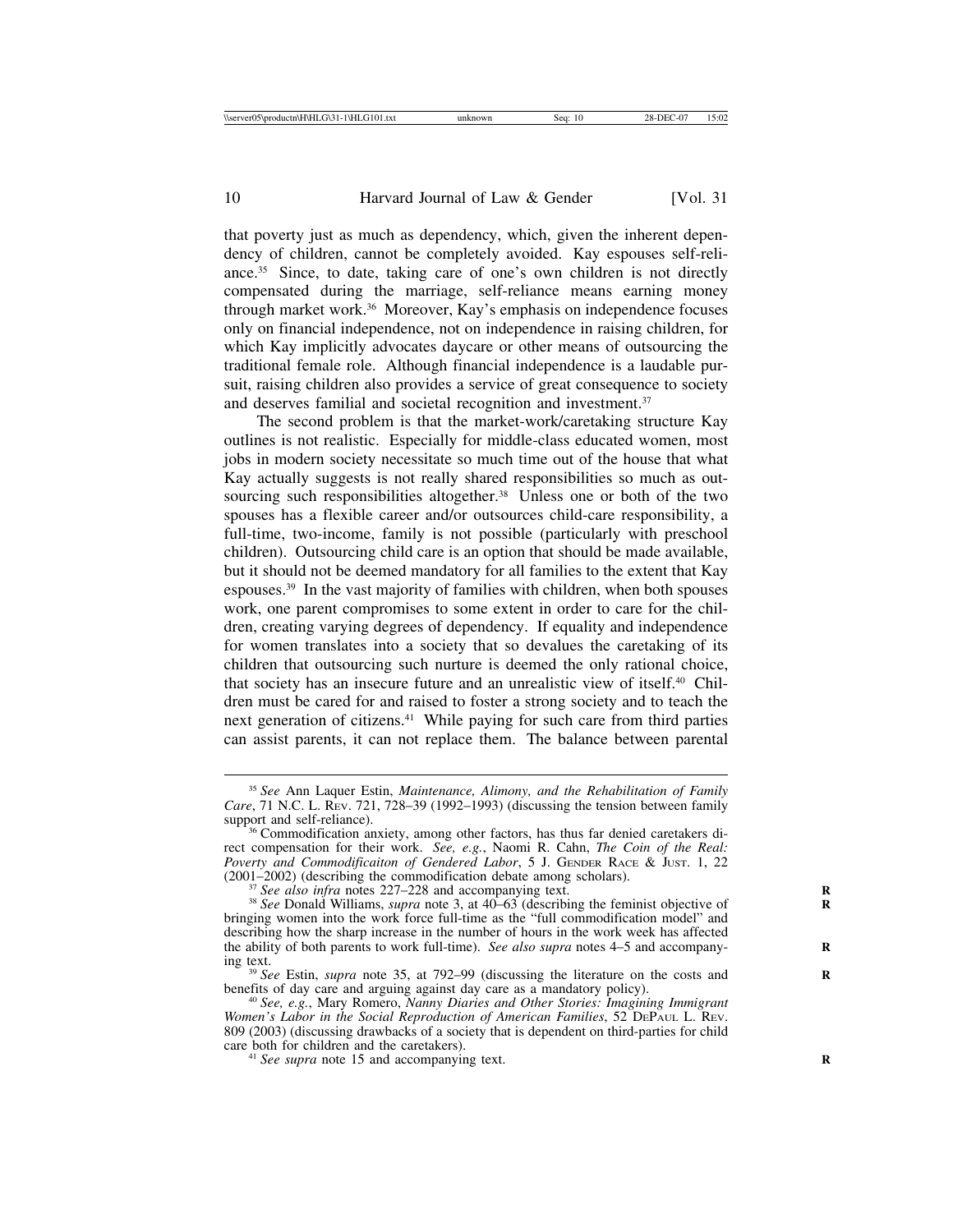and outside care is determined by parents in each family. It should not be mandated by calls to gender neutrality that insist women act as full-time workers because historically men have done so.<sup>42</sup> Generally speaking, Kay's formulation gives little consideration for the well-being of the children involved in such "episodic" arrangements. For example, Kay's formulation potentially eliminates breastfeeding as an option for mothers, which recent studies show provides great health benefits for children.<sup>43</sup>

The third problem is that Kay does not sufficiently address the reality that many parents (men and women, but mostly women) persistently choose to specialize in caretaking work.<sup>44</sup> Such gendered choices have been constrained and, to some extent, forced upon women through societal pressure and power imbalances.<sup>45</sup> But with women's growing access to stereotypically high-paying male jobs, society's growing acceptance of women who choose not to marry and/or have children, the acceptance and commonality of the use of childcare services,46 as well as growing societal acceptance of men taking on caretaking roles,<sup>47</sup> such choices are increasingly deliberate, or at least complicated.48 Society should not assume that women do not choose their gendered roles or that they do not benefit from them.49 It is clear that some people prefer caretaking to market work, and persist in constraining their market work despite the disincentives of modern divorce law.50 While

<sup>44</sup> See supra notes 3–5 and accompanying text.<br><sup>45</sup> See MARTHA FINEMAN, THE AUTONOMY MYTH 41 (2004) ("The notion that it is an individual choice to assume responsibility for dependency work and the burdens it entails allows us to ignore arguments about our general responsibilities . . . . We ignore the fact that choice occurs within the constraints of social conditions, including history and tradition."); WILLIAMS, *supra* note 2, at 14–39 (explaining how choice is shaped by the unrealistic demands of the workplace for parents with caretaking responsibility).

<sup>46</sup> See Estin, *supra* note 35, at 793–94.<br><sup>47</sup> See Solangel Maldonado, *Beyond Economic Fatherhood*, 153 U. PENN. L. REV. 921, 921–27 (2005) (explaining the increased acceptability and commonality of fathers taking an active role in raising their children in intact marriages).

than their husbands outside of the home is caused by their domestic "burdens" and that if

<sup>&</sup>lt;sup>42</sup> *See* Donald Williams, *supra* note 3, at 100 (explaining how the concept of the ideal worker was created in the context of women raising children independently).

<sup>&</sup>lt;sup>43</sup> Breastfeeding is no longer commonly considered to be just a lifestyle choice, but a significant matter of health for the newborn. *See* American Academy of Pediatrics, Work Group on Breastfeeding, *Breastfeeding and the Use of Human Milk*, 100 PEDIATRICS 1035 (1997), *available at* www.aap.org/policy/re9729.html (last visted December 2, 2007)

See Kathryn Abrams, *Sex Wars Redux: Agency and Coercion in Feminist Legal Theory*, 95 COLUM. L. REV. 304, 306 (1995); Kathryn Abrams, *Cross-Dressing in the Master's Clothes*, 109 YALE L.J. 745, 770 n.116 (2000); Williams*, supra* note 4, at 1559 **R** (arguing that in the work-family context a woman's selfishness is condemned); Kathryn Abrams, *Songs of Innocence and Experience*, 103 YALE L.J. 1533 (1994) (explaining that choice always operates within a spectrum of constraint and agency); Littleton, *supra* note 7 (arguing that female values and choices are regularly discredited in a phallocentric **R**

society). <sup>49</sup> *See* Naomi Cahn, *The Power of Caretaking*, 12 YALE J.L. & FEMINISM 177 (2001) (arguing that women must learn to give up some of the power in the home to which they are drawn).<br><sup>50</sup> Despite some researchers' insistence that mothers' persistent choice to work less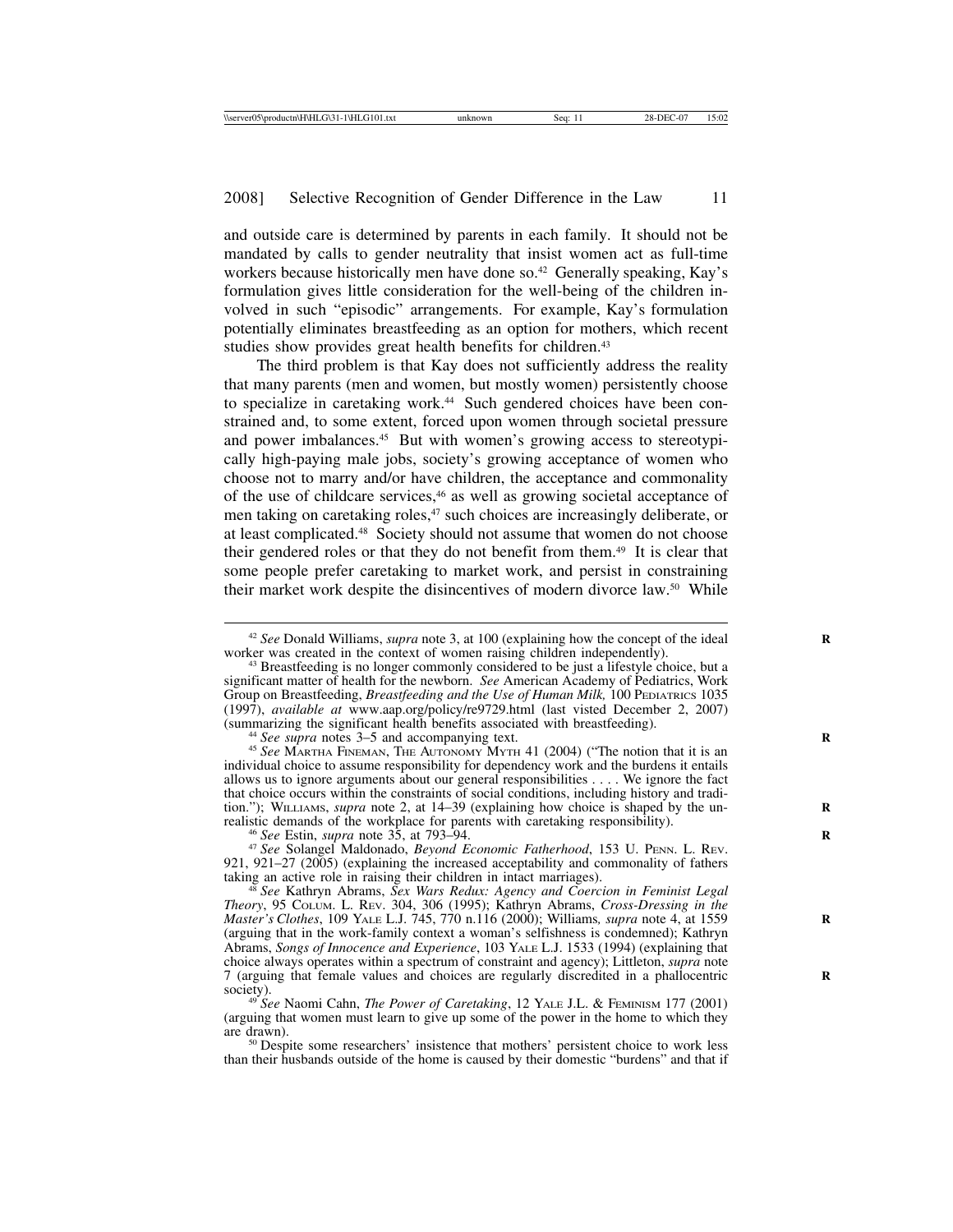Kay attempts to incentivize market work for everyone by minimizing alimony, this incentive structure is insufficient. Despite the rarity, unpredictability and brevity of alimony awards in modern divorce,<sup>51</sup> parents, usually mothers, continue to constrain their market work in order to provide care. On the other hand, this incentive structure does cause distress at divorce; it is this reality that must be addressed.

In the next sections, I demonstrate how gender neutral theory has been applied in divorce law. Given the basic theoretical difficulties with the gender neutrality theory in the face of actual gender differences, both biological and socio-cultural, it comes as little surprise that women have fared terribly under a system of divorce law influenced by such a theory.

# *B. The Privatization of Marriage and Divorce*

Traditionally, legislatures and courts, though viewing marriage as similar to a contract in that it is "consensual," did not allow private ordering of the terms of the marital arrangement.52 Courts have since expanded the realm of contract law governing the family.<sup>53</sup> Although the contractualiza-

they really had a choice they would work more in the market, *see* SPAIN & BIANCHI, supra note 3, at 171 - 73, social scientists have repeatedly found "that although dualearner wives do two to three times the amount of domestic work their husbands do, less than one third of wives report the division of the daily family work as unfair." *See* Alan J. Hawkins, Christina M. Marshall & Sarah M. Allen, *The Orientation Toward Domestic Labor Questionnaire: Exploring Dual-Earner Wives' Sense of Fairness About Family Work,* 12 J. FAM. PSYCHOL. 244 (1998); Stacey J. Rogers & Paul R. Amato, *Have Changes in Gender Relations Affected Marital Quality*?, 79 SOC. FORCES 731 (2000) (finding no difference in the fairness assessment of married couples interviewed in the 1960s, 1970s and 1980s with those interviewed more recently). Given that women's belief in the fairness of their own situations persists over time, it is reasonable to assume that women are consciously and freely making choices in relation to their preferences in deciding to work less than full-time. *See also* WILLIAMS, *supra* note 2, at 226–27, 231.

<sup>&</sup>lt;sup>51</sup> See infra notes 104–112 and accompanying text for a discussion of the rarity of alimony and the disincentives of caretaking in divorce law.

<sup>&</sup>lt;sup>52</sup> *See, e.g.*, CAL. CIV. CODE § 4802 (West 1970); N.Y. GEN. OBLIG. § 5-311 (McKinney 1978); MONT. CODE ANN. § 40-2-203 (1979); Graham v. Graham, 33 F. Supp. 936, 938 (E.D. Mich. 1940) ("The law is well settled that a private agreement between persons married or about to be married which attempts to change the essential obligations of the marriage contract as defined by the law is contrary to public policy and unenforceable."); Brooks v. Brooks, 119 P.2d 970 (Cal. Ct. App. 1941) ("In the absence of statute it is established rule that a married woman cannot contract with her husband with respect to domestic services which are incidental to her marital status, since such contracts are against public policy."); Motley v. Motley, 120 S.E.2d 422, 424 (N.C. 1961) ("The antenuptial agreement relied upon by the defendant herein is against public policy and is null and void in so far as it undertakes to relieve the defendant from the duty of supporting the plaintiff."); *see also* RESTATEMENT (SECOND) OF CONTRACTS  $\S$  190 (1981).

<sup>&</sup>lt;sup>53</sup> See Edwardson v. Edwardson, 798 S.W.2d 941 (Ky. 1990) (accepting antenuptial agreement concerning incidents of divorce with full disclosure, excepting issues regarding children); Simeone v. Simeone, 581 A.2d 162 (Pa. 1990) (allowing prenuptial agreement limiting wife's ability to seek alimony upon divorce and loosening restrictions on such contracts); Massar v. Massar, 652 A.2d 219 (N.J. Super. Ct. App. Div. 1995); UNIF. MARITAL PROP. ACT (1998) (allowing premarital contracts regarding the financial incidents of divorce upon full disclosure, not including child support, as long as one spouse is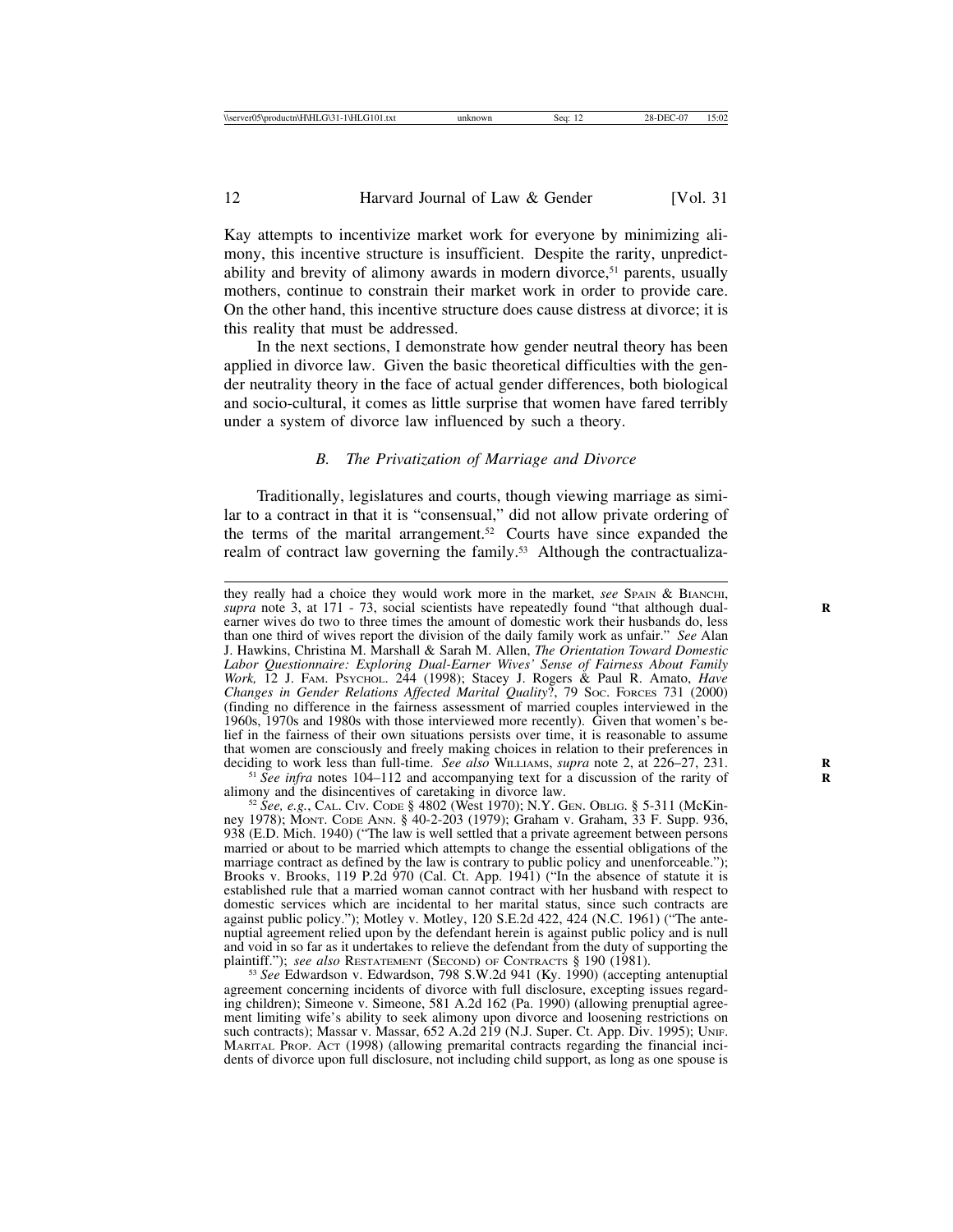tion of marriage and divorce is still limited to some extent, pre-marital and separation arrangements are increasingly matters of private ordering.<sup>54</sup> The primary conceptual justification for this development is the change in the status of women: "In 1916 it may have been entirely logical to restrict the nature of agreements available to persons contemplating marriage in an effort to avoid instability. Subsequent changes in society and seventy-five years of experience have rendered such restrictions inappropriate . . .. "55 In other words, in modern times, formal equality demands that women and men be treated the same. Thus, the gender neutral approach posits that limiting the freedom of contract for persons contemplating marriage provides inappropriate special protection for women.

Moreover, the no-fault divorce revolution has changed the nature of marriage by making divorce more easily obtainable.<sup>56</sup> Remaining in a marriage is now more a matter of personal choice than a matter of public obligation. The no-fault divorce revolution has also led the way for many to advocate that state involvement be minimized in determining the economic consequences of divorce, similarly leaving such issues to private choice.<sup>57</sup>

<sup>54</sup> For instance, child support and child custody are not subject to contract, *see infra* note 75*. See also* Diosdado v. Diosdado, 118 Cal. Rptr. 2d 494 (Cal. Ct. App. 2002) **R** (refusing to enforce a contract that provides liquidated damages for adulterous behavior). Some modern courts still will not enforce agreements deemed to encourage divorce, although this is a vague concept. *See* In re Marriage of Noghrey, 215 Cal. Rptr. 153 (Cal. Ct. App. 1985); In re Marriage of Dajani, 251 Cal. Rptr. 871 (Cal. Ct. App. 1998); Bellio v. Bellio, 129 Cal. Rptr. 2d 556 (Cal. Ct. App. 2003) (disallowing lump sum payment if marriage ended by divorce or death). Moreover, there are still heightened procedural requirements and substantive fairness review of premarital contracts in many states to various degrees. *See, e.g.*, Judith T. Younger, *A Minnesota Comparative Family Law Symposium: Antenuptial Agreements*, 29 WM. MITCHELL L. REV. 697, 716–20 (2001); Carol Weisbrod, *The Way We Live Now: A Discussion of Contracts and Domestic Rela-*

<sup>55</sup> Edwardson, 798 S.W.2d at 944–45. *See also* Robert Roy, Annotation, *Modern Status of Views as to Validity of Premarital Agreements Contemplating Divorce or Separation*, 53 A.L.R.4th 22, 14 (1987) ("The courts have perceived women's relative equality to men as justification for allowing them to see to their own affairs including premarital agreements."); see also UNIF. PREMARITAL AGREEMENT ACT (adopted in twenty-five states); Gentry v. Gentry, 798 S.W.2d 928 (Ky. 1990); Randolph v. Randolph, 937

S.W.2d 815 (1996); *In re* Marriage of Bonds, 5 P.3d 815 (Cal. 2000). <sup>56</sup> The no-fault divorce revolution surfaced in the United States when a 1966 California Governor's Commission issued a recommendation that an "irremediable breakdown" of the marriage and insanity should be the sole grounds for divorce in that state, and in 1969 this recommendation became law in California. *See* Walter Wadlington, *Divorce Without Fault Without Perjury*, 52 VA. L. REV. 32 (1966); Charles W. Tenney Jr., *Divorce Without Fault: The Next Step*, 46 NEB. L. REV. 24 (1967); Herma Hill Kay, *An Appraisal of California's No-Fault Divorce Law,* 75 CAL. L. REV. 291, 300 (1987). The concept of no-fault divorce spread eastward, strengthened by its endorsement in the Uniform Marriage and Divorce Act ("UMDA"). UNIF. MARRIAGE AND DIVORCE ACT § 312, (1979). <sup>57</sup> *See* Jana B. Singer, *The Privatization of Family Law*, 1992 WIS. L. REV. 1443,

1461, 1474 (1992); Lynn D. Wardle, *No-Fault Divorce and the Divorce Conundrum*, 1991 BYU L. REV. 79, 115 n. 148 (1991) (adoption of no-fault divorce "has created significant problems for the justification of the imposition of any post-dissolution contin-

not left destitute; has been adopted by twenty-six states). *See* Kathy T. Graham, *The Uniform Marital Property Act: A Solution for Common Law Property Systems?*, 48 S.D.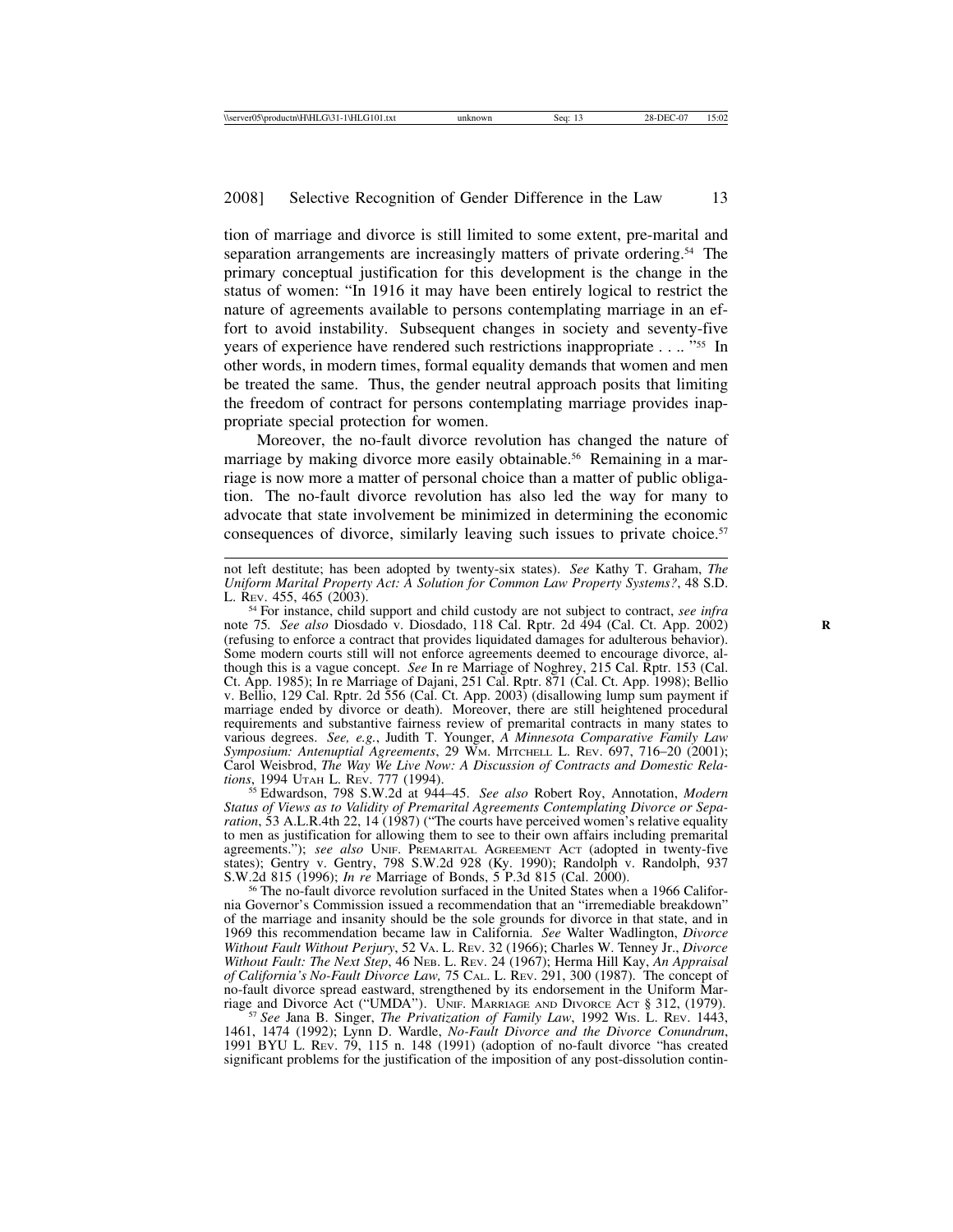Generally, courts encourage divorcing couples individually to craft separation agreements regarding the incidents of divorce (except agreements involving child support, visitation and custody) with minimal, if any, review beyond regular contract standards.58

However, the association between lifting control over the basis for divorce and the corresponding lift of control over the economic and custodial consequences of divorce is not a necessary or even logical corollary. The reasons for lifting such controls are different even though the end, less state involvement, is the same. A significant reason for allowing no-fault divorce was to avoid delegitimization of the system of divorce, since couples were actively circumventing and defrauding the fault system.59 No such concern exists in the context of the consequences of divorce. To the contrary, given the interest of children and dependent spouses, and the greater facility of divorce resulting from the no-fault revolution, there is more reason than ever for the state to ensure that the parties are sufficiently provided for after the divorce and that a fair bargain has been struck.<sup>60</sup> To that end, in virtually all Western European countries, the liberalization of grounds for divorce has been accompanied by a far more active governmental role in regulating the economic consequences for dependents and their caretakers.<sup>61</sup> Caretakers and their dependents need public regulation to ensure their well-being after divorce even as regulation of the grounds for divorce itself diminishes.

the Family, the Group usually credited with exerting the greatest influence on the development of the California law, did not design its no-fault divorce proposal to favor either women or men. Nor was its primary goal that of achieving equality between the sexes." *See* Kay, *supra* note 18, at 4. Rather, the goal was to eliminate the perjury, complicity and adversity that were rampant in a fault system.

<sup>60</sup> See Weitzman, *The Economics of Divorce*, *supra* note 13, and accompanying text; Singer, *supra* note 57, at 1549 ("The widespread availability of unilateral divorce, coupled with the notion that the state should not impose upon divorcing parties any continuing support responsibilities, obviously has different consequences on average for divorcing women than for men. This divergence may be particularly striking with respect to parents, since divorcing mothers are much more likely than their partners to have reduced their earning capacity in order to care for the couple's children.").<br><sup>61</sup> *See* Singer, *supra* note 57, at 1477–78; MARY ANN GLENDON, ABORTION AND DI-

VORCE IN WESTERN LAW 104–05 (1987).

uing spousal support or sharing obligations"); Ira M. Ellman, *The Theory of Alimony*, 77 CAL. L. REV. 1, 5–6 (1989) (modern divorce reform has completely undermined tradi-

<sup>&</sup>lt;sup>58</sup> See UNIF. MARRIAGE AND DIVORCE ACT § 306; Duffy v. Duffy, 881 A.2d 630, (D.C. 2005) ("The law in this jurisdiction encourages the use of separation agreements to settle the financial affairs of spouses who intend to divorce."); Toni v. Toni, 2001 ND 193 (N.D. 2001); Sidden v. Mailman, 529 S.E.2d 266 (N.C. Ct. App. 2000). *See also* Singer, *supra* note 57, at 1474; Sally B. Sharp, *Fairness Standards and Separation* **R** *Agreements: A Word of Caution on Contractual Freedom*, 132 U. PA. L. REV. 1399, 1401–04 (1984). This is also affected by the growing use of mediation to reach such agreements without court involvement. *See* Singer, *supra* note 57, at 1497–1509; Marygold M. Meli et al., *The Process of Negotiation: An Exploratory Investigation in the Context of No-fault Divorce*, 40 RUTGERS L. REV. 1133, 1142 (1988) (estimating that no more than ten percent of all divorce cases go to trial).<br> $\frac{59}{100}$  As Kay examines in historical context, "the California Governor's Commission on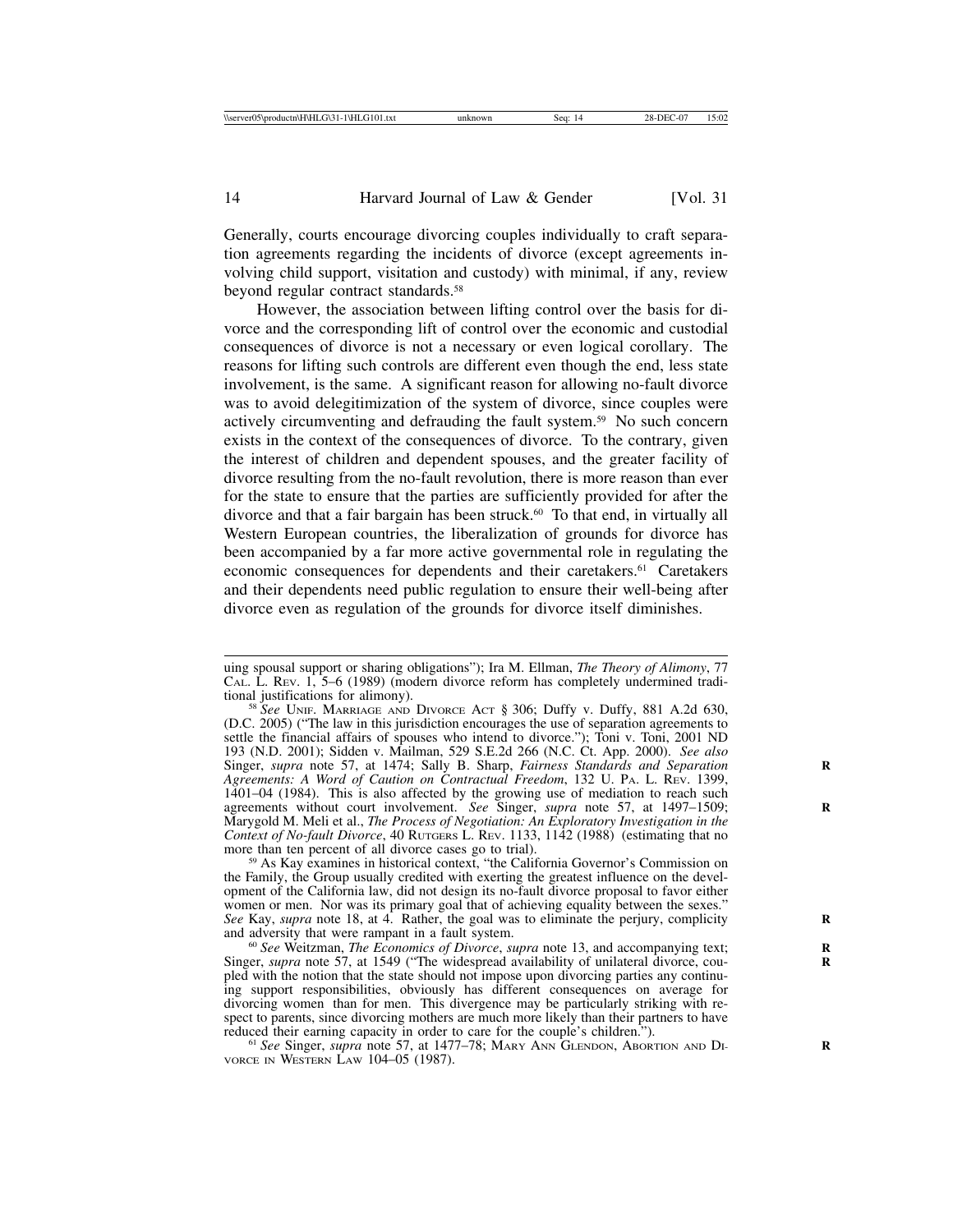Liberal feminists esteem the law of contracts and private ordering because it symbolizes agreement between two equal, rational parties who negotiate until they arrive at terms that are to their mutual satisfaction. Such an arrangement is reasonably deemed to be an improvement over the traditional hierarchical structure of marriage:

[H]onoring the decisional autonomy of those individuals and groups who have traditionally been disfavored by the law promises both to enhance personal freedom and promote equality goals. Substituting private for public control over the formation and structure of the family relationship seems to offer a similar double benefit: it expands the opportunities for the exercise of personal choice while affirming the inherent equality of the sexes. $62$ 

As Marjorie Schultz explains, the concept of a bargain in contracts assumes the existence of two parties "that approach one another on a plane of equality—if not in any literal sense, then at least in the generic sense of their equal right to accept or reject the bargain."63

However, such an assumption of "equality" ignores real and uncompromising differences that complicate the marriage bargain. In the modern marital family, in which spouses are considered equal partners, women are still financially dependent due to their disproportionate share in caretaking. Such dependence during and after marriage results in unequal bargaining power between the caretaker and the primary wage earner when the parties must negotiate a separation agreement regarding the consequences of divorce. Moreover, although a similarly situated couple may engage in a premarital contract that limits the financial consequences of divorce, such contracts may not sufficiently take into account the different lives spouses lead during childbearing years, nor the financial inequalities that ensue.

It can be argued that many contracts are entered into between unequal parties, and marital contracts are no different. Yet society should not allow caretakers to be victims of their dependency.64 Enforcing marital contracts that leave caretakers in unnecesary financial hardship based on the rationale that women are now considered equal and thus free and capable of entering

<sup>&</sup>lt;sup>62</sup> Singer, *supra* note 57, at 1519. *See also* ROBERT E. BURGER, THE LOVE CONTRACT: HANDBOOK FOR A LIBERATED MARRIAGE (1973); Leah Guggenheimer, *A Modest Proposal: The Feminomics of Drafting Premarital Agreementsi, 17 WOMEN's RTS L. REP. 147, 155 (1996).* 

<sup>&</sup>lt;sup>63</sup> Shultz, *supra* note 18, at 217.<br><sup>64</sup> *See* Barbara Atwood, *Ten Years Later: Lingering Concerns About the Uniform Premarital Agreement Act*, 19 J. Legis. 127, 131 (1993) (opposing contractualization of marriage and divorce because of "the unique nature of the marital relationship, the possibility of irrational and uninformed decision-making at the time of contracting, the likelihood of unforeseen changes in circumstances over the life of a marriage, and the real risk of disadvantage to the economically weaker spouse."); Gail Frommer Brod, *Premarital Agreements and Gender Justice*, 6 YALE J.L. & FEMINISM 229 (1994); Patricia Tidwell & Peter Linzer, *The Flesh-Colored Band Aid*—*Contracts, Feminism, Dialogue and Norms,* 28 HOUS. L. REV. 791 (1991).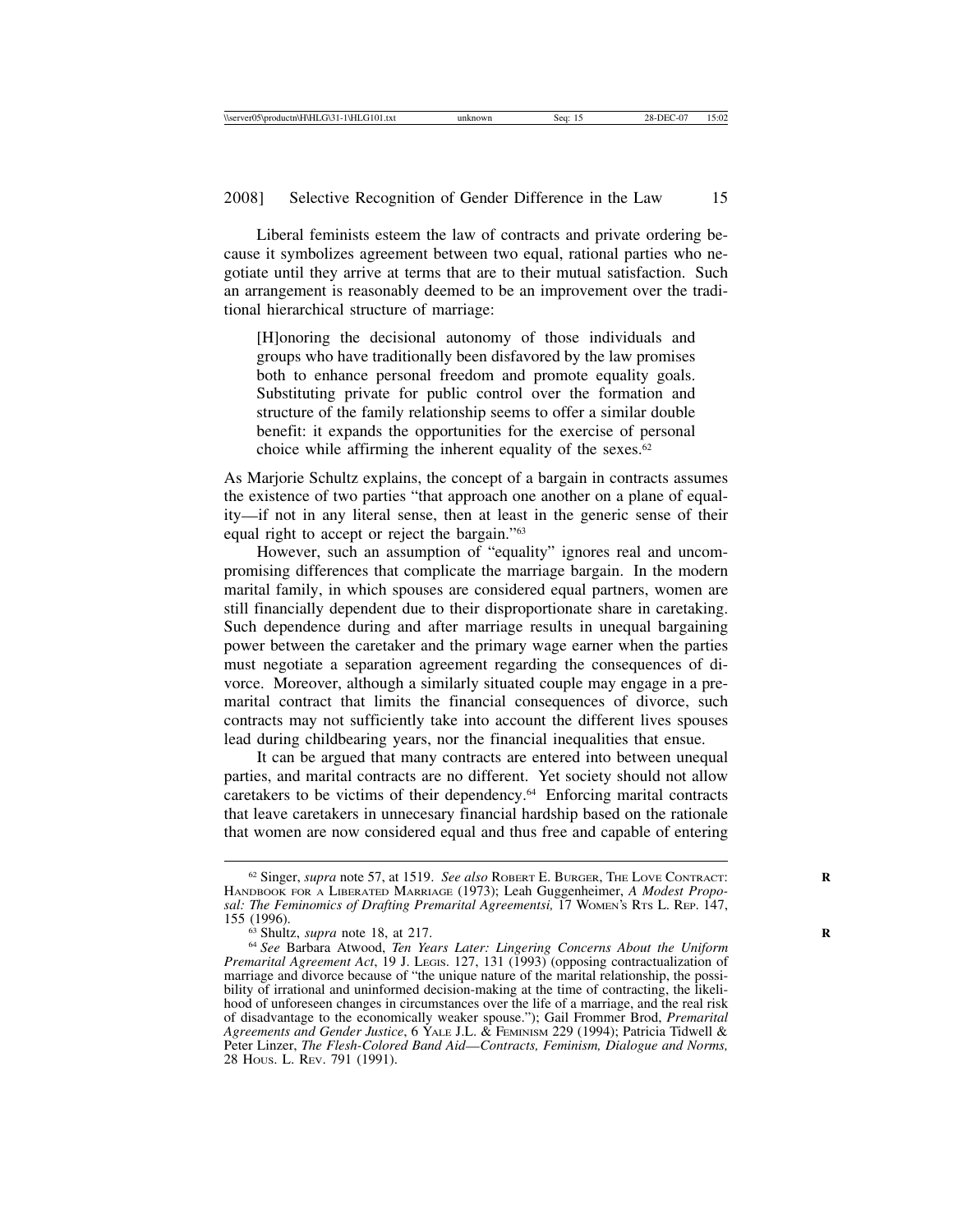into contracts, regardless of clear actual inequalities in society reflected in bargaining power, smacks of the "you women asked for it, now live with it" sentiment.<sup>65</sup> Judges and policy makers have insisted that women could not expect to have it both ways: women could not argue on the one hand that they were entitled to equal treatment in the workplace and at the same time insist on state regulation when it came to marriage and its dissolution.<sup>66</sup> This rationale ignores gender differentiation that is based on the real and persistent dependency of women who engage in caretaking. Particularly before she has children, the primary caretaker may understandably strike a bargain that does not provide for, expect or sufficiently understand such dependence.67 Even caretakers with children may strike unequal bargains at separation to end an emotionally difficult or even abusive relationship. Should society hold a woman and her children to such a bargain?<sup>68</sup>

In her conclusion, Marjorie Shultz begins to address the hard problem of power disparities and the way in which contracts often enforce and make obligatory such disparities. Yet she deflects the problem:

However, a weak party may also be aided by the potential of contract to redress imbalance . . . . Public policy can place outer limits on the 'bad' choices contracting partners might make . . . . Ultimately, a contractual scheme will have to accept some unwise choices falling inside these boundaries. Yet the costs in terms of policy standardization seem less important than the creation of a structure that is responsible to diversity.<sup>69</sup>

<sup>65</sup> *See* Simeone, 581 A.2d at 168 (Papadakos, J. concurring) ("If I did not know him better I would think that [the majority judge's] statements smack of male chauvinism, an attitude that 'you women asked for it, now live with it.' If you want to know about

<sup>&</sup>lt;sup>66</sup> See Singer, *supra* note 57, at 1477–78; MARTHA MINOW, MAKING ALL THE DIFFER-ENCE: INCLUSION, EXCLUSION AND AMERICAN LAW 40–42 (1990) (discussing equal rights versus special benefits dilemma); LEONARD MARLOW & RICHARD S. SAUBER, THE HAND-BOOK ON DIVORCE MEDIATION  $42$  (1990) (arguing that that the position that there should be legal review of the fairness of private divorce-related agreements "is grounded in the rather unflattering and infantilizing notion that women, like children, need the special protection of the law."). protection of the law.").<br><sup>67</sup> Shultz, *supra* note 18, at 218; Kathryn Abrams, *Choice, Dependence and the Rein-*

*vigoration of the Traditional Family*, 73 IND. L.J. 517, 520–52 (1998) (arguing that marriage contracts may bind women to choices made at a particular time in which they are vulnerable: "If one focuses on the period immediately prior to that moment [agreeing to marriage contract] when two potentially unequal parties negotiate their 'bargain,' the legal enforcement of marital choice may look less like a vindication of the individual and

<sup>&</sup>lt;sup>68</sup> Cf. CAROL PATEMAN, THE SEXUAL CONTRACT 167, 170 (1998) ("If marriage is to be truly contractual, sexual difference must become irrelevant to the marriage contract; 'husband' and 'wife' must no longer be sexually determined. Indeed, from the standpoint of contract, 'men' and 'women' disappear . . . . When contract and the individual hold full sway under the flag of civil freedom, women are left with no alternative but to (try to) become replicas of men.").<br><sup>69</sup> Shultz, *supra* note 18, at 332–33.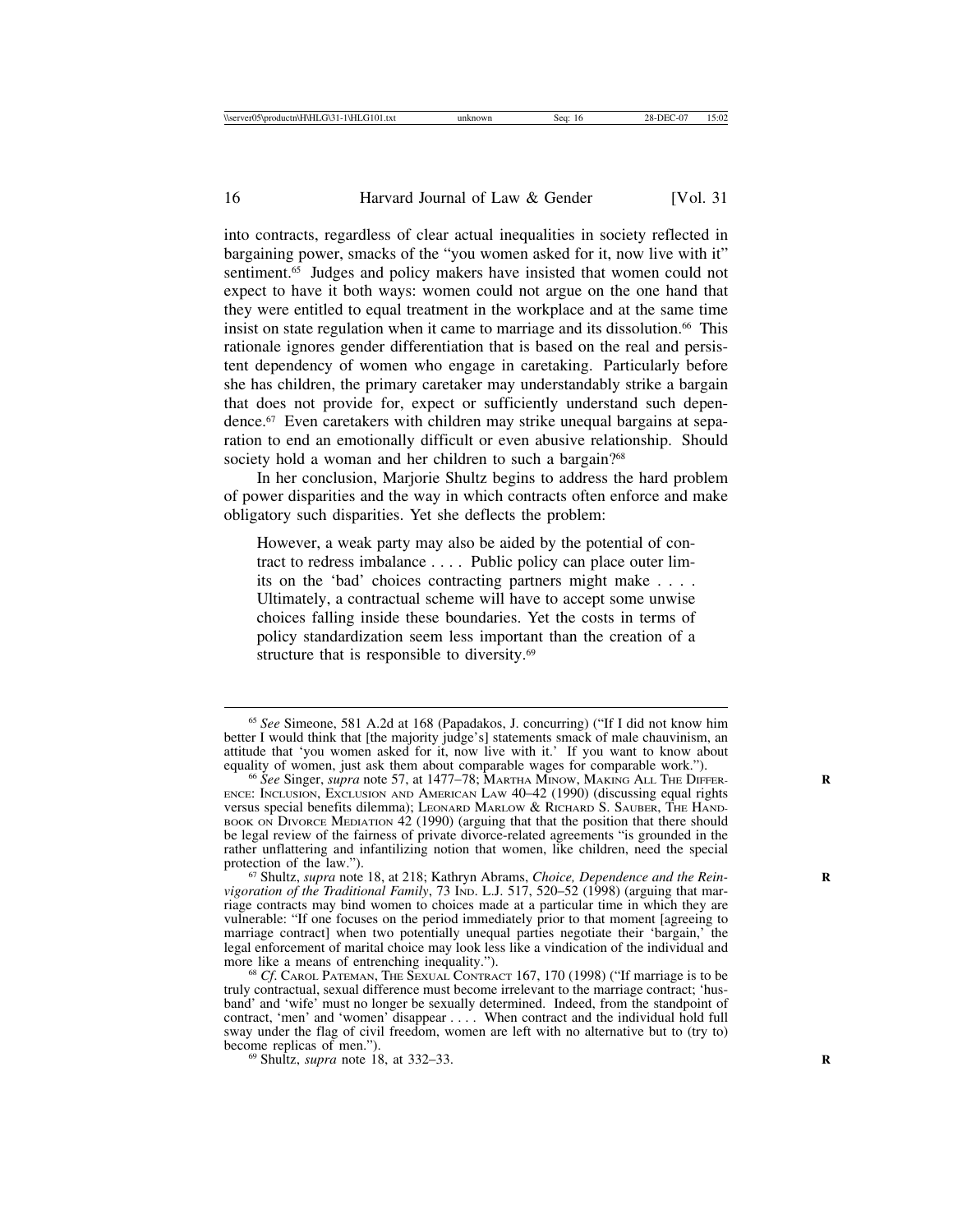This paragraph says a lot. The question is really one of degree. How much freedom to contract will society allow to parties in the context of marriage, and what are the societal goals involved? Shultz's stated goal is diversity in relationships and freedom of crafting individualized association. Maximizing freedom by way of contract is her solution to revitalizing marriage law, although even she would limit that freedom to some extent.

Ultimately, to my mind, marriage is not fundamentally about freedom and diversity; it is about commitment, responsibility and family. Approximately 72 percent of marriages result in children.<sup>70</sup> Accordingly, one of the main functions of marriage, both as a matter of practice and normatively, is to provide a framework for dealing with the dependency of children and those who care for them.71 Marriage is an incubator for dependency of children and their caretakers but that dependency is not adequately dealt with upon divorce. It is well-documented that the private nature of divorce law and its incidence as currently constituted has had a devastating affect on women.72 When and if the marital relationship comes to an end, dependency must be dealt with in a manner that recognizes and supports both partners' contributions to the marriage. Only if caretakers' well-being at the time of divorce is treated as a matter of public concern through appropriate regulation can women obtain true equality within marriage.73 Family law includes the fundamental elements of caretaking, dependence and financial inequality. As such, the ultimate goal should be the stability and well-being of the dependents of the marriage, when such dependents exist.74 Within such a context, diversity can be maintained—but first and foremost the dependents must not be left in distress. Thus, contract law is really incidental to family law; it cannot be conceptually at the core of family law without resulting in potential devastation for caretakers.

In sum, the private realm of contracts and interpersonal relations within the family do not sufficiently contend with the effects of gender difference. When important interests are at stake, such as the dependency of children, gender difference should be affirmatively recognized in the public arena through relevant legislation.

<sup>70</sup> *See supra* note 2. **<sup>R</sup>** <sup>71</sup> What Martha Fineman terms "derivative dependency." *See* FINEMAN, *supra* note

<sup>45,</sup> at 35–36. **<sup>R</sup>** <sup>72</sup> *See supra* notes 13–14 and accompanying text. **<sup>R</sup>** <sup>73</sup> *See* Sally F. Goldfarb, *Marital Partnership and the Case for Permanent Alimony*, 27 J. FAM. L. 351, 354–55 (1988–1989) ("According to the marital partnership principle, the married couple forms an economic unit. The contributions of both husband and wife to this unit are valuable regardless of whether contributions are financial or

 $74$  In the approximately 30 percent of marriages without children, this argument and the framework I set up more generally do not apply. De facto, it may be proper to allow childless marriages, with no particular issues of dependency, more contractual freedom, although the inquiry is beyond the scope of this article. However, given the continuing fundamental association between marriage and children, marriage laws must be created and interpreted with children in mind.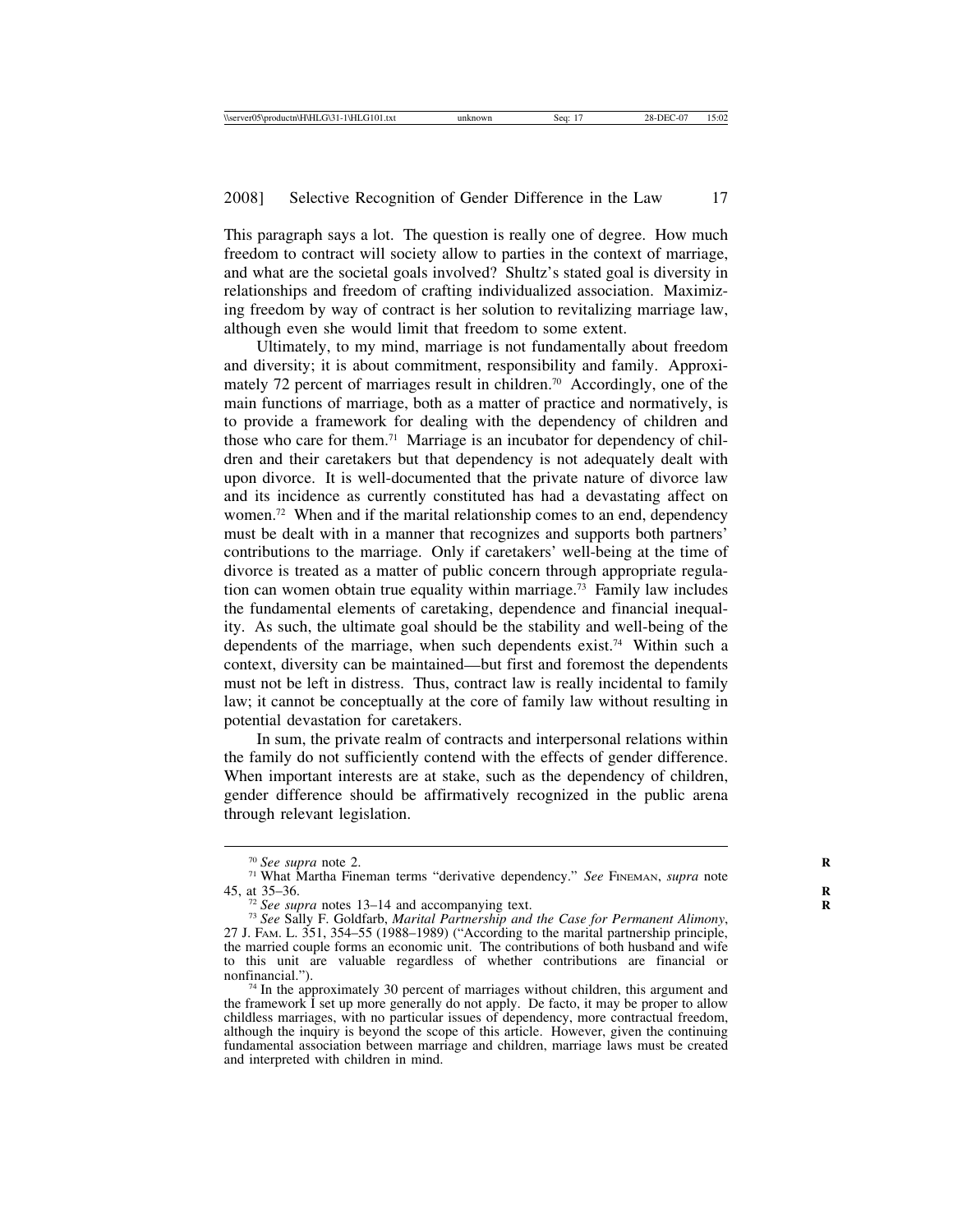# *C. Too Much Discretion* — *the Best Interest of the Child*

#### 1. *Custody as a Best Interest Determination*

Starting in the 1970s, legal pressure for gender neutrality and the rise of the fathers' rights movement eroded the presumption that mothers would receive custody of their children.75 In its stead came gender-neutral standards such as the best interest standard without a presumption, a presumption for joint custody,<sup>76</sup> and, in three instances that have since been repealed, a rebuttable presumption or preference for joint custody within a best interest analysis.77

Unlike financial matters, post-divorce consensual arrangements between the parties regarding child custody and support are still subject to judicial scrutiny under a best interest standard.<sup>78</sup> The best interest standard professes to put the interests of children above marital disputes and the associated gender conflicts—even though in disputes over custody and child support, gender and gender roles are involved because the wife is pitted against her husband.79 Ultimately, determining the best interest of the child cannot be entirely divorced from the interests of their caretakers.

 $77$  Three states at one time or another used a primary caretaker presumption to award primary custody to one parent. West Virginia applied a judicial presumption from 1981 to 1999, when it moved to the American Law Institute's approximation standard. *See* W. VA. CODE ANN. § 48-9-206 (LexisNexis 2001). Minnesota used a primary caretaker presumption from 1985 to 1989, when it adopted the rule that primary-caretaker status must be taken into account, but may not be given presumptive weight. MINN. STAT. ANN. § 518.17(a)(3) (West 1990). Montana adopted a primary caretaker presumption by statute in 1995 but repealed it in 1997. Montr. Code ANN. § 40-4-212(3)(a) (2001) *repealing* 1997 Montr. Laws ch. 343, 15. For a discussion of the approximation standard, *see infra* notes 265–280 and accompanying text.<br><sup>78</sup> See, e.g., Guille v. Guille, 492 A.2d 175, 177–80 (Conn. 1985) (child's right to

parental support not dependent on contract between parents); Essex v. Ayers, 503 So.2d 1365, 1366–67 (Fla. Dist. Ct. App. 1987) (parents may not by contract impair obligation to support minor child); Tiokasin v. Haas, 370 N.W.2d 559, 564–65 (N.D. 1985) (court not bound by stipulation between parents regarding custody and care of child if not in child's best interests); Clement v. Clement, 506 So.2d 624, 626 (La. Ct. App. 1987) (regardless of consideration given for agreement, permanent waiver by custodial parent of right to compel payment of child support unenforceable because not in child's best interests). The evidence suggests, however, that courts rarely give such parental agreements regarding children more than perfunctory review. *See* Lee E. Teitelbaum & Laura Dupaix, *Alternative Dispute Resolution and Divorce: Natural Experimentation in Family*, 40 RUTGERS L. REV. 1093, 1108 (1988); Robert Mnookin & Lewis Kornhauser, *Bargaining in the Shadow of the Law: The Case of Divorce*, 88 YALE L.J. 950, 954–57 (1979).<br><sup>79</sup> *See* CATHARINE MACKINNON, SEX EQUALITY 624 (2001) ("In most contested child"

custody determinations, men are on one side and women are on the other; yet, the cases

<sup>75</sup> *See* MAURICE FRANKS, WINNING CUSTODY: A NO-HOLDS-BARRED GUIDE FOR FA-THERS (1983).

<sup>76</sup> *See e.g.* FLA. STAT. ANN. § 61.13(2)(b)(2) (West Supp. 1996). This standard has become the flag of the fathers' rights movement. *See* Holly L. Robinson, *Joint Custody: Constitutional Imperatives*, 54 U. CIN. L. REV. 27 (1985) (arguing that joint custody is constitutionally mandated). *But see* Martha Fineman, *Dominant Discourse, Professional* Language and Legal Change in Child Custody and Decisionmaking, 101 HARV. L. REV. 727, 728, 765–66 (1988) (arguing against the joint custody presumption).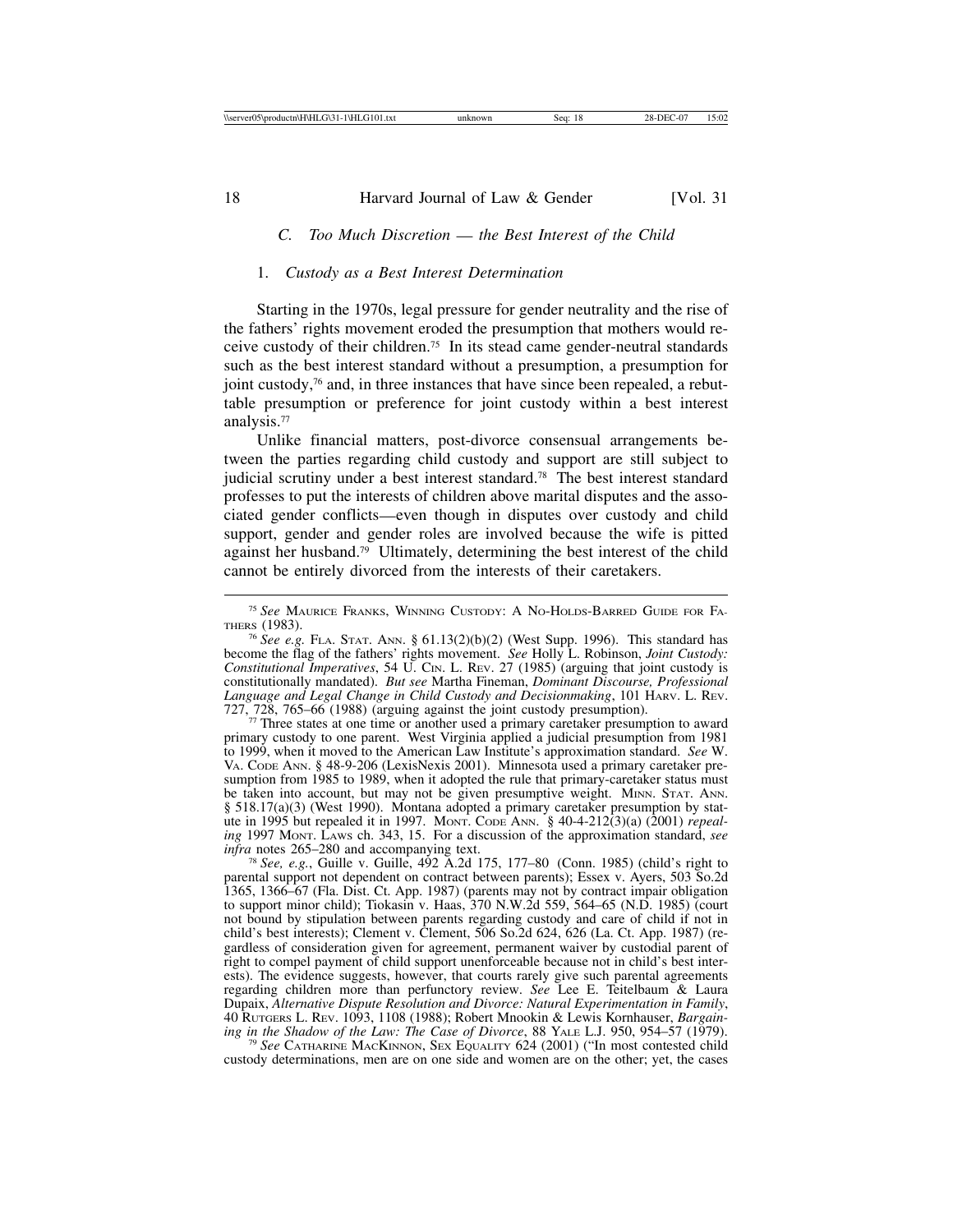By statute or common law, state law typically directs courts to make custody determinations in accordance with the best interest standard, which includes such general considerations as: 1) age, health and sex of a child; 2) determination of the parent that had the continuity of care prior to separation; 3) which parent has the best parenting skills and which has the willingness and capacity to provide primary child care; 4) the employment of the parent; 5) physical and mental health and age of parents; 6) emotional ties of parent and child; 7) moral fitness of parents; 8) the home, school and community record of the child; 9) the preference of the child; 10) stability of employment and home environment; and 11) other factors deemed relevant to the parent-child relationship.80

These considerations are extremely broad and allow for the expression of particular judicial prejudice. For instance, courts have taken into account issues of race and ethnicity,<sup>81</sup> religious practice, homosexual conduct and other personal concerns and beliefs held by the particular judge entrusted with making the best interest determination.<sup>82</sup> Judges often step outside their area of expertise and make professional and inappropriate judgments regarding psychology and child development.<sup>83</sup> Moreover, gender bias persists in the application of the best interest standard.<sup>84</sup> While such cases have come under increasing criticism, judges still consider financial stability and earn-

are decided as if gender had nothing to do with the law that governs them. The 'best interests' of the children standard, the one most commonly applied, is generally considered to be gender-neutral, hence sex equal."). ered to be gender-neutral, hence sex equal.").<br><sup>80</sup> *See, e.g.*, Hollon v. Hollon, 784 So. 2d 943 (Miss. Sup. Ct. 2001).<br><sup>81</sup> *See* Katherine T. Bartlett, *Comparing Race and Sex Discrimination in Custody* 

*Cases,* 28 HOFSTRA L. REV. 877, 879–94 (2000); Jones v. Jones, 542 N.W.2d 119 (S.D.

<sup>1996).</sup> *But see* Palmore v. Sidoti, 466 U.S. 429 (1984). <sup>82</sup> *See, e.g., Hollon, 784 So. 2d 943 (placing weight on parents' failure to go to church regularly and mother's lack of religious practice).* 

<sup>&</sup>lt;sup>83</sup> See Goldstein & Solnit, *supra* note 11, at 23–26; Fineman, *supra* note 76, at 768–69.

<sup>84</sup> *See* THE FINAL REPORT OF THE MICHIGAN SUPREME COURT TASK FORCE ON GENDER ISSUES IN THE COURTS 69 (1989), *available at* http://www.courts.michigan.gov/mji/webcast/alimony/MSC-FINALTaskForceGenderinCourts.pdf, (last visited December 2, 2007) (finding that sex stereotypes influence judges to the disadvantage of women seeking custody of their children, often granting custody to minimally interested fathers even when the mother has been the primary caregiver for years, perceiving mothers who focus on their careers as less fit parents than fathers who do the same and evaluate women's social interests and finances more critically than they do men); Susan Beth Jacobs, Comment, *The Hidden Gender Bias Behind The Best Interest of the Child Standard in Custody Decisions,* 13 GA. ST. U. L. REV. 845, 849–50 (1997) ("Many judges consider present income, future earning potential, housing, maintenance of the family home, and other marital advantages in making custody determinations. This has had a devastating effect on women, who generally do not earn as much as men because of disparity in wages, and because of focus on raising children instead of advancing career opportunities."). While women usually receive custody of their children in divorce settlements, men who do seek custody are often successful. *See* Nancy D. Polikoff, *Why are Mothers Losing: A Brief Analysis of Criteria Used in Child Custody Determinations*, 7 WOMEN'S RTS. L. REP. 235, 236 (1982); Lynn Hecht Schafran, *Gender and Justice: Florida and the Nation*, 42 FLA. L. REV. 181, 192 (1990) (reporting Massachusetts gender bias task force finding that fathers who seek primary or joint custody receive it in more than 70 percent of cases); Bartlett, *supra* note 82, at 880–81 ("No case [ ] prohibits consideration of sex in custody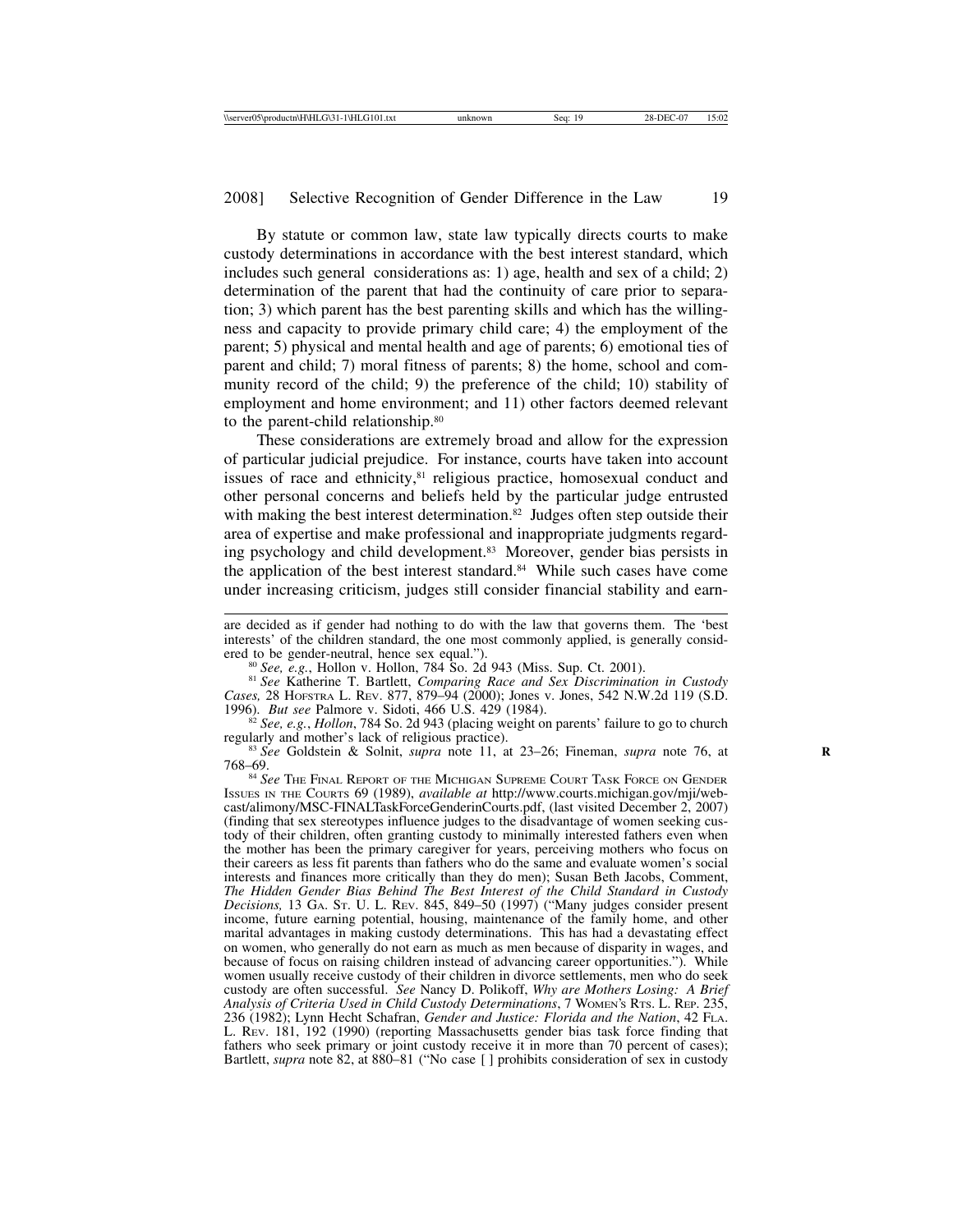ing power as important factors in determining the proper custodial parent.85 These factors clearly discriminate against the mother or primary caretaker. Mothers have been more readily punished for adultery, deviant sexual relations and cohabiting with men outside of marriage, for "tend[ing] to place gratification of her own desires ahead of her concern for the child's future welfare . . . [w] hat we can observe in sex cases is that discrimination serves to reinforce conventional roles — to keep mother in her place as sexually faithful, totally dedicated to her children and family, and to keep father in his place as primary provider."86 Furthermore, the best interest analysis has resulted in instances of bias against mothers who work outside the home.<sup>87</sup> In other words, the deferential best interest standard in custody battles has the potential to reinforce and reassert traditional gender assumptions depending on the prejudices of the presiding judge. In general, "best interest" means different things to different people. It is hard to perceive the guidance such a standard provides to presiding judges.

Despite the widespread appreciation that the best interest standard is a policy goal and not an administrable standard, the best interest standard remains the prevailing test in all but one state in the United States.<sup>88</sup>

#### 2. *Custody as a Bargaining Device*

Before custody disputes end up in the courtroom, spouses try to resolve them by negotiation, or, increasingly, spouses are forced to attempt to resolve them through mandatory mediation.<sup>89</sup> In present divorce cases, essen-

cases."); Mary Becker, *Maternal Feelings: Myth, Taboo and Child Custody*, 1 S. CAL.

<sup>&</sup>lt;sup>85</sup> See Jacobs, *supra* note 84, at 849–50; Polikoff, *supra* note 84, at 236; Schafran, *supra* note 84, at 192; Bartlett, *supra* note 81, at 880–81; Becker, *supra* note 84, at 139, **R**

 $^{26}$  The Final Report of the Michigan Supreme Court Task Force on Gender Is-SUES IN THE COURTS, *supra* note 85, at 69; *see also* Linda R. v. Richard E., 651 N.Y.S.2d 29 (N.Y. App. Div. 1990); Bottoms v. Bottoms, 457 S.E.2d 102 (Va. 1995) (reasoning that a mother should not have custody because of her lesbian relationship); Jarrett v. Jarrett, 400 N.E.2d 421 (Ill. 1979) (reversing lower court decision to award custody to father because mother was cohabiting with boyfriend).<br><sup>87</sup> *See* Parris v. Parris, 460 S.E.2d 571 (S.C. 1995); Buchard v. Garay, 724 P.2d 486

<sup>(</sup>Cal. 1986) ("The essence of the court's decision is simply that care by a mother, who because of work and study must entrust the child to daycare centers and babysitters, is per se inferior to care by a father who also works, but can leave the child with a stepmother at home . . . this reasoning is not a suitable basis for a custody order . . . [all of the other grounds] are insignificant compared to the fact that Ana has been the primary caretaker for the child from birth to the date of the trial court hearing, that no serious deficiency in her care has been proven, and that William Jr., under her care, has become a happy,

<sup>&</sup>lt;sup>88</sup> See Katherine T. Bartlett, *U.S. Custody Law and Trends in the Context of the ALI Principles of the Law of Family Dissolution*, 10 VA. J. Soc. Poly & L. 5, 15 - 16 (2002). <sup>89</sup> *See, e.g.*, Ray D. Madoff, *Lurking in the Shadow: The Unseen Hand of Doctrine in* 

*Dispute Resolution*, 76 S. CAL. L. REV. 161, 163 (2002) ("Mediation has become a widely used method for settling divorce disputes."); CONNIE J.A. BECK & BRUCE D. SALES, FAMILY MEDIATION: FACTS, MYTHS AND FUTURE PROSPECTS (2001). Agreements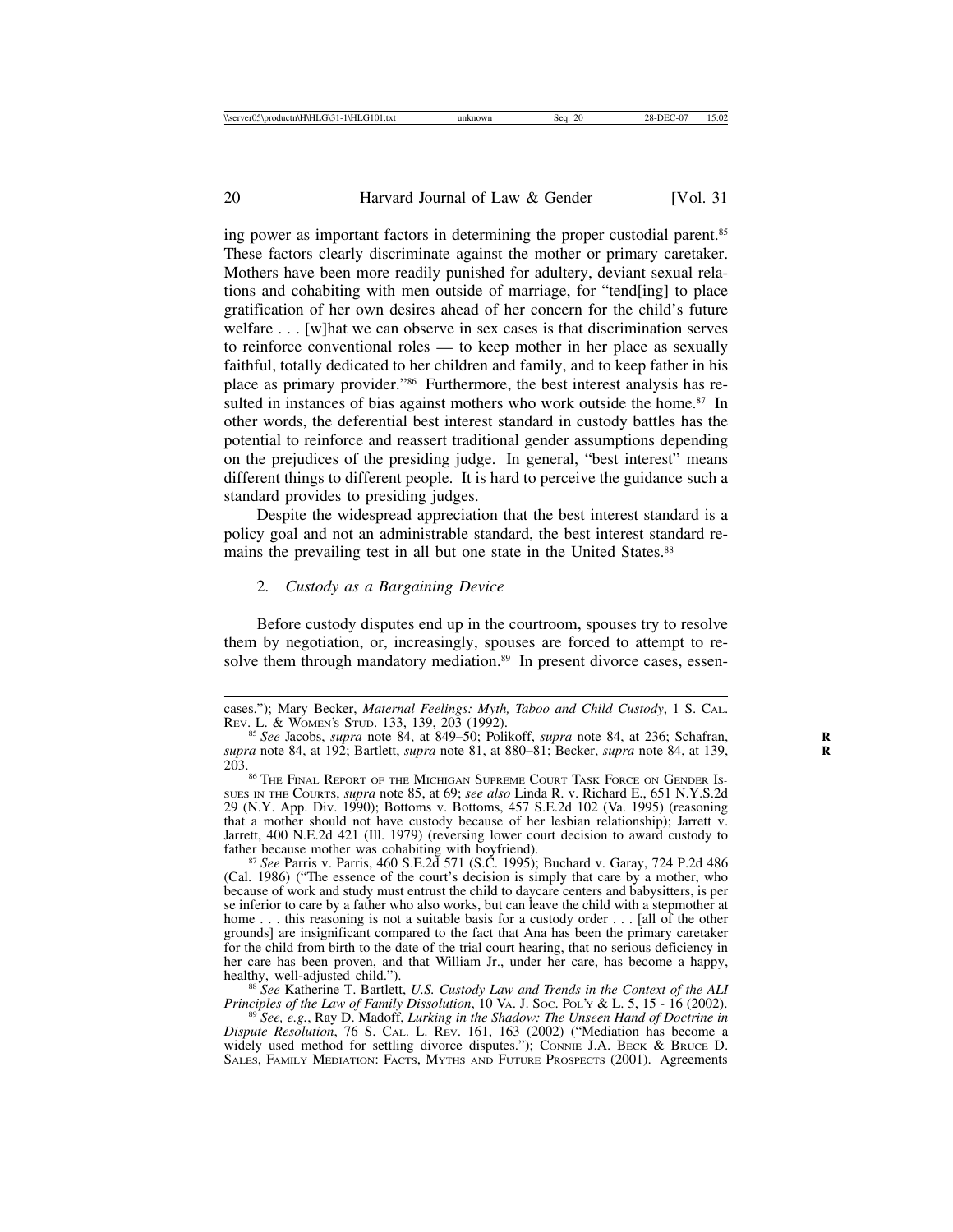tially, the bargaining between spouses comes down to two issues: custody and alimony.90 With grounds no longer at issue in most cases, child support largely being set by mandatory guidelines, $91$  and property division moving toward a predictable standard of equality,<sup>92</sup> it has been noted that the two items remaining as subjects for dispute are child custody (since the advent of the indeterminate best interest standard) and spousal support.<sup>93</sup>

Unfortunately, in determining custody and alimony in the context of settlement agreements, spouses play the two chips off each other. One spouse may be willing to give up custody for money and vice versa. It has been noted that the most effective bargaining ploy on the part of a spouse angling to pay less money in support is to threaten a custody fight.<sup>94</sup> As Judge Neely writes in *David M. v. Margaret M.*, "Because women, much more than men, are likely strongly to want custody, seemingly gender neutral custody rules actually serve to expose women to extortionate bargaining at the hands of their husbands."95 Dean Mary Ann Mason, who has studied the outcomes in appellate court decisions from 1920 to 1995 and in 2000,<sup>96</sup> found that while women in the past usually gained custody of their children (in 1960 mothers won in 50 percent, fathers 35 percent and 12 percent shared custody), in 2000 "child custody has become a right for which men and women fight. Unfortunately, this right has become an extension of the battlefield of gender politics."97

<sup>90</sup> See Mnookin & Kornhauser, *supra* note 78, at 954–57.<br><sup>91</sup> See Jane C. Venohr & Robert G. Williams, *The Implementation and Periodic Review of State Child Support Guidelines*, 33 FAM. L.Q. 7 (1999) (discussing the Child Support Enforcement Amendments of 1984 (Pub. L. 98-378) and the Family Support Act of 1988 (Pub. L. 100-485)).

<sup>92</sup> See Marsha Garrison, *The Economic Consequence of Divorce: Would Adoption of the ALI Principles Improve Current Outcomes?*, 8 DUKE J. GENDER L. & POL'Y 119, 124 (2001); Ira Ellman, *The Maturing Law of Divorce Finances: Towards Rules and Guide*lines, 33 FAM. L.Q. 801, 805–07 (1999).<br><sup>93</sup> See Herma Hill Kay, *No-Fault Divorce and Child Custody: Chilling Out the Gen-*

*der Wars,* 36 FAM. L.Q. 27, 31–33 (2002). <sup>94</sup> *See* Richard Neely, *The Primary Caretaker Parent Rule: Child Custody and the*

<sup>95</sup> David M., 385 S.E.2d at 926. **95** *David M.***, 385 S.E.2d at 926.** 96 *David M.*, 385 S.E.2d at 926. **96** *See MARY ANN MASON*, The Custody Wars: Why Children are Losing the LEGAL BATTLEFIELD AND WHAT WE CAN DO ABOUT IT 48 (1999).<br><sup>97</sup> *Id.* at 2.

regarding custody are increasingly the product of mediation. The Reporter's Notes to the American Law Institute ("ALI") Principles indicate that about one-fourth of states require mediation for custody and visitation issues, and about half allow courts to require mediation. AM. LAW INST., PRINCIPLES OF THE LAW OF FAMILY DISSOLUTION, ch. 2, topic 2, §2.07, reporter's notes, cmt. b, at 171 (2002). See also Singer, *supra* note 57, at 1497–1508 for a lengthy discussion of the potential problems in divorce mediation.

*Dynamics of Greed*, 3 YALE L. & POL'Y REV. 168, 177–78 (1984); Mary Ann Mason, *Motherhood v. Equal Treatment*, 29 J. FAM. L. 1, 26–27 (1990); David M. v. Margaret M., 385 S.E.2d 912 (W. Va. 1989) ("The unpredictability of courts in divorce matters offers many opportunities for a parent (generally the father) to minimize support payments and gain leverage in settlement negotiations. The most effective, and hence the most generally used, tactic is to threaten a custody fight. The effectiveness of the threat increases in direct proportion to the other parent's unwillingness to give up custody.").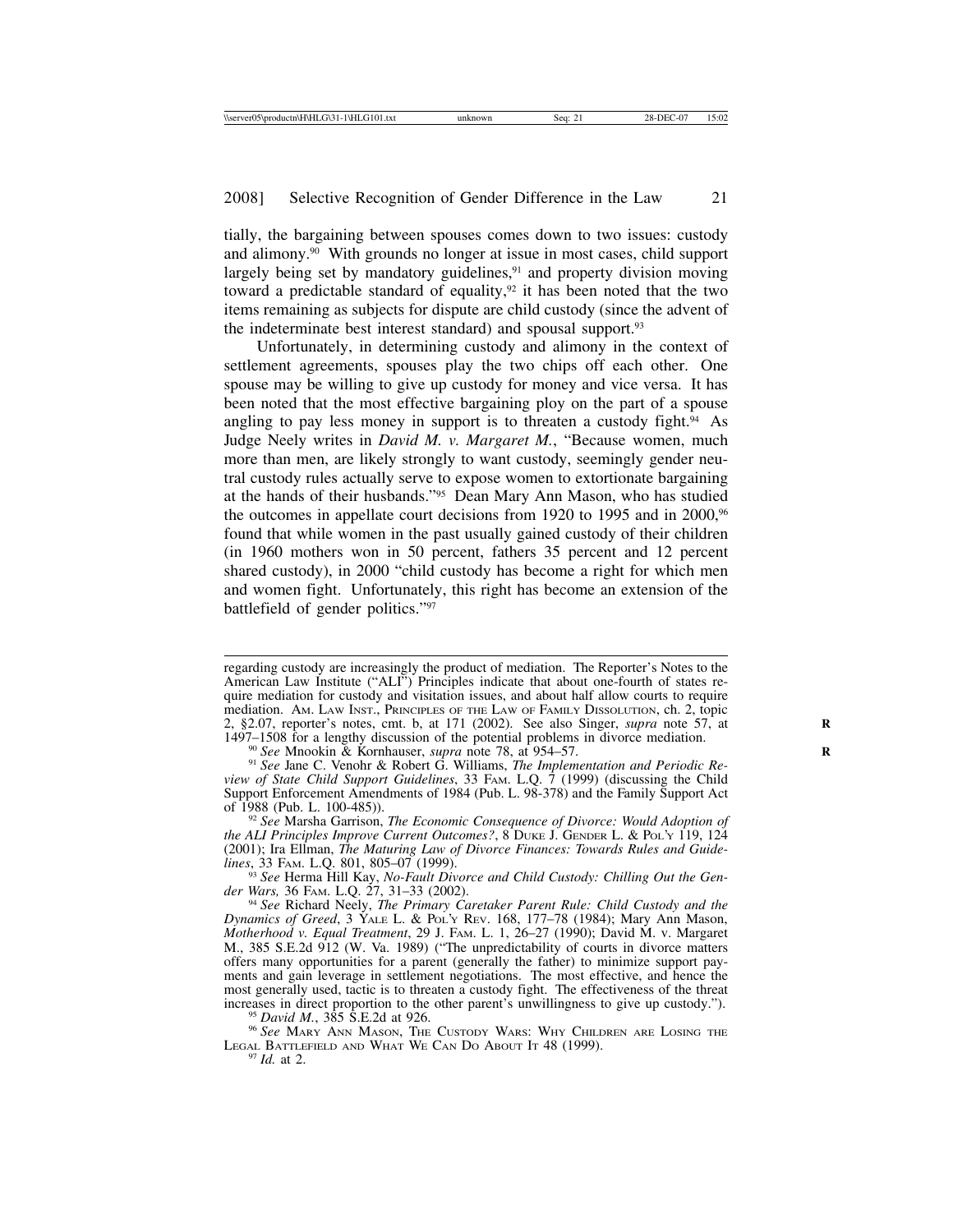As Mnookin and Kornhauser explain:

Divorcing parents do not bargain over the division of family wealth and custodial prerogatives in a vacuum; they bargain in the shadow of the law. The legal rules governing alimony, child support, marital property, and custody give each parent certain claims based on what each would get if the case went to trial. In other words, the outcome that the law will impose if no agreement is reached gives each parent certain bargaining chips—an endowment of sorts.<sup>98</sup>

Legal background rules give parties a fall back position against which to bargain in order to create a situation that is at least as good as the court determined rules, and hopefully better.

However, as is the case in custody determinations, when the background legal rules are entirely uncertain because of the use of the highly discretionary best interest standard, the law provides little if any framework to private ordering.99 This lack of a framework inevitably motivates more risk-averse persons to come to agreements, as opposed to litigating, because they are not willing to leave such important issues as the custody of their children in the hands of unknown judges who are governed by an entirely discretionary standard. For instance, if the mother had been the primary caretaker of the children for their entire lives and is absolutely not willing to lose primary custody of the children, she will often be willing to give up more money than a court decision would potentially award in order to avoid putting the issue of custody at risk.<sup>100</sup> Furthermore, when there are power imbalances in a marriage, this vacuum may create problems for the more financially or emotionally vulnerable spouse, as she is more likely to be cajoled and bullied.101 While, legally, courts are authorized to scrutinize pa-

<sup>&</sup>lt;sup>98</sup> Mnookin & Kornhauser, *supra* note 78, at 954–57.<br><sup>99</sup> *See also* Madoff, *supra* note 89, at 174–75 ("Divorce law is noted for its vague standards and the broad discretion given to judges to resolve disputes."). Madoff quotes an attorney who gives the following succinct summary of the plight of divorcing spouses and the benefits of coming to an agreement early on:

The rules are very subjective, and therefore if you can get clients to arrive at common ideas early on you can save an enormous amount of legal fees. Whereas in courts you are talking about judges deciding about whether a particular individual who has been married for 30 years is more or less deserving of getting a 50%, 45% or 40% share of the other person's income and those judgments are based on all kinds of stuff about the contribution to the marriage, did they do anything that would harm the marriage or what did they contribute in the past.

*Id.* at 175.

<sup>&</sup>lt;sup>100</sup> *See generally* Fineman, *supra* note 76.<br><sup>101</sup> *See* Singer, *supra* note 57, at 1540–41 ("There is substantial reason to suspect that mediation is significantly more likely than adjudication (and lawyer conducted negotiation) both to reflect and to reproduce power imbalances between the sexes. The substantive fairness of divorce mediation depends heavily on the ability of divorcing parties effectively to express and represent their own interests without the assistance of counsel. The available evidence suggests that husbands are often in a better position to do this than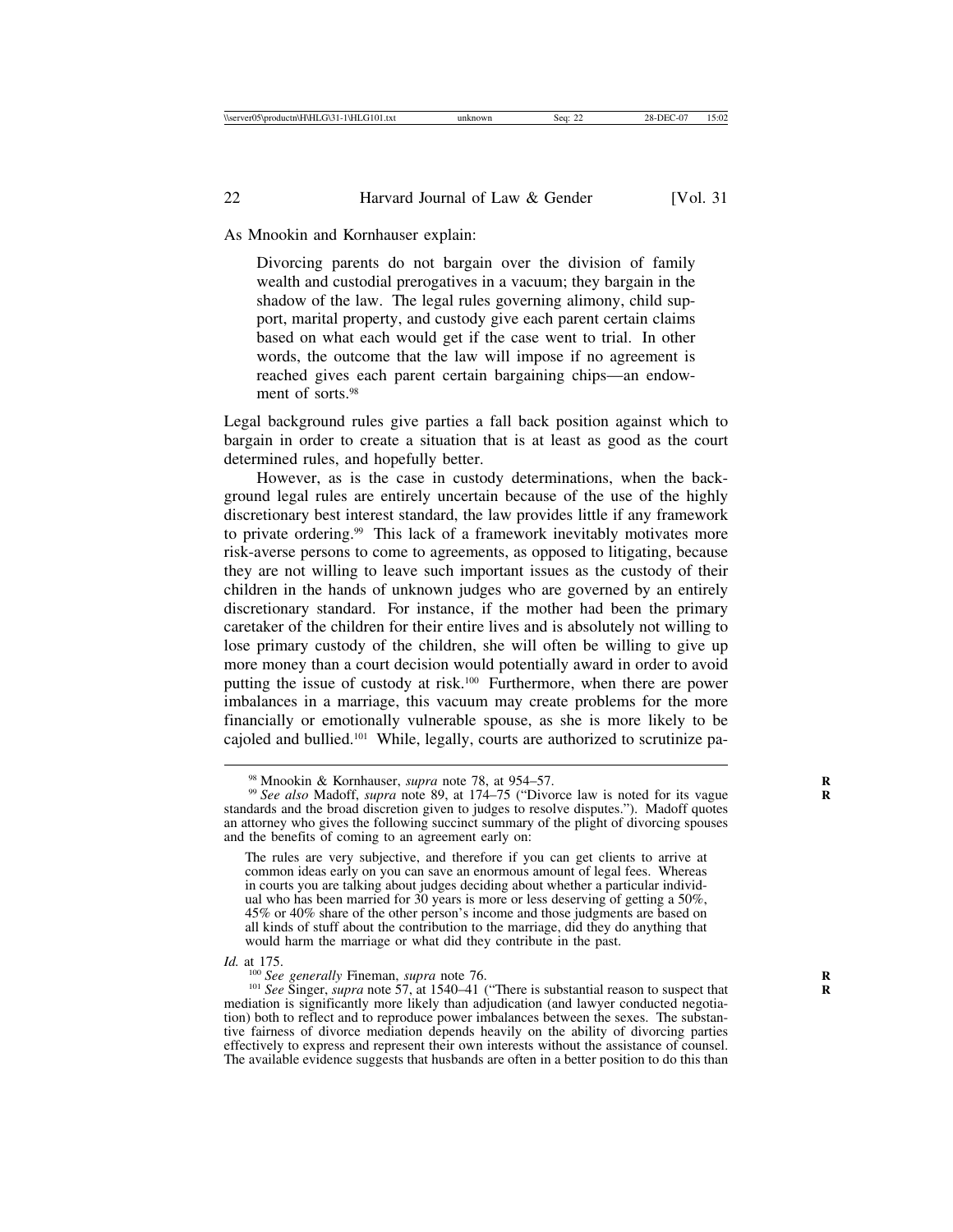rental agreements dealing with custody more stringently than agreements regarding finances, the Reporter's Notes to the American Law Institute's ("ALI's") Principles of the Law of Family Dissolution indicate that: "Despite judicial rhetoric about the reviewability of [custody] agreements, agreements are rarely rejected on any grounds."102 Thus, the discretionary best interest standard not only allows for potential bias, it leaves caretakers in a vulnerable position when bargaining for divorce, resulting in problematic forfeitures of needed financial support.

#### *D. The Focus on Self-Reliance and the Disappearance of Alimony*

The other issue at stake at the time of divorce is alimony. There are many varying opinions as to what the justification for alimony is, for how long it should be ordered, and whether it should reflect the paying spouse's actual income, the paying spouse's earning potential or the receiving spouse's need.103 Twenty-five states still include marital fault as a factor in alimony decisions.104 However, for the most part, alimony has become a rarity.<sup>105</sup> When ordered, it is usually only for a brief interval,<sup>106</sup> to allow a woman time to train to reenter the work force.<sup>107</sup> The rehabilitative theory for alimony is predominant in current divorce law. It calls for alimony for a

<sup>103</sup> See Ira Mark Ellman, *The Theory of Alimony*, 77 CAL. L. REV. 1 (1989); Ira Mark Ellman, *Why Family Law is Hard*, 35 ARIZ. ST. L.J. 699 (2003); Ira Mark Ellman and Sharon Lohr, *Opportunistic Violence, Marriage as Contract, and Other Bad Arguments for Fault Divorce*, 1997 U. ILL. L. REV. 719; Cynthia Starnes, *Applications of a Contemporary Partnership Model for Divorce,* 8 BYU J. PUB. L. 107 (1993); Elizabeth Scott, *Rehabilitating Liberalism in Modern Divorce Law*, 1994 UTAH L. REV. 687; Weisbrod,

<sup>104</sup> *Alimony/Support Factors*, 38 FAM. L.Q. 809, 809 chart 1 (2005).<br><sup>105</sup> *See* U.S. CENSUS BUREAU, CHILD SUPPORT AND ALIMONY: 1985 14 (1987) (nationwide figure of 14.6 percent of divorces result in an award of alimony); WEITZMAN, THE DIVORCE REVOLUTION, *supra* note 13 (in a study of California divorces, the percentage of wives receiving alimony was 18.8 percent during the fault regime of 1968, 12.9 percent during the no-fault year of 1972 and 16.5 percent in 1977); Jana B. Singer, *Husbands*, *Wives and Human Capital: Why the Shoe Won't Fit*, 31 FAM. L.Q. 119, 120 (1997).

<sup>106</sup> See HARRY D. KRAUSE ET AL., FAMILY LAW: CASES, COMMENTS AND QUESTIONS 793 (4th ed. 1998) (noting downward shift in duration of alimony awards); Carolyn J. Frantz & Hanoch Dagan, *Properties of Marriage,* 104 COLUM. L . REV. 75, 119 (2004); WILLIAMS, *supra* note 2, at 122 (citing a study estimating alimony awards in 8 percent of court orders concerning divorce arrangements); Joan Krauskopf, *Rehabilitative Alimony:*

<sup>107</sup> See Krauskopf, *supra* 106; *see also* UNIF. MODEL MARRIAGE AND DIVORCE ACT § 308 (2003) (focusing on need as the determinant for alimony); PRINCIPLES OF THE LAW OF FAMILY DISSOLUTION § 5.06 cmt a (identifying the expectation for rehabilitation as a rationale for the fixed term nature of the vast majority of alimony awards); Berland v. Berland, 264 Cal. Rptr. 210 (Cal. Ct. App. 1989) (wife's unrealistic efforts to find employment as a paid fundraiser delayed her rehabilitation, justifying reduction of her alimony award); OR. REV. STAT.  $\S$  107.412(2) (2003) ("If the ... party receiving support has not made a reasonable effort during the previous ten years to become financially self-

wives and that the nature of the mediation process is unlikely to alter this fact.") (cita-

tions omitted).<br><sup>102</sup> Am. Law Inst., Principles of the Law of Family Dissolution, ch. 2, topic 2, § 2.06, Reporter's Notes, cmt a, at 163 (2002).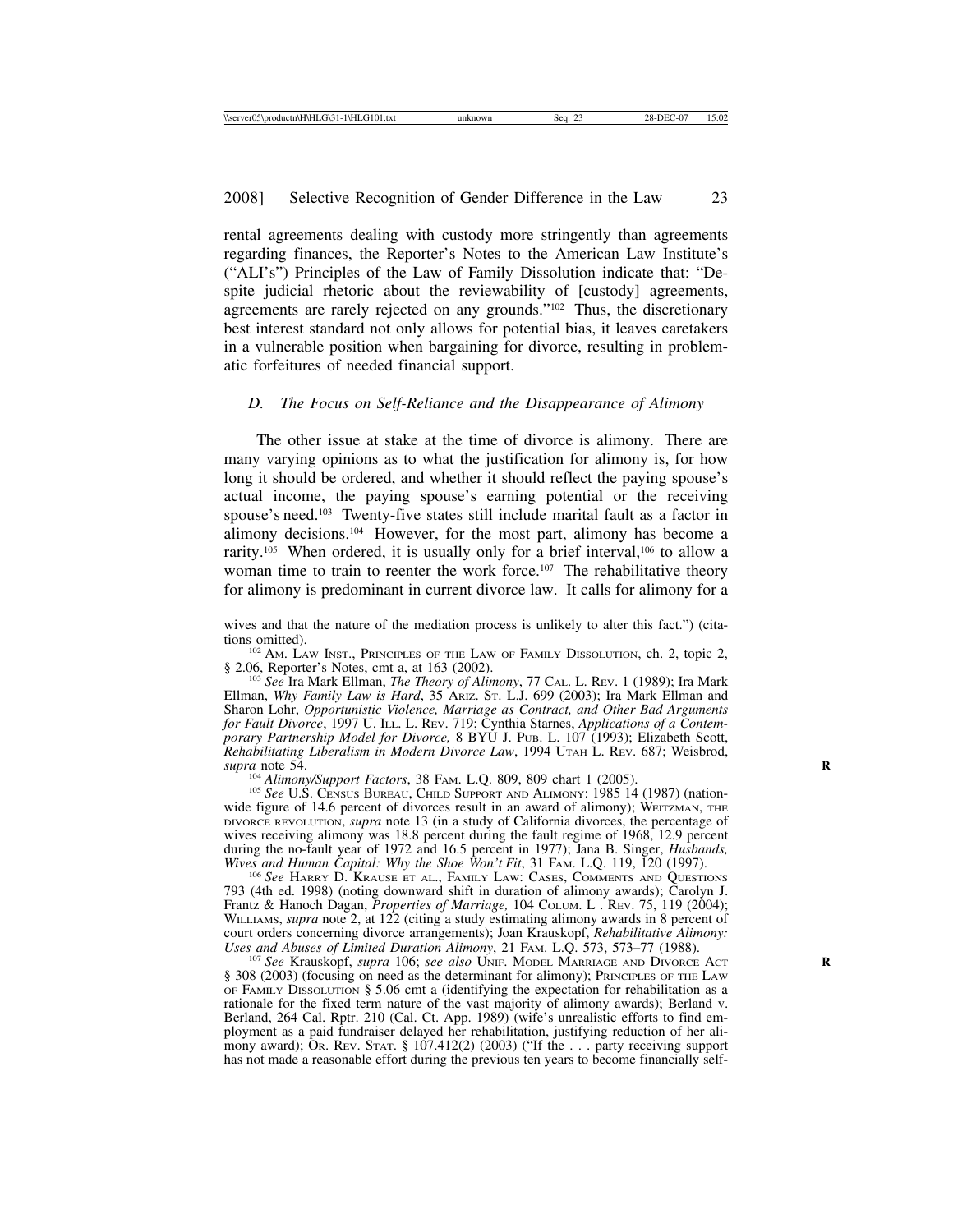few years to allow the caretaking spouse to retrain or enable herself to reenter the work force and to become self-reliant.

The push toward gender neutrality and no-fault divorce and away from hierarchal gender-based classifications has marginalized alimony and stripped it of its traditional justification.108 The traditional basis for alimony was damages for the fault of the wrongdoing husband, entitling the innocent wife (traditionally only a wife was entitled to alimony) to a regular income; historically, the doctrine of coverture, the title system of property distribution, and the general inequality of the sexes prevented her from receiving marital property or having a dependable income after divorce.<sup>109</sup> At the time the traditional law of alimony developed, men retained custody of their children at divorce, so caretaking was not directly at issue.110 But in the modern era, under gender neutrality, alimony has lost its rationale and its relevance. Caretaking parents no longer have a reliable basis upon which to argue for alimony, and are usually expected to become self-reliant upon divorce. The judicial trend with regard to alimony is the push toward gender neutrality: just as men are able to support themselves, so are women caretakers expected to support themselves.<sup>111</sup>

In sum, abandoning issues of care and dependency integral to marriage to gender neutrality is simply insufficient to ensure the proper dignity, compensation and endurance of nurture work.112 The focus on gender neutrality in divorce has made the caretaking role during marriage a liability at the time of divorce.

# III. ALTERNATIVES TO GENDER NEUTRALITY: DIFFERENCE, DOMINANCE, DOMESTICITY, AND SELECTIVE RECOGNITION

Given the current state of divorce law and its effects on women, my position is that the dominant theory—gender neutrality—has created a crisis in family law. As a paradigm for achieving substantive equality, it fails both as a matter of theory and practice. An alternative must be found. Such an alternative must not only provide practical policy suggestions to contend with the hardships suffered by women and caretakers more generally in cur-

supporting and independent of the support provided under the decree, the court shall order that support terminated.").

<sup>&</sup>lt;sup>108</sup> See generally Ellman, *supra* note 57, at 5.<br><sup>109</sup> *Id. See also* Singer, *supra* note 14, at 1106–10; Chester G. Vernier & John B. Hurlbut, *The Historical Background of Alimony and Its Present Structure*, 6 LAW & CON-TEMP. PROBS. 197, 198–200 (1939) ("The primary object of the order for permanent ali-<br>mony was to provide continuing maintenance for the wife.").

<sup>&</sup>lt;sup>110</sup> See HOMER H. CLARK JR., 2 THEORIES OF DOMESTIC RELATIONS IN THE UNITED STATES 476-80 (1987); WILLIAM BLACKSTONE, 1 COMMENTARIES 452-53; Gates v. Renfroe, 7 La. Ann. 569 (1852) (holding minors exclusively under fathers' authority under civil and common law); JOEL PRENTISS BISHOP, 2 COMMENTARIES ON THE LAW OF MAR-RIAGE AND DIVORCE § 525-51 (5th ed. 1873).

<sup>&</sup>lt;sup>111</sup> *See* Estin, *supra* note 35, at 729, 787–802. <sup>112</sup> *See infra* notes 13–14 and accompanying text.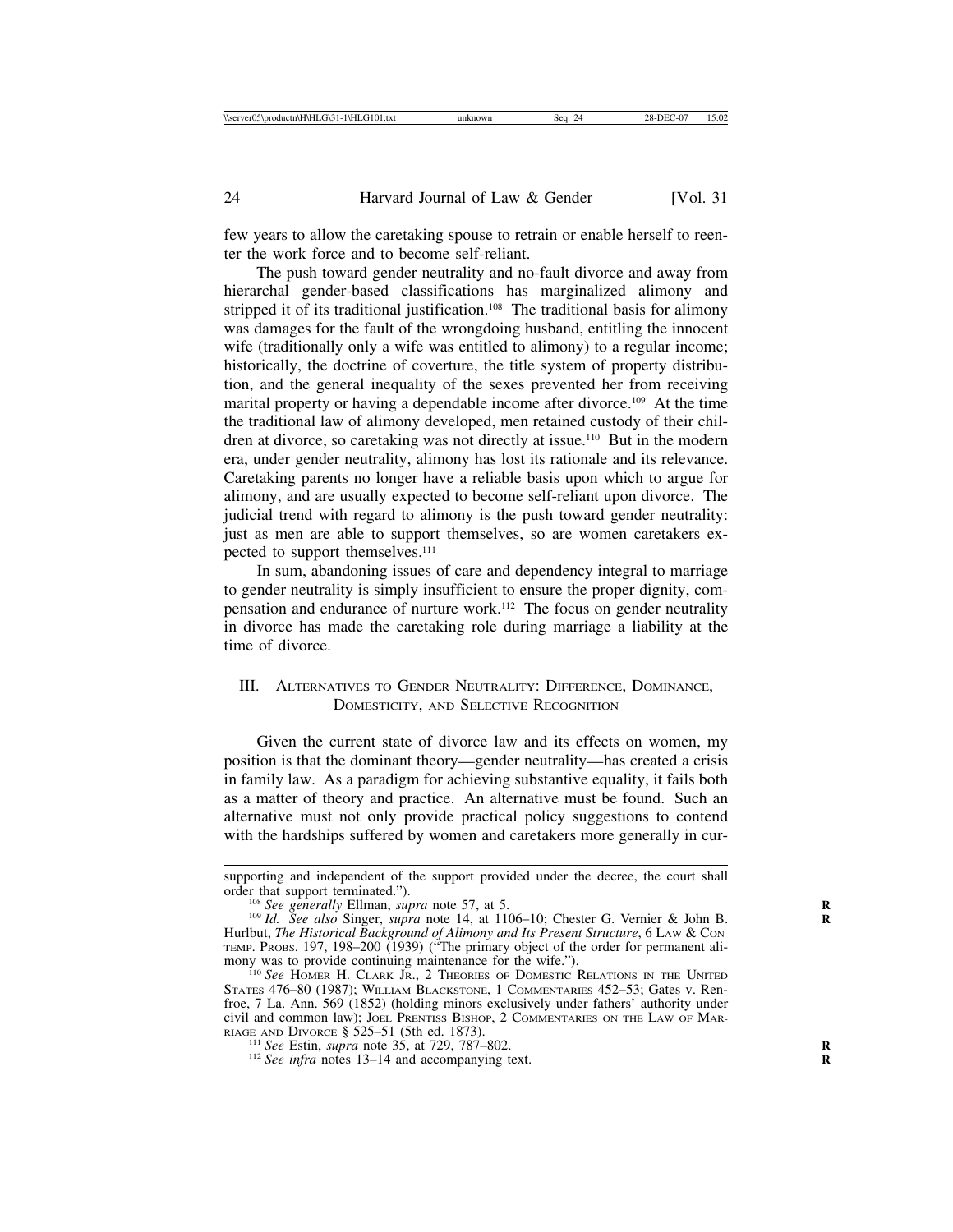rent family law, but, to be sustainable, it should be firmly grounded in a theoretical foundation that is sound and convincing.

Therefore, in this Part, I develop a selective approach to recognizing gender difference that will provide theoretical justification for changes in divorce law designed to help relieve the plight of the primary caretaker upon divorce. First, in determining how gender differences should be treated by the law, I review various established alternative theories to gender neutrality. Each approach has sought to address the problem of how to deal with gender difference in the law in the pursuit of equality for women. By analyzing the debate as it has developed, I point out the advantages and shortcomings of each approach and explain how my approach, introduced in Part IV, synthesizes and builds key aspects of these approaches. I argue for selective legal recognition of difference in order to preserve values and goals that society deems important.

# *A. Difference/Relational Feminism*

Difference feminists include such theorists as Mary Becker, Christine Littleton, and Carol Gilligan.<sup>113</sup> The goal of difference feminists is to accept, accommodate and/or advocate women's differences, whatever such differences are.

Mary Becker terms her approach "relational feminism," derived from Robin West's cultural feminism. Relational feminism insists that men and women are fundamentally different, and to pursue women's happiness and substantive equality one must recognize all aspects of such differences.<sup>114</sup> The theory turns power on its head, arguing that since power is a male goal, striving for power is celebrating patriarchy itself. Furthermore, Becker argues that autonomy may not be a feminine value.115 She challenges patriarchal values in order to create a new reality in which both men and women live based on both feminine and masculine values.116 Becker argues that other approaches to considering gender difference attempt to pursue women's well-being indirectly, as opposed to her own theory, which pursues it directly.<sup>117</sup> Becker advocates policy changes based upon her perception of women's relational differences, such as women's focuses on interdependence, caretaking and income redistribution. She also advocates changes in the electoral system toward proportional and semi-proportional voting repre-

<sup>&</sup>lt;sup>113</sup> Becker, *supra* note 12, at 41–42; Littleton, *supra* note 7, at 1304–08; Gilligan, *supra* note 12; *see also* Robin West, *The Difference in Women's Hedonic Lives: A Phenomenological Critique of Feminist Legal Theory*, 3 WIS. WOMEN'S L.J. 81, 87 (1987); ELIZABETH WOLGAST, EQUALITY AND THE RIGHTS OF WOMEN (1980).<br><sup>114</sup> Becker, *supra* note 12, at 41–42.<br><sup>115</sup> *Id.* at 44 tbl. a. <sup>116</sup> *Id.* <sup>117</sup> *Id.*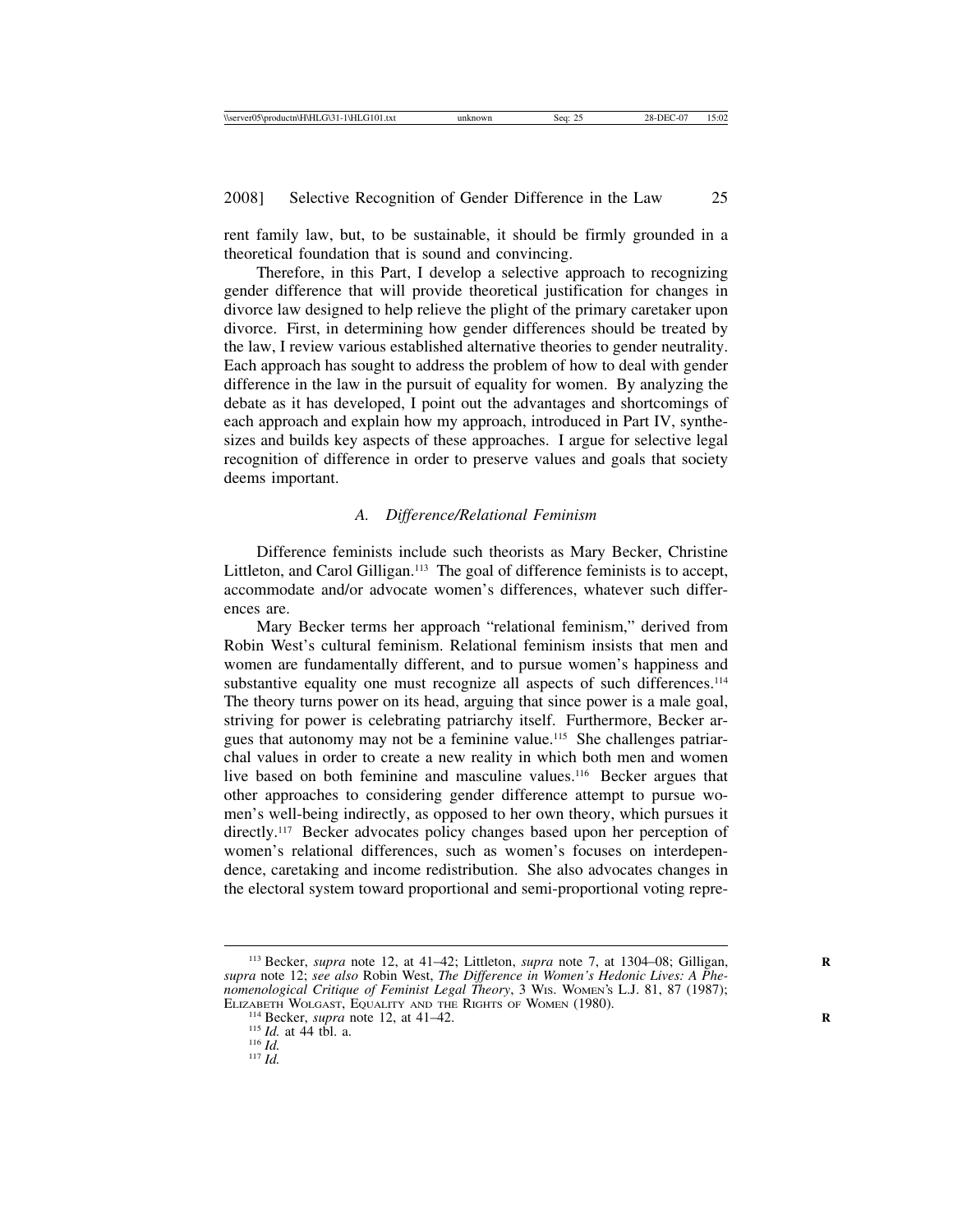sentation within districts, and votes for children based on the feminine values she advocates.<sup>118</sup>

The main weakness in this approach to dealing with gender difference is that it has no overriding justification other than advancing in society those attributes belonging to women to balance out the already dominant male values.119 Becker advocates advancing women's interests and values by making society more female and less male. For instance, Becker argues that women should be granted custody of children at divorce, if they so desire, to advance women's interests with regard to their children.120 While such an approach certainly is in line with female interests, it may not be in line with the child's interests. As opposed to looking at the benefits to society as a whole in supporting the work of caretaking, this approach is divisive, pitting men against women. It creates perpetual dualism—"gender wars."121 Furthermore, this approach assumes a zero-sum game: that either men or women will suffer if the other's interests are advanced. It does not set the stage for collaboration or joint improvement. Even assuming that the traditional legal system was built for the purpose of advancing male values, a revamped system should look to do more than simply pursue female values.

Furthermore, as MacKinnon argues, "The difference approach misses the fact that hierarchy of power produces real as well as fantasized differences, differences are also inequalities."122 Referring to Carol Gilligan's work on gender difference, MacKinnon argues that Gilligan's analysis of difference essentially affirms the qualities and characteristics of the powerless.123 The concern is that many "feminine" traits for which difference feminists advocate accommodation were developed within the framework of hierarchy, and thus will perpetuate subordination.<sup>124</sup> While in the short run this is likely the most effective strategy to better the plight of women, in the

<sup>&</sup>lt;sup>118</sup> *Id.* at 58–80.<br><sup>119</sup> MacKinnon acknowledges this criticism with regard to her own theory, but argues that "[E]xisting law is not neutral . . . existing law is based on force at women's expense . . . existing law is special pleading for a particular group . . . ." Thus, she submerges concern for the generality of the law in order to compensate women for how dominated and powerless they have been in the past. *See CATHARINE MACKINNON*, TOWARD A FEMI-NIST THEORY OF THE STATE 249 (1989). NIST THEORY OF THE STATE 249 (1989).<br><sup>120</sup> Becker argues alternately that "[j]udges should defer to mother's judgment of the

custodial arrangement that would be best," Becker, *supra* note 84, at 139 (1992). She also argues for the traditional maternal preference for children of all ages, not just the tender years, as the only means to adequately protect mothers' interests. *See* Mary Becker, *Strength in Diversity: Feminist Theoretical Approaches to Child Custody and*<br>Bame-Sex Relationships, 1994 STETSON L. REV. 701, 722 (1994).<br><sup>121</sup> See Joan Williams, *supra* note 3, at 814–20; Williams, *supra* note

Same-Sex Relationships, 1994 STETSON L. REV. 701, 722 (1994).<br><sup>121</sup> See Joan Williams, *supra* note 3, at 814–20; Williams, *supra* note 4, at 1559.<br><sup>122</sup> MACKINNON, *supra* note 3, at 32–33.<br><sup>123</sup> Id. MacKinnon argues in

ally is morality 'in a different voice.' I think it is morality in a higher register, in the feminine voice." *Id.* at 39.<br><sup>124</sup> *Id.*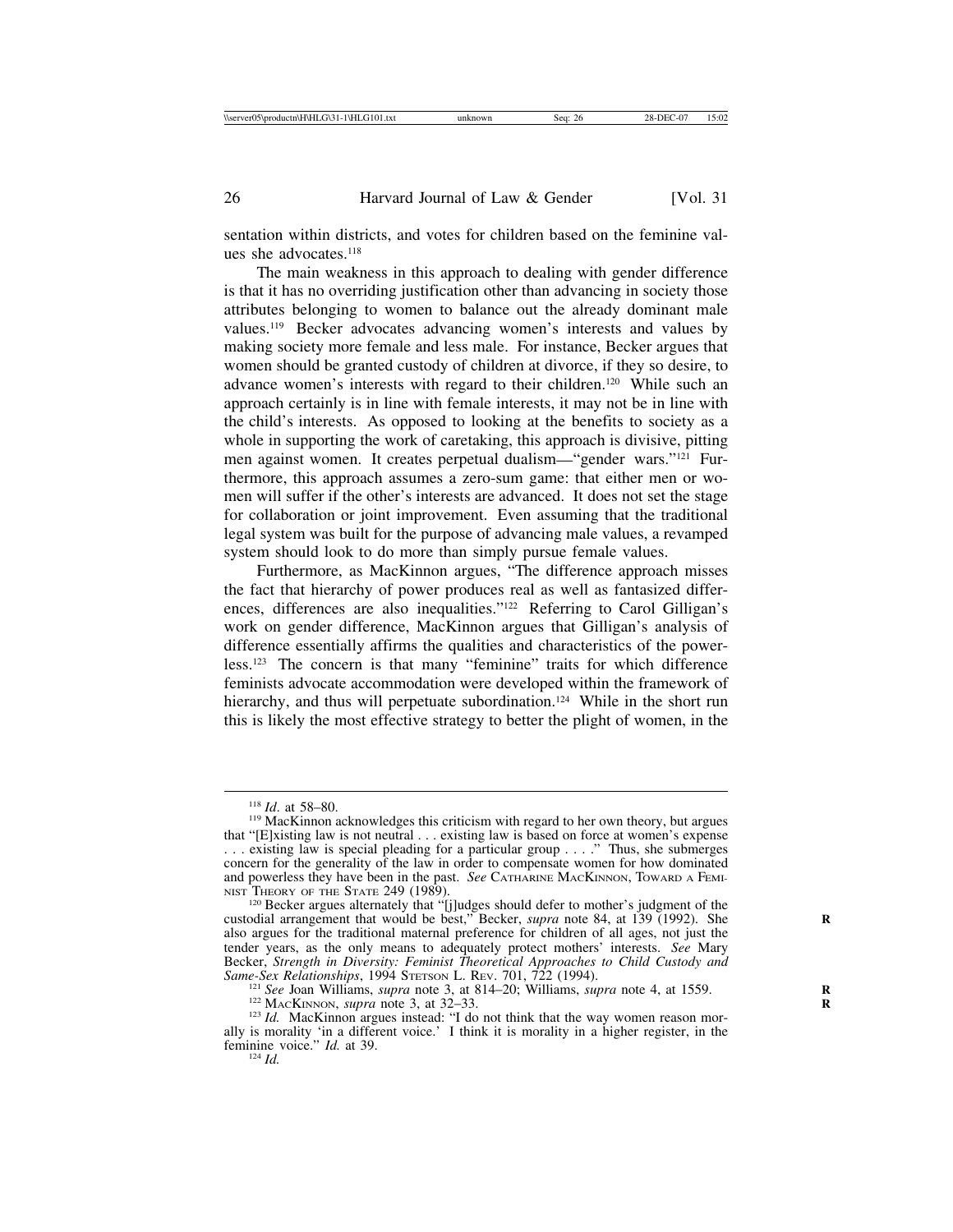long run it is too accepting. Some "feminine" characteristics may be learned and not worthy of perpetuation.<sup>125</sup>

Finally, it is hard to grasp what Becker advocates practically. She argues that women are different fundamentally from men in values and interests, and thus wants to advance those interests. But how are those applying this approach to know precisely how women are different and which interests to advocate? Can female interests be generalized, or are they markedly different among groups? How is this approach to be legalized?<sup>126</sup>

#### *B. Dominance Theory*

Catharine MacKinnon argues that under both the sameness and difference approaches women are measured in relation to men: "Gender neutrality is thus simply the male standard, and the special protection rule is simply the female standard, but do not be deceived: masculinity, or maleness, is the referent for both."127 MacKinnon argues that the terms of the debate are simply wrong. Women are both the same and different, but that should not be the focus of feminists' efforts.<sup>128</sup> Rather, equality is about powerlessness and dominance: "[t]he question of the distribution of power."129 She argues that dominance so complicates sameness and difference between men and women as to make the sameness/difference debate irrelevant; she thus advocates the "dominance approach" to dealing with gender in the law.130 More substantive than formulaic, MacKinnon explains that the purpose of her approach is to expose the ways women have been made powerless and to redress such wrongs: "The difference approach tries to map reality, the dominance approach tries to challenge and change it."131 MacKinnon's dominance theory is an activist approach to gender, an approach that has led to the restriction of pornography, a revolution in sexual harassment law and a new understanding of women and rape.132 Women's difference should be recognized or ignored depending on which is most effective in achieving the overriding goal of empowering women.

This approach, however, does not provide guidance in dealing with gender issues outside the context in which women are attempting to overturn

<sup>&</sup>lt;sup>125</sup> *See* Littleton, *supra* note 7, at 1307–09 (arguing for legal policies that accommodate the role of traditional homemakers); *see also* Becker, *supra* note 12, at 50–86 (arguing for changing laws and values to incorporate women's relational tendencies, not their learned differences.). See also infra notes 219–223 and accompanying text.

<sup>&</sup>lt;sup>126</sup> Becker herself admits this weakness. In her table outlining the differences in the approaches to gender, she indicates that two weaknesses of her theory are that they are not judicial and are complex. Becker, *supra* note  $12$ , at  $46$  tbl.a. not judicial and are complex. Becker, *supra* note 12, at 46 tbl.a. <sup>127</sup> *Id.* at 34. Fifteen years later, Joan Williams recharacterized this distinction as

between the "femmes" and the "tomboys." Joan Williams, *supra* note 3, at 812, 828–30.<br><sup>128</sup> *See* MACKINNON, *supra* note 3, at 39.<br><sup>129</sup> *Id.* at 40.<br><sup>130</sup> *Id.* at 44.<br><sup>131</sup> *Id.* at 44.<br><sup>132</sup> *Id.* at 40–45.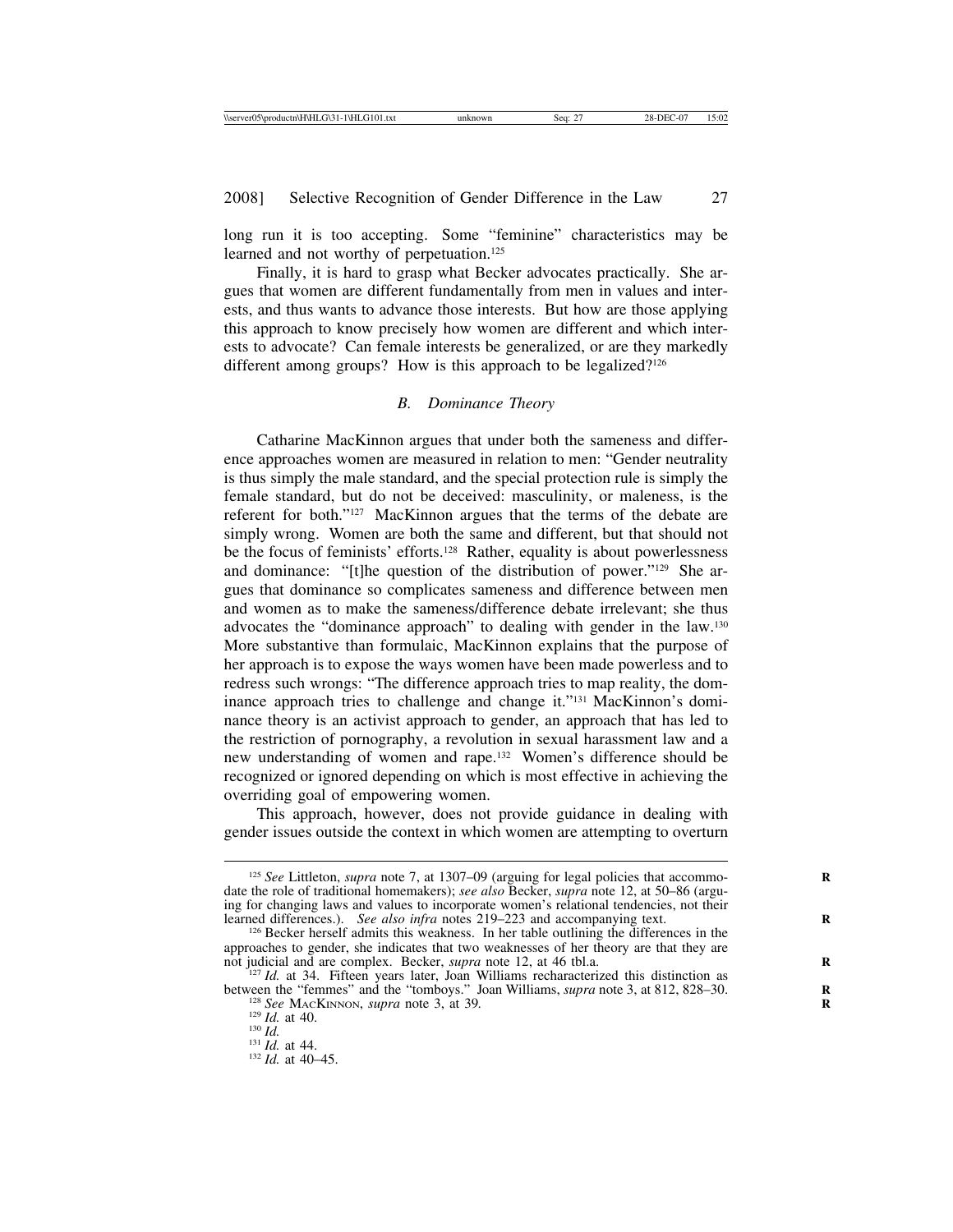the male dominated world, but rather are trying to coexist with men within a family relationship.<sup>133</sup> While MacKinnon's awesome contribution to inventing and overhauling the law of sexual harassment, rape, domestic violence and pornography is clear, the question remains: how do we recreate legal frameworks for basic issues of family law, pregnancy and employment equality in which men and women must coexist, as family members, coworkers or otherwise?134 Furthermore, as some difference feminists have argued, "MacKinnon offers no alternative to patriarchal values."135 According to MacKinnon, women want power the same way that men do, thus sharing the same basic value system.<sup>136</sup> Finally, as Kathryn Abrams argues, MacKinnon discounts women's agency too much.<sup>137</sup> While it is clear that women's choices are made under serious constraints, that does not mean that they do not exercise a level of preference and choice that must be part of the gender discussion. The choices that are made must be recognized and considered simultaneously with efforts to broaden the context in which women make choices.

MacKinnon provides the blueprint for the revolution but not for coexistence. That men and women are both the same and different is fundamental. Although it is hard to combat the reality that gender roles in our society were created under a hierarchy, it is equally unacceptable to simply devalue all gender differences because they were historically relegated to the realm of the less powerful sex.138 Rather, judgments must be made and the attributes and characteristics of women's gender roles preserved (albeit not only to be borne by women) where femininity provides an important contribution to society, as is the case with caretaking.<sup>139</sup> Instead of eliminating the gender roles created under hierarchy and subordination, the subordination must be eliminated by emphasizing and valuing the importance associated with traditional gender roles.

<sup>&</sup>lt;sup>133</sup> See Williams, *supra* note 2, at 254 ("While dominance feminism has made many important contributions, once the focus shifts away from rape, sexual harassment, domestic violence and pornography back onto work and family issues, [ ] problems emerge

with MacKinnon's analysis.").<br><sup>134</sup> *Id.* (arguing that a theory of sexuality is insufficient, that we also need a theory of domesticity to explain the reality of gender roles and differences). I am not arguing that the revolution is over and that peaceful coexistence on a plane of equality exists, only that in contexts such as family law, laws are needed to govern ongoing interpersonal relations

<sup>&</sup>lt;sup>135</sup> Becker, *supra* note 12, at 36.<br><sup>136</sup> MACKINNON, *supra* note 3, at 40–45.<br><sup>137</sup> See Abrams, Sex Wars Redux, *supra* note 48 (emphasizing the possibility of partial agency consistent with widespread patterns of subordination).<br><sup>138</sup> As MacKinnon argues, "[M]en's differences from women are equal to women's

differences from men." MACKINNON, *supra* note 3, at 37. <sup>139</sup> *See infra* notes 197–228 and accompanying text.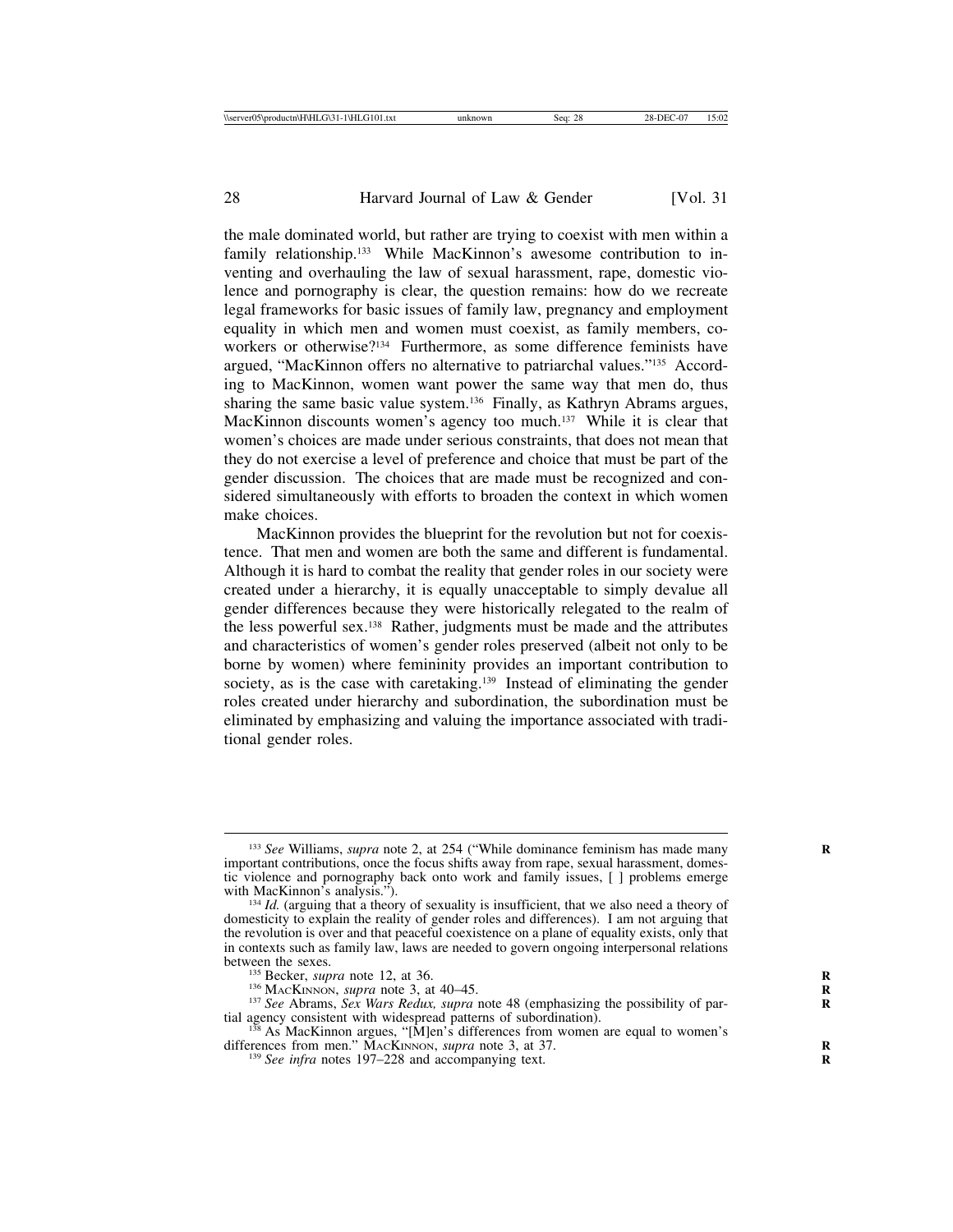# *C. Breaking Down Gender Difference*

Based on the continued existence of domesticity, Williams argues that formal neutrality is insufficient to cure gender inequality because domesticity plays a significant part in the lives of women: "To capture why [formal neutrality] is inadequate requires us to introduce an analysis of gender and power, which begins from the fact that men traditionally are considered breadwinners, while women traditionally are not."140 Since men and women are different, gender-neutral laws do not result in equality. Williams highlights what she calls the "ideal worker," explaining that the ideal worker only functions because of the labors of his wife at home.141 Women are constrained by this combination of domesticity and inflexible work demands and thereby are forced into choosing not to work or working in a discriminatory "mommy track" environment.142 Williams links power with earning power and gender roles with women's inequality.143

Williams, however, is not a difference feminist either. Like MacKinnon, Williams argues that the terms of the debate are wrong. She argues that all women want substantive equality; the question is how to get there.<sup>144</sup> Williams allows for the possibility of divergent lives for women. She describes the real terms of the debate as whether the goal is equal parenting or empowering women's traditional gender role—what she terms being a "tomboy" or being a "femme."145 Williams preaches acceptance of both paths as different ways of reaching the same goals of equality and increasing women's power.146 Williams argues that this difference should not be the subject of debate. It is just a difference in choice: "We need to respect divergent deals women strike with their gender traditions."<sup>147</sup>

Practically, Williams advocates two means of bringing economic power to women: (1) a joint property view of the assets and highly prized ideal worker wage developed during marriage, and (2) a new paradigm of market work that eliminates the ideal worker by creating both a norm of flexible work schedules and a new ideal of the thirty-hour work week.<sup>148</sup> She argues

<sup>148</sup> *See* WILLIAMS, *supra* note 2, at 100 (elaborating in detail on the need to revamp the ideal worker paradigm); *see also id*. at 205–08 (detailing her theory of alimony as income-equalization).

<sup>&</sup>lt;sup>140</sup> WILLIAMS, *supra* note 2, at 209.<br><sup>141</sup> *Id.* at 64–143.<br><sup>142</sup> *Id.* at 64–81.<br><sup>143</sup> *Id.* 144 Williams argues that, practically, even liberal feminists who advocate formal neu-<br><sup>144</sup> Williams argues that, practicall trality want there to be substantive changes but believe that equal treatment, along with affirmative action, is the best way to get there in the long run. See id. at  $226-27$ .

<sup>&</sup>lt;sup>145</sup> See WILLIAMS, *supra* note 2, at 226–27, 231 ("[F]eminists seeking to create a wide coalition need to design policies that appeal to both women seeking to empower women within domesticity and those who seek gender flux.").

<sup>&</sup>lt;sup>146</sup> Joan Williams, *Is Coverture Dead? Beyond a New Theory of Alimony*, 82 GEO. L.J. 2227 (1994); Joan Williams, *supra* note 3, at 828; WILLIAMS, *supra* note 2, at **R** 205–08.<br><sup>147</sup> See Joan Williams, *supra* note 3, at 828–831; WILLIAMS, *supra* note 2, at 146–50.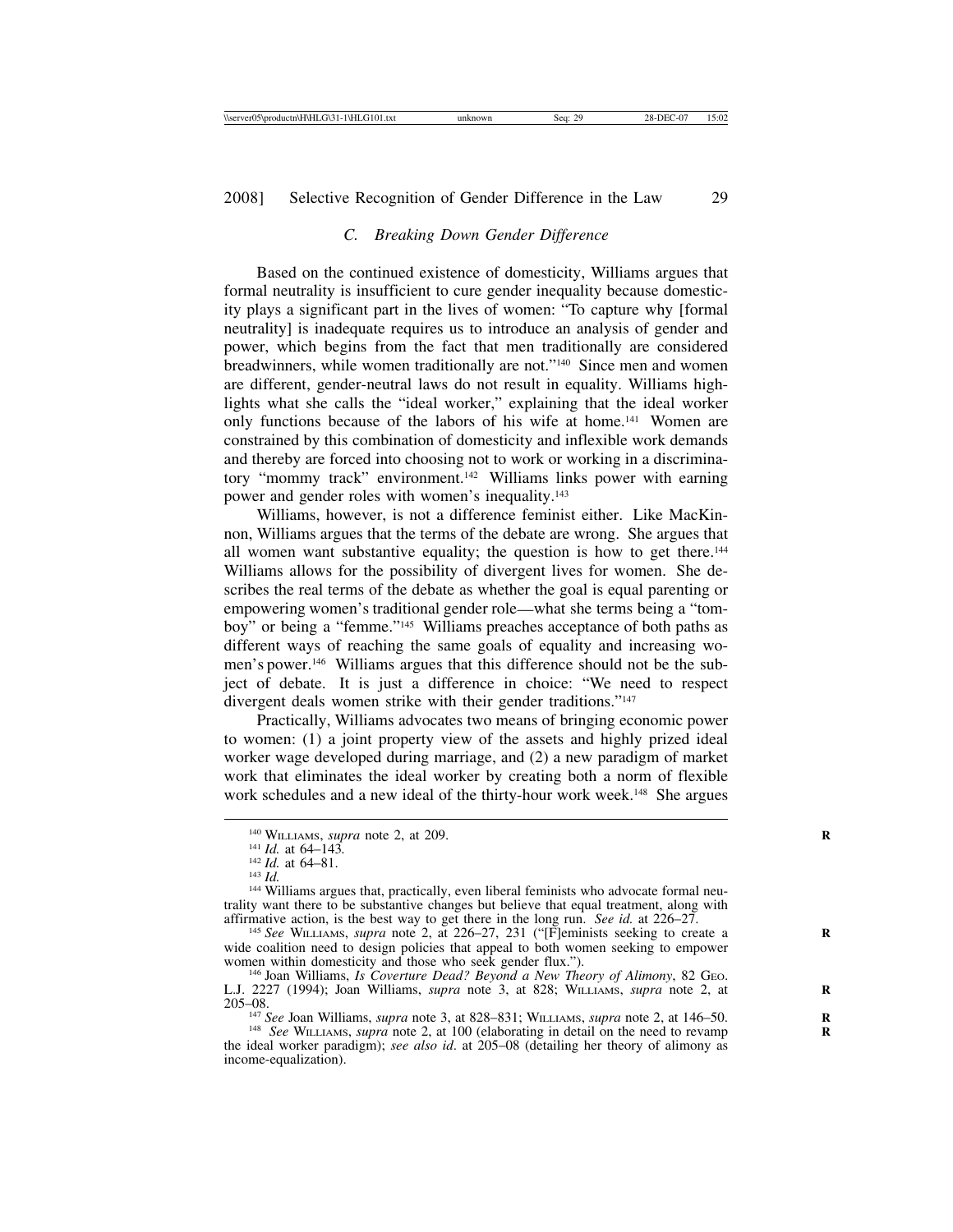that since men have been able to function as ideal workers in the workplace because they do not share in the care work of children and other dependents, both spouses' efforts are integral in creating the idealized worker's highly prized salary.149 Accordingly, such salary, as well as assets accrued during the marriage, should be considered joint property of husband and wife and split equally upon divorce in the form of prolonged alimony.<sup>150</sup> She also advocates a series of transformatory changes in order to create "gender flux" by eliminating, to the extent possible, the linkage between sex and gender roles. Williams advocates implementation of flexible work schedules for all members of the labor force, eliminating the discrimination against women in the workplace due to current ideal worker demands and allowing men more flexibility to partake in caretaking responsibilities.151

Williams's goal of gender flux is laudable, as long as caretaking and other valuable parts of the female gender role are given proper credence as part of the equation. As I argue below, the sex-linked nature of the gender role is not worthy of preservation, only the value in the gender role itself.152 The problem is that in her model, Williams clearly elevates the male gender role of market work above the female role. The major "problem" she confronts is domesticity—women's persistent penchant for leaving the workplace in order to raise children.153 Williams comments that because women still specialize in family work and men still specialize in market work, women are thereby marginalized with regard to their market work: "This is not equality."154 But being marginalized from market work does not create inequality, it creates difference. The problem is not that such difference exists, but that such difference is so undervalued it results in distress for 40 percent of the female population at divorce.<sup>155</sup> Moreover, by advocating a thirtyhour work week for all<sup>156</sup> and income equalization upon divorce, Williams tries to neutralize the sexes substantively (as opposed to formally) by advocating that both sexes change significantly to act the same way—engaging in both market work and nurture. If they do not act the same, Williams argues that at least the sexes should be compensated the same way (income equalization). She thereby concludes that they will be closer to reaching substantive equality.157 Thus, Williams still leans on sameness as a proxy for equality.

<sup>&</sup>lt;sup>149</sup> *Id.* at 64–143.<br><sup>150</sup> *Id.* at 125–31, 205–08.<br><sup>151</sup> *Id.* <sup>152</sup> *See infra* notes 200–207 and accompanying text.<br><sup>153</sup> In deference to the preferences of "working class" women, Williams explains: "To avoid class as gender wars, feminist proposals need to maintain a tone of respect for domesticity." WILLIAMS, *supra* note 2, at 157. This grudging nod towards caretaking does not demonstrate neutrality.

<sup>&</sup>lt;sup>154</sup> See id. at 3.<br><sup>155</sup> See supra note 13 and accompanying text.<br><sup>156</sup> Id. at 99–100.<br><sup>157</sup> Williams does not advocate sameness in the same way that Kay does, as Williams recognizes that in order for equal recognition to become a reality, significant changes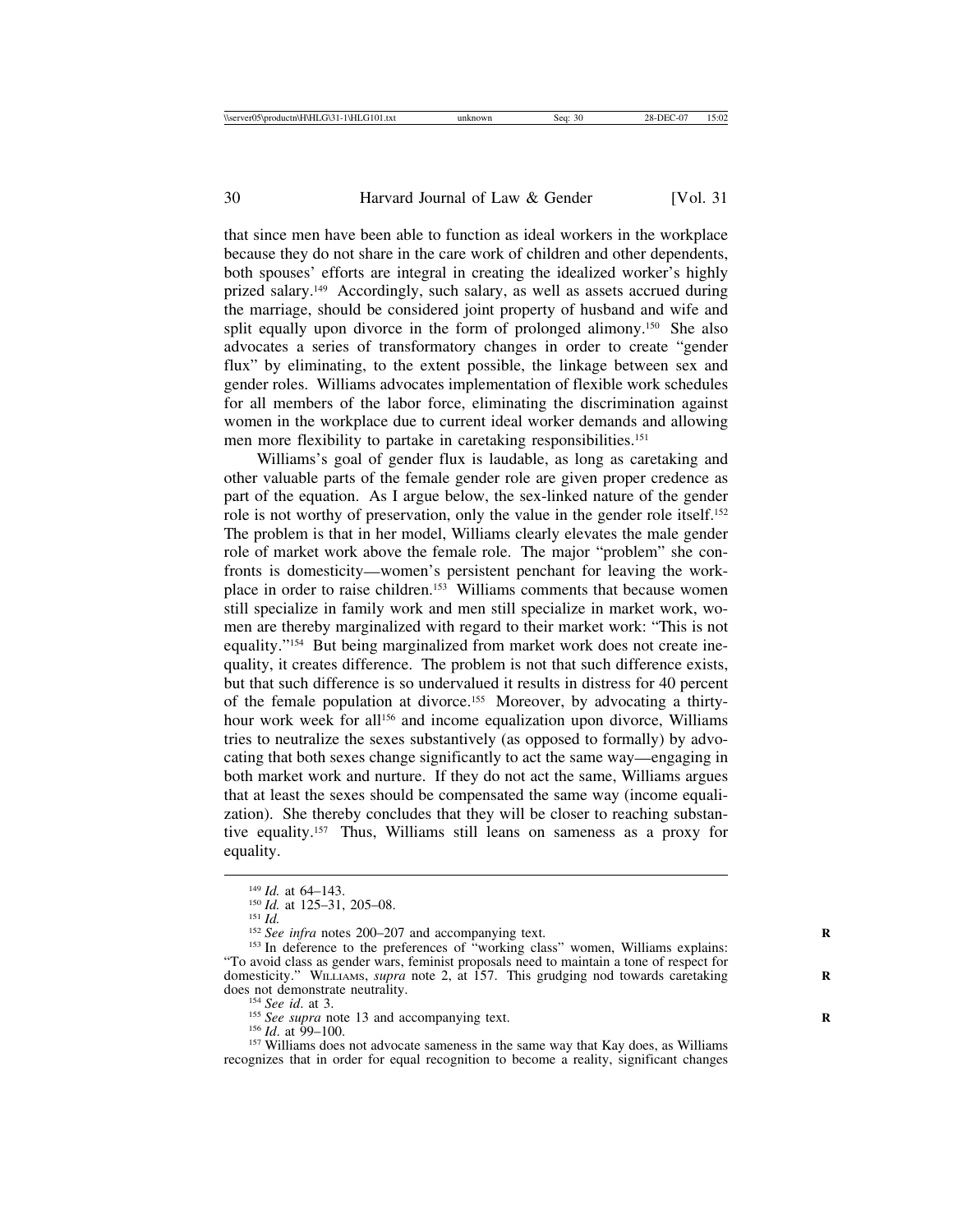The strategy of deconstructing gender roles and advocating sameness begs the question: must the sexes act or be treated the same for them to be equal? Is the exercise of deconstructing persistent and deliberately chosen gender roles necessary to achieve equality?158 Domesticity should not have to be eliminated to create equality; society should revalue caretaking in order to eliminate the burden that domesticity is placing on society's caretakers. Caretaking should be deemed an action that creates real value in society and be dignified as such—not a suboptimal chore that must be shared equally by both husband and wife in the interest of fairness. Williams argues that the project of revaluing nurture work can not be accomplished without reinforcing sex-based gender roles;159 however, as I argue below, this is precisely what can and needs to be done.<sup>160</sup> Williams argues:

But can one take seriously the project of revaluing family work without arguing (as does [Martha] Fineman) for an embrace of 'Mother'? . . . Despite her protests that she uses 'Mother' as a gender-neutral term of art, Fineman's declaration that the genderneutral ideal of parenthood is a 'tragedy' leaves little doubt that she embraces domesticity's allocation of child-rearing to women. . . .161

I do not find this argument convincing. Gender-neutrality that does not value care work is the tragedy for Fineman, and she is quite clear that if men take up the nurturing role, they can adapt to take on the role of "Mother" or primary caretaker. Revaluing nurture does not demand that women perform that work. It simply demands that important contributions to society be deemed as such, regardless of the fact that such contributions were traditionally, and still are primarily, made by the female sex.

Furthermore, income equalization is not sufficiently justified post-marriage. Each person within a marriage makes certain choices about how to live.162 In a typical marital relationship in which children are raised, the wife chooses to work a modified schedule and care for her children at least part-

must be made in the workplace and at home — Williams does not expect or encourage women to live up to the male norm of the ideal worker. In this sense, Williams's goal of a thirty-hour work week makes Kay's argument for shared responsibilities more realistic.

<sup>&</sup>lt;sup>158</sup> See supra notes 42–50 and accompanying text.<br><sup>159</sup> See WILLIAMS, *supra* note 2, at 228.<br><sup>160</sup> See infra Parts IV & V.<br><sup>161</sup> See WILLIAMS, *supra* note 2, at 228.<br><sup>162</sup> My use of the concept of "choice" here is inte between the sexes in the way people live their lives. However, my use of "choice" should not be understood to "let society off the hook" by putting the full weight of dependency on the woman's shoulders who chooses to care for her kids and thereby sacrifices career development. To the contrary, my point is that society, out of respect and support for nurture, should support such choices when and if made by ensuring that the caretaker is protected at divorce. *See* FINEMAN, *supra* note 45, at 43 ("Even if someone does 'consent' in the sense of taking risks or foregoing opportunities to undertake dependency work, should that let society off the hook?"); *see also supra* notes 46-51 and accompanying text.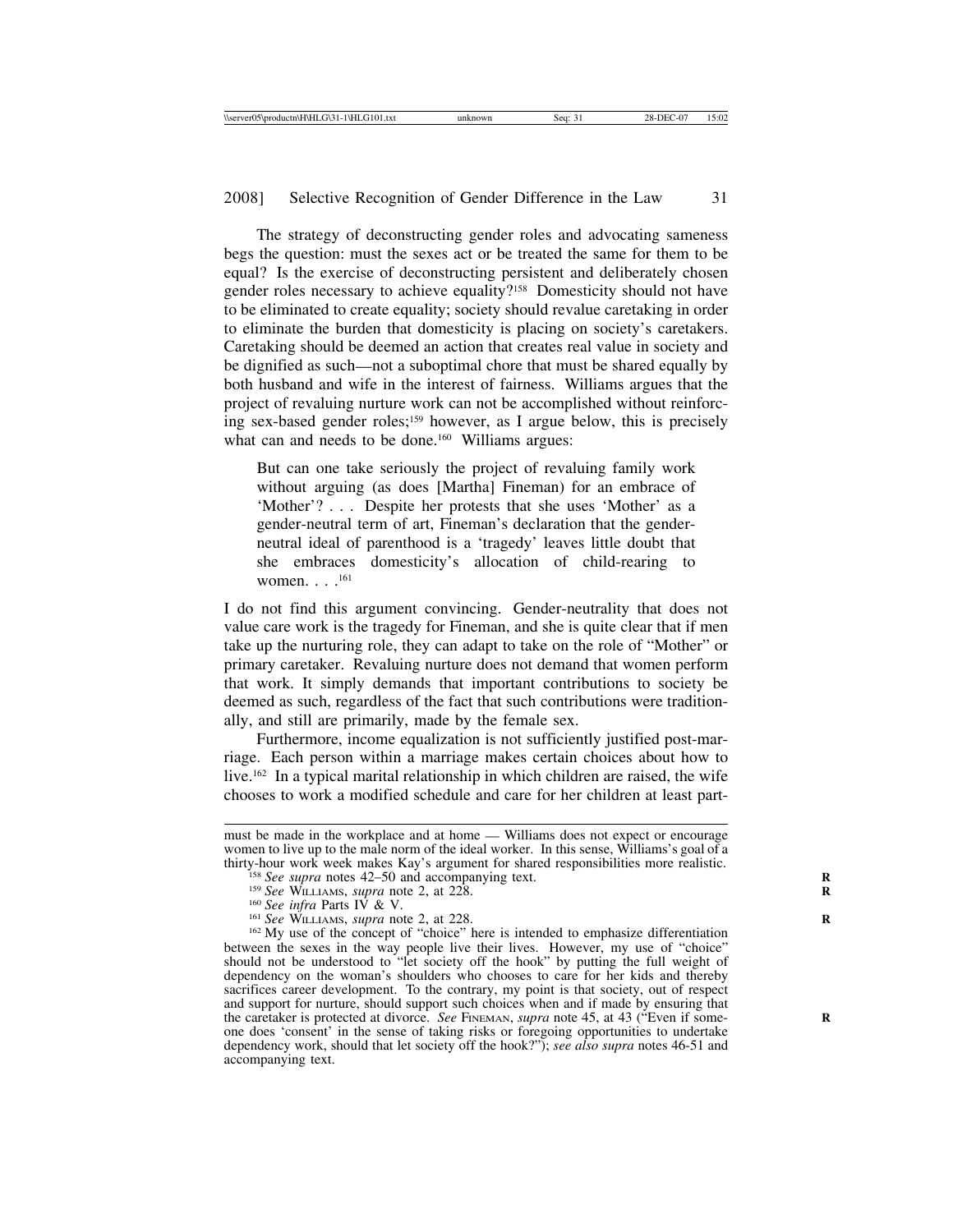time, therefore earning a reduced income. The husband makes a different choice. He chooses to work a fuller schedule, pulling in the "ideal worker" salary. This salary allows his wife to work a reduced work schedule and also allows the family certain comforts it would not otherwise have. In this scenario, both spouses are benefiting from their choices, but in different ways. The wife maintains a presence in the work force, but a stunted presence; she will not, in the legal profession for instance, "make partner." However, she has a close relationship with her children; she puts them to bed every night and cares for them when they are sick while she is supported financially by her husband. This is a very real benefit enjoyed by primary caretakers that should not be discounted.163 Despite the significant economic difficulties posed to women in the United States by bearing children, whether they work full-time or not, most mothers report being happy that they are mothers and that their relationships with their children are among the most important to them.164 The husband also benefits from his choice. His children are nurtured by a woman he presumably loves and trusts, while he is allowed to devote most of his time to advancing his career. Both choices have drawbacks: the caretaker is financially dependent on another's income, and the primary earner has a less involved relationship with his children. Williams attempts either to eliminate this choice (thirty-hour work week for all) or to pretend that it does not exist (equalize incomes). I think a real choice exists; different choices are made, and they should be respected. Both choices are rational and, as will be outlined below, should come with reasonable and livable consequences for both spouses upon the termination of the marriage.165

#### *D. The Ethic of Caretaking*

Martha Fineman is a difference feminist who focuses on the role of caretaker/nurturer as a different incident of being a woman – what she terms "Mothering."166 Fineman argues for the importance of nurture work to society, and deems necessary the dependency created in contemporary society by nurture work. She bemoans that feminists have been far too reticent about seeking the rights of mothers in society because they fear that "discussions about motherhood are likely to be labeled 'pronatalism' and condemned as harboring the subtext that all women must mother."167 She

<sup>&</sup>lt;sup>163</sup> *See supra* note 50 and accompanying text.<br><sup>164</sup> *See* Becker, *supra* note 15, at 70–71 ("My point is that there are already so many disincentives to having children today that most mothers must experience something of value in mothering relative to their options for meaningful work and relationships.") (internal citations omitted).

<sup>&</sup>lt;sup>165</sup> See infra parts IV & V. For further discussion of the theoretical problems of partnership theory and income splitting as a rationale for alimony, see *infra* notes 305–311 and accompanying text.

<sup>&</sup>lt;sup>166</sup> FINEMAN, *supra* note 31, at 70; *see also* FINEMAN, *supra note 45*, at 143–80. <sup>167</sup> FINEMAN, *supra* note 31, at 73–74.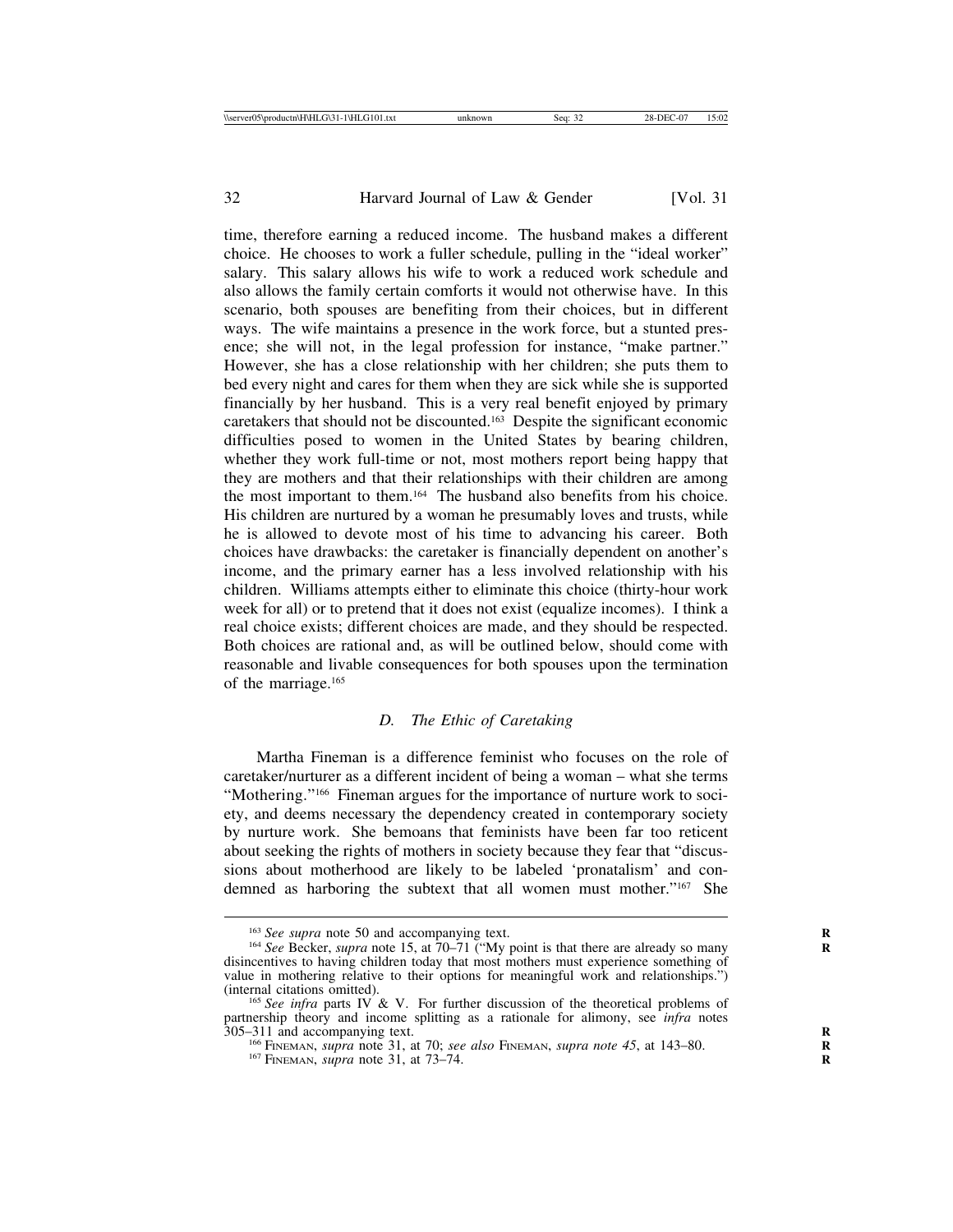argues that gender neutrality in the context of patriarchy threatens the destruction of the mother role by insisting on male roles for both men and women.168 Moreover, Fineman argues that "Mother" has disappeared only rhetorically: that practically mothers still exist, and suffer at the hands of gender neutrality and the reforms it has engendered, particularly in the realm of family law.169 She espouses legal reforms aimed at reshuffling the priorities in society and ensuring that care work is given its proper place.<sup>170</sup>

Fineman argues that current family law, focused on the sexually bonded family and the provisions of marriage and divorce, is insufficient for producing such a reformed system of priorities.171 She contends that marriage is by its very nature hierarchal, subordinates women, and does not properly aim to prioritize nurture work.172 Moreover, in her opinion, marriage has been hopelessly relegated to the private realm, protected from intervention, regulation, and the state, and caught up in the move toward private arrangements and contracts insufficient to contend with the dependence inherent in nurture work.173 As a means of contending with dependency, she deems the sexual family a failure and calls for its abolition: "[I]t is not adequate to handle both the demands for equality and the contemporary manifestations of inevitable and derivative dependency. It is essential that we begin to reconceptualize the relationship between law and the family in regard to these dependencies."174 Fineman postulates that marriage should no longer be a legally-protected institution, but rather should be matter of private contract and property; a different form of support structure in which caretaking is central should be developed at the center of family law. She argues that state institutions should take responsibility for child dependency by subsidizing and facilitating nurture work and the mother-child dyad in order to provide "a protected space for nurturing and caretaking."175 She describes this set-up as utopian, and admits it is unlikely to occur anytime soon.176

However, given the persistent desire to marry among heterosexual and increasingly, as permitted, homosexual couples,<sup>177</sup> realistically, marriage is

<sup>174</sup> FINEMAN*, supra* note 31, at 228. <sup>175</sup> *Id.* Fineman does argue for the maintenance of some family privacy and a pro-<br>tected status for this new familial subdivision.

<sup>&</sup>lt;sup>168</sup> *Id. See also* FINEMAN, *supra* note 45, at 182–202.<br><sup>169</sup> FINEMAN, *supra* note 31, at 73–74.<br><sup>170</sup> *Id.*<br><sup>171</sup> *Id.* at 226–37; *see also* FINEMAN, *supra* note 45, at 263–84.<br><sup>172</sup> FINEMAN, *supra* note 45, at *in PUBLIC AND PRIVATE IN SOCIAL LIFE 231 (S.I. Benn & G.F. Gaus eds., 1983); Susan* Moller Okin, *Gender, the Public and the Private, in* POLITICAL THEORY TODAY 67 (David Held ed., 1991).

<sup>&</sup>lt;sup>176</sup> *Id.* at 232.<br><sup>177</sup> *See, e.g.*, Goodridge v. Dep't of Public Health, 798 N.E.2d 941 (Mass. 2003) (holding that the Massachusetts Constitution requires that same sex couples be entitled to marry).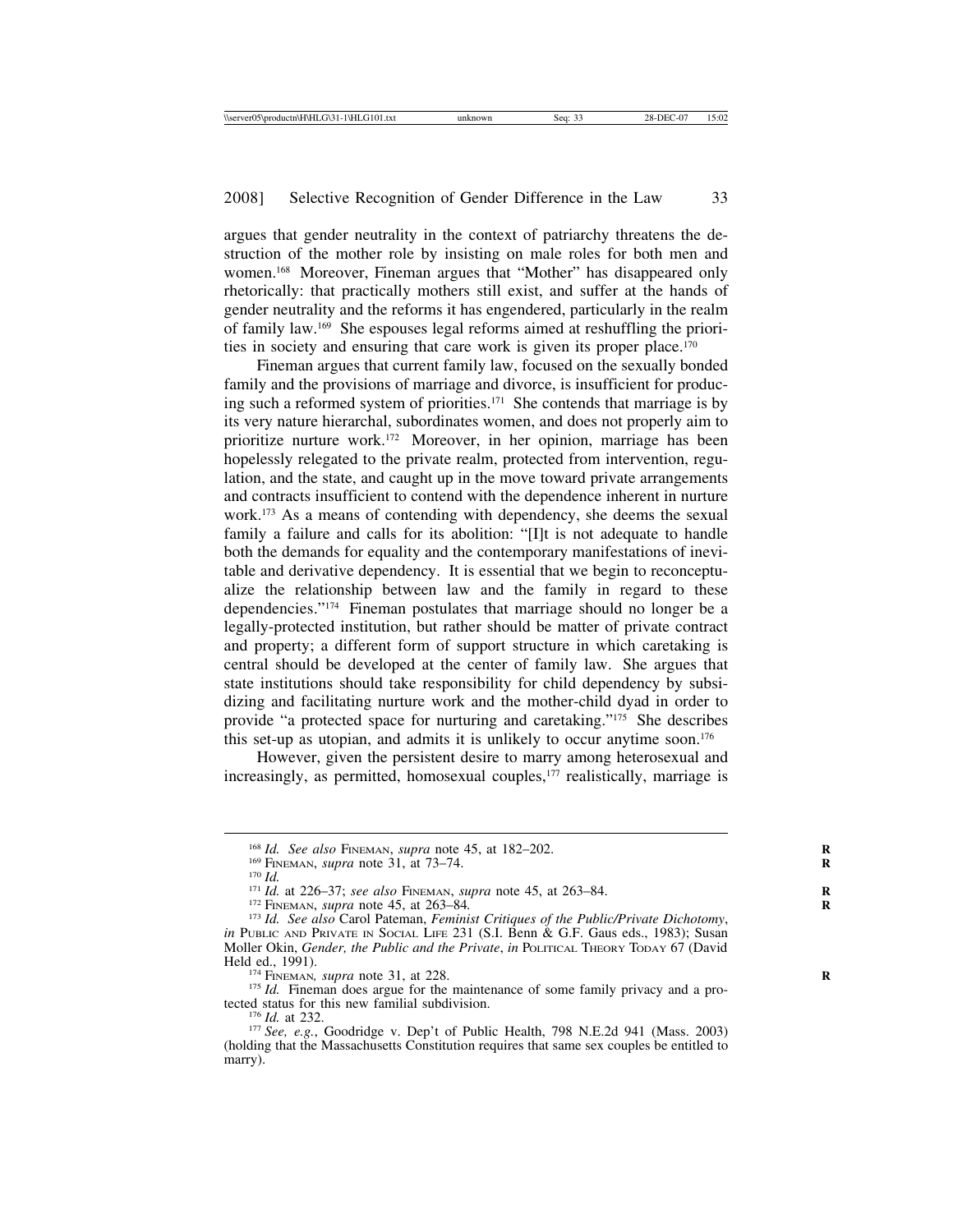an institution that continues to bear weight.178 People clearly desire the intimacy, comfort and societal recognition that marriage provides.<sup>179</sup> Furthermore, it is widely believed that children generally benefit both financially and emotionally from the two-parent household and from being raised with a secure family unit sanctified by marriage, as long as there is no excessive conflict or violence in the home.<sup>180</sup> Can direct state regulation and support for the mother-child dyad act as a sufficient substitute for the traditional family arrangement?

Society is too distant from the bonds of love found between parents, kin, and children to be the primary source of support. It is true that there are always strings attached to purses. Direct public subsidies to raise children are riddled with complications and open-questions.181 Is the burden on society endless? Would government be allowed to limit the number of children, or could people have as many children as they wanted and be entitled to state support? Who decides who gets to take care of children and who must perform market work? Why should fathers who had personal responsibility for creating those children be freed from their responsibility for caretaking and support altogether? Without the bond of love and kinship surrounding family attachments, caretaking takes on a more economic feel, in which more distant societal concerns for efficiency and minimizing financial bur-

<sup>178</sup> *See* Boddie v. Connecticut, 401 U.S. 371, 374 (1971) (the marriage relationship has a "basic position . . . in this society's hierarchy of values"); Loving v. Virginia, 388 U.S. 1, 12 (1967) (marriage is "fundamental to our very existence and survival."); Maynard v. Hill, 125 U.S. 190, 205 (1888) (marriage creates "the most important relation in

life."). <sup>179</sup> *See, e.g.*, LOTTIE COTTIN POGREBIN, FAMILY POLITICS LAWS AND POWER ON AN INTI-MATE FRONTIER 21–22, 24–26 (1983) ("I believe one can acknowledge that the traditional MATE FRONTIER 21-22, 24-26 (1983) ("I believe one can acknowledge that the traditional patriarchal family oppresses women and creates distorted gender relations, but still choose not to jettison family as a way of life. . . I think it insulting, not to mention irresponsible, to overlook the psychological satisfactions many women find in marriage, motherhood, homemaking and heterosexuality. What's more, in many black and white ethnic and poor communities, there is great pride in families' 'adaptive resiliency and strength' and there is more confidence in the reliability of the family for support, succor and sheer survival than might be the case in more affluent, educated classes where the luxury of individualism can be indulged. With all this in mind, I conclude[ ] it won't do

<sup>&</sup>lt;sup>180</sup> See, e.g., Nancy R. Gibbs, *Bringing Up Father*, TIME, June 28, 1993, at 61; JEFF GROGGER & NICK RONAN, THE INTERGENERATIONAL EFFECTS OF FATHERLESSNESS ON EDU-CATION ATTAINMENT AND ENTRY-LEVEL WAGES 2, U.S. DEP'T OF LABOR, NAT'L LONGITU-DINAL SURVEY 96-30, at 2 (1995) ("Childhood fatherlessness decreases educational attainment and adult wages. . . ."); *see also* Bruce C. Hafen, *The Constitutional Status of Marriage, Kinship and Sexual Privacy*—*Balancing the Individual and Social Interests*, 81 MICH. L. REV. 472, 476 (1983) ("The objectives of a democratic society based on established patterns of marriage and kinship should not be terribly mysterious; ... [f]or instance, a stable environment is crucial to the developmental needs of children. ...").

 $181$  My argument is not that public subsidies would not be appropriate in any circumstances, but that we should look to fathers first and then to society at large. Public support is appropriate when support from primary earners is unavailable and as a means to supplement caretaker support. Discussion of the scope and propriety of public subsidies for caretaking is beyond the scope of this article.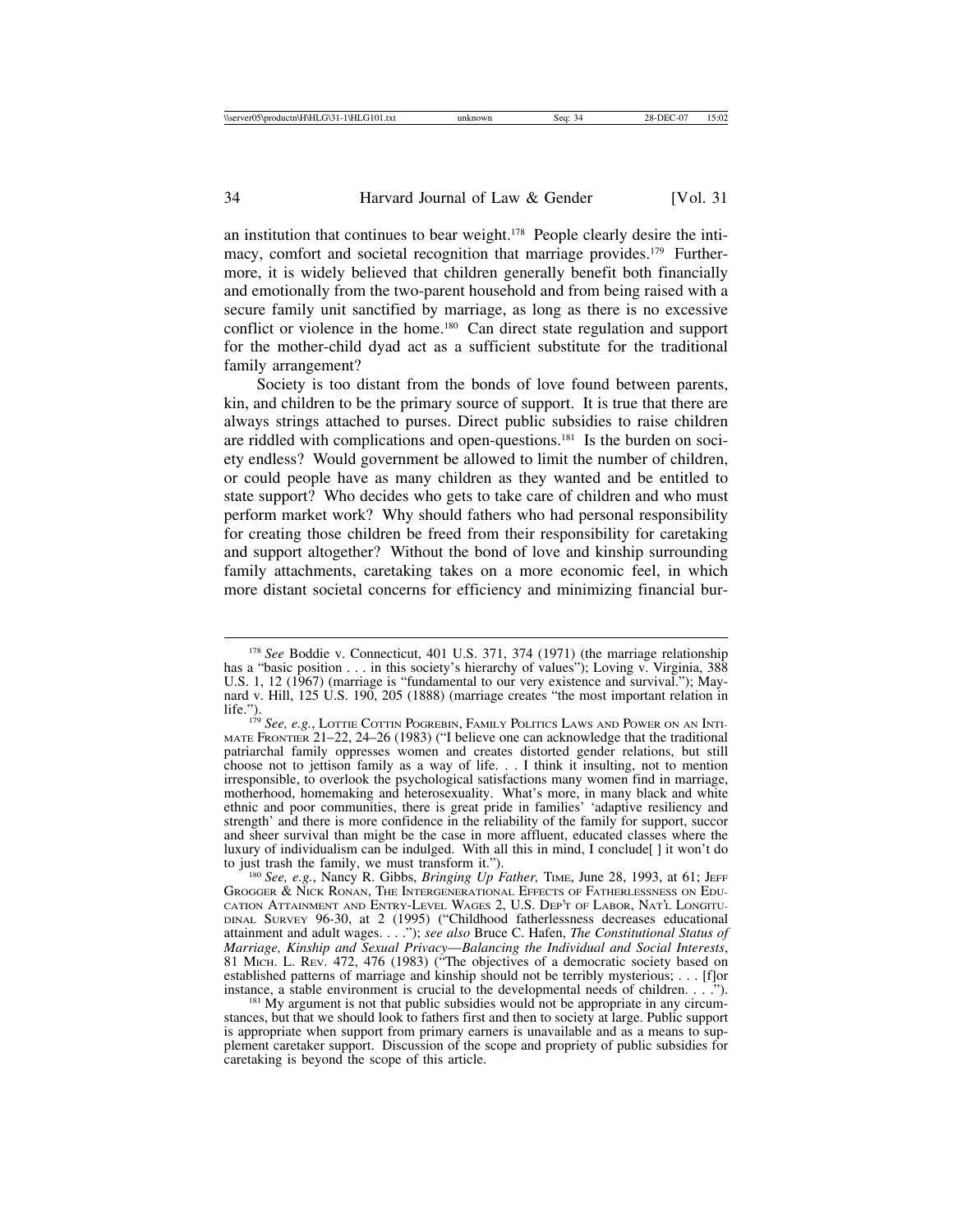dens could alter the personal nature of caretaking.182 Fineman points to child credits, social health care, and subsidized higher education as means taken by other countries to subsidize child-rearing.183 While such legislation clearly gives needed support to families and caretakers, such systems as currently constructed clearly do not vitiate private family responsibility and the laws of marriage.

Moreover, attachments to children and the desire for caretaking should be encouraged beyond just the primary "Mother" relationship.184 The benefit of a two-parent family unit is having two caretakers. At least two people are clearly charged with the responsibility of raising that child. To the extent that grandparents and other extended family are involved, even better.185 Although Fineman does want to encourage men to engage in caretaking,186 she does not raise the possibility of the existence of two Mothers, and has argued strongly against joint custody and father's rights movements.<sup>187</sup> Essentially, according to Fineman, absent specifically agreed-upon contractual or defined property rights, the role of the second parent is entirely at the whim of the primary caretaker even if the second parent has assisted in the caretaking.188 Parents who are both interested in caring for children would be pitted against each other to fight for the primary status. Non-primary caretakers would be completely disincentivized from helping with their children's care or forming attachments with their children for fear that such a relationship could be eliminated because of conflict with the Mother.

<sup>183</sup> *See* FINEMAN, *supra* note 45, at 286. <sup>184</sup> *See* Naomi Cahn, *Reframing Child Custody Decisionmaking*, 58 OHIO ST. L.J. 1, 41 (1997). 41 (1997).<br><sup>185</sup> Such involvement should theoretically be encouraged by grandparent/third-parent

<sup>188</sup> See Martha Fineman, *Intimacy Outside of the Natural Family: The Limits of Pri-*<br>*vacy*, 33 Conn. L. Rev. 955, 970–71 (1991) ("Fathers or nonprimary caretakers who have sexual affiliation to the primary caretaker are certainly free under my model to develop and maintain significant connections with their sexual partner and her children *if she agrees to such affiliation*.") (emphasis added).

<sup>182</sup> *See, e.g.*, Deborah Stone, *For Love Nor Money: The Commodification of Care*, *in* RETHINKING COMMODIFICATION 271, 286 (Martha M. Ertman & Joan C. Williams eds., 2005) (arguing that bureaucratization is the most serious concern about commodifying care). I am not, however, against commodifying caretaking as a general proposition. At divorce, equitable distribution can serve to compensate caretakers for their work during marriage. Moreover, I argue herein that caretaking can be valued after the marriage by allowing it to comfortably persist through caretaker support and the primary caretaker presumption. However, such suggestion should not be viewed as making a judgment with regard to the potential benefits or drawbacks of placing a more determinate mone-<br>tary value on care work, which is beyond the scope of this article.

visitation statutes to the extent they are deemed constitutional. *See* Troxel v. Granville, 530 U.S. 57 (2000). Discussion of the many statutes and judicial decisions considering

<sup>&</sup>lt;sup>186</sup> FINEMAN, *supra* note 31, at 234, 201–05 ("I believe that men can and should be Mothers. In fact, if men are interested in acquiring legal rights of access to children (or other dependents), I argue they *must* be Mothers in the stereotypical nurturing sense of that term — that is, engaged in caretaking.").<br><sup>187</sup> Fineman, *supra* note 76, at, 728, 765–66 (1988); FINEMAN, *supra* note 31.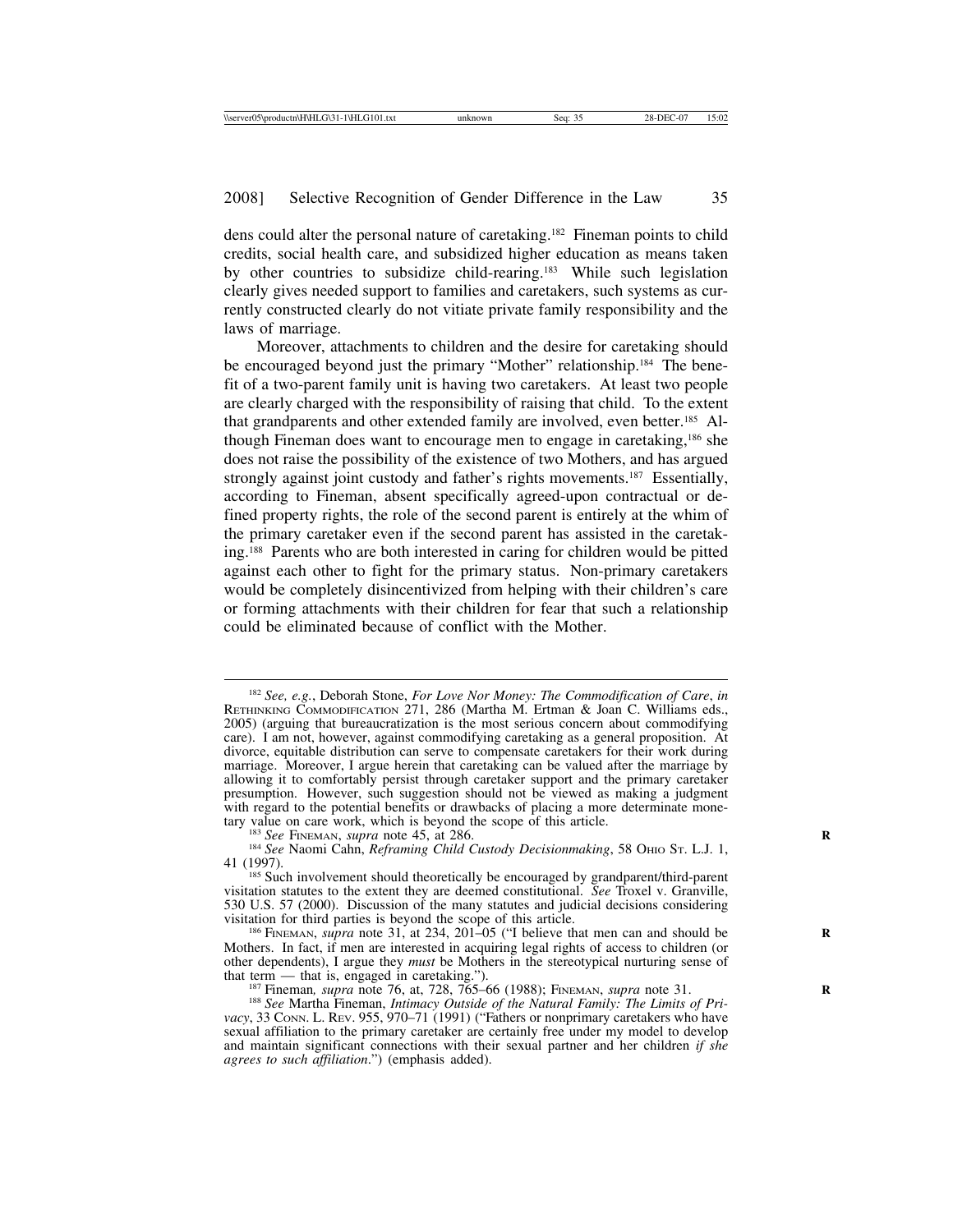Even if the goal is to ensure public support and legal recognition of the importance of caretaking, the sexual relationship of husband and wife may still be a fundamental pillar in creating such a framework. The sexual bond, the loving environment within a family and the sense of commitment and societal recognition have created relative stability and the best environment that has been identified in which to raise children.189 Ultimately, it is not the institution of marriage itself that is hopelessly patriarchal and hierarchical, but the laws that have governed these relationships. I agree that relegating issues of care and dependency integral to marriage to the private realm is simply insufficient to prioritize the caretakers' contribution and ensure her well-being at the time of divorce. However, I believe the cure is in demanding the end to privatization and gender neutrality in marriage, and instituting legislation that ensures the caretaker's well-being at the time of divorce.

In sum, I agree with MacKinnon that in order to achieve substantive equality and contend with women's difference in society, women need to be treated the same and different, depending on the circumstances. Yet correcting power disparities is not the only societal objective that may necessitate recognizing difference. Neither gender neutrality nor gender difference as a blanket policy is sufficient in theory or practice. The problem of domesticity, in the form of women's financial marginalization and disproportionate financial suffering at divorce as comprehensively addressed by Williams, is unambiguous and pressing. Caretaking is an important human endeavor and is too readily marginalized by the law as persuasively argued by Fineman. Yet Fineman's solution abandons marriage. Williams's solution leans too heavily on sameness; it insufficiently recognizes the important and different contribution of caretaking. Care work is different than market work, but deserves its own viability in society. Revaluing gender work will not keep women in the home. It will allow men or women to choose such important work with dignity.

### IV. RECOGNIZING DIFFERENCE SELECTIVELY IN A VALUE-LADEN MANNER: REVALUING THE CARETAKER ROLE

In this part, I propose recognizing gender difference selectively—only when important societal values are at stake. This approach addresses the problem that the different gender role of caretaking has been minimized and marginalized in family law. As Fineman argues:

To a great extent the law and legal language incorporate the feminist notion that Mother is an institution that must be reformed that is, contained and neutralized. . . . Mothering should be thought

<sup>189</sup> *See, e.g.*, Bruce C. Hafen, *Individualism and Autonomy in Family Law: The Waning of Belonging*, 1991 BYU L. REV. 1, 31, 34 (1991) (stressing the importance of love and belonging that grow in the family unit).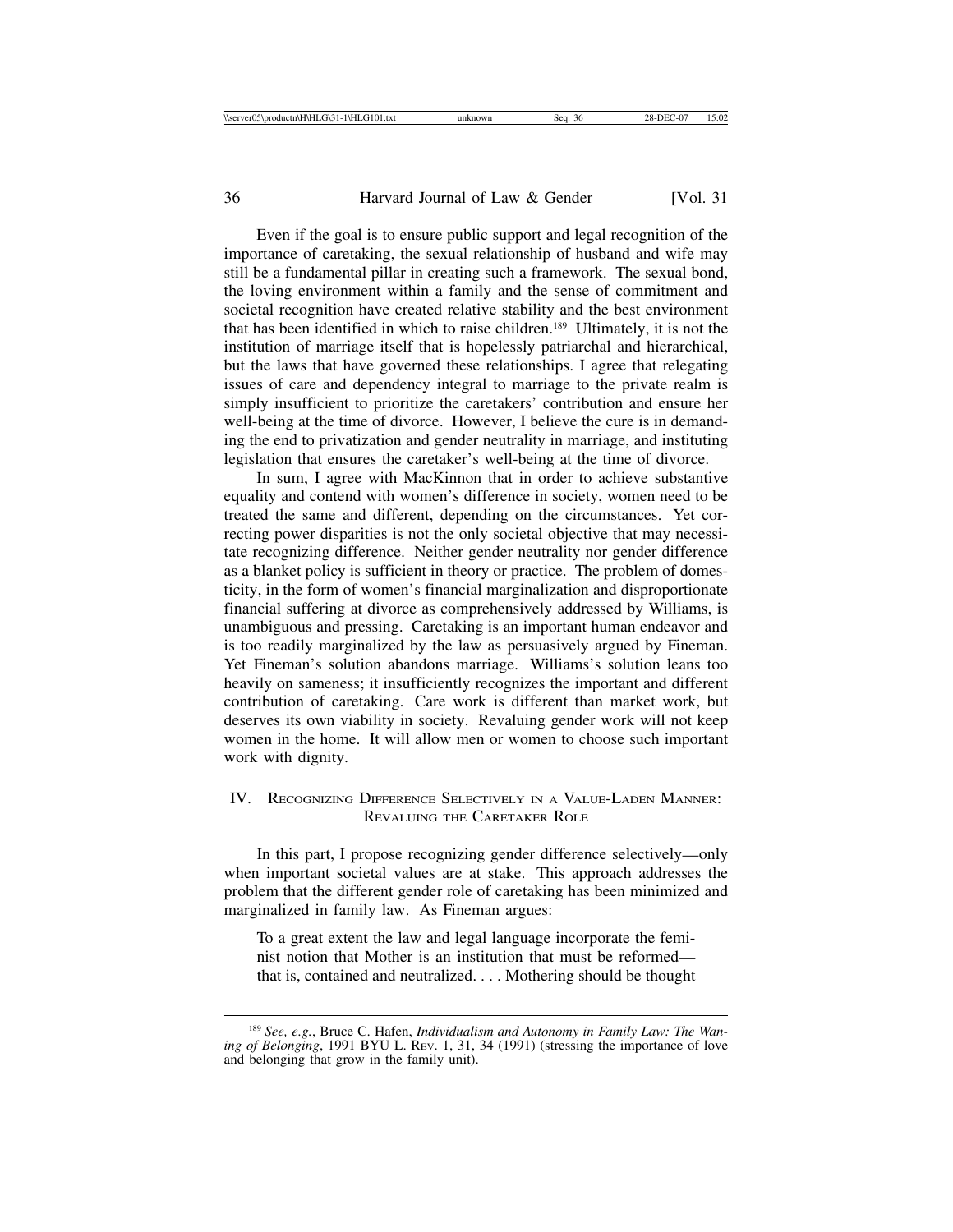of as an ethical practice, as embodying an ideal of goodness. As an idealized notion, motherhood should not be confined to women but be a societal aspiration for all members of the community.190

For all that family law focuses on the "best interest" of the child, divorce law has insufficiently addressed the plight of those who are caring for those children.191 The law must recognize and revalue the gender role of caretaking to ensure that the dependency that it creates does not result in an unbearable situation at the time of divorce.

Recognizing the primary caretaker role has been controversial in divorce law because it arguably departs from gender neutrality.192 It allows for spouses to be treated differently, usually benefiting the wife, rather than as equal, self-reliant individuals departing from a mutually beneficial arrangement. Recognition of this different role does not comport with the gender neutrality inherent in the privatization and contractualization of divorce law. The marginalization of alimony and the emphasis on shared custody and an indeterminate best interest standard reflects a legal system too concerned with treating spouses the same upon divorce. The different roles performed during marriage do not leave spouses similarly situated. Difference, in the form of caretaking, should be affirmatively recognized. Caretakers should not have to change their roles in order to obtain a livable existence postdivorce. The law should proactively ensure that the caretaking role is properly valued at the time of divorce.

The need for revaluing women's contributions in divorce law crystallizes the need to recognize gender difference when such difference results in important societal contributions. Below, I flesh out this theory of selective gender difference recognition by extrapolating from the theory developed in the context of the importance of recognizing the caretaking role in divorce law. While divorce law and the different role of caretaking is the starting point and the major concern of this article, the principles outlined below are applicable in other contexts as well.

Discrimination is not an automatic result of recognizing gender difference in the law, but a developed response based on hierarchy and intolerance. As Justice O'Connor succinctly described in *Miss. Univ. for Women v. Hogan*, difference may be allowed to play a factor in legislation based on circumstances, but "[c]are must be taken in ascertaining whether the statutory objective itself reflects archaic and stereotypic notions."193 However,

<sup>&</sup>lt;sup>190</sup> FINEMAN, *supra* note 31, at 235; *see also* Weitzman, *The Economics of Divorce*, supra note 13, and *infra* parts IV & V.

<sup>&</sup>lt;sup>191</sup> *See supra* notes 13–14 and accompanying text.<br><sup>192</sup> *See infra* notes 200–203 for explanations as to why the sex-neutral concept of the primary caretaker is still a gendered concept with gender implications.<br><sup>193</sup> Miss. Univ. for Women v. Hogan, 458 U.S. 718 (1982) ("Care must be taken in

ascertaining whether the statutory objective itself reflects archaic and stereotypic notions. Thus, if the statutory objective is to exclude or 'protect' members of one gender because they are presumed to suffer from an inherent handicap or to be innately inferior, the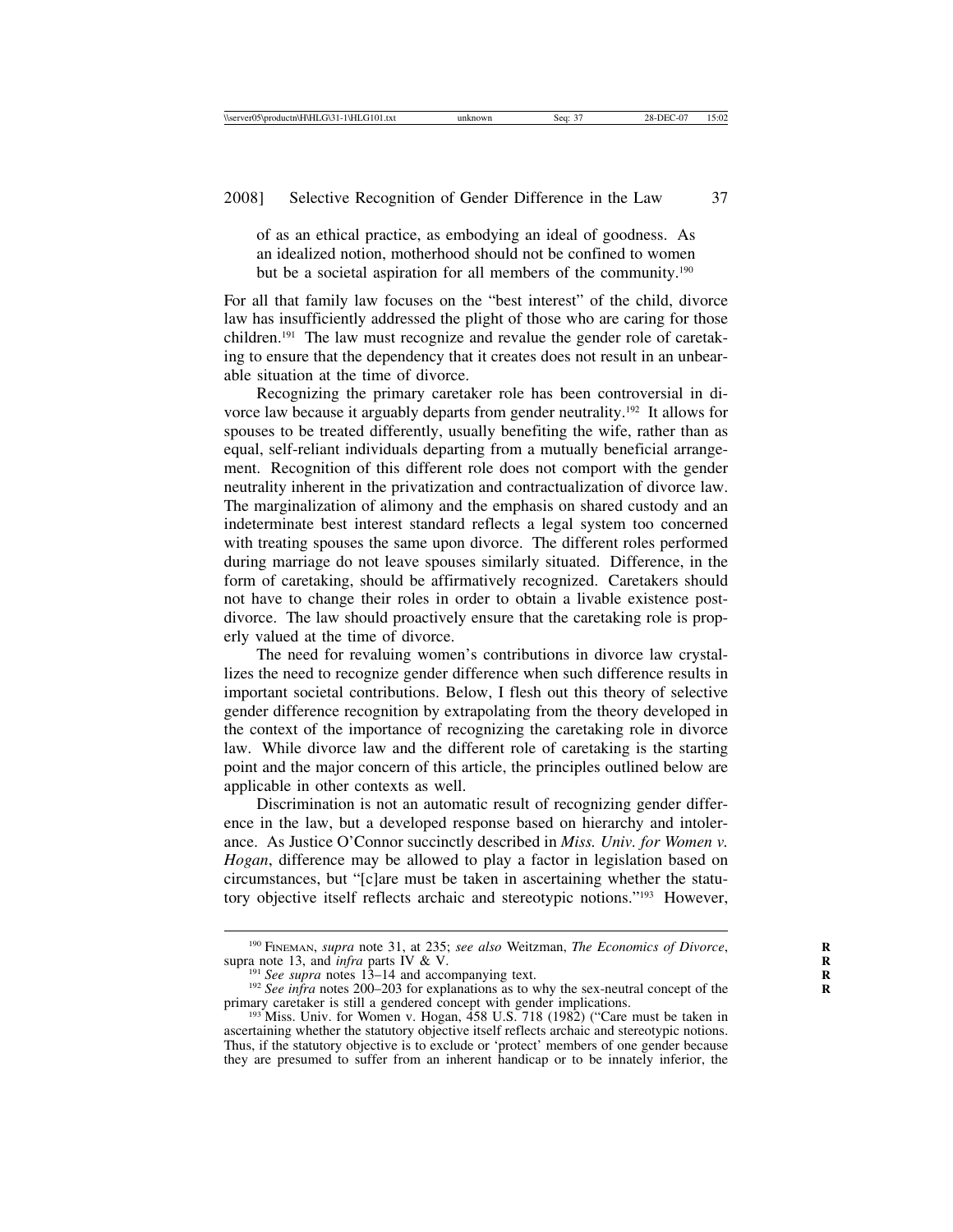such a sentiment should not be merely a constitutional shield for determining when gender recognition is allowed, but a sword advocating recognition of gender difference when necessary to recognize traditionally feminine contributions to society. An affirmative effort must be made to recognize difference when necessary to alleviate hardship and promote important societal values and objectives, while avoiding subordination of women.

This is a difficult proposition. Recognizing difference threatens to reinforce inequality. However, sameness also creates inequality. Some have argued that because the genders are different, equality is not an option.194 Others have argued that in order to achieve equality, sameness of treatment must be the legal standard.<sup>195</sup> But as still others point out, different does not necessarily mean unequal.196 There is no simplistic solution for reaching equality because it is a substantive, as opposed to a formal, concept and differences exist.<sup>197</sup> In the short run, substantive equality might be best achieved by a relational feminist perspective to the law. However, the problem with this approach, as indicated above, is that current gender differences were not created in a vacuum, but within a highly problematic gender hierarchy.198 Accommodating such differences may better the plight of women in the short-run, but will not promote long-term improvement of women's status and society in general. Equality is an intangible and amorphous goal when real differences exist. The best that can be done in the quest for equality is to combine sameness with difference—to do so in a principled and concerted manner, in order to root out patriarchy, allow equal access, and preserve those aspects of femininity that provide important contributions to society. Traditionally female gender roles and biological contributions should be given as equal support as the traditionally male gender roles and biological contributions that provide value to society, and are thus recognized and supported in the law, i.e., market work. Thus, as MacKinnon describes it, in order to obtain equality, women must have it both ways (as men

objective itself is illegitimate. If the State's objective is legitimate and important, we next determine whether the requisite direct, substantial relationship between objective and means is present. The purpose of requiring that close relationship is to assure that the validity of a classification is determined through reasoned analysis rather than through the mechanical application of traditional, often inaccurate, assumptions about the proper roles of men and women.").

<sup>&</sup>lt;sup>194</sup> WOLGAST, *supra* note 113 (since women cannot be men's equals because they are different, Wolgast seeks justice instead of equality).

<sup>&</sup>lt;sup>195</sup> *See Part II (A). (A).* 195 *See Part II (A).* 196 *See, e.g.*, Christine Littleton, *Equality and Feminist Legal Theory*, 48 U. PITT. L. REV. 1043, 1050 (1987) ("[T]here is no logical, inherent link between difference and inequality. Jefferson wrote, 'We hold these truths to be self evident, that all men are created equal.' In any event, he did not say that we are created the same."); MACKINNON, *supra* note 3, at 39 (in order to achieve equality we must have it "the same when we are the same and different when we are different.").

<sup>&</sup>lt;sup>197</sup> *See* MACKINNON, *supra* note 79, at 3–45 (2001). <sup>198</sup> *See supra* notes 121–125 and accompanying text.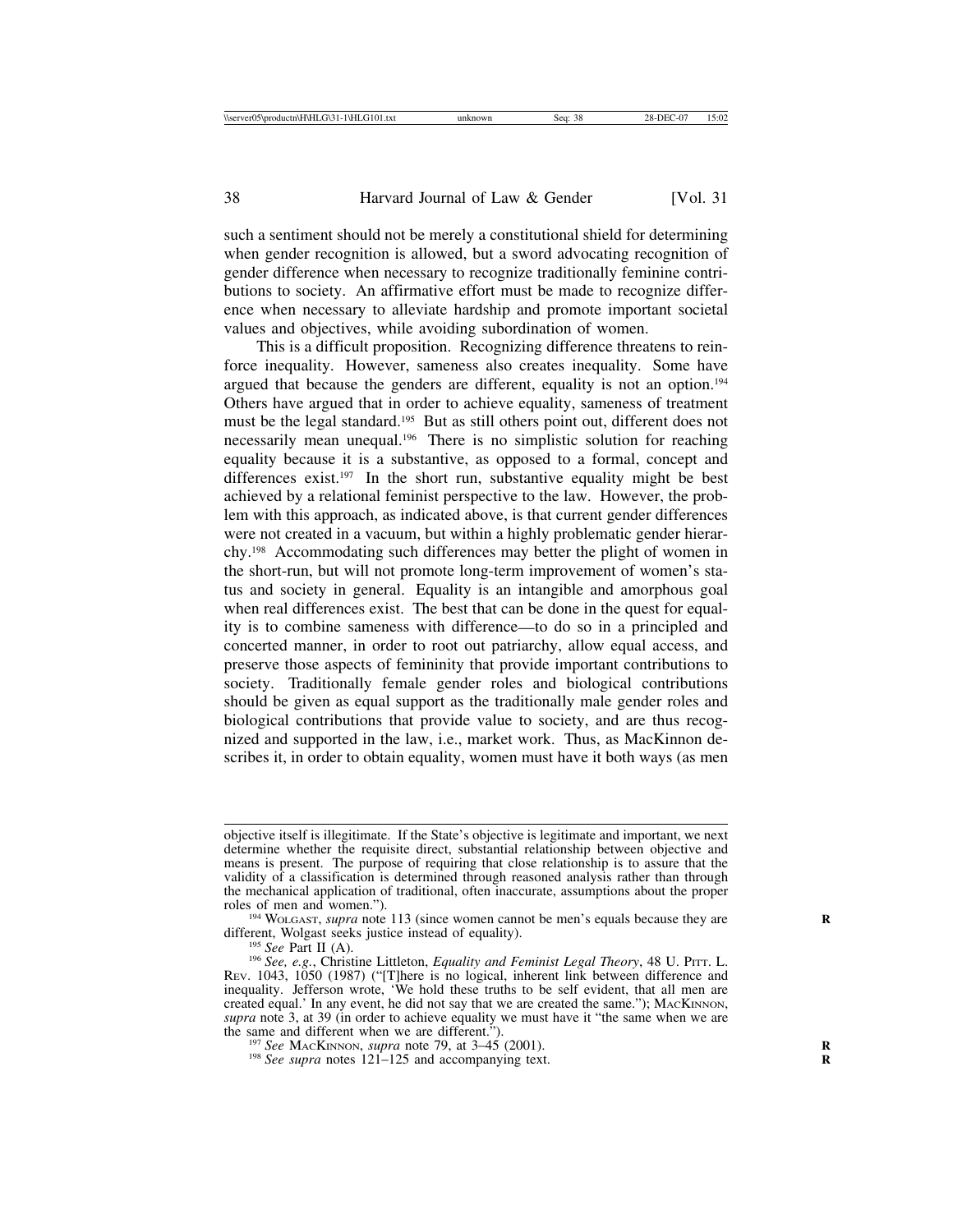always have)—to be treated the same and differently, depending on the circumstances.199

Accordingly, I propose that recognition of difference should occur when such recognition promotes important societal values and objectives.<sup>200</sup> Gender neutrality under the civil rights paradigm,<sup>201</sup> which ensures that the same options are available for women as are for men but does not necessarily recognize difference in order to promote such options, suffices when societal objectives are not at stake. Obviously, the objective promoted must not be the subordination of women or protection of women as the weaker sex, and subordination and discrimination against women or protection of women cannot be a means of achieving the goal pursued. Similarly, other than recognizing purely biological differences, recognition of difference should be justified in pursuit of a secondary objective beyond just promoting women's interests, where the difference is inextricably tied up with womanhood. Furthermore, that the judgment is made that a gender difference should be recognized does not necessitate a particular outcome in a given case or piece of legislation. Rather, the difference should be recognized in the law and then balanced against other competing interests. To be clear, other than the need to recognize difference to properly value the caretaking role, I do not prescribe the societal objectives to be pursued. Rather, the theory advocates consideration of difference in order to promote such objectives, as long as subordination or protection of women is neither the means nor the ends pursued.

Below I consider the different categories of gender difference and provide a framework for determining whether legal recognition of such differences is mandated.

*Patterns in the Search for Equality*, 57 U. PITT. L. REV. 337, 337–38 (1996).

<sup>&</sup>lt;sup>199</sup> MACKINNON, *supra* note 3, at 39 ("[D]emands for equality will always appear to be asking to have it both ways: the same when we are the same, different when we are different. But this is the way men have it: equal and different too. They have it the same as women when they are the same and want it, and different from women when they are different and want to be, which usually they do. Equal and different too would only be

parity.").<br><sup>200</sup> *See* Lucinda Findley, *Transcending Equality: A Way Out of the Maternity and the*<br><sup>1110</sup> <sup>1150</sup> <sup>(1086)</sup> (Fouality analysis simply can-*Workplace Debate,* 86 COLUM. L. REV. 1118, 1150 (1986) (Equality analysis simply cannot provide the answer. Only basic political and moral judgments about ultimate social aims can suggest a basis for choosing among possible similarities and dissimilarities. Even when the discourse moves to this value-laden level, it is not possible to guarantee completely satisfactory solutions free of perverse effects that can undermine whatever ultimate goal is at stake. These perverse effects are intrinsic to being both the same and different simultaneously, because as women choose to focus on certain similarities that we think will reduce gender hierarchy, the nagging differences will not disappear from view.); MINOW, *supra* note 66, at 212-24 (advocating a relational, contextual approach to considering difference); Ann E. Freedman, *Sex Equality, Sex Differences and the Supreme Court,* 92 YALE L.J. 913, 960 (promoting a more explicitly normative and moral approach to determining sex equality in constitutional law). <sup>201</sup> *See* Kathryn Abrams, *Complex Claimants and Reductive Moral Judgments: New*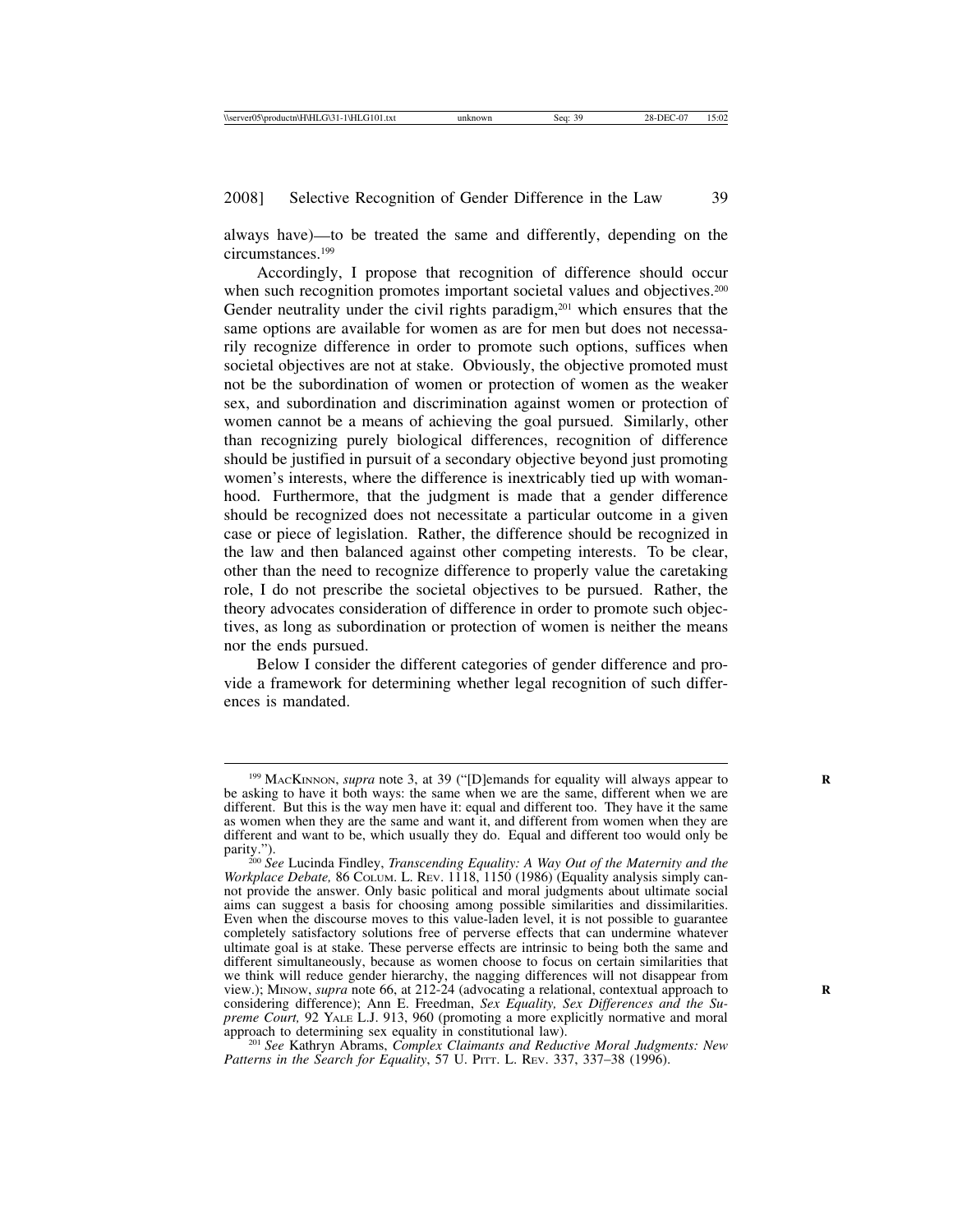# *A. Different Categories of Gender Difference*

The first step in developing this broader theory is determining which gender differences, other than the caretaking role, may be subject to recognition by the law. As noted in the Introduction, there are three categories of gender difference.<sup>202</sup> First, there are biological differences based on a woman's different biological makeup and her ability to become pregnant, gestate and breastfeed. In order to avoid attributing difference to women where it does not exist, speculative or subjective biological differences should not be recognized. For instance, women's alleged biological affinity towards caretaking or women's perceived tendency for relational as opposed to analytical thinking should not be deemed biological differences. Second, gender difference may be recognized where biological difference has created sociological difference over time. For instance, differences in women's sexuality and women's greater likelihood of taking/desiring leave after a baby is born (beyond disability leave) are what I will call "mixed" biological/social differences. Third are social or cultural differences, derived in some measure from biology but nonessential in their link to sex.<sup>203</sup> Traditionally predetermined gender roles persist and find expression through social pressure, cultural expectations and societal frameworks. Examples of this third category of difference are the expectation and reality that women are almost always the primary caretakers, the fact that women are more likely to choose to work flexible and part-time hours and the fact that certain professions are still dominated by one sex or the other.<sup>204</sup>

The third basis for difference in general and the role of primary caretaker in particular is no longer an issue of sex, but only an issue of gender roles. While it is clear that the marginalization of the caretaker role is a result of subordination and prejudice against women, it is very much the case that men in increasing numbers have taken on this role, and therefore are in need of the same consideration that women in such roles need. More-

<sup>&</sup>lt;sup>202</sup> Christine Littleton divides differences between men and women into two categories, biological and social, yet she also allows for differences that lie in between the cultural and biological poles of difference. *See Littleton, supra note 7, at 1326-29.* There are several theories as to how the connection between sex and gender should be portrayed. *See, e.g.*, Deborah Cameron, *Language, Gender, and Sexuality: Current Issues and New Directions*, 26 APPLIED LINGUISTICS 482, 485 (2005). My approach is that biological differences are differences that are obviously components of biology, social differences are differences clearly learned in society and all other differences are somewhere in between – mixed social biological differences. There is no avoiding some controversy regarding these categories, but a full discussion of what differences fit into each

 $\frac{1}{203}$  To the extent such cultural differences are still linked to sex, i.e., women's underrepresentation in government, such differences should be recognized for corrective purposes only, similar to recognizing racial differences under affirmative action. *See* Pamela Laufer-Ukeles, *Approaching Surrogate Motherhood: Reconsidering Difference,* 26 VT.

<sup>&</sup>lt;sup>204</sup> See supra notes 3–5 and accompanying text (discussing women's dominance in engaging in caretaking responsibilities).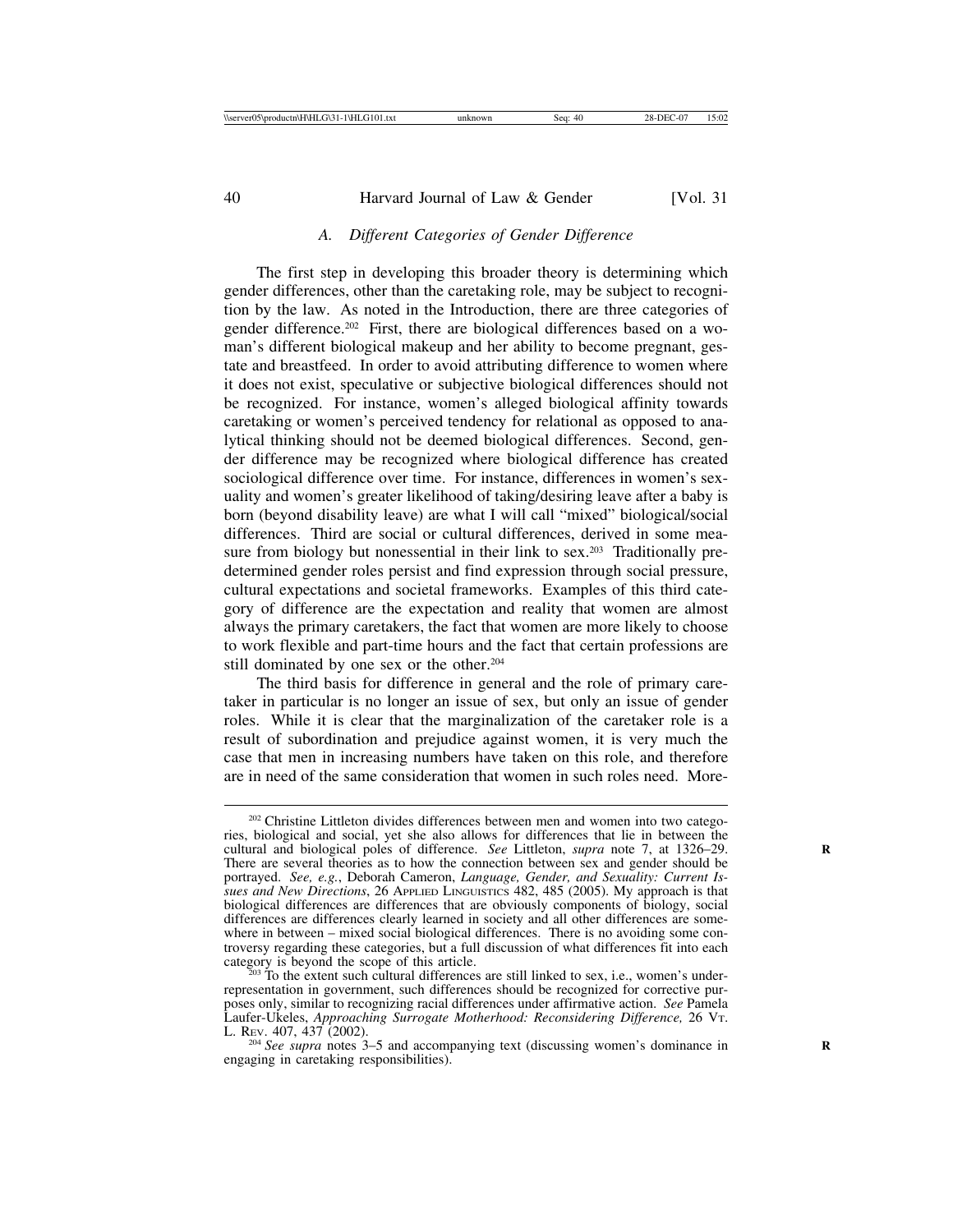over, neither men nor women should be forced into gender roles based on sex. With regard to this third category of gender difference, while it is usually and primarily an issue of mothering, it is more accurately an issue regarding the primary caretaker.<sup>205</sup> However, since the primary caretaker role is shaped by gender, and continues to be primarily a gendered role, it is properly considered an issue of gender. As MacKinnon explains,

A few husbands are like most wives—financially dependent on their spouse. It is also true that a few fathers, like most mothers are primary parents  $\dots$ . My point though is that occupying those particular positions is consistent with the norms for gender female. To be poor, financially dependent, and a primary parent constitutes part of what being a woman means. Most of those who are in those circumstances are women. A gender-neutral approach to those circumstances obscures, while the protectionist approach declines to change, the fact that women's poverty, financial dependency, motherhood and sexual accessibility (our targeted for sexual violation status) substantively make up women's status as women. It describes what it is to be most women. That some men find themselves in a similar situation doesn't mean that they occupy that status as men, as members of their gender. They do so as exceptions, both in norms and numbers.206

<sup>205</sup> Thus, as Joan Williams describes it, I propose a gender-linked policy as opposed to a sex-linked policy. *See* WILLIAMS, *supra* note 2, at 230. This is because I seek to protect important attributes and activities associated with the traditional female gender role, not the sanctity of women performing such activities. *See* FINEMAN, *supra* note 45, at 179; FINEMAN, *supra* note 31, at 233–34. However, that does not make me an equalparenting advocate in the manner that Williams describes — she pits maternalists against equal parenting advocates and argues that the difference is gender-based vs. sex-based policies. While I advocate ensuring that women should have the choice as to whether or not to provide nurture work, and how much to provide, I do not advocate particular policies that specifically promote equal sharing of nurture work—if a women or man wants an unequal share that should be respected. Therefore, I think the dyad that Williams posits is too simplistic and that, despite Williams' arguments to the contrary, Fineman also believes the issue is support of caretaking and not the sex of the caretaker. *See* WILLIAMS, *supra* note 2, at 228 ("Despite her protest that she uses "Mother" as a **R** gender-neutral term of art, Fineman's declaration that the gender-neutral ideal of parenthood is a "tragedy" leaves little doubt that she embraces domesticity's allocation of child rearing to women; in fact, her proposals would eliminate parental status for all fathers except those who somehow qualify as Mothers."). <sup>206</sup> CATHARINE MACKINNON, *On Exceptionality: Women as Women in Law*, *in* FEMI-

NISM UNMODIFIED: DISCOURSES ON LIFE 73 (1987). *See also* FINEMAN, *supra* note 45, at **R** 179 ("Of course, accommodation could be made in a gender-neutral manner. We could urge that circumstances, such as caretaking, must be supported regardless of who undertakes them. It is the role of mother, not her sex that is disadvantageous to a woman in a workplace that has been designed for a 'breadwinner' who is supported by someone at home doing the dependency work. But neutral characterization aside, the existing circumstances of women and means that accommodations would have gendered implications. Accommodation would tend to benefit women more than men, given the ongoing unequal investments made in domestic tasks between sexes. This disparity in impact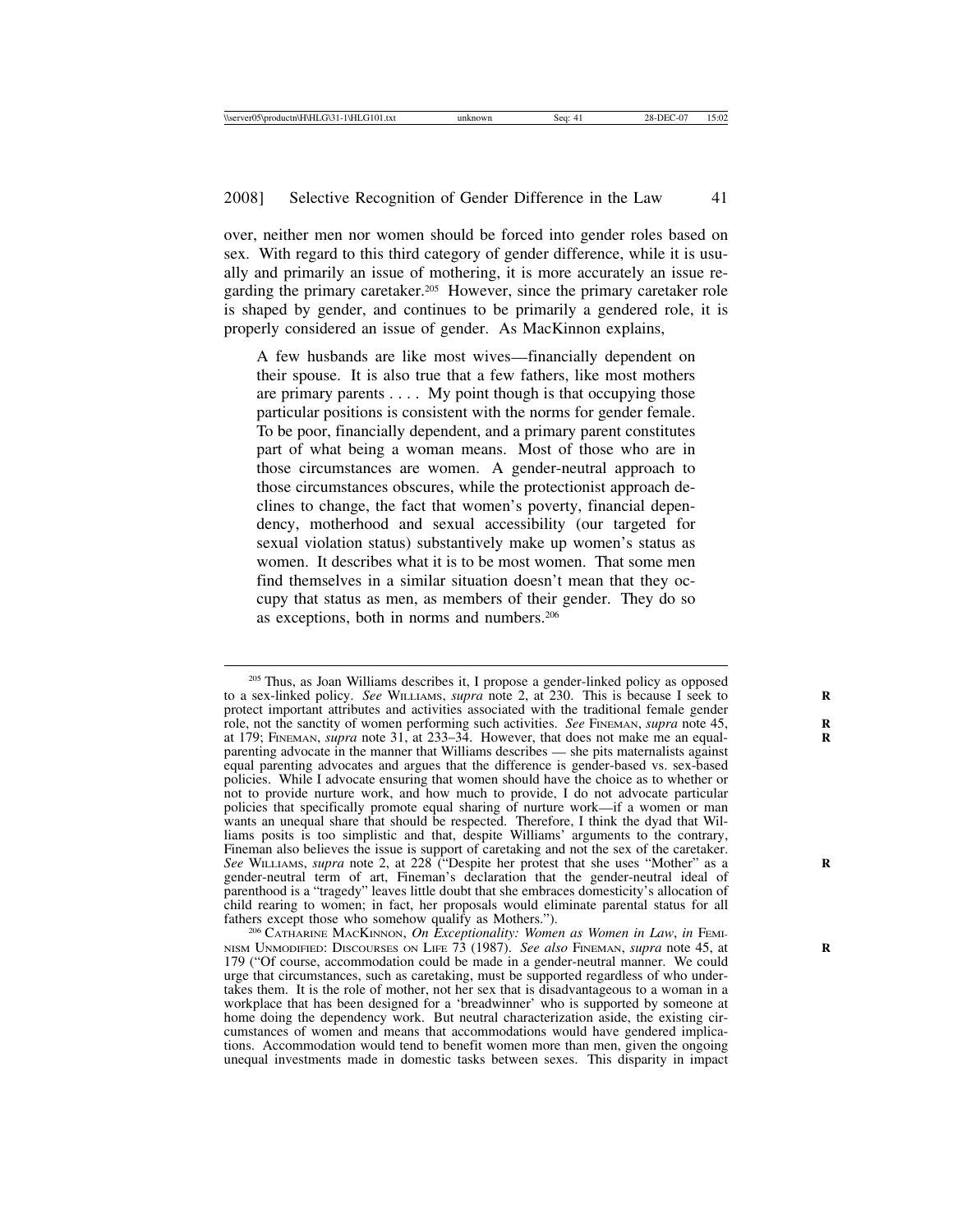Furthermore, while I argue that equal protection jurisprudence and the formal neutrality it promotes are insufficient to support women's important differences and to achieve substantive equality between the sexes, they should be respected for what they do accomplish. The Equal Protection Clause demands that the law treat women the same as men when they are similarly situated. Thus, Equal Protection jurisprudence is insufficient to support women's difference by its very nature. However, the sexes are often similarly situated; to the extent the sexes can be treated the same through formal neutrality, they should be. In the first and second categories described above, biological differences potentially make gender-neutral laws inapplicable. It makes no sense to apply maternity leave, breastfeeding regulation, or access to abortion in a gender-neutral manner. However, as applied to the third category, social differences, Equal Protection doctrine demands that legislation relating to such categories use sex-neutral terms as both men and women can be primary caretakers and engage in other socially constructed gender roles.207

#### *B. Determining Whether to Recognize Difference*

In determining whether to recognize difference, the three categories described above should be analyzed in different manners. Purely biological differences are essential and concern the very nature of what it means to be a woman. To delegitimize or ignore such difference is to delegitimize the female herself.208 The very act of ignoring such difference subordinates women in society. Therefore, all such differences must be recognized. For instance, employee disability policies must accommodate pregnancy even though pregnancy can be excluded in a facially gender-neutral manner.209 Furthermore, as I have argued in the context of surrogate motherhood, gestation as well as genetic contributions should be recognized when determining parenthood.<sup>210</sup> In determining whether a husband's consent should be required in order to obtain an abortion, a woman's different situation caused by her gestation should be recognized.

Mixed biological/social differences are closely linked to womanhood. Recognizing these differences in the law may be necessary to properly value femininity in society and promote important societal objectives. For instance, in the employment context, recognizing difference by allowing a

leads some to make strong objections to even a gender-neutral argument for accommodation.").<br><sup>207</sup> *See, e.g.*, Orr v. Orr, 440 U.S. 268 (1979).<br><sup>208</sup> That is why recognizing purely biological differences is much less controversial.

Even liberal feminists such as Wendy Williams and Herma Hill Kay are willing to recognize the need for "episodic" difference or the necessity of providing maternity leave at least equal to that of other disability leave. *See supra* notes 18–20 and accompanying text.<br><sup>209</sup> *See supra* note 18. *Range 203.* **R** 210 *See* Laufer-Ukeles, *supra* note 203.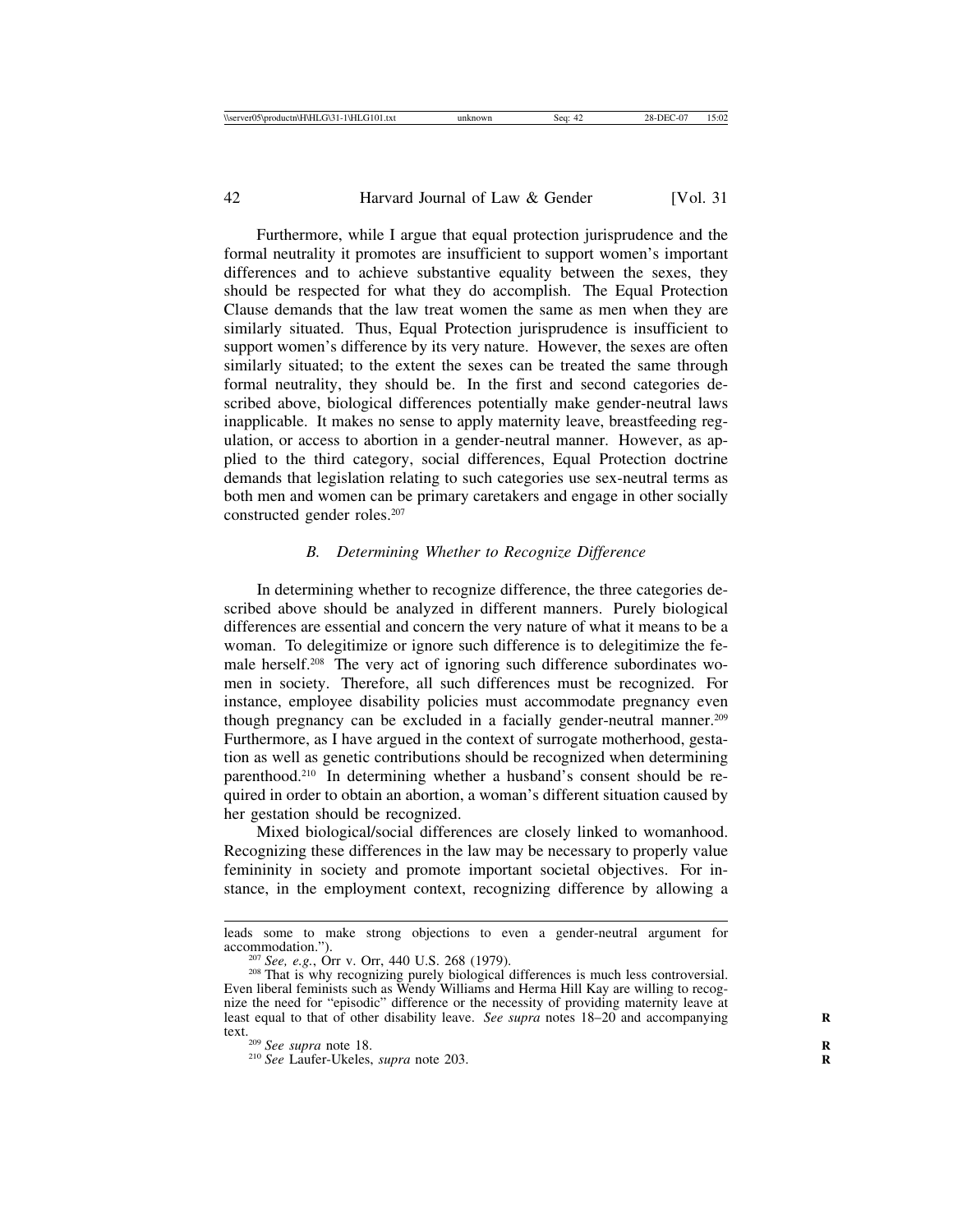lengthy maternity leave (beyond disability leave) promotes societal objectives in encouraging both reproduction and women's ability to enter the workforce.<sup>211</sup> The reason I argue such leave is primarily "maternity leave" and a mixed biological/social difference is that maternity leave is inherently connected to the physical act of giving birth and breastfeeding: it stems from a biological difference. Physically, most women need some time to recuperate from the act of pregnancy itself, unconnected to the needs of the new baby. Thus, if a father is taking on the role of primary caretaker at the beginning of a child's life, his leave should extend as long as maternity leave, arguably excluding the time a mother takes off to recuperate from the act of childbirth. Similarly, allowing different legal standards for establishing maternity, which is clearly established at birth, and establishing paternity, is warranted for the sake of children's interests by incentivizing paternal involvement or else allowing children to be free for adoption.212

However, discretion must be used. There are many scenarios in which allowing recognition of difference undermines rather than respects women's dignity. Thus, recognizing this category of difference must be viewed with skepticism. Because these differences are sex-linked but broader and more socially constructed than pure biology, they are the most susceptible to use as a tool of subordination. In particular, the tendency to justify hierarchal norms that recognize mixed biological/social difference through protection rationales was rampant prior to the successes of the women's rights movement and liberal feminists in the 1960s.<sup>213</sup> Difference in this category should not be recognized when such protectionism based on a perceived weakness or frailty in women is the rationale for recognizing difference. For instance, female genital mutilation is a ritual performed upon women that recognizes a

<sup>&</sup>lt;sup>211</sup> *See supra* note 18.<br><sup>212</sup> *See Miller v. Albright 523 U.S. 420 (1998) (upholding different requirements for* obtaining citizenship for children with mothers who are citizens and fathers who are citizens); Parham v. Hughes, 441 U.S. 347, 355 (1979) (mothers and fathers of illegitimate children are not similarly situated); Lehr v. Robertson, 463 U.S. 248 (1983) (statute that denied father who did not initiate a substantial relationship with child a right to object in adoption proceedings where mothers are always afforded such rights did not violate equal protection clause). Other examples of values that may justify recognizing mixed biological/social difference are eliminating sexual violence in society and eliminating sexual harassment in the workplace. In order to promote the value of eliminating sexual harassment from the workplace, legally recognizing that certain words or actions would have a different effect on men and women would be appropriate, as would that women experience different forms of disadvantage in the workplace than men. *See, e.g.*, *Harris v. Forklift Sys., Inc.*, 510 U.S. 17 (1993) (determining whether harsh sex-based comments must be determined to constitute "psychological injury" to the plaintiff for her to recover). With regard to eliminating sexual violence, Catharine MacKinnon's work on rape points to the importance of recognizing difference between male and female notions of acceptable force and consent. *See* MACKINNON, *supra* note 119, at 173–83 (arguing that male understanding of when rape has occurred is fundamentally different from the

 $f<sup>213</sup>$  *See supra* notes 7–8 and accompanying text.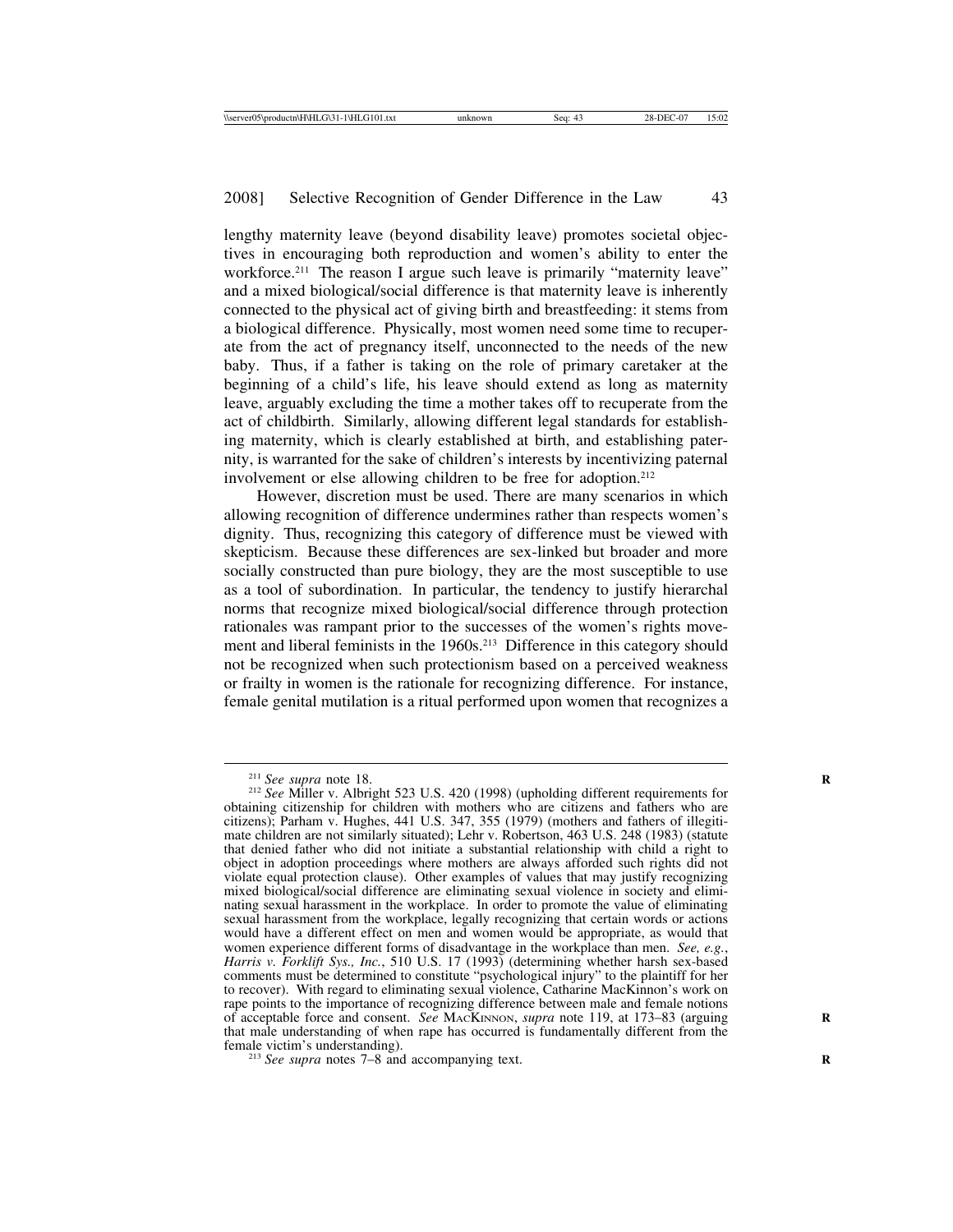combined biological/social difference in women's sexuality in a manner that perpetuates subordination and submission of women to men's control.214

As this last example highlights, the recognition of mixed biological/ social difference is particularly threatening to women across cultures, where different norms of women's dignity prevail. Although the approach I outline indicates that women's dignity must be preserved, different definitions of dignity prevail in different societies. It could be argued that a woman's head-to-toe covering in the form of a chador worn in Muslim society preserves women's dignity and fulfills the important societal goal of modesty. In this category, difference is sex-linked. Therefore, to be justified, recognition of difference between men and women must be warranted for the sake of achieving important societal goals. Such recognition should not subordinate women as a means of achieving this goal. Thus, the language used to justify such recognition is extremely important. Justifying a chador necessitates arguing that the female body, unlike the male body, must be covered to protect her virtue and free her from objectification. In other words, a female arm or face is different than a male arm or face and must be covered. Such differentiation must not contain justifications that are protective or hierarchal towards women, which seems impossible in this instance. On the other hand, given the differing anatomy of male and female bodies in the form of breasts, the pursuit of modesty (deemed important in many societies) might justify differentiating between the necessity for covering the female chest but not the male chest in the context of indecent exposure laws.

The recognition of difference is also complicated in the third category, though somewhat less threatening as such differences are not sex-linked. However, recognition of social differences potentially perpetuates inequality that could otherwise be eliminated, as learned cultural differences can presumably be expunged.<sup>215</sup> Therefore, like mixed biological/social differences, such differences should be recognized if they promote an important secondary societal value without subordinating or protecting women. For certain differences that are purely cultural, such as the waning propensity for women to be housewives even when there are no children to care for and money is not abundant, recognizing such difference could propagate hierarchal and protectionist values—namely, that women's place is in the home.<sup>216</sup>

differences. For instance, under the acceptance model advocated by Christine Littleton, lower women's literacy would have justified providing work for women that are illiter-

<sup>214</sup> *See* ANIKA RAHMON & NAHID TOUBIA, FEMALE GENITAL MUTILATION: A PRACTI-CAL GUIDE TO WORLDWIDE POLICIES 3–9 (2000) (describing the history, practice and con-

<sup>&</sup>lt;sup>215</sup> See Littleton, *supra* note 7, at 1327 ("Both average height and pregnancy lie near the biological pole of the source axis; these differences are clearly biological. . . . The clearly cultural differences, on the other hand, are more problematic, primarily because they are even more likely than biological differences to give rise to stereotypes that harm women. Arguments for ignoring difference are also more plausible with reference to the cultural axis. Because these differences are acquired, they can presumably be done away with, if not for us then for our children or grandchildren.").<br><sup>216</sup> Accepting difference blindly could result in "accepting" a range of problematic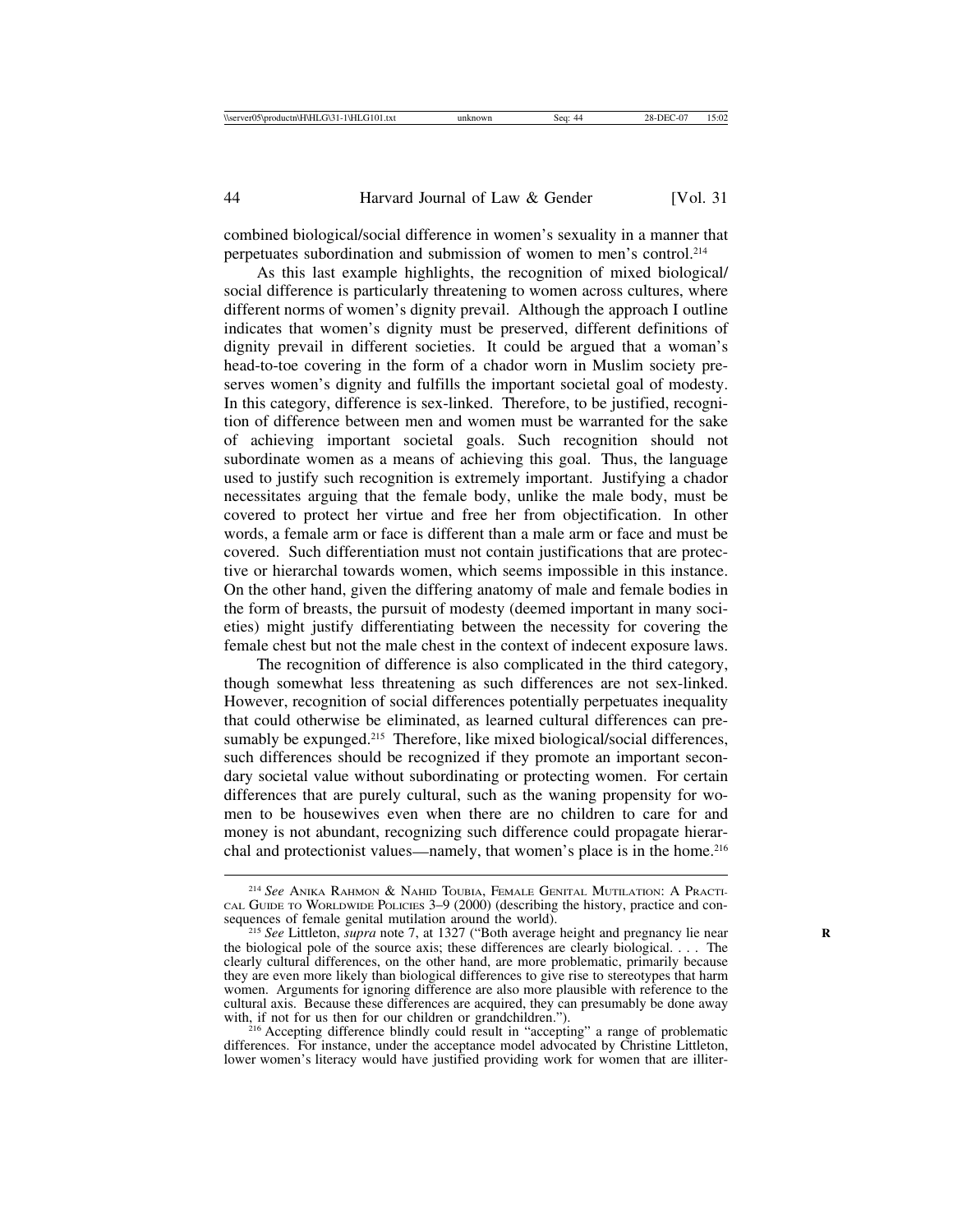Another example is the form of women's learned passivity in response to domestic violence in the home, known as the battered women's syndrome. The legal question that has arisen is whether evidence of this syndrome may be used to determine whether actions of self-defense are objectively reasonable in the context of a homicide.<sup>217</sup> Under the theory I develop, evidence of the battered women's syndrome should not be allowed as a complete defense to homicide because gender difference in the form of women's learned passivity followed by violent outbursts in the domestic abuse context should be discouraged and not made a part of legal standards. There is no greater societal value that recognizing such difference supports; society does not support allowing people to kill their abusers as opposed to seeking redress in the criminal or civil legal systems. Past abuse should be considered as a factor in reducing the punishment or in determining the reasonableness of the belief that the defense was necessary, but a gendered difference in the form of a passive syndrome should not be recognized.<sup>218</sup> That women who are able to detach themselves from the home and seek help earlier might fare less well if confronted with their spouse, since they would not have the benefit of the battered women's syndrome expert testimony mitigating in their favor, demonstrates the problematic incentives that perceiving the syndrome as a special defense would allow.

In other instances, when important values are promoted by such recognition, women's social differences should be affirmatively recognized. Caretaking is the paradigmatic example. Spouses play persistently different roles in the context of most marriages.<sup>219</sup> Such differentiation is worthy of recognition and legal support because caretaking creates an important value for society.<sup>220</sup> As Fineman explains, "Without aggregate caretaking there could

norms of dress (women wear skirts and men do not), women's overwhelming dominance in certain professions, such as nursing, pre-school and elementary school teachers and, more controversially, women's exclusion from mandatory drafts and certain senior positions in the armed forces. Any attempt to recognize such differences, assuming relevant important societal values are at stake to justify recognition of such differences, should be gender neutral, even while attacking an issue of sex inequality. Examples include addressing wage differentials in traditionally female professions, preventing discrimination against skirt wearers and opening the draft to all who meet relevant health and physical

ate—but why accommodate such a difference? See Littleton, *supra* note 7. Women's silence is a cause of her subordination and needs to be rooted out, not accommodated, even temporarily. See MACKINNON, supra note 119, at 238.

<sup>&</sup>lt;sup>217</sup> See, e.g., People v. Humphrey, 921 P.2d 1 (Cal. 1996) (evidence regarding battered women's syndrome relevant to determining whether a reasonable person would be-<br>lieve in the need to kill to prevent imminent harm). See also ELIZABETH M. SCHNEIDER, BATTERED WOMEN & FEMINIST LAWMAKING 125–132 (2000) (discussing use of expert testimony regarding battered women's syndrome in State v. Kelly, 478 A.2d 364 (N.J. 1984)).

<sup>&</sup>lt;sup>218</sup> See Schneider, *supra* note 217, at 132–44 (arguing for evidence of domestic violence as a means of determining the reasonableness of the belief in the need for the action in self-defense but cautioning against the need for "special" legislation admitting expert testimony on battered women's syndrome for fear that it exploits stereotypes of women as weak, incapable and powerless).<br><sup>219</sup> *See supra* notes 3–6 and accompanying text.<br><sup>220</sup> Other examples of social differences are societal conventions such as different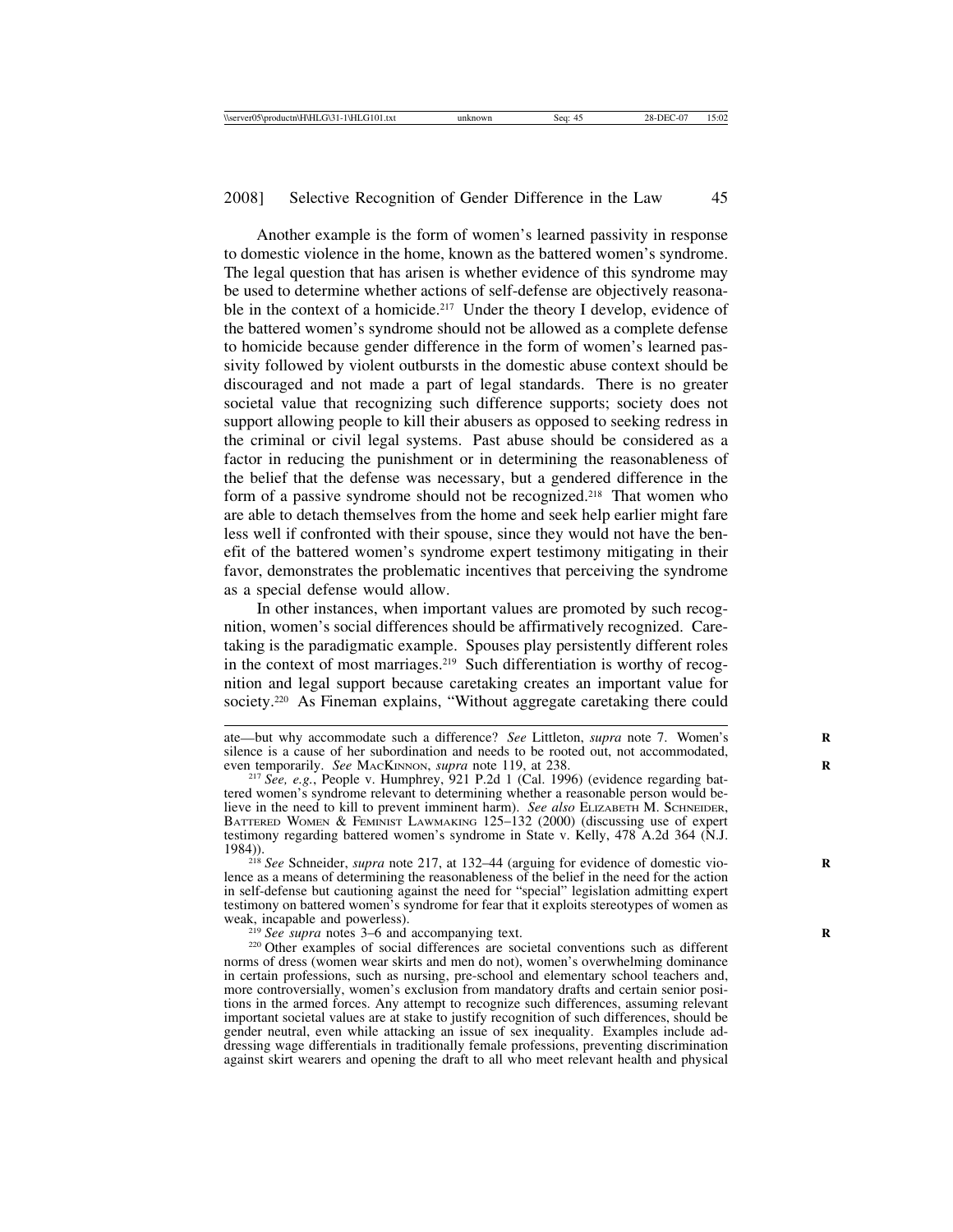be no society . . . caretaking produces and reproduces society."<sup>221</sup> Caretaking provides an important contribution to society because dependents need the care they receive, which would otherwise be left to the state; because well-raised children are best able to contribute to society; and because for society to continue and be able to support itself in old-age, repopulation must continue as it always has.<sup>222</sup>

In the following sections, I will demonstrate how the theoretical approach developed above is applied in divorce law. I contend that in the context of marriage and divorce, the caretaking role must be affirmatively recognized. I argue that (1) the primary caretaker presumption should be used in custody battles and (2) alimony (or caretaker support) should be awarded as future support for the primary caretaker who has compromised her earning ability during the marriage to care for children.

The person in need of affirmative recognition and support through regulation in the form of the primary caretaker presumption and caretaker support at the time of divorce is the "primary caretaker."223 First and foremost, the primary caretaker is the spouse who has primary responsibility for the childcare of minor children. Moreover, generally, but not always, the primary caretaker limits her market work potential for the sake of her children. She either spends full time caring for her minor children, works part-time, flex-time or in the home in order to facilitate caring for her children, or chooses a certain job or profession in order to enable her to take on significant responsibility in caring for the children. Furthermore, some primary caretakers work jobs that are "full-time" but are more conducive to raising children and thus usually pay less.<sup>224</sup> A caretaker who works out of the house thirty hours per week or less may reasonably claim that she is limiting

<sup>221</sup> See FINEMAN, *supra* note 45, at 47–49 ("Caretaking labor provides the citizens, the workers, the voters, the consumers, the students, and others who populate society and its institutions. . .. Caretakers should have the . . . right to have their society-preserving labor supported and facilitated.")

<sup>222</sup> See supra note 15 and accompanying text.<br><sup>223</sup> MACKINNON, *supra* note 3, at 37 ("Most jobs require that the person, gender neutral, who is qualified for them will be someone who is not the primary caretaker of a preschool child. Pointing out that this raises a concern of sex in a society in which women are expected to care for the children is taken as day one of taking gender into account in the structuring of jobs. To do that would violate the rule against not noticing situated differences based on gender, so it never emerges that day one of taking gender into account was the day the job was structured with the expectation that its occupant

<sup>224</sup> For instance, elementary and high school teachers' schedules are well-suited for conforming with caretaking responsibilities and, assuming the teacher performs most of the caretaking responsibilities, should be considered constrained by the court, entitling the caretaker to alimony,. *See* Mary E. O'Connell, *Alimony After No-Fault: A Practice in Search of a Theory,* 23 NEW ENG. L. REV. 437, 498–500 (1988) (noting that the compensatory theory of alimony focuses on what caretakers have sacrificed by leaving the work force or moving to part-time schedules and misses the feminine choice to engage in certain jobs or professions that have flexible hours but are not as highly compensated).

requirements. *See* Spaulding v. Univ. of Wash., 740 F.2d 686 (9th Cir. 1984) (male nursing professor sues for sex discrimination on the basis of low salary for nursing professors as compared to professors in other fields).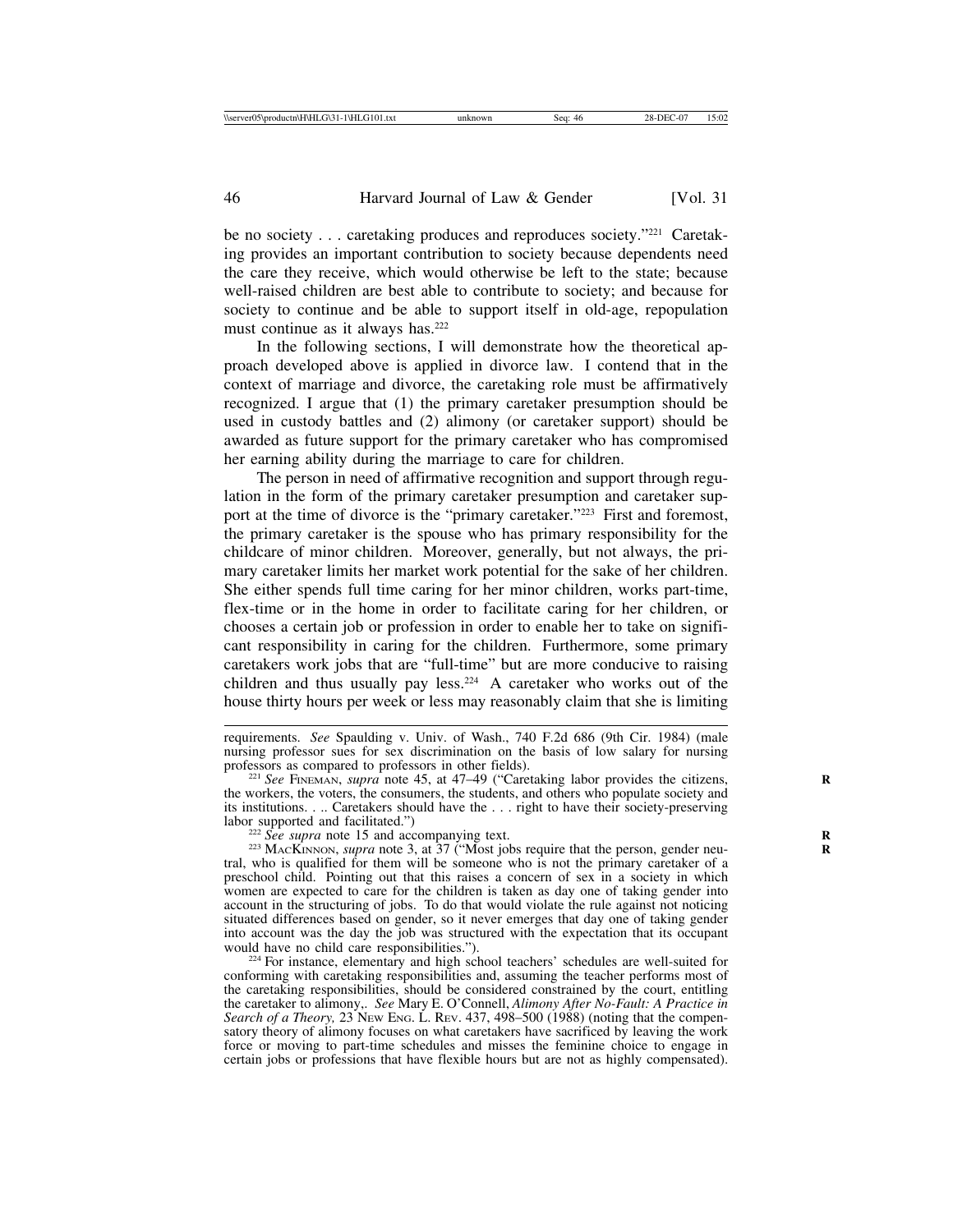her financial earning power in order to be with her children. Evidence of a gap in incomes between the primary caretaker and the spouse who is working more hours out of the house is clearly indicative. The existence of a primary caretaker must be determined by the court, but clear guidelines can be set.225 The law of custody and alimony should be crafted to take account of these differences and support the caretaking role even after the marriage terminates.226

# V. VALUING CARETAKER ACTIVITIES IN CUSTODY DISPUTES: THE PRIMARY CARETAKER PRESUMPTION

#### *A. Primary Caretaker Presumption*

Primary caretakers should not be forced to bargain for custody at the expense of needed financial support or risk adjudicating the issue of custody under an indeterminate best interest standard. The issue of custody where a clear primary caretaker existed prior to divorce should be taken off the bargaining table by putting in place a firm primary caretaker presumption within a best interest analysis.<sup>227</sup> Implementation of the primary caretaker presumption recognizes the gender role of primary caretaking by providing a clear and significant benefit to the primary caretaker. To be clear, the primary caretaker can bargain away this reward in consideration for the caretaking she has performed if she would prefer a more shared custodial arrangement; however, in recognition of the role she has played in the past, she will not have to bargain to continue her nurturing role in her children's lives.

As has been applied in a few states in the past, the primary caretaker presumption creates a judicial presumption that a child, at least one of tender years who can not or does not voice a preference, should be placed with the parent who has taken primary responsibility for a child's care.<sup>228</sup> As applied in West Virginia, this was a strong presumption that could only be overridden if the primary caretaker was found unfit.229 In its weaker form, the primary caretaker presumption can be overcome by a showing that custody with the primary caretaker does not serve the child's best interests, which puts a heavy evidentiary burden on the secondary caretaker. The purpose of

<sup>&</sup>lt;sup>225</sup> *See infra* notes 223 - 224 and accompanying text.<br><sup>226</sup> It is possible that a primary caretaker for custody purposes will not also be entitled to caretaker support as described below. *See infra* Part VI. If the primary caretaker works the "second shift" of caretaking after working a full-time job but makes an income similar to that of her husband, she would be entitled to the primary caretaker presumption with regard to custody, but, depending on the circumstances, not with regard to caretaker

<sup>&</sup>lt;sup>227</sup> *See* Fineman, *supra* note 76, at 770–74.<br><sup>228</sup> *See, e.g.*, Garska v. McCoy, 278 S.E.2d 357 (W.Va 1981). <sup>229</sup> *Id.*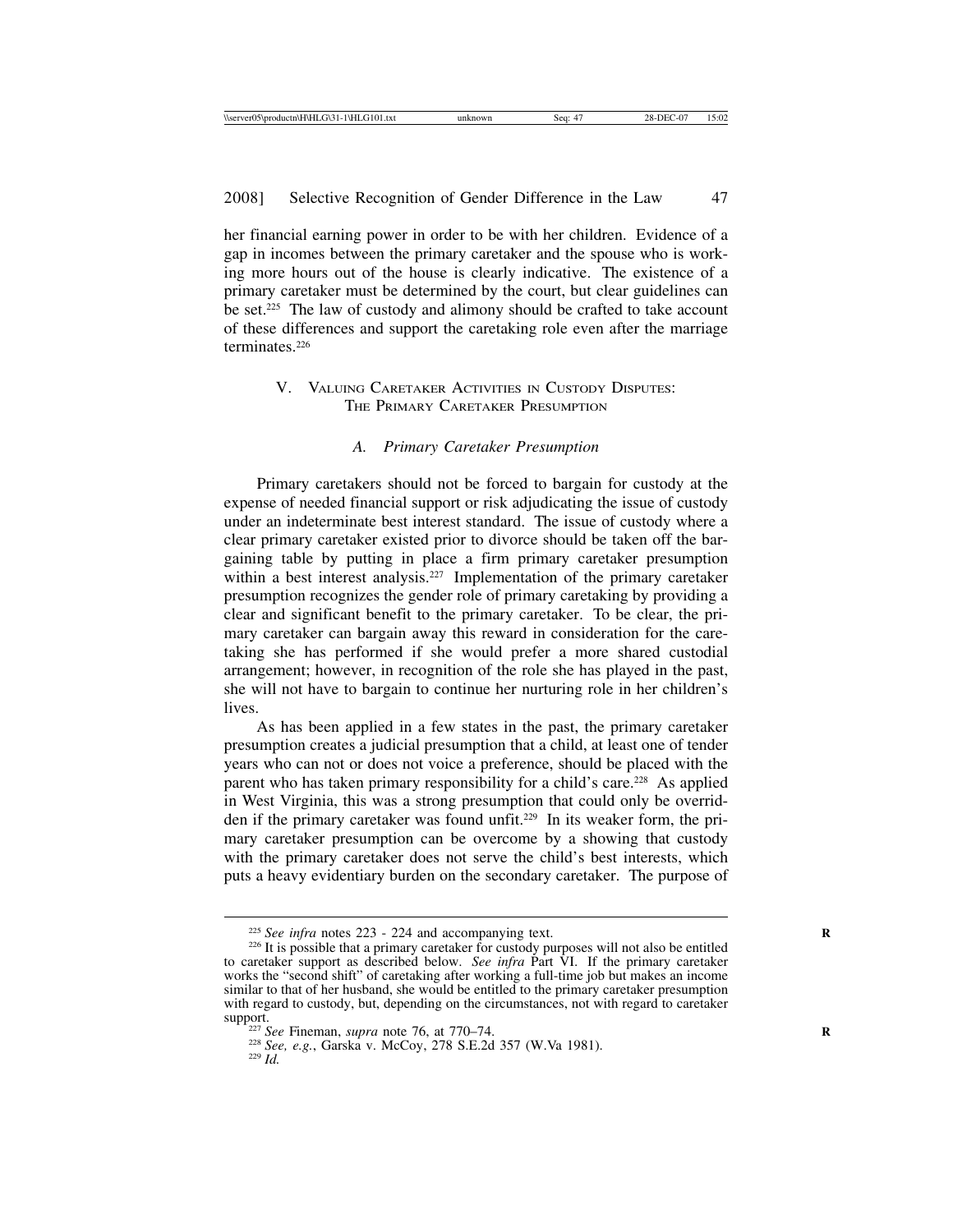the presumption would be to eliminate open-ended and discretionary discussions of whether other factors might outweigh the emotional bond between the primary caretaker and the child. Therefore, if the weaker presumption is used, the presumption will only be effective if very significant counterveiling evidence is required to overcome the presumption, thereby eliminating the uncertainy involved in such determinations. The West Virginia Supreme Court, in a decision by Judge Neely, established a primary caretaker rule (which has since been abandoned):230

We . . . accord an explicit and almost absolute preference to the "primary caretaker parent," defined as the parent who: (1) prepares the meals; (2) changes the diapers and dresses and bathes the child; (3) chauffeurs the child to school, church, friends' homes and the like; (4) provides medical attention, monitors the child's health, and is responsible for taking the child to the doctor; and (5) interacts with the child's friends, school authorities, and other parents engaged in activities that involve the child.231

The West Virginia Supreme Court explains the rationale for this standard succinctly: "The loss of children is a terrifying specter to concerned and loving parents; however, it is particularly terrifying to the primary caretaker parent who, by virtue of the caretaking function, was closest to the child before the divorce or other proceedings were initiated."232 The primary caretaker presumption applies to the mother or father (or potentially kin or coparent)233 who has acted as the primary caretaker.

This presumption largely removes the issue of custody from the bargaining table where primary caretakers can suffer inordinate financial losses. Instead, the issue of custody is determined by the past actions of the parents as opposed to the speculative future actions of the parents in a straight best interest analysis. Such past actions provide both a reliable approximation of what is best for children and a fair regard to the desires and rights of parents.234 However, in practice, even in the few states that have established or

<sup>230</sup> *See* W. Va. Code Ann. § 48-11-206 (Michie 1999) (adopting ALI's approximation

<sup>&</sup>lt;sup>231</sup> Neely, *supra* note 94, at 177; David M. v. Margaret M., 385 S.E.2d 912 (W.Va. 1989). *See also* Garska v. McCoy, 275 S.E.2d 357 (W.Va 1981).

<sup>&</sup>lt;sup>232</sup> *Garska*, 275 S.E.2d at 360. <sup>233</sup> *See PRINCIPLES OF THE LAW OF FAMILY DISSOLUTION* §2.03 cmt. b (iii & iv), c & § 2.04 (2002).

<sup>&</sup>lt;sup>234</sup> See, e.g., David M., 385 S.E.2d 916–17 ("Substantial research has confirmed that young children, as a result of intimate interaction, form a unique bond with their primary caretaker. This unique attachment to a primary caretaker is an essential cornerstone of a child's sense of security and healthy emotional development. . . . Thus, the young child's welfare can be best served by preserving the child's relationship with the primary caretaker parent.") (citing GOLDSTEIN, *supra* note 11, at 31–35; Joan Wexler, *Rethinking the Modification Child Custody Decrees*, 94 YALE L.J. 757, 799 (1985); David L. Chambers, *Rethinking the Substantive Rules for Custody Disputes in Divorce*, 83 MICH. L. REV. 477, 530 (1984)).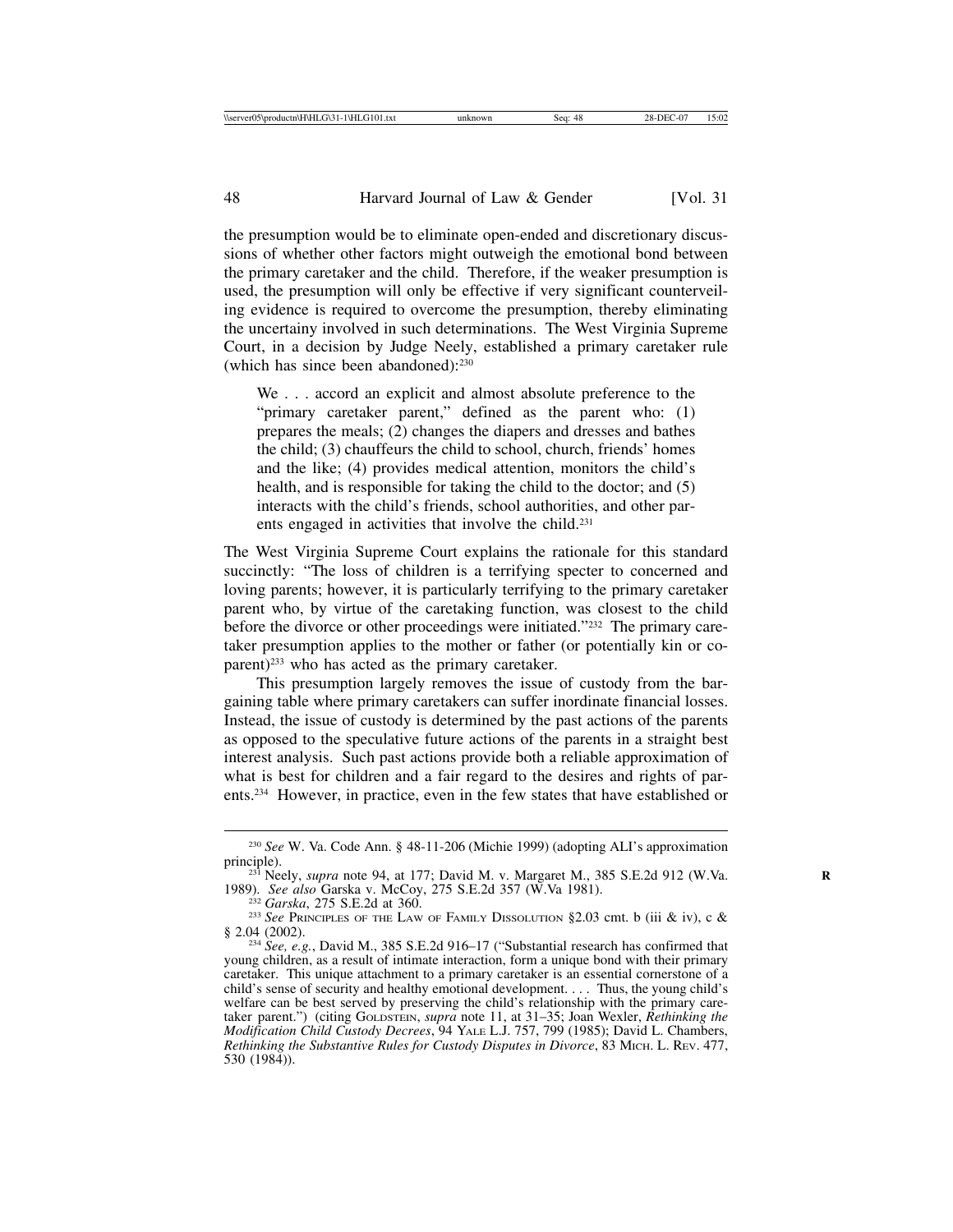considered the presumption, the primary caretaker presumption has all but disappeared in favor of a more discretionary best interest standard or, in West Virginia, the new ALI approximation standard which is considered in depth below.235

The most dominant criticism of the primary caretaker assumption is that it is not gender neutral since it discriminates against men with regard to results by mirroring the tender years presumption, which explicitly preferred women as custodians for younger children. Thus, the argument is that it is discriminatory in effect if not in form.236 The presumption favors primary caretakers: the parent who has invested the time and effort in raising children at the expense of other options that bring more financial rewards. It is sex neutral and, to the extent that it implicitly recognizes gender difference, it does so in a manner that recognizes and appreciates the important contribution of caretaking in society. Therefore, I argue that such recognition of difference is merited.

Furthermore, given the rarity, short duration and unpredictability of alimony awards,<sup>237</sup> it is unmistakable that primary earners retain their higher earning capacity post-divorce and thereby benefit from their own market work during marriage more than their spouses. Property distribution<sup>238</sup> or alimony239 that portends to divide such earning capacity is rare. The financial consequences of divorce for primary earners and primary caretakers clearly differ in deference to the spouses' different lives during the marriage. Thus, similar to the complaint that the primary caretaker presumption is discriminatory in effect, the financial incidents of divorce under current divorce law are also discriminatory in effect. Yet, the elimination of alimony is heralded as properly recognizing equality. Women are equal to men and thus should not need financial support from men and should learn to be selfsufficient (of course, men are usually still dependent on women for child-

<sup>&</sup>lt;sup>235</sup> *See infra notes 256-278 and accompanying text. Rabis 236 See, e.g.*, Katherine Bartlett, *Child Custody in the 21st Century: How the American Law Institute Proposes to Achieve Predictability and Still Protect the Individual Child's Best Interests*, 35 WILLAMETTE L. REV. 467, 473–74 (1999) (citing Ronald K. Henry, "Primary Caretaker": Is it a Ruse?, 17 FAM. Abvoc. 53 (1994)).<br><sup>237</sup> See infra notes 103-110and accompanying text.<br><sup>238</sup> See, e.g., Elkus v. Elkus, 169 A.D.2d 134 (N.Y. App. Div. 1991) (spouse is enti-

tled to property distribution based on contribution to spouse's earning capacity during marriage). Only New York allows a degree or earning capacity to be fully valued as marital property. *See* O'Brien v. O'Brien, 66 N.Y.2d 576 (1985). All other states have held that education degrees and occupation licenses are not assets divisible upon divorce. *See* Hoak v. Hoak, 370 S.E.2d 473 (W. Va. 1988); Hernandez v. Hernandez, 444 So. 2d 35 (Fla. Dist. Ct. App. 1983); Stevens v. Stevens, 492 N.E.2d 131 (Ohio 1986). *Compare* Postema v. Postema, 471 N.W.2d 912 (Mich. Ct. App. 1991) (allowing for property to be distributed as restitution based on the contribution to spouse's earning potential). *See also* Margaret F. Brinig, *Property Distribution Physics: The Talisman of Time and Middle Class Law*, 31 FAM. L.Q. 93 (1997); Kenneth R. Davis, *The Doctrine of O'Brien v.*

<sup>&</sup>lt;sup>239</sup> See, e.g., In re Marriage of Francis, 442 N.W.2d 59 (Iowa 1989) (awarding alimony based on husband's future earning capacity and wife's contribution to its attainment).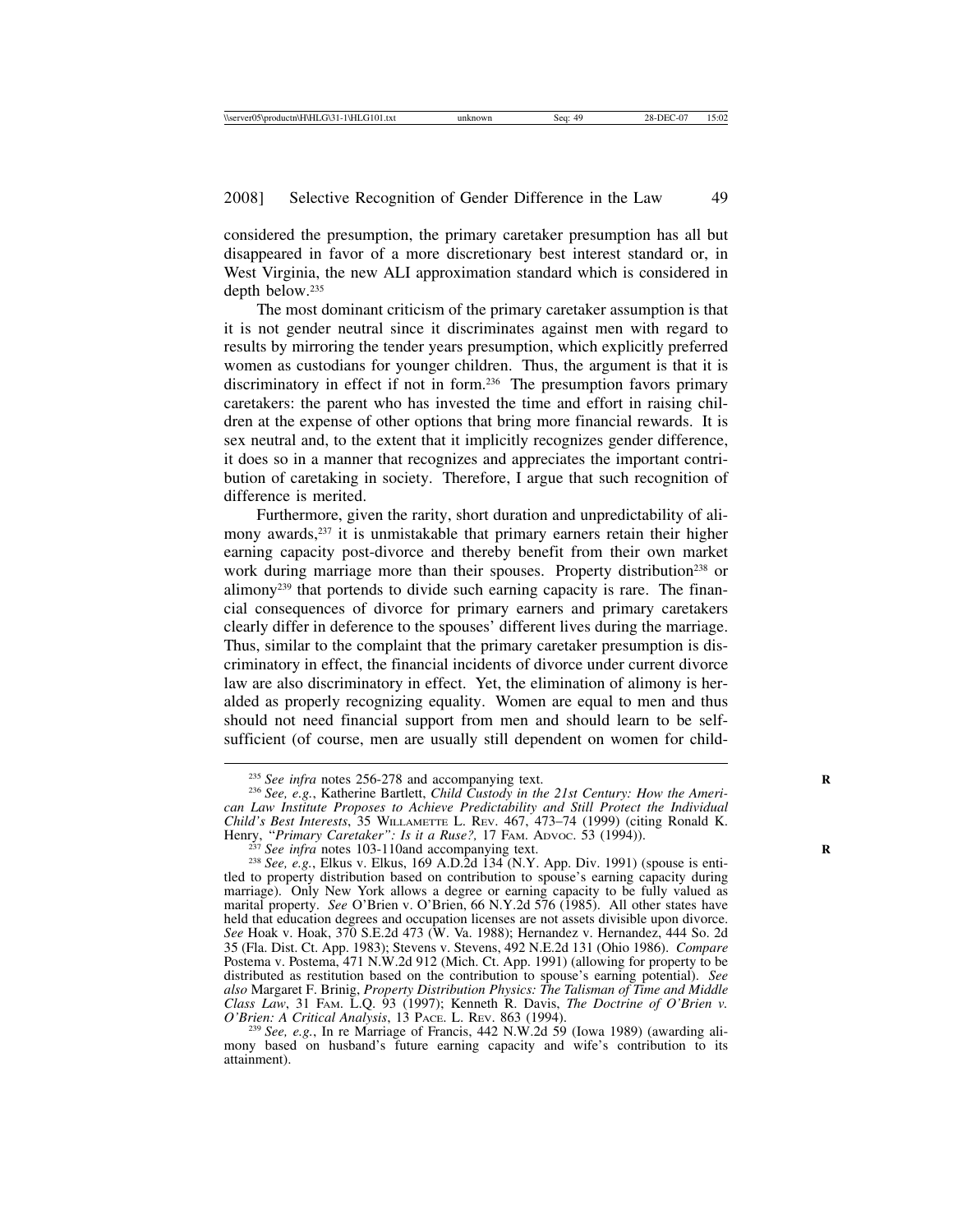care).240 Accordingly, role differentiation during the marriage either should be acknowledged or ignored upon divorce; it is inconsistent to allow such recognition in the financial context and not in the custodial context. According to the theory I present, recognition of role differentiation in the form of the primary caretaker presumption is not discrimination that needs to be eliminated. Similarly, income equalization should not act as a rationale for alimony.241

Commentators have also noted that judges' bias against women who do not conform to traditional stereotypes has made application of the presumption by judges unpredictable and unbalanced.<sup>242</sup> Judges' bias is clearly a problem, whether it works against men or women, and the primary caretaker presumption should strive to eliminate bias as much as possible with clear guidelines as to what constitutes a primary caretaker (majority of caretaking responsibilities, more time at the home, less time expended in market work, etc.). However, such a presumption is clearly better than the discretionary best interest standard and can be more definitively reviewed on appeal.

Another criticism is that the primary caretaker presumption has a "winner takes all feel" and a faulty presumption that one parent should have custody after divorce.243 However, even "sole" custody assumes a role for visitation, leaving a split of approximately 80 percent to 20 percent physical custody between the primary and "secondary" care taker.<sup>244</sup> Instead of calling primary custody arrangements custody and visitation, one can use primary and secondary custodians to avoid the appearance of a win/lose situation and allow as much visitation as is feasible and comfortable for both parties.<sup>245</sup>

One argument put forth that, on its face, is potentially damaging to the primary caretaker presumption is an article by Gary Crippen, a judge from the Minnesota Court of Appeals.246 Presiding in a state that once applied the presumption, but later repealed it, Crippen frames the reason for adopting the primary caretaker presumption as an attempt to increase predictability

<sup>&</sup>lt;sup>240</sup> *See Singer, supra* note 105, at 120; Estin, *supra* note 35, at 727–28. <sup>241</sup> *See infra* notes 298–304 and accompanying text. The theoretical interdependency

of custody and alimony in divorce law will be discussed further *infra* in Part V. <sup>242</sup> *See, e.g.*, Becker, *supra* note 84, at 192–201. *See also,* Patricia Ann S. v. James **<sup>R</sup>** Daniel S., 435 S.E.2d 6 (W. Va. 1993) (upholding the trial court finding that neither the father, who was a full-time architect, nor the mother, who was a stay-at-home parent, was the children's primary caretaker, because the father typically made the children's breakfast, cooked some weekend meals, attended some school functions, and engaged in weekend activities with the children).<br><sup>243</sup> See Bartlett, *supra* note 236, at 475–76.<br><sup>244</sup> See infra notes 260–263 and accompanying text.<br><sup>245</sup> In theory, the winner or "primary winner" feeling does not bother primary earne

who keep the lion's share of their ongoing earning potential—they win financially in that respect. <sup>246</sup> Gary Crippen, *Stumbling Beyond Best Interests of the Child: Reexamining Child*

*Custody Standard-Setting in the Wake of Minnesota's Four Year Experiment with the Primary Caretaker Preference*, 75 MINN. L. REV. 427 (1990).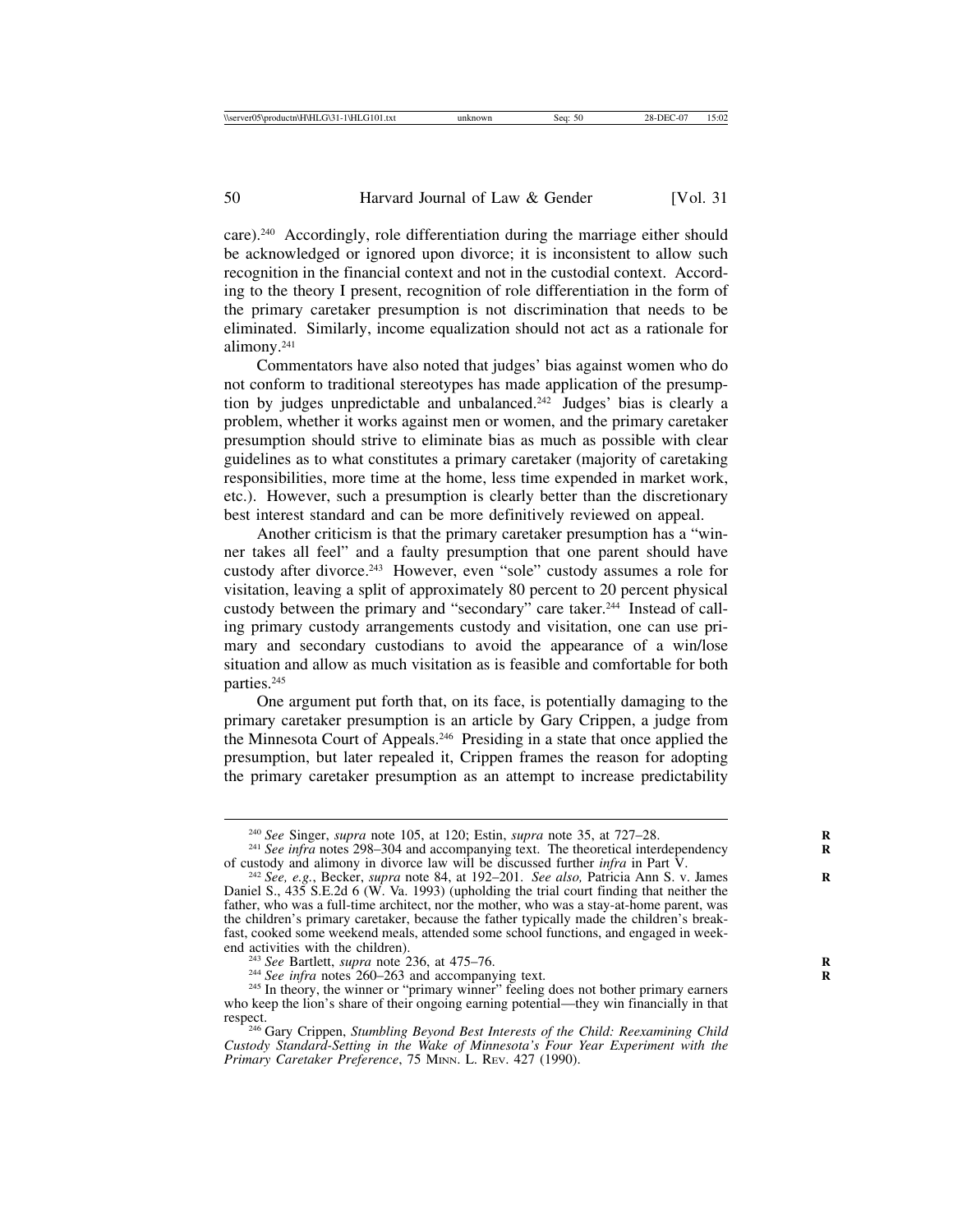and thereby decrease litigation.247 His article attacks the primary caretaker presumption for increasing, as opposed to decreasing, litigation over custody.248 He provides two different pieces of evidence to prove that the presumption increased litigation: (1) an increase in the number of Minnesota Court of Appeals cases deciding custody issues and an increase in divorce litigation generally; and (2) results from surveys conducted by the author from which he concludes that the presumption was not deemed effective by trial judges or practicing attorneys.249

As to the second set of data, the agenda of the author is clearly displayed in the interpretation of the surveys.<sup>250</sup> The surveys gauge the effectiveness of the presumption at reducing litigation by ratings ranging from clearly effective to rarely effective. One survey found that of 121 attorneys questioned, 106 indicated that the presumption was effective in reducing litigation at least sometimes, but then 62 indicated that the standard frequently also induced litigation.251 These results seem inconclusive at best. The survey of judges is a bit clearer in the way it is designed as it ranges from clearly effective to having an adverse effect—of 133 judges asked, only 24 (18 percent) thought that the presumption was having an adverse effect, with the rest indicating that the presumption was at least rarely effective in reducing litigation.252 From these surveys, Judge Crippen somehow concludes that the primary caretaker standard is not effective in reducing litigation; I am not convinced on the basis of this data.

If based on the first set of data presented by Judge Crippen, it can be opined that the primary caretaker presumption was not effective in decreasing litigation. However, this is not at all surprising. While for some the goal of clarifying the custody standard is reducing litigation, the goal for others is to prevent strategic behavior and the fear of courts that was created by the complete discretion and uncertainty of the best interest standard.<sup>253</sup> As one lawyer notes,

there are so many factors and they are so subjective that you just know you are going to have an enormous cost [in litigation] and the outcome is going to essentially be an arbitrary decision by someone who doesn't know anybody who may have got it wrong and there is no recourse because it is all factual and so it is a judgment on the facts. No court of appeals is going to overturn it.254

<sup>&</sup>lt;sup>247</sup> *Id.* at 429–30.<br>
<sup>248</sup> *Id.* at 452–54.<br>
<sup>248</sup> *Id.* at 452–60.<br>
<sup>250</sup> *Id.* at 455–60.<br>
<sup>250</sup> *Id.* at 456–57.<br>
<sup>252</sup> *Id.* at 456–57.<br>
<sup>252</sup> *Id.* at 456–57.<br>
<sup>253</sup> *See supra* notes 81–87 and accompanying text.<br> Mass. (Nov. 7, 2001)).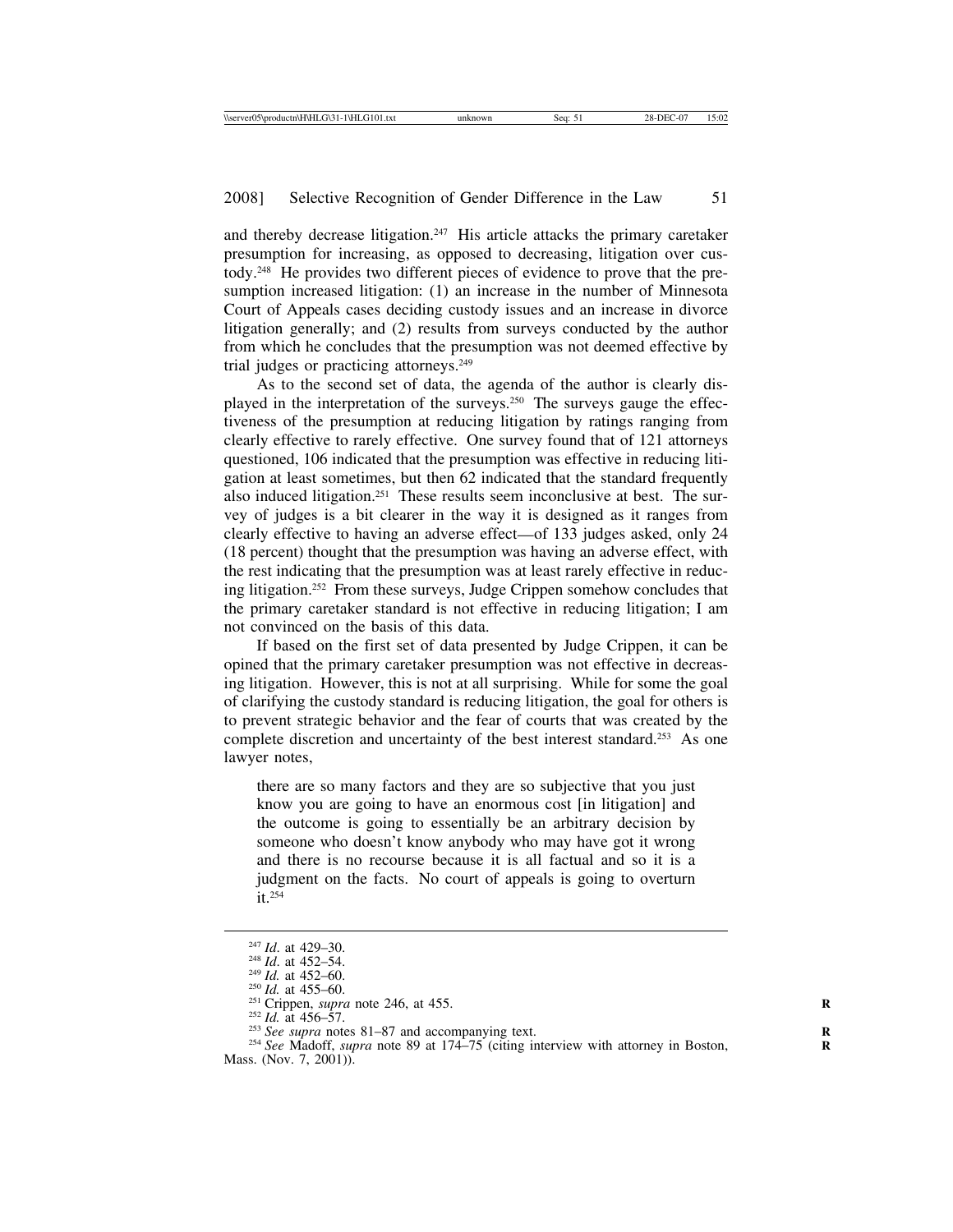Thus, as Mnookin and Kornhauser conclude, the uncertainty in custody standards makes people fear contesting the issue in a courtroom and prefer private ordering.<sup>255</sup>

Accordingly, that there were more appellate court decisions on custody could be a positive development, demonstrating that there was a more precise standard for courts to apply and thus judicial review was possible. That there were more divorce cases contested also might be positive as it provides evidence that risk averse spouses were less afraid of the judicial process. For those striving for substantive equality between the sexes, the goal of ensuring women's subsistence post-divorce is arguably more important than the goal of reducing litigation.

#### *B. The Approximation Standard*

The ALI approximation presumption, originally proposed by Elizabeth Scott,<sup>256</sup> offers increased determinacy by introducing the presumption that custody be allocated to parents in proportion to the share of caretaking each parent undertook before the divorce.<sup>257</sup> This standard has been adopted in West Virginia (which switched from the primary caretaker presumption),<sup>258</sup> and has influenced case law in a number of other states,<sup>259</sup> but its influence is still limited. This presumption has also received voluminous praise by contemporary commentators.260 The ideal of having each spouse have the same proportion of time with their children before and after the marriage seems conceptually laudable.

to make "residential provisions" for children at divorce to give "greatest weight" to "[t]he relative strength, nature, and stability of the child's relationship with each parent, including whether a parent has taken greater responsibility for performing parenting functions relating the daily needs of the child."); Young v. Hector, 740 So.2d 1153 (Fla. Dist. Ct. App. 1999) (Schwartz, C.J. dissenting); for a list of states in which the ALI standard has gained influence, see Bartlett, *supra* note 88, at 16–17.<br><sup>260</sup> *See* Kay, *supra* note 93; Bartlett, *supra* note 236, at 478–82; Margaret F. Brinig,

*Feminism and Child Custody Under Chapter Two of the American Law Institute's Principles of the Law of Family Dissolution*, 8 DUKE J. GENDER L. & POL'Y 301 (2001). *See also* Marygold S. Melli, *The American Law Institute Principles of Family Dissolution, the Approximation Rule and Shared-Parenting*, 25 N. ILL. U. L. REV. 347 (2005) (praising the ALI Principles but suggesting certain considerations that could have made them better).

<sup>&</sup>lt;sup>255</sup> *Id.* at 174 *(citing Mnookin & Kornhauser, supra note 78, at 969).* <sup>256</sup> *See Elizabeth S. Scott, Pluralism, Parental Preference, and Child Custody, 80* CAL. L. Rev. 615, 617 (1992).<br><sup>257</sup> Am. Law Inst., Principles of the Law of Family Dissolution: Analysis and

RECOMMENDATIONS, § 2.08 (2002). <sup>258</sup> *See* Robert J. Levy, *Trends in Legislative Regulation of Family Law Doctrine:*

*Millennial Musings,* 33 FAM. L.Q. 543, 548 (1999) (pointing out that only eight states Millennial Musings, 33 FAM. L.Q. 543, 548 (1999) (pointing out that only eight states adopted the Uniform Marriage and Divorce Act's ("UMDA's") divorce provisions more or less intact. West Virginia adopted an earlier draft of chapter two when it abandoned the primary caretaker presumption and has since enacted a slightly reworded version of the American Law Institute's list of care-taking functions to become effective Sept. 1, 2001. *See* W. Va. Code Ann. § 48-1-210 (2001)). <sup>259</sup> *See, e.g.*, Wash. Rev. Code Ann. 26.09.187(3)(a)(i)(West 1997) (requiring courts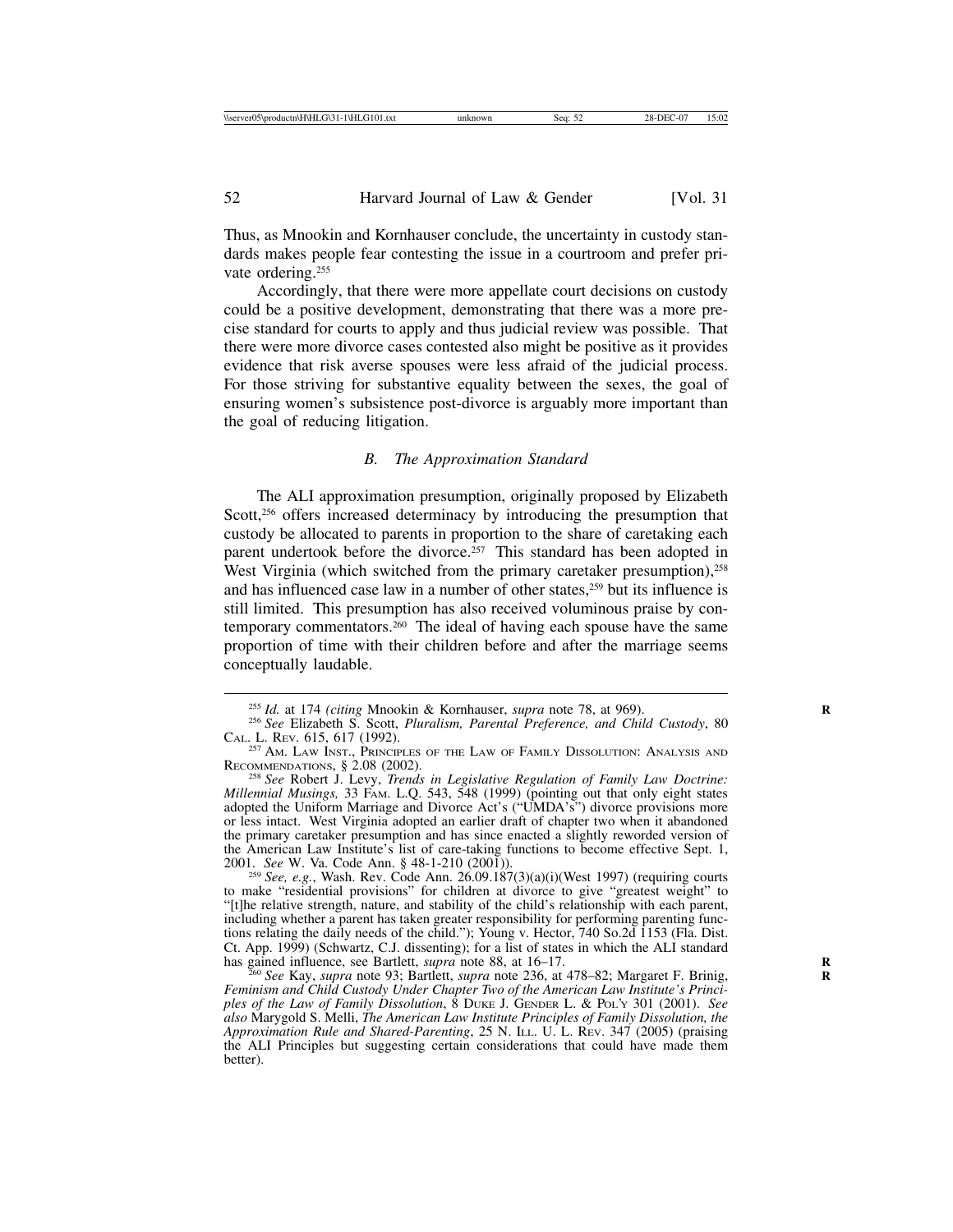The question is really how much sharing should go on after divorce. Whereas the primary caretaker presumption presumes the appropriateness of an approximately 80 percent/20 percent split, the approximation standard allows a more flexible gauge for sharing:

In effect it amounts to a primary caretaker presumption when one parent has been exercising a substantial majority of the past caretaking, and it amounts to a joint custody presumption when past caretaking has been shared equally in the past. It responds to all variations and combinations of past caretaking patterns between those two poles, declining to impose some average, idealized family form on all families and instead favoring solutions that roughly approximate the caretaking shares each parent assumed before the divorce or before the custody issue arose.<sup>261</sup>

In practice, the approximation standard aims to decrease the split between primary and secondary caretakers from approximately 80 percent/20 percent (under standard sole custody/ visitation arrangements) to 60 percent/40 percent (arguably more closely approximating some pre-divorce scenarios), in order to increase the time secondary caretakers, usually fathers, have with their children.262 However, in reality, it will either be highly problematic for the primary caretaker, or differ little from the primary caretaker presumption, *except* in the relatively rare circumstances in which both parents have been very involved caretakers and one cannot fairly be deemed the primary caretaker. This circumstance would be best set as an exception to the primary caretaker presumption.263

The first problem with the approximation standard is that, like the best interest inquiry, it is intensely factual and subject to dispute, albeit somewhat easier to apply as it is based on a past- and not a future-predicting set of facts. Whereas in most cases the primary caretaker is evident or determinable with only minor factual inquiry, coming to exact proportions can be painstaking and contentious. Nailing down who has done what for what percentage of time over the course of the marriage could be a difficult exercise, particularly in hostile situations where custody determinations are highly contested. Moreover, determining from which point in a marriage the proportion should be garnered may not be simple as parents take on different roles over time. This inquiry could potentially bring the same indeterminacy and fear of litigation that exists under the best interest standard.

The second problem is the reduced child support such shared custody would engender. A major feminist objection to joint custody, which would

<sup>&</sup>lt;sup>261</sup> *See Bartlett, <i>supra* note 236, at 480.<br><sup>262</sup> *See Melli, supra* note 260, at 353; LARA W. MORGAN, CHILD SUPPORT GUIDELINES: INTERPRETATION & APPLICATION § 103(a) (2002) (standard visitation based on assumption of 80 percent/20 percent time sharing between parents).

 $^{265}$  The primary caretaker presumption in West Virginia did have such an exception. *See* David M. v. Margaret M., 385 S.E.2d 912, 923 (W. Va. 1989).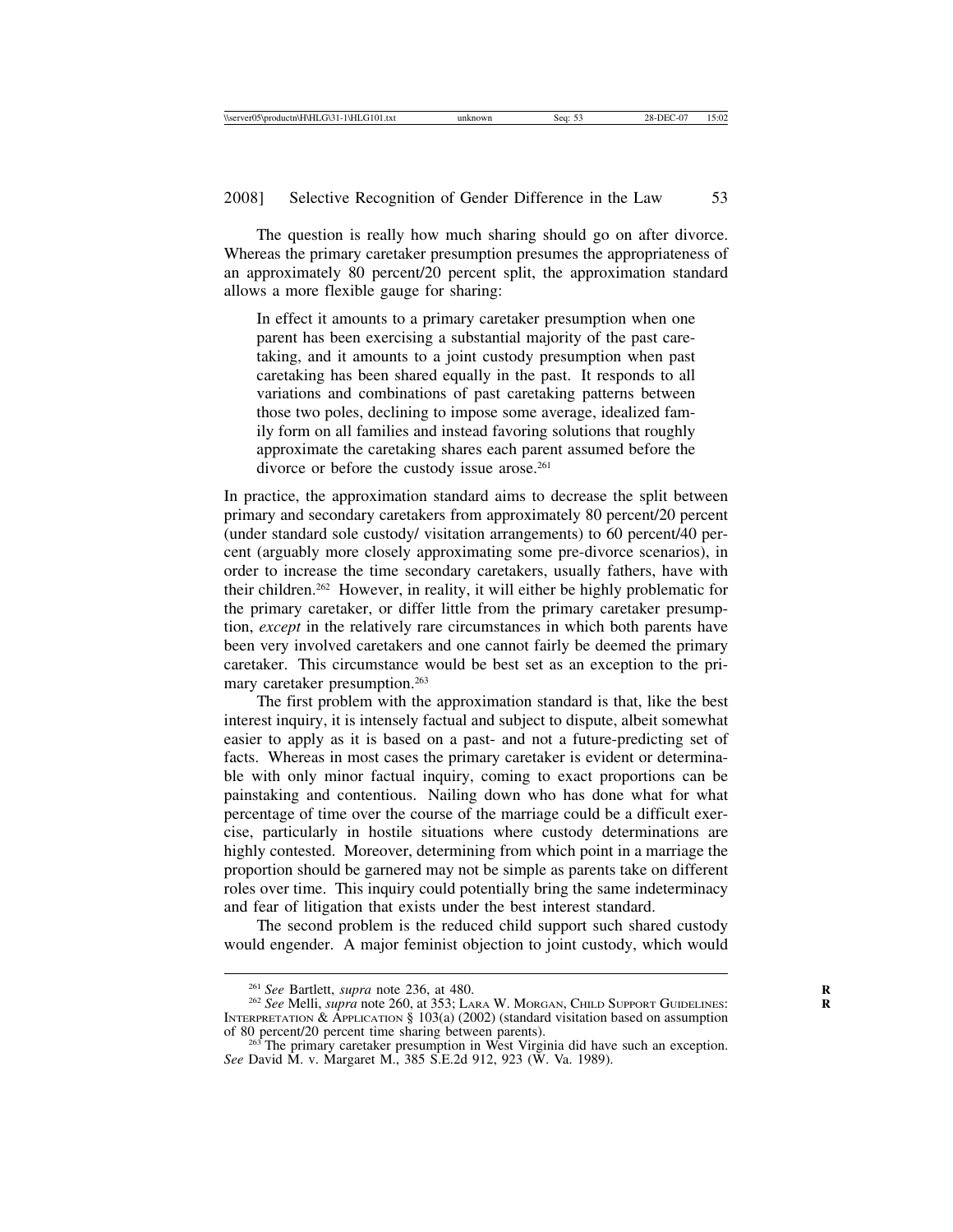apply to the approximation standard as well, is that it often results in lowered child support awards without a substantive corresponding lessening of physical, custodial responsibilities.264 Essentially, some commentators have argued that it is a way for secondary caretakers to free themselves from support obligations while there is no corresponding means to compel actual caretaking.265 When parents share residential time with children and the amount of time spent with the lesser-time parent reaches a certain percentage (usually ranging from 20 percent to 40 percent), many states provide for a reduction in child support payments.266 The ALI similarly provides for reductions in child support: Section 3.08 provides that when parents have substantially equal residential responsibilities for a child, which the Reporter's Notes suggests is at least 35 percent of the time by the lesser-time parent, the amount of child support paid to the greater-time parent should be reduced by that percentage.267 This is a significant and cliff-like (in that less than 35 percent there is no reduction at all) reduction in child support. Such a reduction could cause serious difficulties for the primary caretaker, particularly if the other parent parents less than intended.<sup>268</sup>

The third problem with the approximation standard is that shared physical custody post-divorce is a difficult feat requiring more cooperation than the vast majority of divorced spouses are able to sustain.269 The shared re-

 $^{267}$  PRINCIPLES OF THE LAW OF FAMILY DISSOLUTION § 3.08 Reporter's Notes to cmt. b (2002). <sup>268</sup> *See infra* notes 272–277 and accompanying text.  $R_{\text{A}}$  <sup>269</sup>  $\frac{1}{26}$  at 761 ("Joint custody

<sup>&</sup>lt;sup>264</sup> The ALI Principles of the Law of Family Dissolution acknowledge this concern. *See* PRINCIPLES OF THE LAW OF FAMILY DISSOLUTION § 3.08 on Determining the Child-Support Obligations of Dual Residential Parents (2002). *See also* MARTHA FINEMAN, THE ILLUSION OF EQUALITY: THE RHETORIC AND REALITY OF DIVORCE REFORM 37, 52 (1991) (criticizing joint custody as perpetuating male control over children and their spouses).

<sup>&</sup>lt;sup>265</sup> The ALI Principles of the Law of Family Dissolution acknowledge this concern as well. Section 3.08(3) also provides that "a dual-residence child-support award should be readily convertible to a single-residence child-support award in the event that, despite the dual-residence order, the child resides primary with one parent." The commentary notes that "[t]here is frequently little relationship between the de jure award of residential responsibility and de facto residence." *Id*. at cmt. f. Given the problem of enforcing joint custody and the critique that joint custody often results in lesser child support awards without a corresponding increase in actual care, the ALI standard clearly suffers from the

<sup>&</sup>lt;sup>266</sup> See Deborah H. Bell, *Family Law at the Turn of the Century*, 71 Miss. L.J. 781, 809-810 (2002); Stephanie Giggetts, Annotation, *Application of Child Support Guidelines to Cases of Joint-, Split-, or Similar Shared-Custody Arrangements*, 57 A.L.R.5th 389 (1998); Linda D. Elrod & Robert G. Spector, *A Review of the Year in Family Law: Children's Issues Remain the Focus*, 37 FAM. L.Q. 527, 558 n.273 (2004) (29 states provide for some reduction in child support based on extended visitation/shared parenting) (*citing* Jo Michel Beld & Len Biernet, *Federal Intent for State Child Support Guidelines: Income Shares, Cost Shares & the Realities of Shared Parenting, 37 FAM. L.Q. 165, 195* (2003)).

<sup>&</sup>lt;sup>269</sup> See Fineman, *supra* note 76, at 761 ("Joint custody can be a disaster if parents are unwilling or unable to cooperate."); Elissa P. Benedek & Richard S. Benedek, *Joint Custody: Solution or Illusion?* 136 Aм J. Psycниатку 1540, 1543 (1979) ("When the requisite cooperation is not forthcoming, as is often the case following divorce, joint custody can be calamitous.").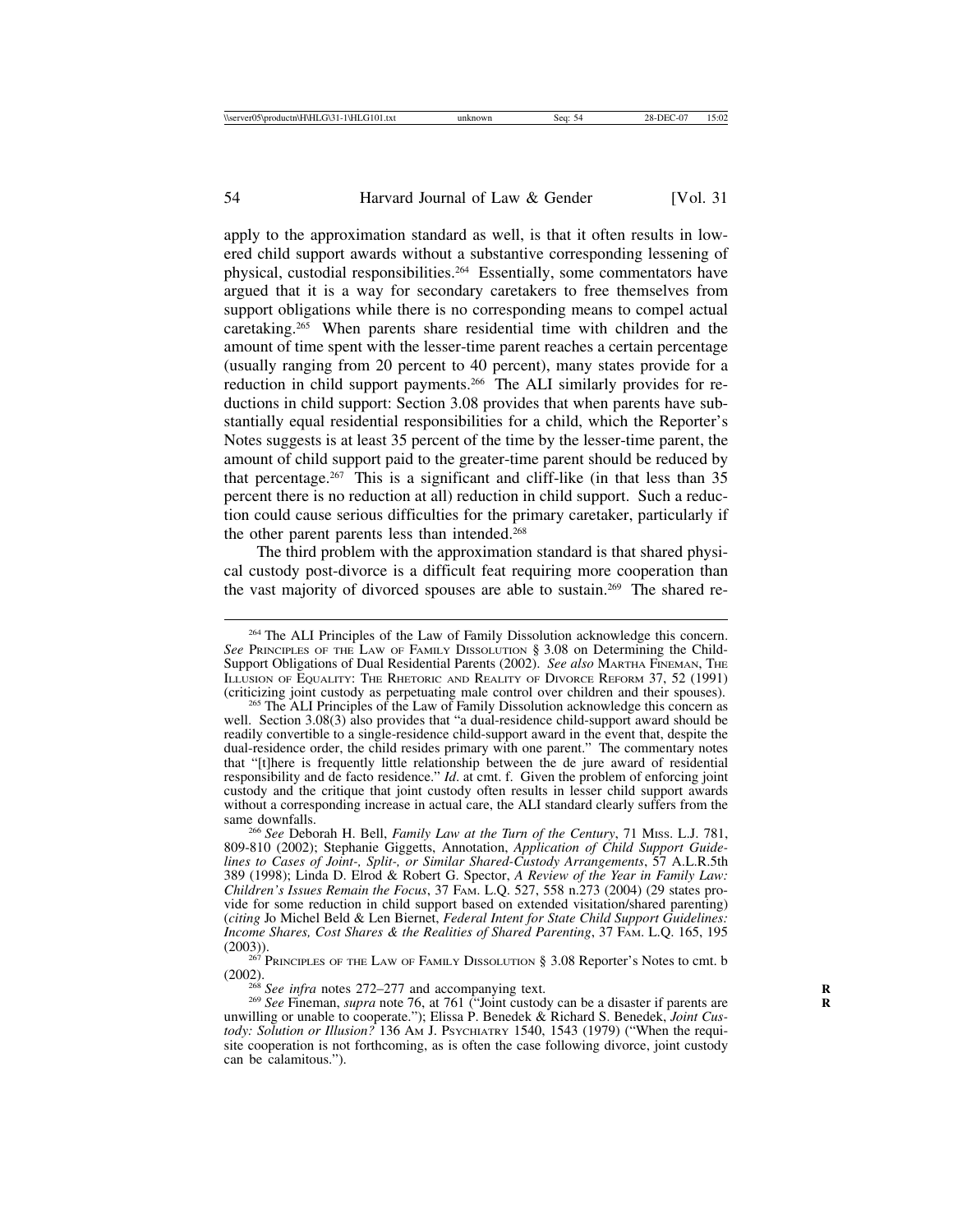sponsibility of the marriage occurred within an intimate relationship in which joint decision-making and care is regularly performed.<sup>270</sup> In practice, shared physical custody will only work in idealized low-conflict circumstances in which the parents are able to cooperate, are accessible to one another, and live in close proximity. Such circumstances are not prone to result in divorce and are likely to lead to consensual parenting agreements for those couples that do wind up in divorce. Thus, only in a very small percentage of cases could joint physical custody reasonably be imposed (in a manner that conflicts with the primary caretaker presumption) without creating high levels of conflict between divorcing spouses. Joint physical custody, when imposed by court order in high-conflict cases over the objections of one parent, has come under increasing criticism by mental health professionals and feminist commentators.<sup>271</sup>

Katherine Bartlett, the reporter responsible for chapter two of the ALI's *Principles of the Law of Family Dissolution*, explains that regardless of purported legal presumptions of joint custody in a number of states,<sup>272</sup> the presumption is rarely enforced in reality. Moreover, even when awarded, joint custody is rarely put into practice. For instance, a leading study of joint custody found that only about 20 percent of divorcing couples in California even attempted joint physical custody and that most children subject to such orders in fact spent the vast majority of their time with their mothers.<sup>273</sup> Bartlett provides several causes for this "gap," one of which is that it has long been understood that custody is often demanded for strategic and sym-

<sup>272</sup> *See* Bartlett, *supra* note 88, at 22–24 (citing several states' laws that contain a presumption in favor of joint custody, including Iowa, Florida and Texas). presumption in favor of joint custody, including Iowa, Florida and Texas). <sup>273</sup> *See* ELEANOR MACCOBY & ROBERT MNOOKIN, DIVIDING THE CHILD: SOCIAL AND

LEGAL DILEMMAS OF CUSTODY 112, 149–53, 270–78 (1992). Eleanor Maccoby and Robert Mnookin studied families who divorced in California, where a joint custody presumption existed, from September 1985 until April 1986 for three and one half years. The study indicates that "[i]n the large majority of divorcing families, both parents have been involved with the children on a daily basis." However, "[s]imple continuity with the past, in terms of the roles of the two parents in the lives of the children, is hardly possible. The relationship between parents and children must change markedly." This is because the level of cooperation and joint parenting is impossible to maintain after a divorce. To the extent it was possible it would be made evident in parental agreement for joint custody and a parenting plan setting out how the cooperation would work. *See also* JUDITH WALLERSTEIN, SECOND CHANCES: MEN, WOMEN AND CHILDREN A DECADE AFTER DIVORCE 304 (1989); FRANK FURSTENBURG AND ANDREW CHERLIN, DIVIDED FAMILIES: WHAT HAPPENS TO CHILDREN WHEN PARENTS PART 75–76 (1991); DEBRA FRIEDMAN, TO-WARDS A STRUCTURE OF INDIFFERENCE 129 (1995).

<sup>&</sup>lt;sup>270</sup> *See* Fineman, *supra* note 76, at 769.<br><sup>271</sup> *See* MASON *supra* note 96, at 62–63; Susan Steinman, *Joint Custody: What We Know, What We Have Yet to Learn, and the Judicia and Legislative Implications*, 16 U.C. DAVIS. L. REV. 739, 748–49 (1983); Margaret F. Brinig, *Feminism and Child Custody under Chapter Two of the American Law Institute's Principles of the Law of Family Dissolution*, 8 DUKE J. GENDER L. & POL'Y 301, 316 (2001) ("Joint legal custody isn't something that ultimately benefits noncustodial parents, and we have seen that it doesn't benefit children. Joint legal custody isn't something that custodial parents like either, since it restricts their autonomy and independence.").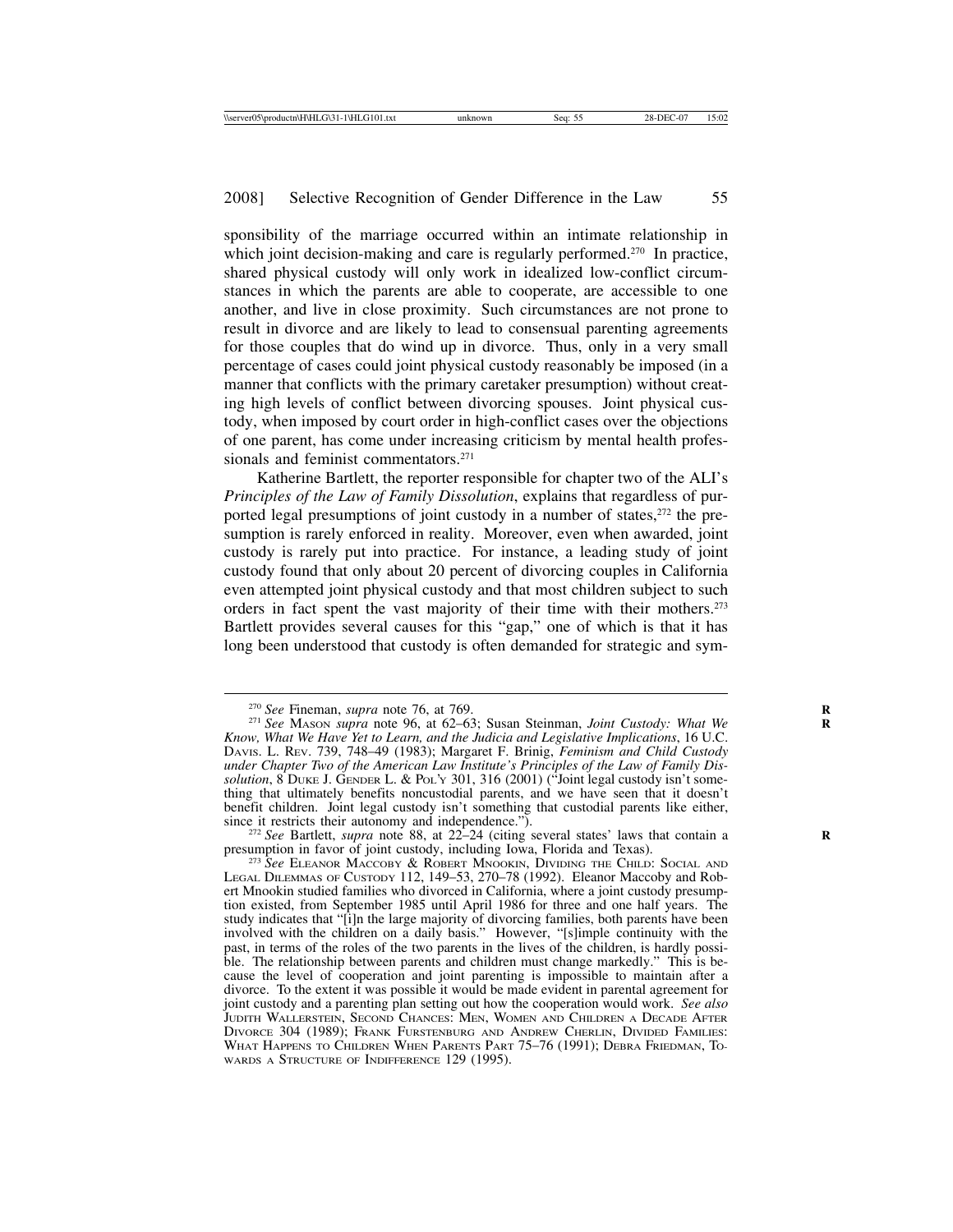bolic purposes only.274 Similarly she remarks that, "[w]hile statutory and judicial rhetoric creates general goodwill and positive messaging, practice reflects the reality that joint custody is not a feasible solution to must difficult custody problems."275 Given these failures in joint custody, it is difficult to understand why the approximation standard will be more successful. Apparently aware of this contradiction, Bartlett immediately thereafter defends the approximation standard by arguing that the semantics of not having a winner take all are beneficial and, in any event, at least it shifts the determination from the courts to the parents, since it reflects parents' past actions.276 Fundamentally, however, if joint custody is impractical, it is impractical for the exact reasons that the approximation standard is impractical. The level of cooperation between parents involved is a phenomenon of marriage and is too heavy a burden to put on the primary caretaker after marriage, and thus is unlikely to actually be carried out post-marriage.277

Therefore, the approximation standard is unlikely to provide the benefits sought and the primary caretaker presumption should be preferred.

# VI. VALUING CARETAKER ACTIVITIES AT DIVORCE: CARETAKER SUPPORT PAYMENTS

The Uniform Marriage and Divorce Act ("UMDA") provides for alimony based upon need – that is, if property disposition is insufficient to support the caretaking spouse and the caretaking spouse "is unable to support himself through appropriate employment or is the custodian of a child whose condition or circumstances make it appropriate that the custodian not be required to seek employment outside the home."<sup>278</sup> Need has alternately been interpreted as social need, dependent on the pre-divorce standard of living, and basic need, dependent on the spouse's ability to support himself at a basic standard of living.279 Therefore, need has been interpreted as a completely relative term, resulting in remarkably disparate alimony awards. Leaving a court with the discretion to determine the meaning of financial need with regard to people's lives seems hardly justifiable even for the most enthusiastic proponents of discretionary decision making. Moreover, the existence of need alone does not explain why such need should be fulfilled by

<sup>&</sup>lt;sup>274</sup> *See Bartlett, supra note 88, at 25; Elizabeth Scott & Anre Derdeyn, <i>Rethinking Joint Custody, 45 OHIO St. L. J. 455, 477–78 (1984).* 

<sup>&</sup>lt;sup>275</sup> Bartlett, *supra* note 88, at 25.<br>
<sup>276</sup> *Id.* at 25–26.<br>
<sup>277</sup> *See* Fineman, *supra* note 76, at 761.<br>
<sup>278</sup> UNIFORM MARRIAGE AND DIVORCE ACT, § 308(2) (1970) (amended 1970 and

<sup>1973).</sup> <sup>279</sup> *See, e.g.*, Clapp v. Clapp, 653 A.2d 72 (Vt. 1994) (interpreting "need" as a form of social need as opposed to absolute need); Johnston v. Johnston, 649 N.E.2d 799 (Mass. App. 1995); Wrobleski v. Wrobleski, 653 A.2d 732 (R.I. 1995); In re Marriage of Mc-Naughton, 145 Cal. App. 3d 845 (1983); Ellman *supra* note 57, at 4. **R**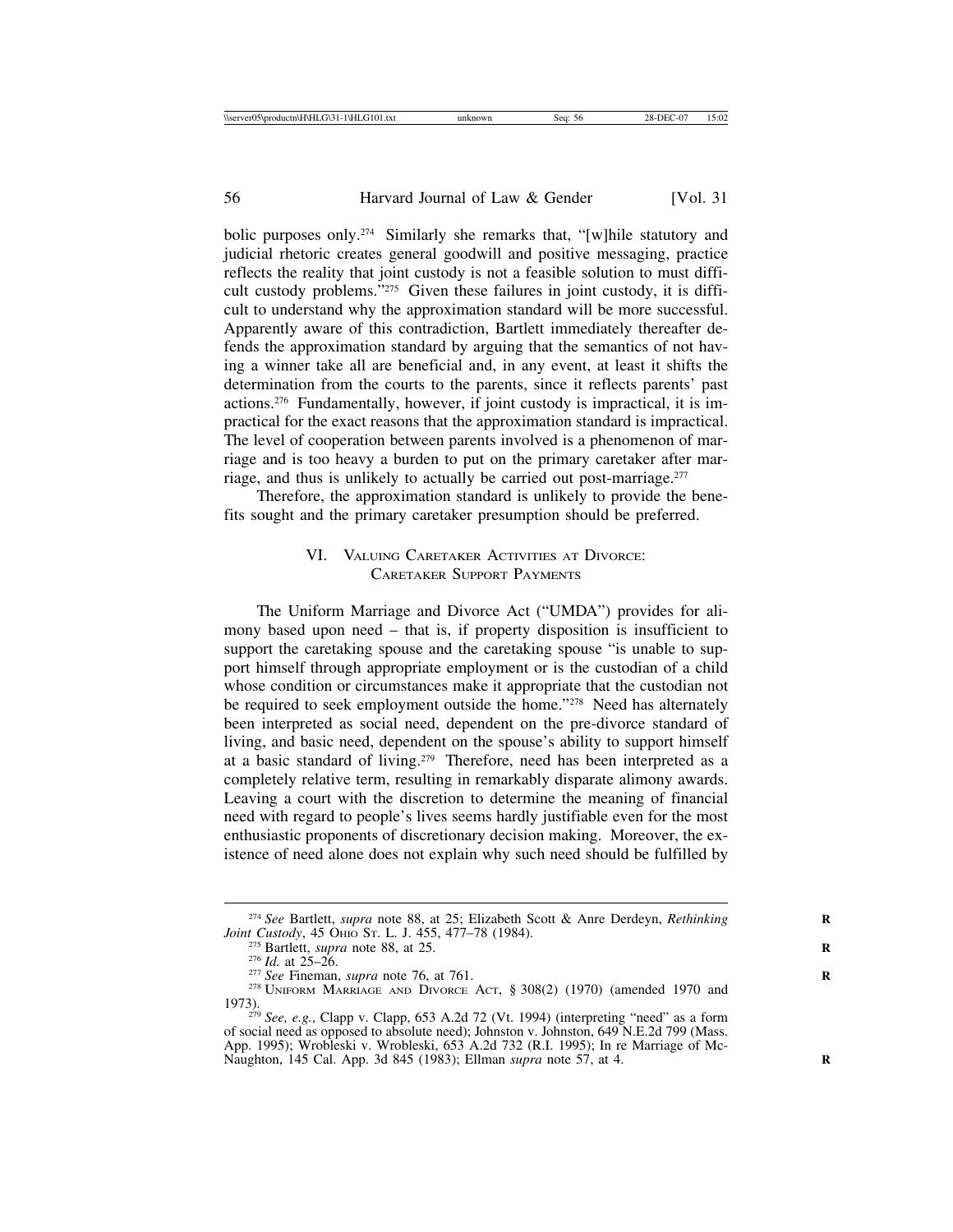a divorcing spouse.280 Furthermore, focusing on absolute need allows ghastly discrepancies between the financial circumstances of spouses postdivorce and entirely fails to acknowledge the plight of the primary caretaker post-divorce.

Alternately, the obligation to pay maintenance can be understood to belong to the spouse because of something implicit to the marital agreement—a contract-based expectation rationale for alimony.281 As Mark Ellman has persuasively argued, this rationale for alimony works far better in conjunction with fault-based divorce in which fault is considered in determining whether to grant alimony:

The wife expects that the marriage itself will compensate her economic sacrifice, by providing not only personal satisfaction but also a share in her husband's financial success. This expectation presumably lies at the heart of any contract claim she may have, and is frustrated only because the marriage has ended. A formal contract claim would therefore require, as its basis, an allegation that the marriage's termination is due the husband's breach.282

A contractual entitlement to a spouse's wage and living standard is much less convincing in the context of a person whose own actions cause the divorce.

Emphasizing fault, however, is problematic for a number of reasons. While proving grounds is a task open to both sexes equally, that facial neutrality is deceptive. Traditionally, whichever party was able to prove fault committed by the other party also enjoyed a bundle of financial and custody rewards.<sup>283</sup> Many states that still have a fault option for divorce<sup>284</sup> maintain a relationship between grounds and the incidents of divorce.285 In reality,

<sup>284</sup> Charts, *Chart 4: Ground for Divorce and Residency Requirements*, 37 FAM. L.Q. 577, 580 (2004) (thirty-two states provide no-fault and fault grounds for divorce; all fifty states have a no-fault option). *See also* Linda Elrod & Robert Spector, *A Review of the Year in Family Law*, 30 FAM. L.Q. 765, 807 (1997); Ira Mark Ellman, *The Place of Fault in Modern Divorce Law*, 28 Ariz. St. L.J. 773, 775–84 (1996).<br><sup>285</sup> According to a survey by the American Law Institute, currently, twenty states

decide the financial consequences of dissolution without regard to marital misconduct; five disregard fault for property division and, as a practical matter, almost always do so for support; three almost never consider fault in financial matters although they could do

<sup>&</sup>lt;sup>280</sup> *See, e.g.*, Ellman *supra* note 57, at 5.<br><sup>281</sup> *See* Starnes, *supra* note 13, at 113–15. *See generally*, HOMER H. CLARK, JR., 1 THE LAW OF DOMESTIC RELATIONS IN THE UNITED STATES 220–21 (West, 2d ed. 1987); Mary Jane Connell, Notes, *Property Division and Alimony Awards: A Survey of Statutory*

<sup>&</sup>lt;sup>282</sup> Ellman, *supra* note 57, at 17–18.<br><sup>283</sup> *See* Homer H. Clark, Jr. Law of Domestic Relations 585–86 (1968) ("[T]he best illustration of this is also the commonest case, where the divorce is granted for the wife's adultery. Some courts have been unduly rigid in refusing to give the wife custody where it appeared quite clearly that the child would be better of in her care."); HERBERT JACOB, SILENT REVOLUTION: THE TRANSFORMATION OF DIVORCE LAW IN THE UNITED STATES 33-35 (1988); See Singer, *supra* note 57, at 1460; Lynn A. Baker, *Promulgating the Marriage Contract,* 21 U. MICH. J.L. REFORM 217, 251–52 (1990); Kay, *supra* note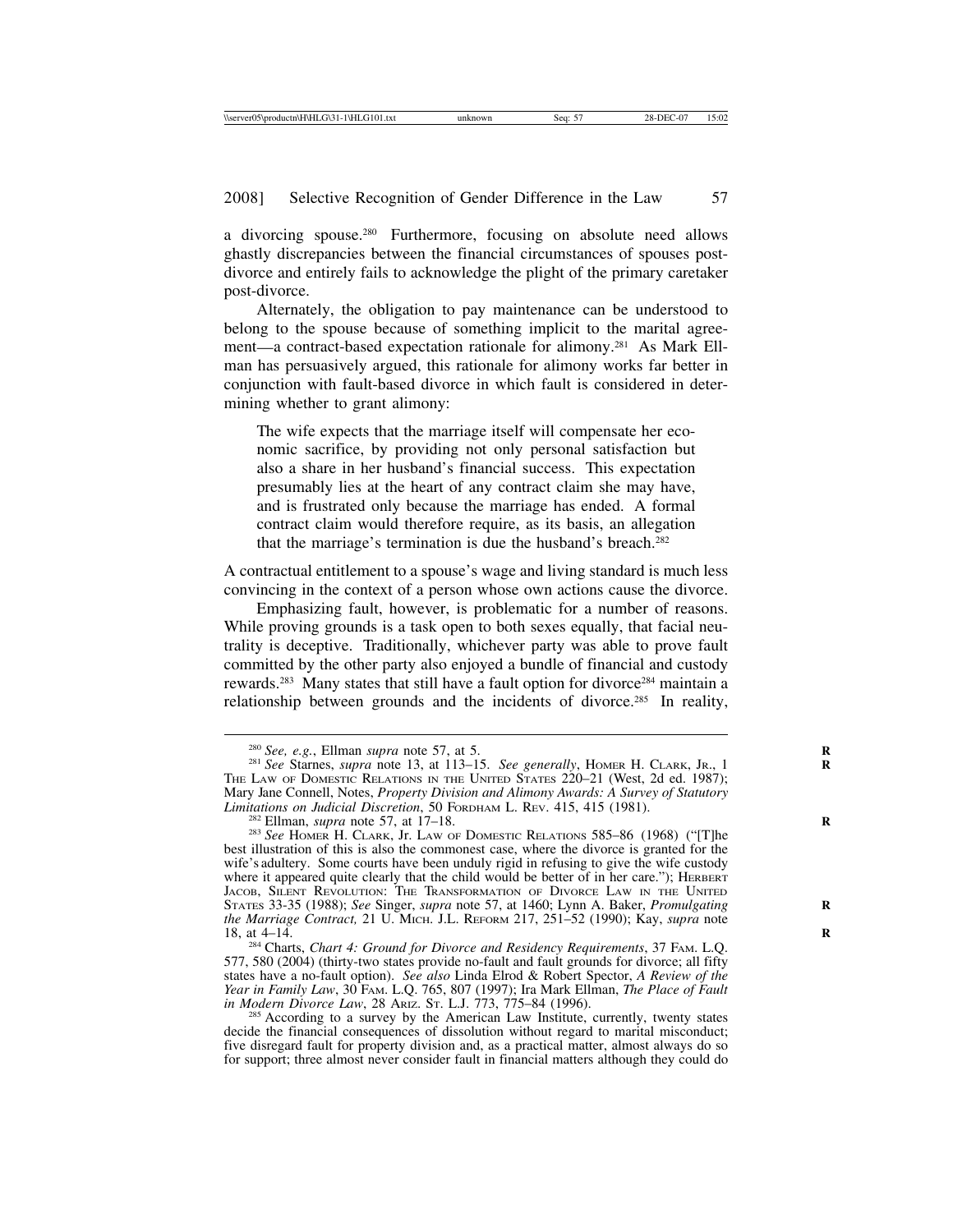since women continue to sacrifice their earning potential for the sake of husbands and children, they become attached to those children and financially dependent on their husbands. Accordingly, to the extent that the grounds for divorce are tied to the incidents of divorce, the spouse who stands to lose disproportionately from the condemnation of "improper" behavior is the primary caretaker.<sup>286</sup> Moreover, as fully explored by Ellman, determining the true nature of the marital agreement and who is at fault for breaching it can be an impossibly difficult and invasive undertaking.287 In addition, regardless of fault, caretaker dependency persists as an issue that requires attention. Marital fault does not cancel out the value provided by caretakers in raising the children of the marriage.

Arguably, with or without fault, the contract theory may justify extended alimony after the dissolution of long-term traditional marriages in which the wife, by reason of entering into the marital relationship itself, impliedly agrees to invest labor in the home in expectation of entitlement to perpetual support from her husband's income. However, such a contract theory does not provide a justification for alimony in modern marriages in which both spouses engage in some form of market work and in which the expectation for life-time commitment is much less embedded.288 Marriage is a complex and varied institution. Implying mutual agreement to one set of principles or allowing judges to determine what the implied contract was at the time of marriage is simply disingenuous. While contract theory may be relevant in setting alimony in narrow circumstances in which a clear bargain was made and then broken by the other spouse's desire for divorce, it does not provide an overall framework that appreciates the primary caretaker's contribution.289

so under their statutes; seven disregard fault for property division but consider it for spousal support awards; and fifteen states consider misconduct for both property division and alimony. *See* AM. LAW INST., PRINCIPLES OF THE LAW OF FAMILY DISSOLUTION: ANAL-YSIS AND RECOMMENDATIONS 44 nn. 66-68 (2002); Charts, *Chart I: Alimony/Spousal Sup-*

*port Factors, 38 FAM. L.Q. 809, 809 (2005); <i>See also Kay, supra* note 18 at 4–14 (1987). <sup>286</sup> *See* Robinson v. Robinson, 444 A.2d 234 (Conn. 1982); Lagars v. Lagars, 491 So.2d 5 (La. 1986); Thames v. Thames, 477 N.W.2d 496 (Mich. Ct. App. 1991); Francis v. Francis, 823 S.W.2d 36 (Mo. Ct. App. 1991); Endy v. Endy, 603 A.2d 641 (Pa. Super. Ct. 1992); Grosskopf v. Grosskopf, 677 P.2d 814 (Wyo. 1984); Norma Lichtenstein, *Marital Misconduct and the Allocation of Financial Resources at Divorce: A Farewell to Fault*, 54 UMKC L. Rev. 1, 8 (1985); Donald Schiller, *Fault Undercuts Equity*, 10 FAM. ADVOCATE 10 (Fall 1987); Ira Mark Ellman, *The Place of Fault in a Modern Divorce*

<sup>&</sup>lt;sup>287</sup> See Ellman, *supra* note 57, at 18. **R** 288 *Id.* at 11 ("[P]references [between spouses] will rarely be known, so that in fact remedies that are purportedly contractual in nature are actually based on unarticulated

<sup>&</sup>lt;sup>289</sup> See Starnes, *supra* note 103, at 108–12. Restitution or reliance damages may be relevant when a spouse directly pays for or supports a spouse's obtaining a degree or position in expectation that he/she will benefit from such degree or position. Aside from specific circumstances where such support is direct and unambiguous it is a nebulous and uncertain justification for allowing post-divorce restitution when spouses simply support each other through general companionship. *See also* Ellman, *supra* note 57, at 24–28.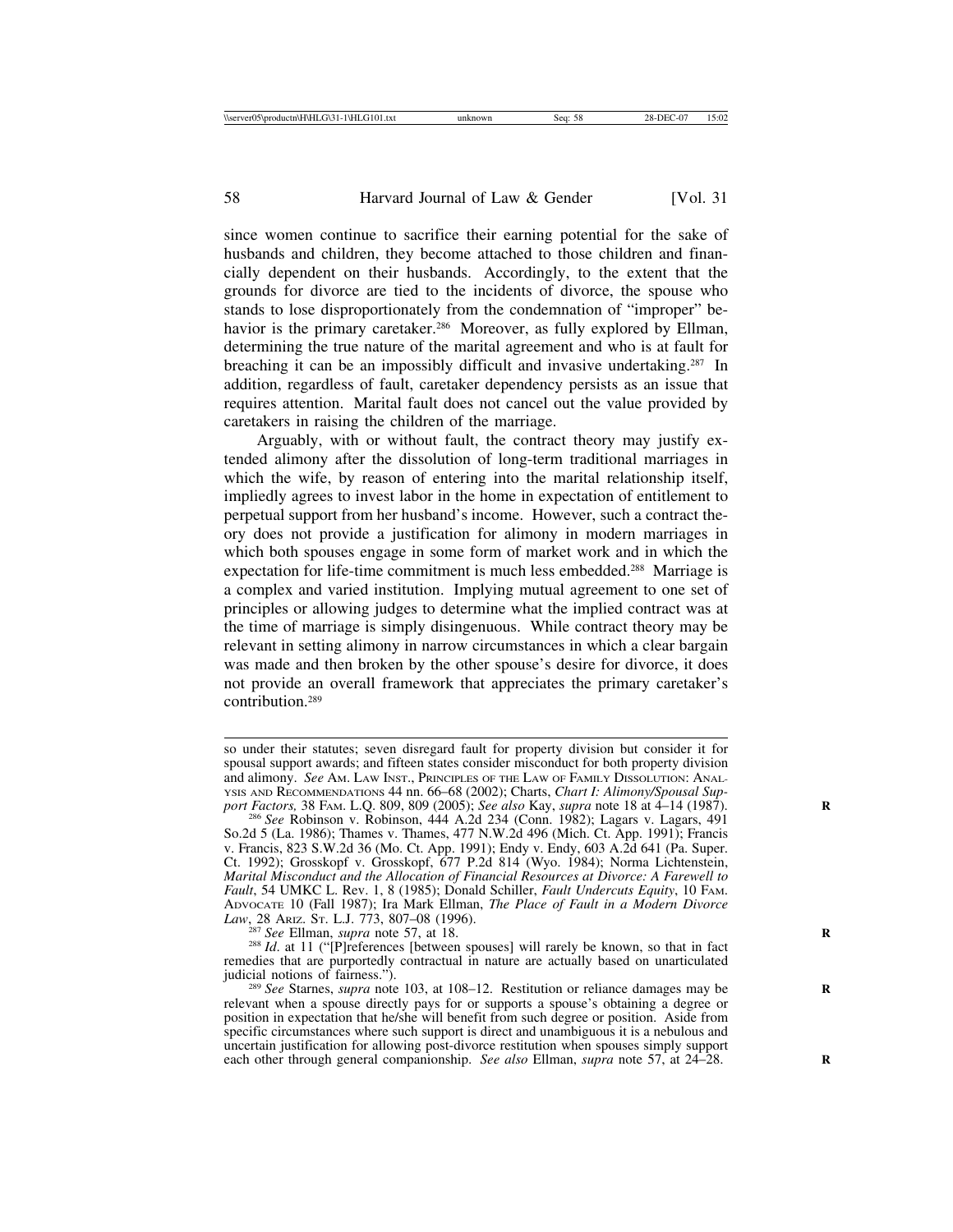A compensatory theory of alimony is also insufficient.290 The most recent formulation of the compensatory theory is promulgated by the ALI Principles of Family Dissolution, which advances the concept of compensation in two scenarios: Section 5.05 provides for compensation for lost earning capacity for a spouse who had chosen to be the primary caretaker: "A spouse should be entitled at dissolution to compensation for the earningcapacity loss arising from his or her disproportionate share during marriage of the care of the marital children, or of the children of either spouse."291 Section 5.05 further provides compensation for loss of marital standard of living. Compensation theory recommends providing alimony based upon some percentage share of the spouse's income: "a set of periodic payments in an amount calculated by applying a percentage, called the child-care durational factor, to the difference between the incomes the spouses are expected to have at dissolution."292

It is not clear why only the caretaker spouse is entitled to compensation upon termination of a marriage. What about the other spouse's contribution? Why is it less worthy of some form of restitution/compensation, perhaps for all those late nights at the office spent to support the family as opposed to being with the children?<sup>293</sup> Compensation theory focuses only on the financial aspects of marriage and does not consider the benefits of caretaking. It is as though wage earning is the standard of existence and any divergence from market work deserves compensation. Moreover, as the compensation theory compensates loss of earning potential, it favors those who had high income potential before undertaking the caretaking role.294 But the performance of caretaking duties is not about what is foregone, it concerns an affirmative familial choice with its own benefits. The primary caretaker's different role in the marriage is not just about supporting the working spouse and sacrificing one's own earning potential for him. It is also a choice to raise children; earning potential is foregone and the benefit of raising a child is gained.295 As Cynthia Starnes explains,

Cast as casualties of marriage under the ALI approach, mothers may deserve pity and even compensation, but they are denied the

<sup>290</sup> For a full explication of the compensatory theory of alimony, *see* Ellman, *supra*

<sup>&</sup>lt;sup>291</sup> PRINCIPLES OF THE LAW OF FAMILY DISSSOLUTION § 5.05(1) (2002).<br><sup>292</sup> *Id.* at § 5.05(4).<br><sup>293</sup> *See* Ellman, *supra* note 57, at 26–28.<br><sup>294</sup> *See id.* at 71–72.<br><sup>295</sup> *See* Mary O'Connell, *supra* note 224, at 50 ity of American women live what can only be fairly described as a feminine lifestyle. They undertake the major—and sometimes sole—responsibility for rearing children, and interrupt or scale down their participation in the paid labor force in order to do so. At divorce, however, this lifestyle choice is either minimized (equality theory) or treated as deviant (victim theory). A women is either told that she must accept the consequences of her choice and go on, or her husband is ordered to 'repair' part of the 'damage' his wife has suffered, so she can be fully self-supporting (that is function like a man) in the future.").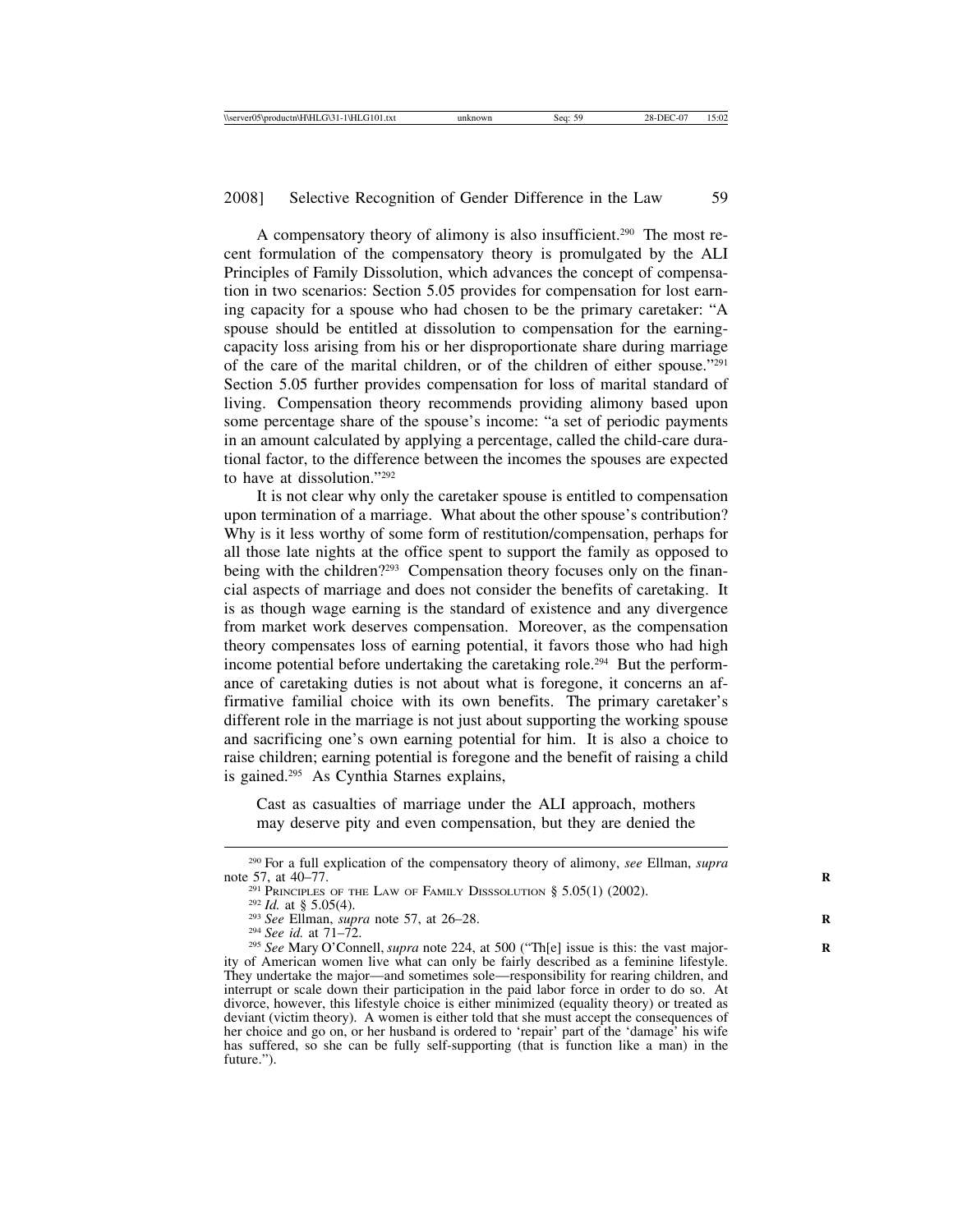status of full stakeholders in marriage entitled to dignity and a share of marital gain. The Institute's loss-based rationale is problematic not only for the dispiriting message it sends, but also for the intractable quantification problem it faces.296

Caretakers are neither "suckers" nor "victims" deserving of compensation for their sacrifices; they are important contributors to society.<sup>297</sup> Therefore, alimony should recognize positively this different choice and not just compensate the caretaking spouse for what was foregone.

Finally, income sharing or equalization based on a partnership theory has garnered significant support by those concerned for the welfare of women post divorce.<sup>298</sup> According to the partnership justification for alimony, the primary caretaker spouse would be entitled to receive a portion of her husband's salary as determined by some factor corresponding to the length of the marriage and/or the existence of dependent children.299 The theory is that both spouses have contributed to the marital partnership and thus, upon its dissolution, both parties are entitled to their fair share of the total product created by the marriage, including the primary earner's wage, which has been facilitated by the spouse's caretaking efforts. Therefore, according to Starnes, upon the dissolution of the partnership, existing property is divided and the ongoing concern (the primary earner) incurs a buy-out obligation to be paid in the form of alimony.300

Despite the clear economic benefits that would be incurred by the caretaking spouse under such a regime, I find this justification insufficiently deferential to the importance of appreciating both distinct forms of contribution to marriage—caretaking and market work. Arguing that a caretaking spouse is entitled to half her ex-spouse's future income is to pretend that spouses have not made different choices. The very nature and joint existence inherent in marriage justifies an equitable division of property acquired during the marriage upon divorce.<sup>301</sup> However, income sharing post-marriage ties a primary caretaker to her husband's salary even after the marriage terminates and the coexistence ends.302 The spouse who chooses caretaking does more

<sup>299</sup> See Starnes, *supra* note 103, at 113–15; WILLIAMS, *supra* note 2, at 125–31.<br><sup>300</sup> See Starnes, *supra* note 103, at 113–15.<br><sup>301</sup> See Cahn, *supra* note 36, at 26 (*citing* MILTON REGAN, ALONE TOGETHER: LAW<br>AND T

<sup>302</sup> See WILLIAMS, *supra* note 2 at 125-31. See also JUDITH WALLERSTEIN & JOAN BERLIN, SURVIVING THE BREAKUP 23 (1980) (arguing that women accustomed to the life of "the highest and most prosperous socioeconomic group" by virtue of their husband's income require such awards because otherwise "the moorings of their identification with a certain social class, and with it the core of their self-esteem—formerly exclusively

<sup>296</sup> Cynthia Lee Starnes, *Mothers as Suckers: Pity, Partnership and Divorce Dis-*

<sup>&</sup>lt;sup>297</sup> See id.<br><sup>298</sup> See supra notes 148-150 and accompanying text. *See also* Alicia Brokars Kelly, *Rehabilitating Partnership Marriage as a Theory of Wealth Distribution at Divorce: In Recognition of a Shared Life*, 19 Wis. WOMEN's L. J. 141 (2004); Starnes, *supra* note 13, at 130–38.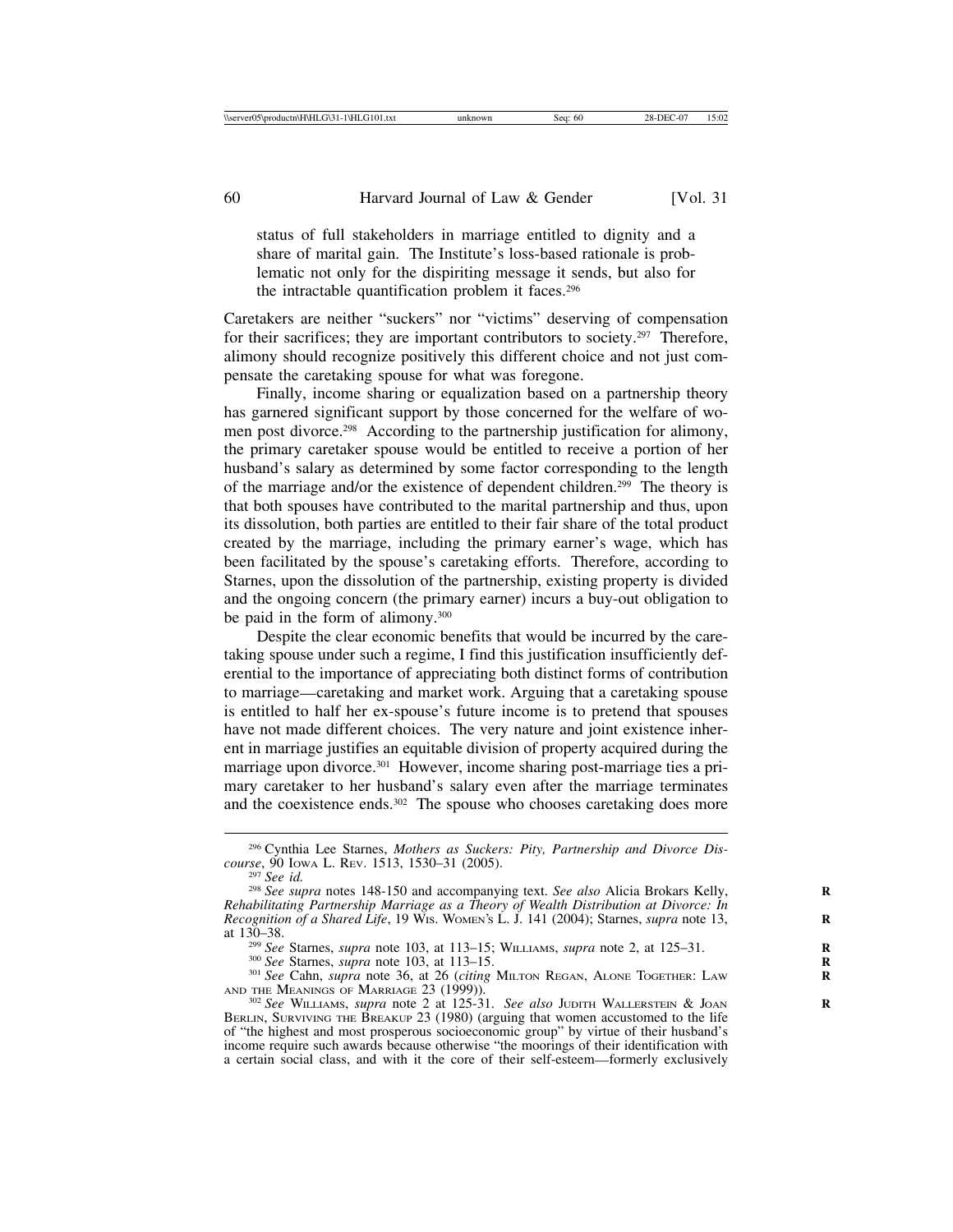than just facilitate her spouse's earning potential; she lives her own life, obtains her own benefits and drawbacks. The view of women as tied up with their husband's job and social status post-divorce is outdated, inconsistent with basic notions of equality, and should not be encouraged.<sup>303</sup> Joint income theorists are clearly worried that caretaking parents should not end up "worse off" than the income-earning spouse post-divorce with regard to earning capacity.<sup>304</sup> But the concept of "worse off" is not only based on finances.

However, the financial dependency of the caretaking spouse cannot be ignored either. She has provided an important role during the marriage and, if her children are still minors, will continue to do so after the marriage. Years ago, in a workshop I attended for lawyers practicing family law, one lecturer made the following comment: "After divorce, women need to get out of the house and work; they are not housewives anymore because they are not wives—alimony will only be awarded to allow women to reenter the work force." Not able to help myself, I screamed out, "They are no longer housewives but many are still mothers!" Taken aback by my interruption, the lecturer responded, "Well mothers need to work too nowadays!" But that is precisely the question—upon divorce, should primary caretakers be forced to reenter the workplace either at full-force if they have been working a modified schedule or to reenter it completely having left the workplace full-time to care for children? Should a caretaker be permitted to continue such activity after marriage if she has minor children post-divorce? If there is any legitimate concern about the best interest of the child and value attributed to caring for children, the caretaker-child relationship should be supported by a spouse even if the marriage dissolves.<sup>305</sup>

In reality, as Ann Laquer Estin has argued, judges are increasingly prioritizing the goal of making divorced women self-reliant as opposed to the goal of recognizing and facilitating family care.306 Some have argued that the UMDA "reflects the policy of providing support for caregivers in the

determined by the husband's education, occupation, and income—would otherwise be

<sup>&</sup>lt;sup>303</sup> See Kathryn Abrams, *Cross-Dressing in the Master's Clothes*, 109 YALE L.J. 745, 765–66 (2000) (women's labor should be compensated without deriving its value from a husband's market work); Cahn, *supra* note 36, at 23 (questioning why women's work should be compensated on the measure of a man's work); Twila L. Perry, *Alimon*y: *Race Privilege, and Dependency in the Search for Theory*, 82 GEO. L.J. 2481, 248–84 (objecting to alimony because it is determined by man's status).<br><sup>304</sup> *See* O'Connell, *supra* note 224, at 507–08 ("If our model for the correct post-

divorce result is equal lifestyles, and if we begin to recognize that it is not only years absent from the labor force but also the presence of children which compromise one's ability to earn a living at paid work, we may begin to move toward a model which insists that the parent who devotes herself to childrearing must not end up in a worse position than the one who devotes himself to the labor force.  $\dots$ .

<sup>&</sup>lt;sup>305</sup> *See* Estin, *supra* note 35, at 802 ("If we believe in children, 'the family,' and in marriage itself, we have no choice but to recognize these realities of family life. Thus, caregiver support remedies have a place in all family types. . . ."). <sup>306</sup> *Id*. at 728–38.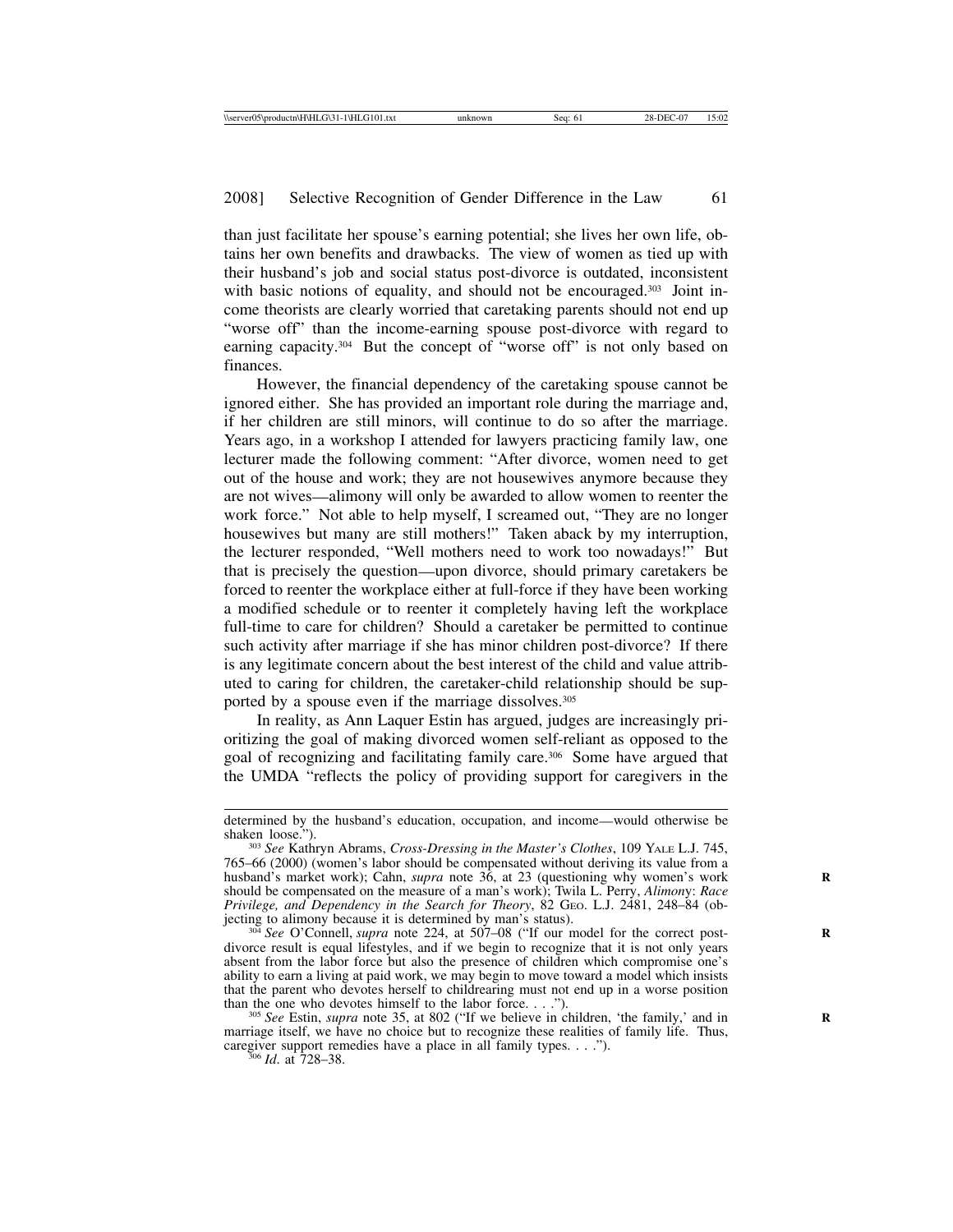threshold test for maintenance eligibility" because the UMDA considers awarding alimony for the custodian of a child who is not able to work outside of the home.307 In other states, legislation includes a parent's custodial obligations among factors pertinent to setting support awards.<sup>308</sup> In practice, however, these criteria are not often utilized.309 Courts to various degrees apply the "nurturing-parent doctrine" which allows custodial parents to forgo earning capacity and the financial support market work would provide to children for the sake of nurturing his or her children.<sup>310</sup> Yet, courts should go even farther than refusing to impute income to primary caretakers who have voluntarily left or limited their presence in the workplace in order to care for their dependents; such caretaking should be affirmatively supported.311

<sup>307</sup> *See* CLARK, *supra* note 281, at 441.<br><sup>308</sup> *See*, *e.g.*, Conn. Gen. Stat. Ann. § 46b-82 (West 2003) ("in the case of a parent to whom the custody of minor children has been awarded, the desirability of such parent's securing employment"); Iowa Code Ann. § 598.21(3)(e) (West Supp. 2001) ("[t]he earning capacity of the party seeking maintenance, including . . . responsibilities for children under either an award of custody or physical care"); La. Civ. Code Ann. art. 112(A)(2)(d) (West Supp. 1998) ("[t]he effect of custody of children of the marriage upon the spouse's earning capacity"); Neb. Rev. Stat. § 42-365 (2004) ("the ability of the supported party to engage in gainful employment without interfering with the interests of any minor children in the custody of such party"); N.Y. Dom. Rel. Law § 236 [B][6][a][6] (McKinney 2003) ("the presence of children of the marriage in the respective homes of the parties"); Ohio Rev. Code Ann. § 3105.18(C)(1)(f) (Anderson Supp. 2004) ("[t]he extent to which it would be inappropriate for a party, because he will be custodian of a minor child of the marriage, to seek employment outside the home"); Or. Rev. Stat. § 107.105(1)(d)(F), (G) (2003) ("[t]he extent to which the present and future earning capacity of a party is impaired due to the party's extended absence from the job market to perform the role of homemaker") ("provisions of the decree

relating to custody of the children"). <sup>309</sup> *See* Estin, *supra* note 35, at 728 ("Looking beyond the language of these statutes, the evidence of published alimony and maintenance cases from around the country suggests that maintenance awarded to facilitate the care of children is unusual."). Estin also notes a significant exception to this generality in the case law of Missouri, citing P.A.A. v. S.T.A., 592 S.W.2d 502 (Mo. Ct. App. 1979), holding that it was inappropriate for the lower courts to deny maintenance, thereby forcing the wife to seek employment, where there are children "of tender years" in her custody and the multitude of cases that followed its example.  $Id$ . at 730.

<sup>310</sup> See Waisolek v. Waisolek, 380 A.2d 400 (Pa. Super. Ct. 1977); Bender v. Bender, 444 A.2d 124 (Pa. Super. Ct. 1982). Other courts apply a more discretionary standard, determining whether to impute income based upon earning capacity by considering such factors as the availability of child care, the age of children and whether there was acquiescence in the spouse's decision to limit earning capacity during the marriage. *See* Stanton v. Abbey, 874 S.W.2d 493 (Mo. Ct. App. 1994). *See also* Lewis Becker, *Spousal and Child Support and the 'Voluntary Reduction of Income' Doctrine*, 29 CONN. L. REV. 647, 700–13) (1997) (discussing the various ways courts treat a custodial parent's decision not

<sup>311</sup> *See* Estin, *supra* note 35, at 727 ("At one time, the importance of providing financial support for caregivers was widely accepted. In the 1968 edition of his treatise on domestic relations, Homer H. Clark, Jr. stated that '[t]he first and most important of all the functions of alimony relates to the care of children.' On the surface of the law, this policy is still clear. Professor Clark repeated this point in the edition of his book published twenty years later and noted that this function of alimony is explicitly identified in the UMDA and a number of other divorce statutes.").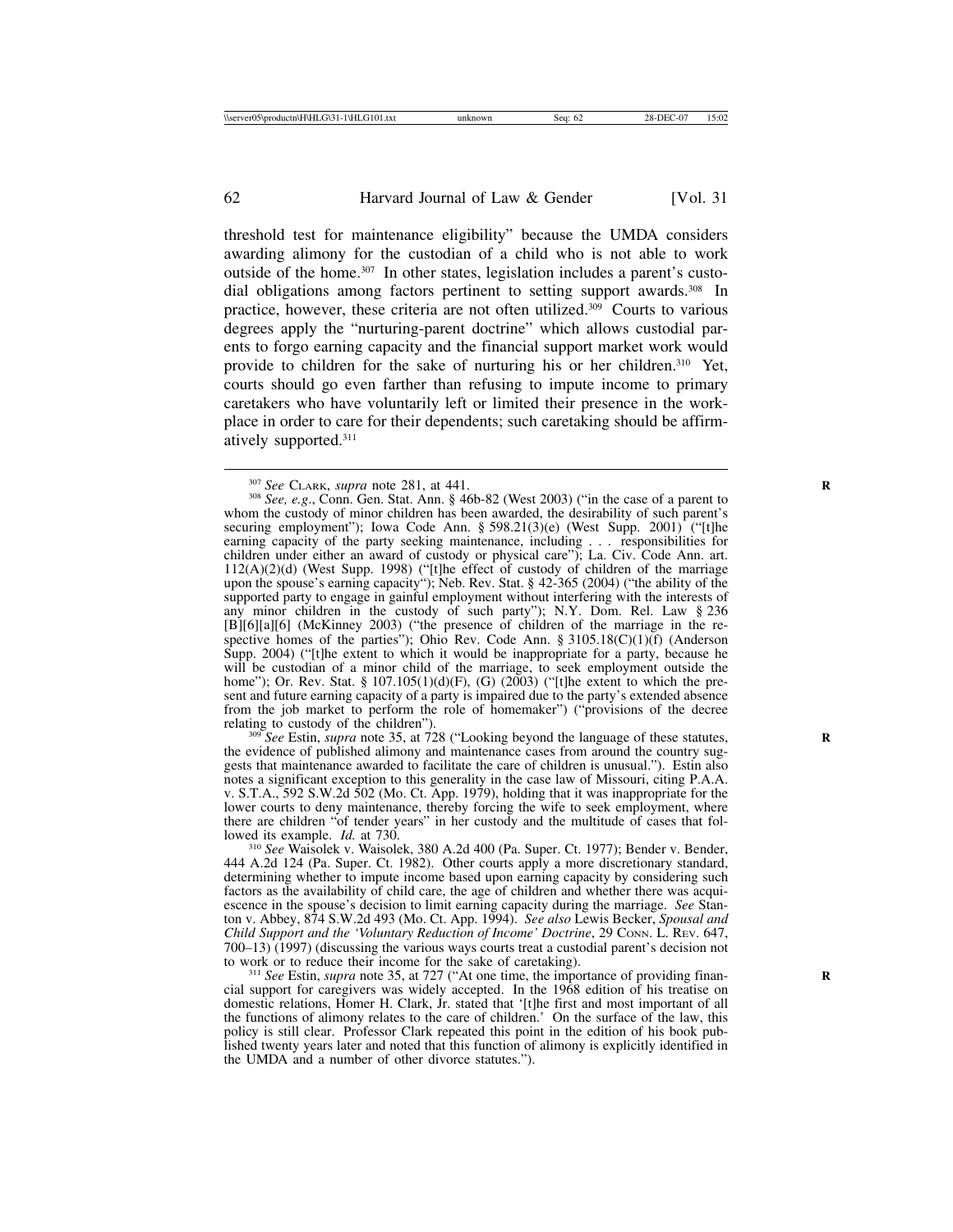Support for the primary caretaker role during marriage should be expressed through alimony or caretaker support payments by the primaryearner parent after divorce, when possible.<sup>312</sup> If a parent constrained her market labor for the sake of caretaking before the divorce, and, therefore, a familial value judgment was implicitly made before divorce regarding the importance of caretaking, such caretaking should be facilitated after divorce.313 The implicit acquiescence entailed in looking to the status quo before divorce is important, but disagreement over whether such acquiescence was obtained explicitly should not be considered. Once the family unit allowed for such caretaking, that a spouse may have not fully agreed with the decision should not affect the caretaker's ability to continue a modified schedule. Such complexities of decision making within marriage should not be the subject of judicial scrutiny.314 The financial drawbacks of leaving the market place, part-time or full-time, and the corresponding risks to the caretaker as well as the benefits to children are assessed by the family during the marriage. In reliance on the familial structure, the decision is made by the primary caretaker to leave or to remain in the market place.<sup>315</sup> Such choices are important and rational and should be supported directly by society and the family post-divorce.316

Accordingly, a primary caretaker custodial parent should be paid in alimony an amount determined by the court to allow her to smoothly maintain the modified work schedule in place before divorce, including allowing her

<sup>313</sup> See Estin, *supra* note 35, at 791–94 (discussing studies regarding the benefits of home care over daycare and the importance of bonds with a primary caretaker and asserting that "[i]ndividual families should be free to make their own assessment of these

<sup>312</sup> *See generally id.* at 729 (arguing for alimony awards based on caretaking duties). And, if a husband is not financially able to pay caretaker support, arguably, in some circumstances state subsidies should be available. Moreover, state support for caretakers in various forms may make sense as a secondary or an additional resource for support. But, a detailed inquiry into this possibility is beyond the scope of this article and his been discussed in detail elsewhere. *See generally* FINEMAN, *supra* note 45; Katherine Silbaugh, *Turning Labor into Love: Housework and the Law*, 91 Nw. U. L. Rev. 1, 67–79 (1996) (discussing public subsidies for "welfare" mothers).

risks."). <sup>314</sup> Cf. Castaneda v. Castaneda, 615 N.E.2d 467, 471 (Ind. Ct. App. 1993) (parent not underemployed where she began to work on a part time basis after the birth of the parties' first child and intended to remain a part-time employee until the youngest child started school and the parties' financial positions were the same at the time of the hearing as they were for the years prior to the divorce); In re Marriage of Braun, 887 S.W.2d 776, 779 (Mo. Ct. App. 1994); White v. Williamson, 453 S.E.2d 666, 676 (W. Va. 1994).

<sup>&</sup>lt;sup>315</sup> See Estin, *supra* note 35, at 781–91 (discussing the various choices that families make regarding nurture work—full-time caretakers, temporary absence from the market place, mommy track market work or full-time work by both parents); SUSAN MOLLER OKIN, JUSTICE, GENDER AND THE FAMILY 180–82 ("There can be no reason consistent with principles of justice that some should suffer economically vastly more than others from the breakup of a relationship whose asymmetric division of labor was mutually agreed upon.").<br><sup>316</sup> *See* Estin, *supra* note 35, at 802 ("[B]ecause caregiving transcends economic life,

these remedies must be implemented with recognition that a couple's shared decisions about family life lie at the heart of what is most significant about the marriage itself.").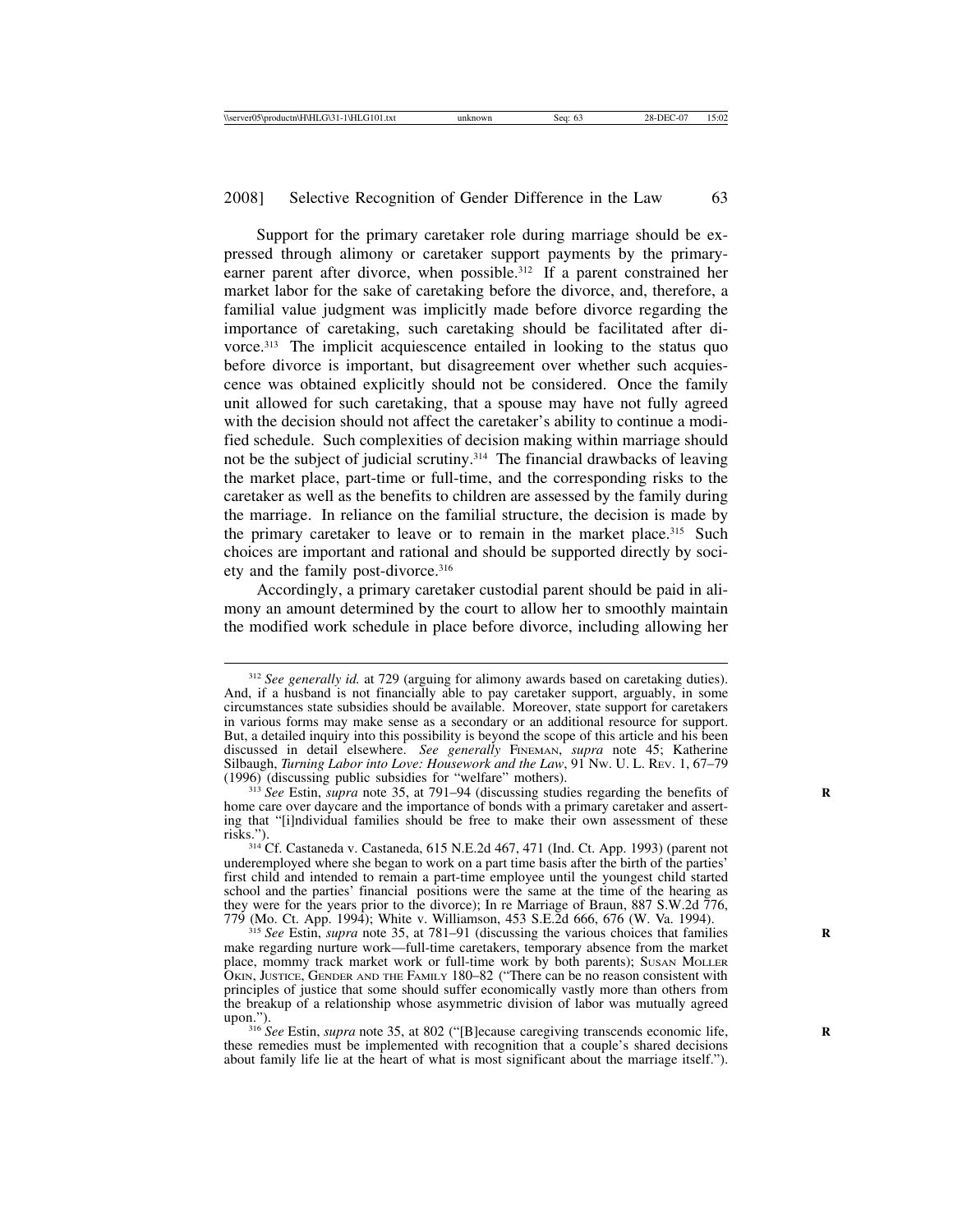to stay home full-time to care for her children if that was her practice, as long as she is caring for minor children. In other words, if possible, she should not have to expand her working schedule or move to a different neighborhood. Moreover, assuming there is significant property distribution, the primary caretaker should not have to live off such assets; she is entitled to receive both her share of the assets accumulated during the marital enterprise, as well as support for her caretaking activities post-divorce. To be clear, however, the spouses' incomes need not be equalized.

Under this framework, there remains incentive for caretakers to return to work when feasible. As opposed to a partnership/income-splitting model for alimony, the caretaker should only receive a base amount of support that would still incentivize her to enter the work force in order to both gain independence and greater comfort. If she does enter full-time market work, the court could end or reduce caretaker support, depending on the circumstances. Furthermore, depending on the part-time or mommy-track options available, a court could incentivize a caretaker to take such options by reducing the amount of caretaker support when all children have entered school. But courts should not impute full-time work and terminate support to caretakers who do not so choose until children reach the age of majority.317 After the children reach the age of majority, with a possible extension of a few more years to allow for updating and retraining of the caretaker's working skills, the caretaker should be encouraged to reenter the workforce to support herself and thus, in most cases, alimony should be terminated. However, if a court determines that she cannot reasonably reenter the work force to support herself due to her age or cumulative time out of the work force caring for children, alimony after the minor children have left the home may continue to be reasonable throughout her life.

Just as is the case during the marriage, if the family cannot afford for one parent to stay home and is dependent on two incomes, such should continue to be the case after divorce.<sup>318</sup> But, in most cases, both in terms of maximizing income (childcare is costly) and for the betterment of children (arguably, parents are ideal caretakers and nobody should be forced to replace their own caretaking for hired help for all of a child's waking hours),<sup>319</sup> it is still the case that one parent chooses to constrain her earning potential either entirely or partially in order to provide caretaking services.<sup>320</sup> It is clear that this proposal freezes the parents' lives at the time of divorce, but the status quo is a determining factor in many aspects of family law. It is necessary to avoid strategic behavior, best reflects the goal of preserving the

<sup>&</sup>lt;sup>317</sup> *Id.*, at 795 (describing studies demonstrating benefits for all children of having at least one parent available for supervision).

 $318$  Moreover, in those cases in which it can be demonstrated that the increased cost of maintaining two households necessitates that the primary caretaker increase her market

<sup>&</sup>lt;sup>319</sup> See Estin, *supra* note 35, at 791–94. *R* 3<sup>20</sup> *See supra* notes 3–5 and accompanying text.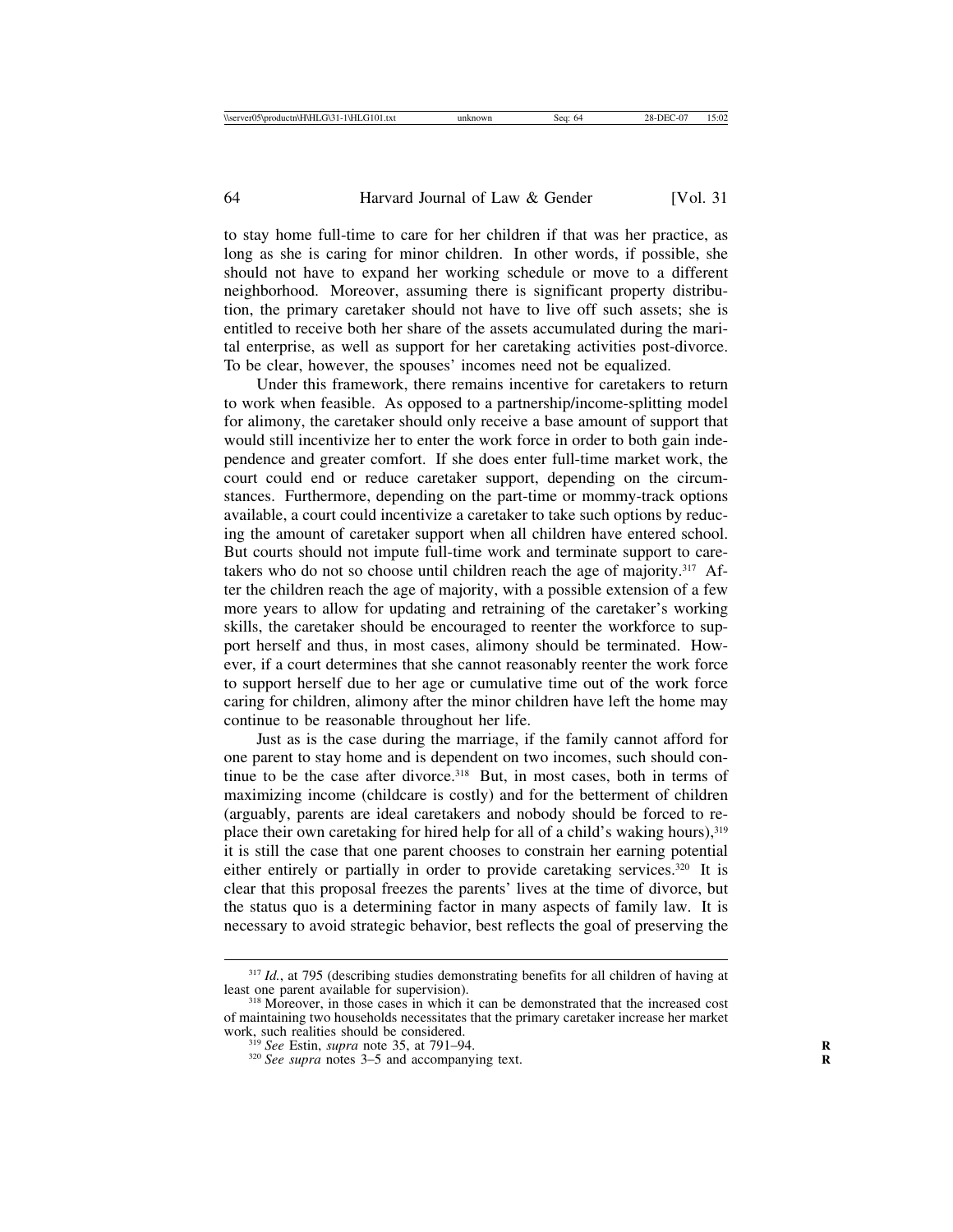quality of life for children after divorce and ensures that primary caretakers are not punished for their pre-divorce choices.

In sum, in determining the consequences of divorce it is valid to consider gender role differentiation in marriage. Such considerations recognize gender differentiation in a manner that values the important contributions of both parents. Upon dissolution of a marriage in which there is a primary caretaker and minor children, the primary earner will not receive physical custody of marital children and will have to pay child support and caretaker support. However, the primary earner retains significant economic independence. He benefits from his earning capacity as developed during the marriage and does not have to equalize his income with his ex-wife postdivorce. The primary caretaker retains custody of her children and receives child support and alimony while her children are under the age of majority. But, having chosen to leave the work force, she will have to deal with the financial consequences of that decision after her role as caretaker ends. The primary caretaker will ultimately have to reenter the work force if possible and will not be able to rely on her ex-husband's income. Although the caretaker is able to continue her lifestyle after divorce, she will likely be financially worse off than her husband in that he retains control of his earning potential, except for the fixed amount of caretaker support he must pay.321 However, since she will be awarded custody (under the primary caretaker theory of custody I recommend), she will continue to be the primary caretaker in her pre-divorce surroundings—a benefit as well. Both choices (being the primary caretaker or the primary earner) have costs and benefits, as does the choice between staying married and divorcing. The point is to put the right incentives into place—not to punish the caretaker for her actions or the wage earner for his, but to give proper credence to each contribution in its own way.

# VII. CONCLUSION

This article is about gender, the primary caretaker role and women's choices in a gendered world. Allowing gender considerations in legal frameworks understandably causes concern and hesitation. Such considerations have traditionally been the primary means of enforcing hierarchy and subordination. But, on the other hand, ignoring gender differences allows male norms to dominate society and similarly keeps women in a subordinate position. Moreover, it ignores the value of important female gender role contributions to society. Thus, there is no easy answer for achieving equal-

<sup>&</sup>lt;sup>321</sup> While it is conceivable that the primary earner will have to pay more than half his income in order to sustain the caretaker in a position similar to that pre-divorce, it is envisioned that this proposal will be less of a monetary burden on the primary earner than income equalization. The primary caretaker will receive a fixed amount to allow her to retain her pre-divorce family/work set-up but not an equal share of the market earner's income.